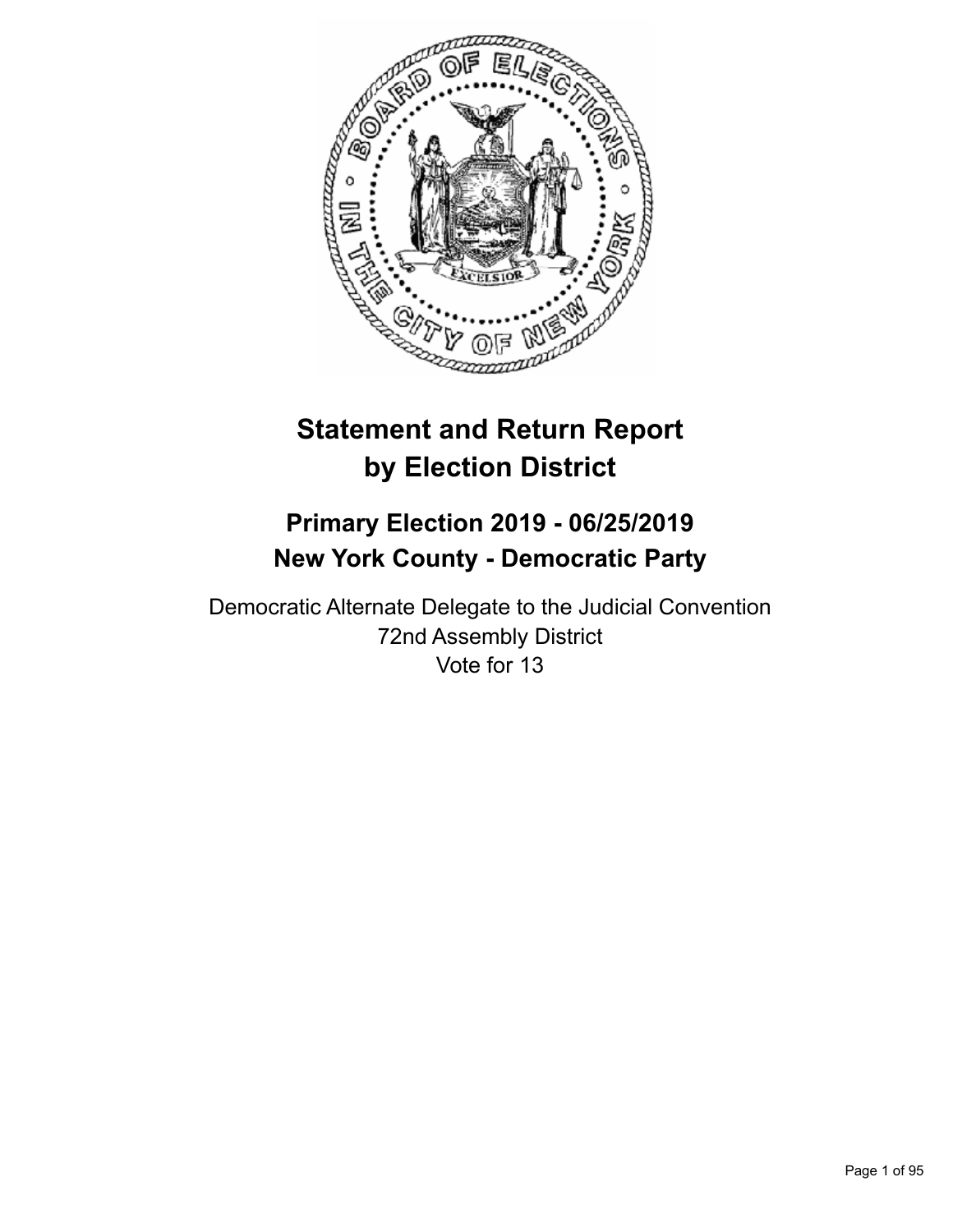

| <b>PUBLIC COUNTER</b>                                    | 11                      |
|----------------------------------------------------------|-------------------------|
| MANUALLY COUNTED EMERGENCY                               | $\mathbf 0$             |
| <b>ABSENTEE / MILITARY</b>                               | $\mathbf{1}$            |
| <b>AFFIDAVIT</b>                                         | $\mathbf 0$             |
| <b>Total Ballots</b>                                     | 12                      |
| Less - Inapplicable Federal/Special Presidential Ballots | $\mathbf{0}$            |
| <b>Total Applicable Ballots</b>                          | 12                      |
| YODALIS MORAN                                            | 5                       |
| <b>DANA HOCKENBURY</b>                                   | 3                       |
| NICHOLAS LYNDON                                          | 5                       |
| MAYOBUNEX VILLALONA                                      | 4                       |
| <b>KARLA FISK</b>                                        | $\,6\,$                 |
| <b>JASPER DIAZ</b>                                       | $\overline{\mathbf{4}}$ |
| <b>LYANA FERNANDEZ</b>                                   | 6                       |
| <b>SARA FISHER</b>                                       | 5                       |
| MARSHALL VANDERPOOL                                      | 5                       |
| <b>ANGELA WEST</b>                                       | 5                       |
| CECILIA ANGLERO                                          | 5                       |
| <b>NERYS RODRIGUEZ</b>                                   | 4                       |
| JOSENIA A. DOMINGUEZ                                     | 6                       |
| MAURICE A. EDWARDS                                       | $\,6$                   |
| <b>MARIAM N. JAMES</b>                                   | 4                       |
| <b>NORIS R. CASILLA</b>                                  | 3                       |
| ELKA M. MORETY                                           | $\overline{4}$          |
| JUANA E. MARTINEZ-REYES                                  | $\,8\,$                 |
| <b>IRIS BALTAZAR</b>                                     | 8                       |
| <b>CARMEN NELIA GARCIA</b>                               | $\,6$                   |
| <b>WENDY GENAO</b>                                       | $\overline{7}$          |
| HECTOR VASQUEZ SR.                                       | 3                       |
| <b>AVA KEEFE</b>                                         | 5                       |
| <b>Total Votes</b>                                       | 117                     |
| Unrecorded                                               | 39                      |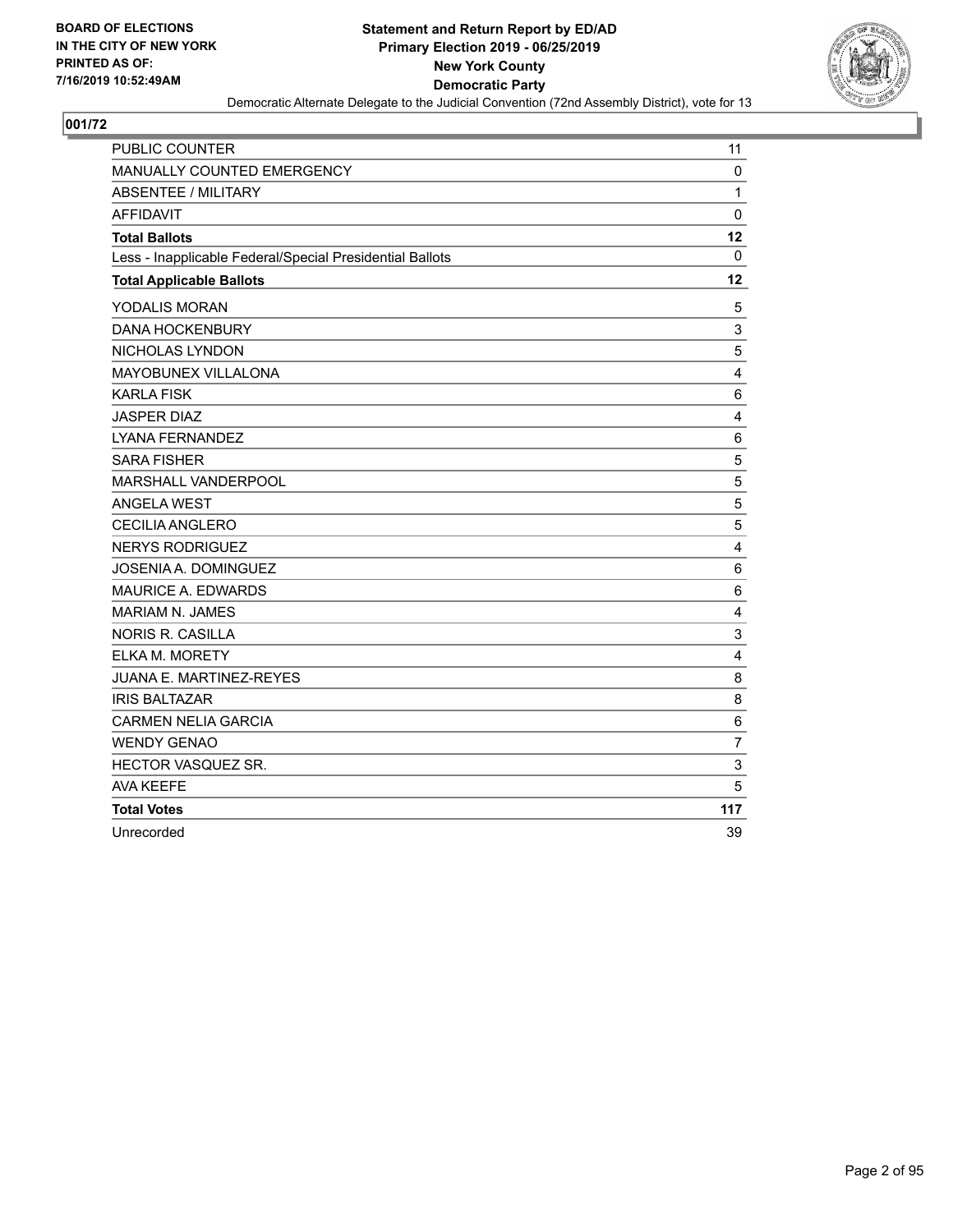

| <b>PUBLIC COUNTER</b>                                    | 15                      |
|----------------------------------------------------------|-------------------------|
| MANUALLY COUNTED EMERGENCY                               | $\mathbf 0$             |
| <b>ABSENTEE / MILITARY</b>                               | $\mathbf{1}$            |
| <b>AFFIDAVIT</b>                                         | $\mathbf 0$             |
| <b>Total Ballots</b>                                     | 16                      |
| Less - Inapplicable Federal/Special Presidential Ballots | $\mathbf{0}$            |
| <b>Total Applicable Ballots</b>                          | 16                      |
| YODALIS MORAN                                            | 5                       |
| <b>DANA HOCKENBURY</b>                                   | 5                       |
| NICHOLAS LYNDON                                          | 6                       |
| MAYOBUNEX VILLALONA                                      | 3                       |
| <b>KARLA FISK</b>                                        | $\overline{\mathbf{4}}$ |
| <b>JASPER DIAZ</b>                                       | $\overline{c}$          |
| <b>LYANA FERNANDEZ</b>                                   | $\overline{4}$          |
| <b>SARA FISHER</b>                                       | $\overline{7}$          |
| MARSHALL VANDERPOOL                                      | 3                       |
| <b>ANGELA WEST</b>                                       | 8                       |
| CECILIA ANGLERO                                          | 5                       |
| <b>NERYS RODRIGUEZ</b>                                   | 4                       |
| JOSENIA A. DOMINGUEZ                                     | $\sqrt{5}$              |
| MAURICE A. EDWARDS                                       | 8                       |
| <b>MARIAM N. JAMES</b>                                   | 9                       |
| <b>NORIS R. CASILLA</b>                                  | $\mathbf{1}$            |
| ELKA M. MORETY                                           | $\overline{4}$          |
| JUANA E. MARTINEZ-REYES                                  | 4                       |
| <b>IRIS BALTAZAR</b>                                     | 3                       |
| <b>CARMEN NELIA GARCIA</b>                               | 5                       |
| <b>WENDY GENAO</b>                                       | 3                       |
| HECTOR VASQUEZ SR.                                       | 4                       |
| <b>AVA KEEFE</b>                                         | 5                       |
| <b>Total Votes</b>                                       | 107                     |
| Unrecorded                                               | 101                     |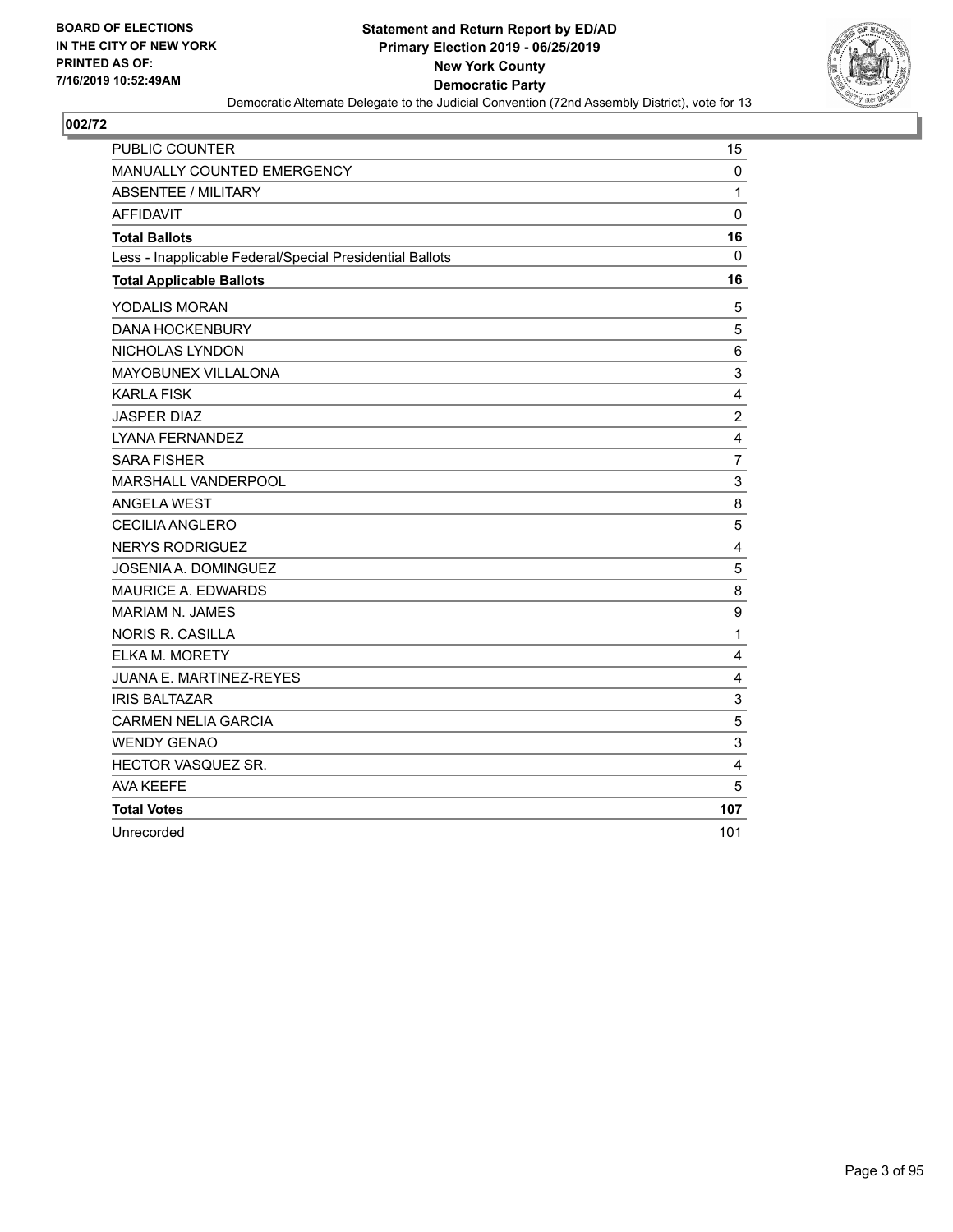

| <b>PUBLIC COUNTER</b>                                    | 9                |
|----------------------------------------------------------|------------------|
| MANUALLY COUNTED EMERGENCY                               | $\mathbf 0$      |
| ABSENTEE / MILITARY                                      | $\mathbf{1}$     |
| <b>AFFIDAVIT</b>                                         | $\mathbf 0$      |
| <b>Total Ballots</b>                                     | 10               |
| Less - Inapplicable Federal/Special Presidential Ballots | $\mathbf{0}$     |
| <b>Total Applicable Ballots</b>                          | 10               |
| YODALIS MORAN                                            | 5                |
| <b>DANA HOCKENBURY</b>                                   | $\overline{c}$   |
| NICHOLAS LYNDON                                          | 4                |
| MAYOBUNEX VILLALONA                                      | $\overline{c}$   |
| <b>KARLA FISK</b>                                        | 3                |
| <b>JASPER DIAZ</b>                                       | 4                |
| LYANA FERNANDEZ                                          | 4                |
| <b>SARA FISHER</b>                                       | 4                |
| MARSHALL VANDERPOOL                                      | $\overline{c}$   |
| <b>ANGELA WEST</b>                                       | $\overline{c}$   |
| <b>CECILIA ANGLERO</b>                                   | $\mathbf 0$      |
| <b>NERYS RODRIGUEZ</b>                                   | 3                |
| JOSENIA A. DOMINGUEZ                                     | $\mathbf{1}$     |
| <b>MAURICE A. EDWARDS</b>                                | 3                |
| <b>MARIAM N. JAMES</b>                                   | $\mathbf{1}$     |
| <b>NORIS R. CASILLA</b>                                  | $\overline{c}$   |
| <b>ELKA M. MORETY</b>                                    | $\mathbf{1}$     |
| <b>JUANA E. MARTINEZ-REYES</b>                           | 1                |
| <b>IRIS BALTAZAR</b>                                     | 3                |
| <b>CARMEN NELIA GARCIA</b>                               | $\mathbf{1}$     |
| <b>WENDY GENAO</b>                                       | $\overline{2}$   |
| HECTOR VASQUEZ SR.                                       | $\boldsymbol{2}$ |
| <b>AVA KEEFE</b>                                         | $\mathbf{1}$     |
| <b>Total Votes</b>                                       | 53               |
| Unrecorded                                               | 77               |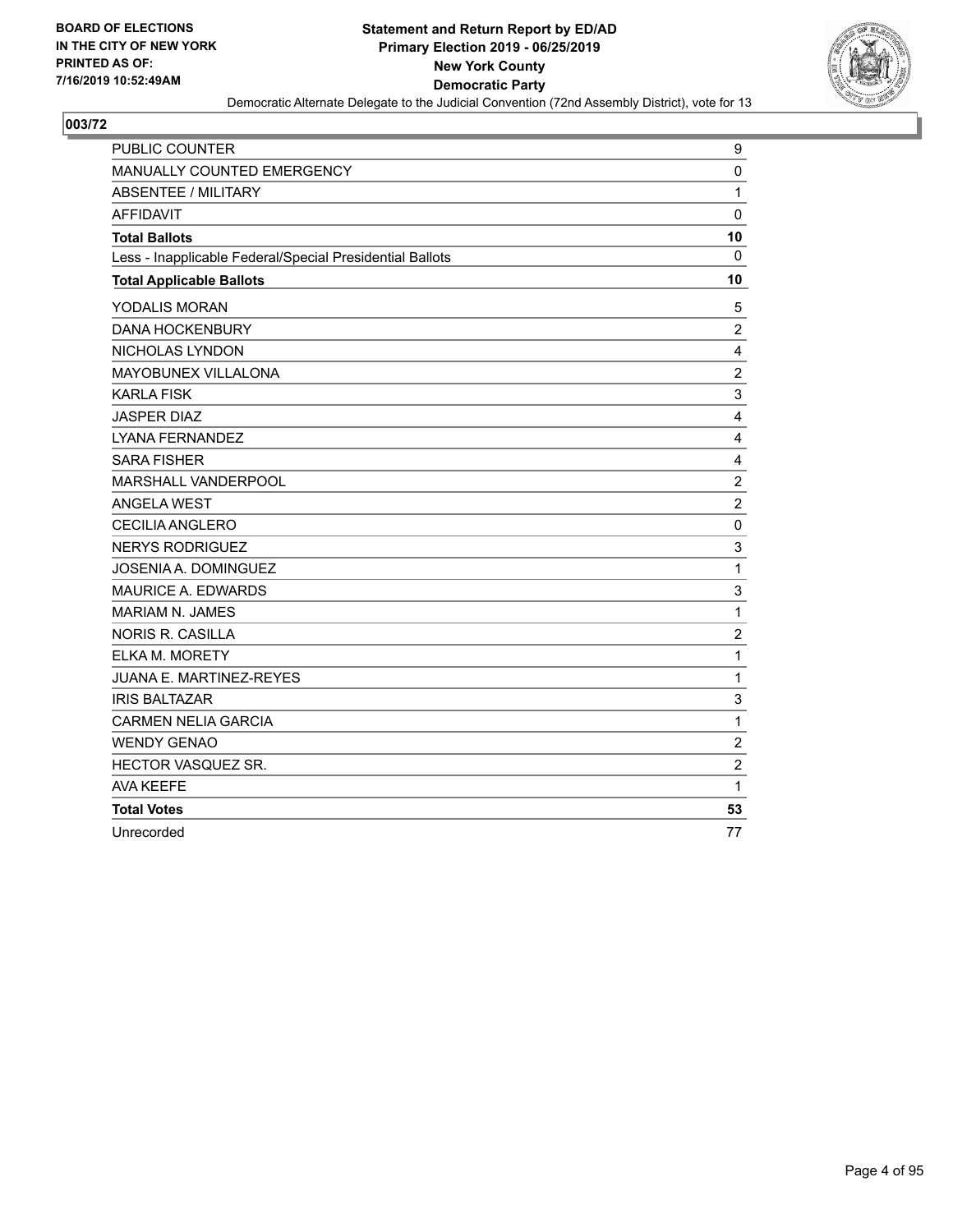

| <b>PUBLIC COUNTER</b>                                    | 7                |
|----------------------------------------------------------|------------------|
| <b>MANUALLY COUNTED EMERGENCY</b>                        | 0                |
| <b>ABSENTEE / MILITARY</b>                               | 0                |
| <b>AFFIDAVIT</b>                                         | $\mathbf 0$      |
| <b>Total Ballots</b>                                     | $\overline{7}$   |
| Less - Inapplicable Federal/Special Presidential Ballots | 0                |
| <b>Total Applicable Ballots</b>                          | 7                |
| YODALIS MORAN                                            | 3                |
| <b>DANA HOCKENBURY</b>                                   | 3                |
| NICHOLAS LYNDON                                          | $\overline{c}$   |
| MAYOBUNEX VILLALONA                                      | $\overline{c}$   |
| <b>KARLA FISK</b>                                        | 3                |
| JASPER DIAZ                                              | $\overline{c}$   |
| LYANA FERNANDEZ                                          | 3                |
| <b>SARA FISHER</b>                                       | 3                |
| MARSHALL VANDERPOOL                                      | 3                |
| <b>ANGELA WEST</b>                                       | $\boldsymbol{2}$ |
| <b>CECILIA ANGLERO</b>                                   | 3                |
| <b>NERYS RODRIGUEZ</b>                                   | 3                |
| JOSENIA A. DOMINGUEZ                                     | $\mathbf 1$      |
| <b>MAURICE A. EDWARDS</b>                                | $\pmb{0}$        |
| <b>MARIAM N. JAMES</b>                                   | 1                |
| <b>NORIS R. CASILLA</b>                                  | $\mathbf 1$      |
| ELKA M. MORETY                                           | 1                |
| JUANA E. MARTINEZ-REYES                                  | $\overline{2}$   |
| <b>IRIS BALTAZAR</b>                                     | 1                |
| <b>CARMEN NELIA GARCIA</b>                               | 4                |
| <b>WENDY GENAO</b>                                       | 0                |
| <b>HECTOR VASQUEZ SR.</b>                                | 3                |
| AVA KEEFE                                                | 0                |
| ANDREW SAMUEL (WRITE-IN)                                 | 1                |
| HECTOR MAGUIEIRA (WRITE-IN)                              | 1                |
| SARA JANE SAMUEL (WRITE-IN)                              | 1                |
| <b>Total Votes</b>                                       | 49               |
| Unrecorded                                               | 42               |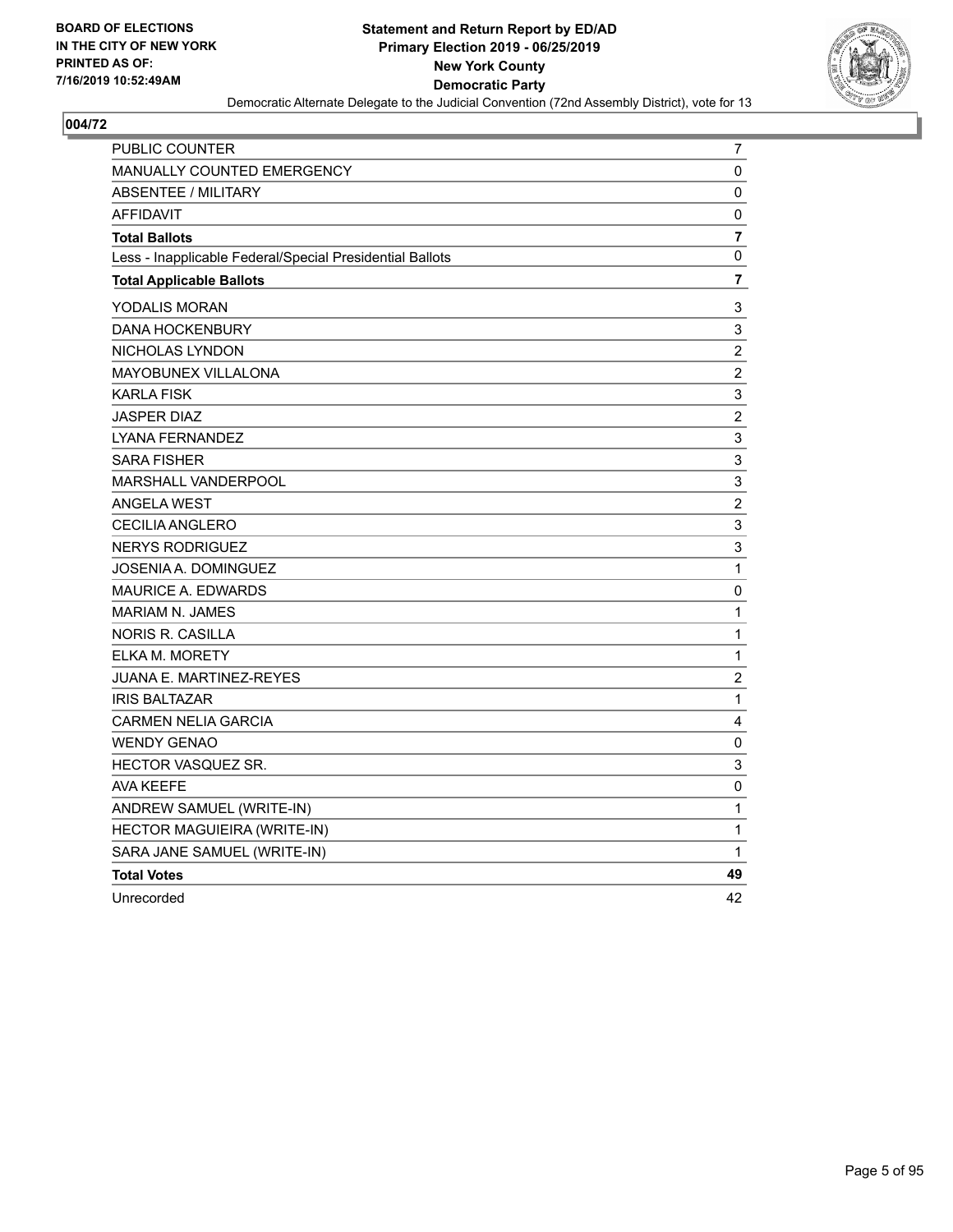

| PUBLIC COUNTER                                           | 6              |
|----------------------------------------------------------|----------------|
| MANUALLY COUNTED EMERGENCY                               | $\mathbf 0$    |
| <b>ABSENTEE / MILITARY</b>                               | $\mathbf 0$    |
| <b>AFFIDAVIT</b>                                         | $\mathbf 0$    |
| <b>Total Ballots</b>                                     | 6              |
| Less - Inapplicable Federal/Special Presidential Ballots | 0              |
| <b>Total Applicable Ballots</b>                          | 6              |
| YODALIS MORAN                                            | 3              |
| <b>DANA HOCKENBURY</b>                                   | $\mathbf{1}$   |
| NICHOLAS LYNDON                                          | $\mathbf 0$    |
| MAYOBUNEX VILLALONA                                      | $\mathbf{1}$   |
| <b>KARLA FISK</b>                                        | $\mathbf 0$    |
| <b>JASPER DIAZ</b>                                       | $\mathbf 0$    |
| <b>LYANA FERNANDEZ</b>                                   | 3              |
| <b>SARA FISHER</b>                                       | $\mathbf 0$    |
| MARSHALL VANDERPOOL                                      | $\mathbf{1}$   |
| <b>ANGELA WEST</b>                                       | $\mathbf{1}$   |
| <b>CECILIA ANGLERO</b>                                   | $\mathbf{1}$   |
| <b>NERYS RODRIGUEZ</b>                                   | 3              |
| JOSENIA A. DOMINGUEZ                                     | 4              |
| MAURICE A. EDWARDS                                       | $\mathbf{1}$   |
| <b>MARIAM N. JAMES</b>                                   | $\mathbf{1}$   |
| <b>NORIS R. CASILLA</b>                                  | 1              |
| ELKA M. MORETY                                           | $\mathbf{1}$   |
| <b>JUANA E. MARTINEZ-REYES</b>                           | 3              |
| <b>IRIS BALTAZAR</b>                                     | $\overline{c}$ |
| <b>CARMEN NELIA GARCIA</b>                               | $\mathbf{1}$   |
| <b>WENDY GENAO</b>                                       | 0              |
| HECTOR VASQUEZ SR.                                       | $\mathbf{1}$   |
| <b>AVA KEEFE</b>                                         | 0              |
| <b>Total Votes</b>                                       | 29             |
| Unrecorded                                               | 49             |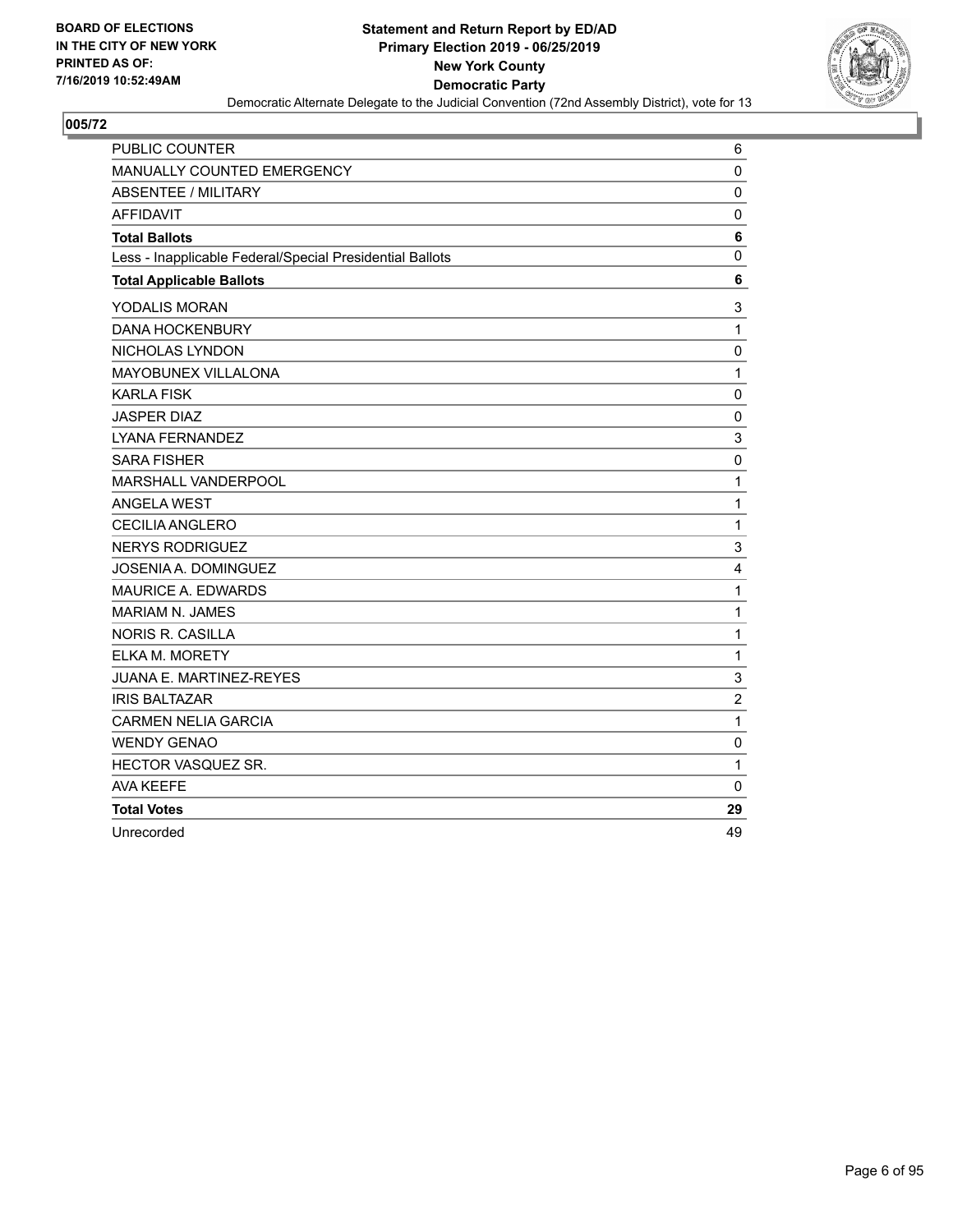

| <b>PUBLIC COUNTER</b>                                    | 3              |
|----------------------------------------------------------|----------------|
| MANUALLY COUNTED EMERGENCY                               | $\mathbf 0$    |
| <b>ABSENTEE / MILITARY</b>                               | 0              |
| <b>AFFIDAVIT</b>                                         | 0              |
| <b>Total Ballots</b>                                     | $\mathbf{3}$   |
| Less - Inapplicable Federal/Special Presidential Ballots | $\mathbf 0$    |
| <b>Total Applicable Ballots</b>                          | 3              |
| YODALIS MORAN                                            | $\mathbf{1}$   |
| <b>DANA HOCKENBURY</b>                                   | $\mathbf{1}$   |
| NICHOLAS LYNDON                                          | $\mathbf 1$    |
| MAYOBUNEX VILLALONA                                      | $\mathbf{1}$   |
| <b>KARLA FISK</b>                                        | $\mathbf{1}$   |
| <b>JASPER DIAZ</b>                                       | $\overline{c}$ |
| <b>LYANA FERNANDEZ</b>                                   | $\overline{2}$ |
| <b>SARA FISHER</b>                                       | $\mathbf{1}$   |
| MARSHALL VANDERPOOL                                      | $\mathbf{1}$   |
| <b>ANGELA WEST</b>                                       | $\mathbf{1}$   |
| <b>CECILIA ANGLERO</b>                                   | $\mathbf 0$    |
| <b>NERYS RODRIGUEZ</b>                                   | 0              |
| JOSENIA A. DOMINGUEZ                                     | $\mathbf{1}$   |
| <b>MAURICE A. EDWARDS</b>                                | $\mathbf 0$    |
| <b>MARIAM N. JAMES</b>                                   | 1              |
| <b>NORIS R. CASILLA</b>                                  | 0              |
| <b>ELKA M. MORETY</b>                                    | $\mathbf 0$    |
| JUANA E. MARTINEZ-REYES                                  | 0              |
| <b>IRIS BALTAZAR</b>                                     | 0              |
| <b>CARMEN NELIA GARCIA</b>                               | $\overline{2}$ |
| <b>WENDY GENAO</b>                                       | $\mathbf{1}$   |
| HECTOR VASQUEZ SR.                                       | 0              |
| <b>AVA KEEFE</b>                                         | $\mathbf 0$    |
| <b>Total Votes</b>                                       | 17             |
| Unrecorded                                               | 22             |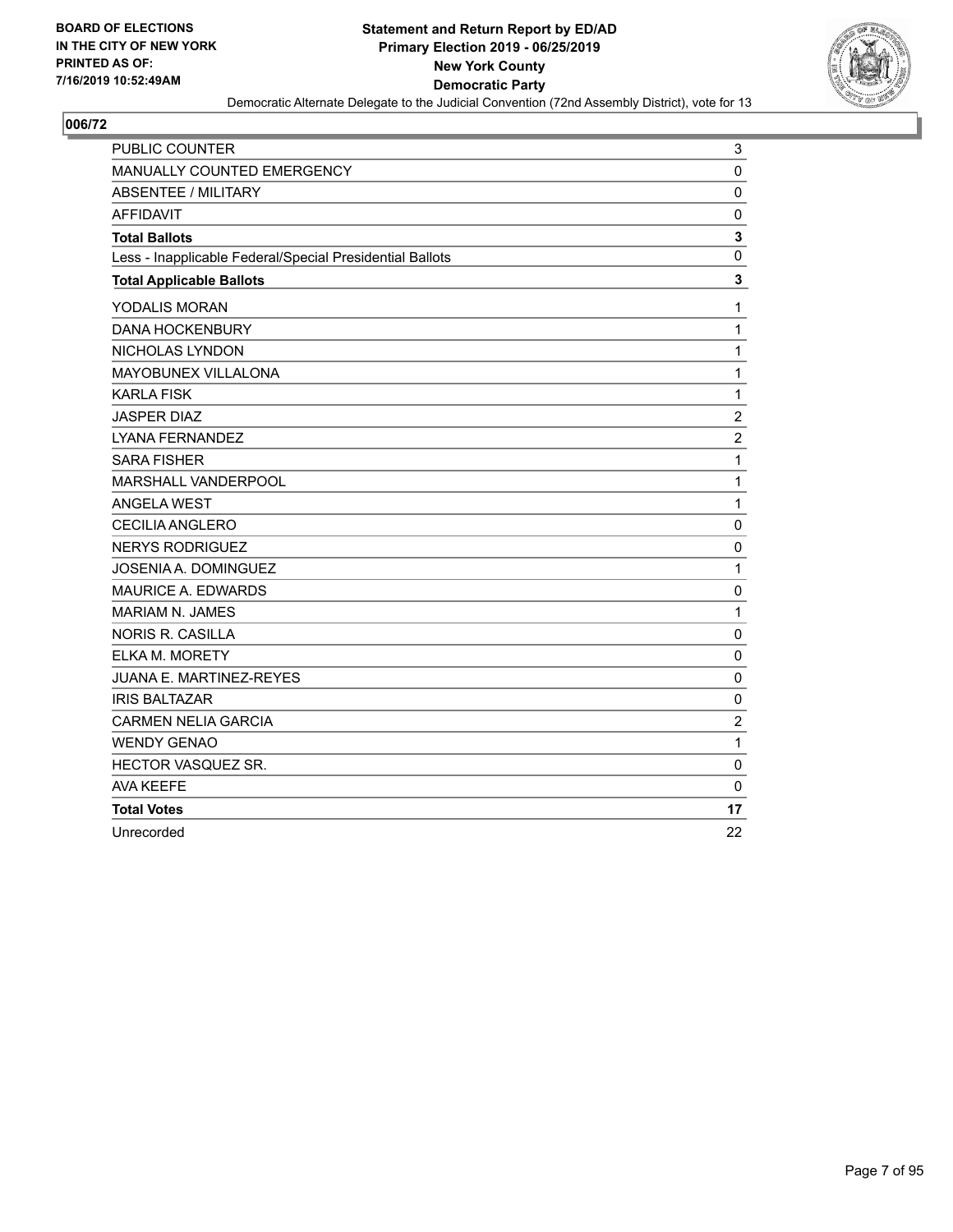

| PUBLIC COUNTER                                           | 3              |
|----------------------------------------------------------|----------------|
| MANUALLY COUNTED EMERGENCY                               | $\mathbf 0$    |
| <b>ABSENTEE / MILITARY</b>                               | $\mathbf 0$    |
| <b>AFFIDAVIT</b>                                         | $\mathbf 0$    |
| <b>Total Ballots</b>                                     | $\mathbf 3$    |
| Less - Inapplicable Federal/Special Presidential Ballots | 0              |
| <b>Total Applicable Ballots</b>                          | 3              |
| YODALIS MORAN                                            | $\overline{2}$ |
| <b>DANA HOCKENBURY</b>                                   | $\mathbf 0$    |
| NICHOLAS LYNDON                                          | $\mathbf{1}$   |
| MAYOBUNEX VILLALONA                                      | $\mathbf{1}$   |
| <b>KARLA FISK</b>                                        | $\mathbf{1}$   |
| <b>JASPER DIAZ</b>                                       | $\overline{c}$ |
| <b>LYANA FERNANDEZ</b>                                   | $\mathbf{1}$   |
| <b>SARA FISHER</b>                                       | $\mathbf 0$    |
| MARSHALL VANDERPOOL                                      | $\mathbf{1}$   |
| <b>ANGELA WEST</b>                                       | $\mathbf{1}$   |
| <b>CECILIA ANGLERO</b>                                   | $\mathbf{1}$   |
| <b>NERYS RODRIGUEZ</b>                                   | $\mathbf{1}$   |
| JOSENIA A. DOMINGUEZ                                     | $\overline{c}$ |
| MAURICE A. EDWARDS                                       | 0              |
| <b>MARIAM N. JAMES</b>                                   | $\mathbf 0$    |
| <b>NORIS R. CASILLA</b>                                  | $\mathbf{1}$   |
| ELKA M. MORETY                                           | 0              |
| <b>JUANA E. MARTINEZ-REYES</b>                           | $\mathbf{1}$   |
| <b>IRIS BALTAZAR</b>                                     | 0              |
| <b>CARMEN NELIA GARCIA</b>                               | $\overline{c}$ |
| <b>WENDY GENAO</b>                                       | $\mathbf{1}$   |
| HECTOR VASQUEZ SR.                                       | $\overline{c}$ |
| <b>AVA KEEFE</b>                                         | 1              |
| <b>Total Votes</b>                                       | 22             |
| Unrecorded                                               | 17             |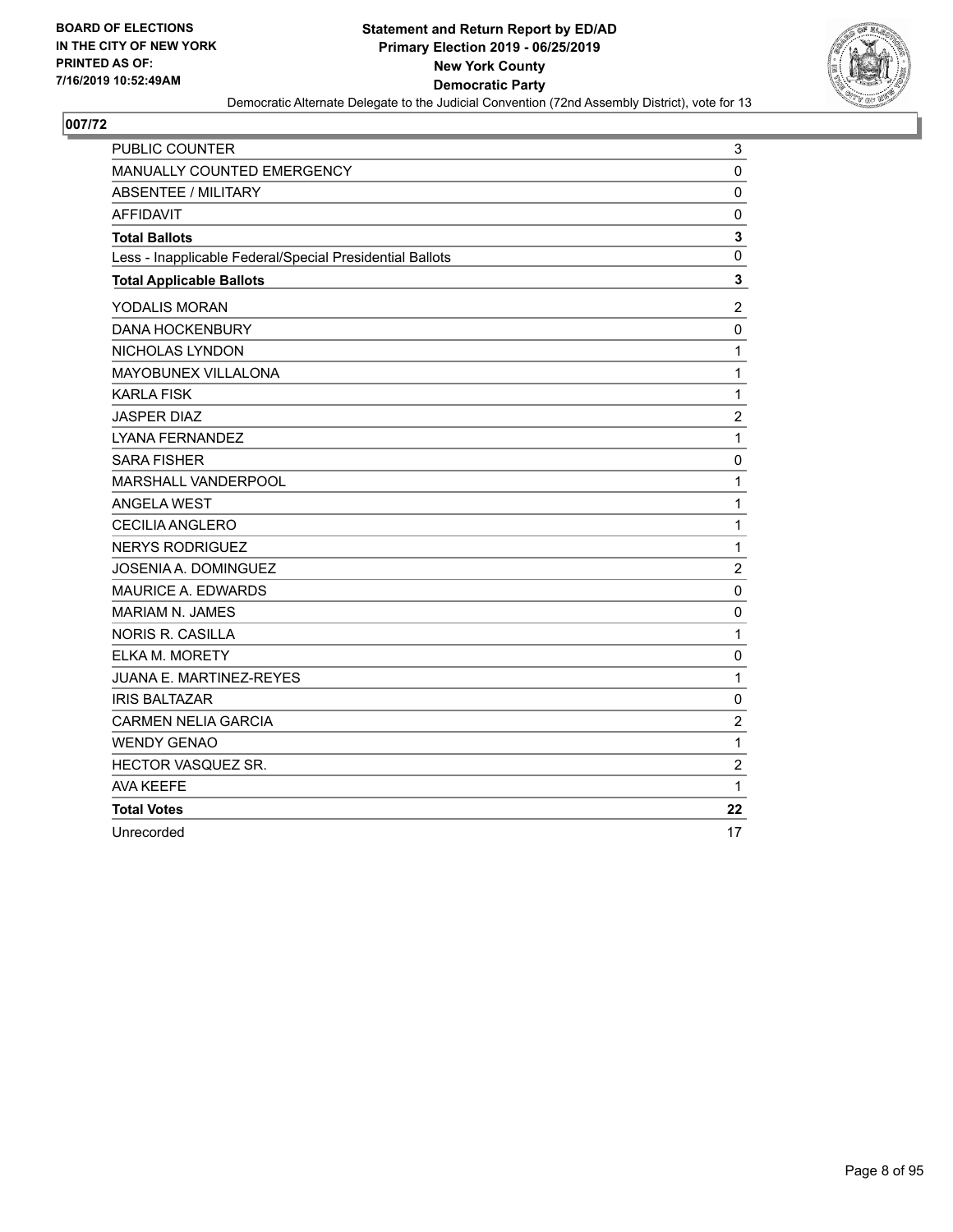

| <b>PUBLIC COUNTER</b>                                    | 4              |
|----------------------------------------------------------|----------------|
| MANUALLY COUNTED EMERGENCY                               | 0              |
| <b>ABSENTEE / MILITARY</b>                               | 1              |
| <b>AFFIDAVIT</b>                                         | 0              |
| <b>Total Ballots</b>                                     | 5              |
| Less - Inapplicable Federal/Special Presidential Ballots | 0              |
| <b>Total Applicable Ballots</b>                          | 5              |
| YODALIS MORAN                                            | 3              |
| <b>DANA HOCKENBURY</b>                                   | 0              |
| NICHOLAS LYNDON                                          | 0              |
| MAYOBUNEX VILLALONA                                      | $\overline{c}$ |
| <b>KARLA FISK</b>                                        | 0              |
| <b>JASPER DIAZ</b>                                       | 1              |
| LYANA FERNANDEZ                                          | 1              |
| <b>SARA FISHER</b>                                       | $\mathbf{1}$   |
| MARSHALL VANDERPOOL                                      | 0              |
| <b>ANGELA WEST</b>                                       | 0              |
| <b>CECILIA ANGLERO</b>                                   | 0              |
| <b>NERYS RODRIGUEZ</b>                                   | $\mathbf{1}$   |
| JOSENIA A. DOMINGUEZ                                     | 1              |
| <b>MAURICE A. EDWARDS</b>                                | 0              |
| <b>MARIAM N. JAMES</b>                                   | $\mathbf{1}$   |
| NORIS R. CASILLA                                         | $\overline{c}$ |
| <b>ELKA M. MORETY</b>                                    | 0              |
| JUANA E. MARTINEZ-REYES                                  | $\overline{c}$ |
| <b>IRIS BALTAZAR</b>                                     | 0              |
| <b>CARMEN NELIA GARCIA</b>                               | $\overline{2}$ |
| <b>WENDY GENAO</b>                                       | $\mathbf 1$    |
| <b>HECTOR VASQUEZ SR.</b>                                | $\overline{c}$ |
| <b>AVA KEEFE</b>                                         | $\mathbf 1$    |
| CASEY C. CALLAN (WRITE-IN)                               | $\mathbf{1}$   |
| <b>Total Votes</b>                                       | 22             |
| Unrecorded                                               | 43             |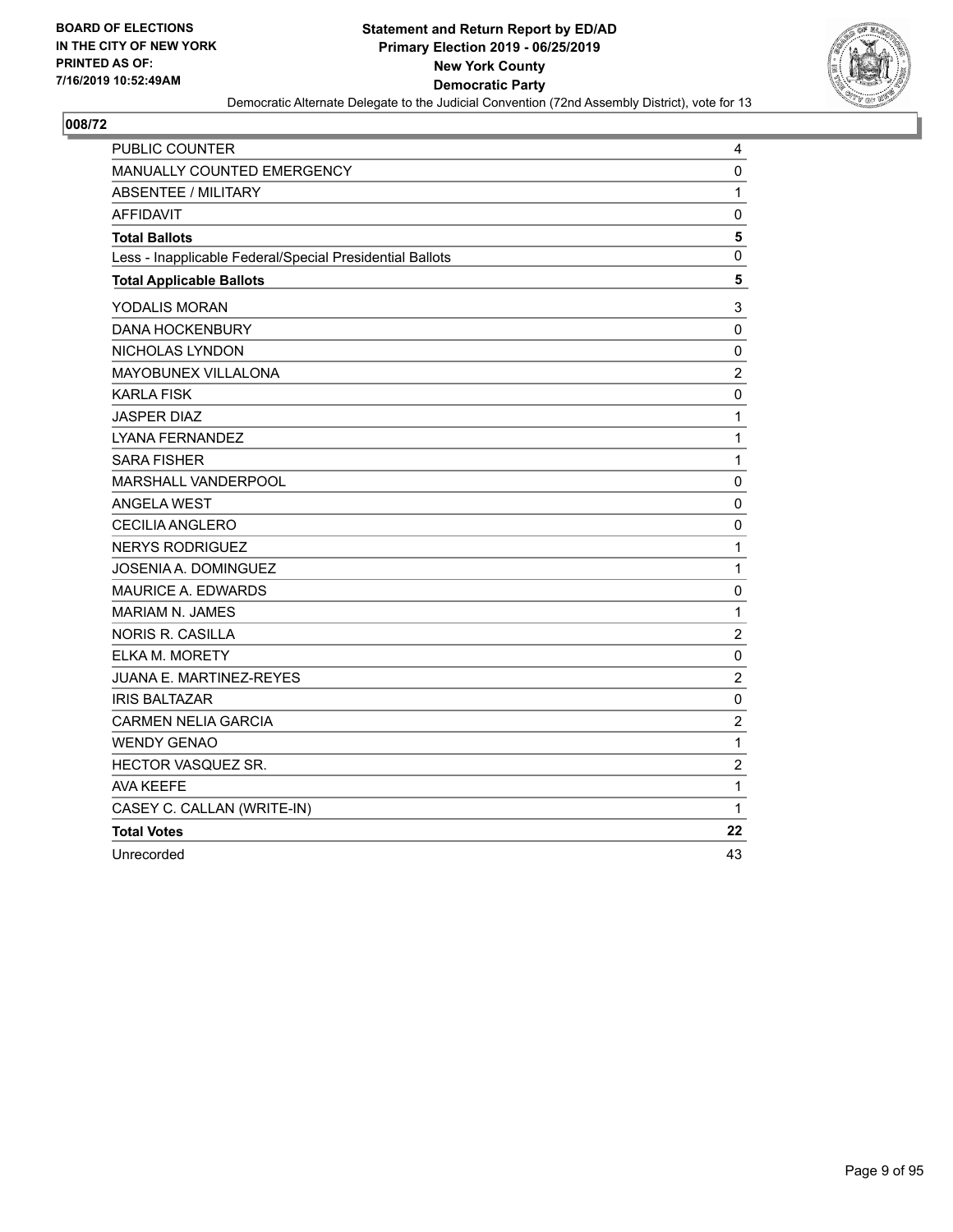

| PUBLIC COUNTER                                           | 7                |
|----------------------------------------------------------|------------------|
| MANUALLY COUNTED EMERGENCY                               | $\mathbf 0$      |
| <b>ABSENTEE / MILITARY</b>                               | $\pmb{0}$        |
| <b>AFFIDAVIT</b>                                         | $\mathbf 0$      |
| <b>Total Ballots</b>                                     | $\overline{7}$   |
| Less - Inapplicable Federal/Special Presidential Ballots | 0                |
| <b>Total Applicable Ballots</b>                          | $\overline{7}$   |
| YODALIS MORAN                                            | $\overline{2}$   |
| <b>DANA HOCKENBURY</b>                                   | $\mathbf{1}$     |
| NICHOLAS LYNDON                                          | $\mathbf{1}$     |
| <b>MAYOBUNEX VILLALONA</b>                               | $\boldsymbol{2}$ |
| <b>KARLA FISK</b>                                        | $\overline{c}$   |
| <b>JASPER DIAZ</b>                                       | $\overline{c}$   |
| <b>LYANA FERNANDEZ</b>                                   | 1                |
| <b>SARA FISHER</b>                                       | $\mathbf{1}$     |
| <b>MARSHALL VANDERPOOL</b>                               | 1                |
| <b>ANGELA WEST</b>                                       | $\mathbf{1}$     |
| <b>CECILIA ANGLERO</b>                                   | 3                |
| <b>NERYS RODRIGUEZ</b>                                   | 4                |
| JOSENIA A. DOMINGUEZ                                     | $\overline{4}$   |
| <b>MAURICE A. EDWARDS</b>                                | 4                |
| <b>MARIAM N. JAMES</b>                                   | $\overline{4}$   |
| <b>NORIS R. CASILLA</b>                                  | 3                |
| ELKA M. MORETY                                           | 4                |
| JUANA E. MARTINEZ-REYES                                  | $\sqrt{5}$       |
| <b>IRIS BALTAZAR</b>                                     | 4                |
| <b>CARMEN NELIA GARCIA</b>                               | $\overline{4}$   |
| <b>WENDY GENAO</b>                                       | 4                |
| <b>HECTOR VASQUEZ SR.</b>                                | 4                |
| <b>AVA KEEFE</b>                                         | 3                |
| <b>Total Votes</b>                                       | 64               |
| Unrecorded                                               | 27               |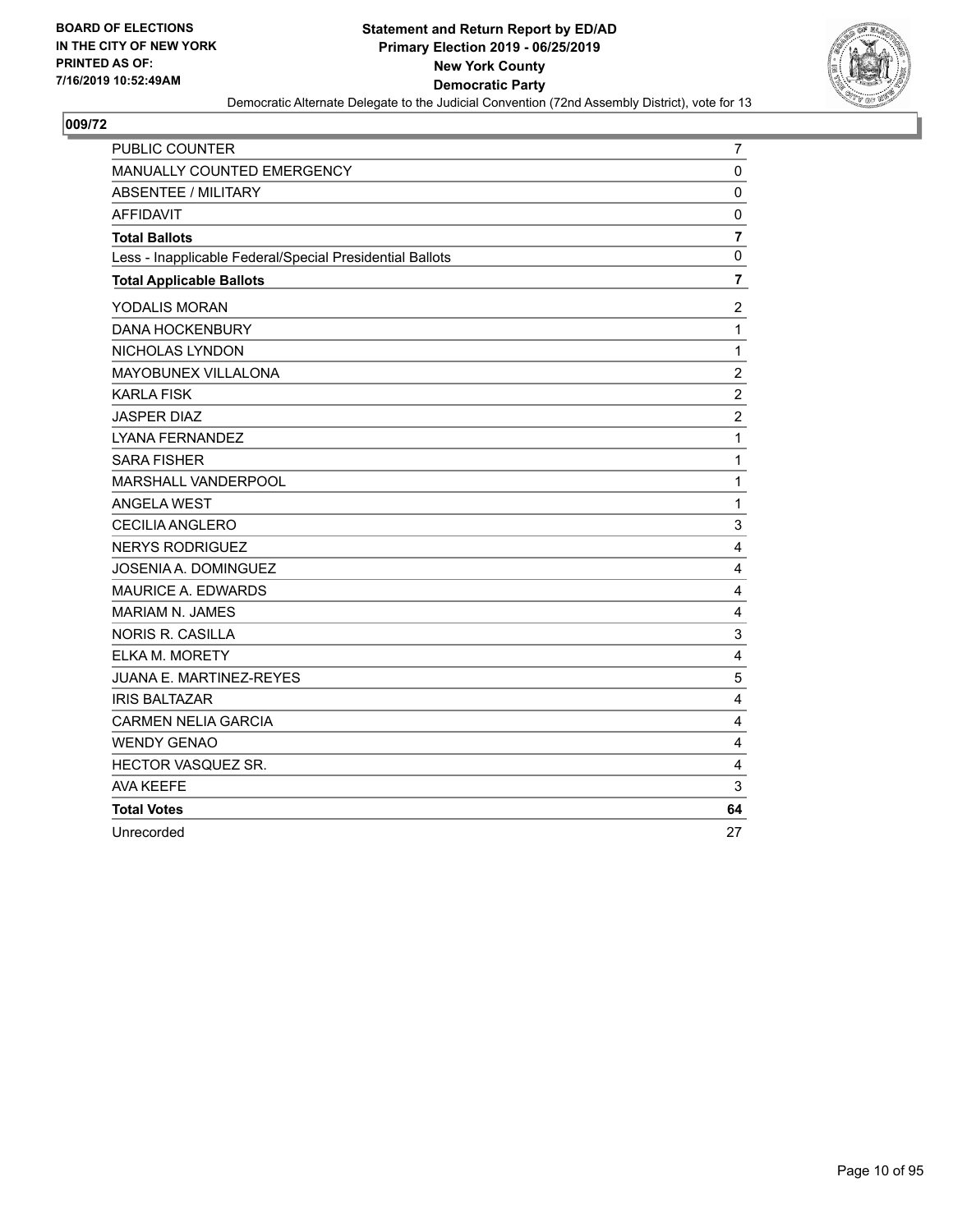

| <b>PUBLIC COUNTER</b>                                    | 5                       |
|----------------------------------------------------------|-------------------------|
| MANUALLY COUNTED EMERGENCY                               | $\pmb{0}$               |
| <b>ABSENTEE / MILITARY</b>                               | $\mathbf{1}$            |
| <b>AFFIDAVIT</b>                                         | $\mathbf 0$             |
| <b>Total Ballots</b>                                     | 6                       |
| Less - Inapplicable Federal/Special Presidential Ballots | $\mathbf 0$             |
| <b>Total Applicable Ballots</b>                          | 6                       |
| YODALIS MORAN                                            | 5                       |
| <b>DANA HOCKENBURY</b>                                   | 1                       |
| NICHOLAS LYNDON                                          | $\overline{4}$          |
| MAYOBUNEX VILLALONA                                      | $\overline{2}$          |
| <b>KARLA FISK</b>                                        | 3                       |
| <b>JASPER DIAZ</b>                                       | $\overline{c}$          |
| LYANA FERNANDEZ                                          | $\overline{\mathbf{4}}$ |
| <b>SARA FISHER</b>                                       | $\overline{c}$          |
| MARSHALL VANDERPOOL                                      | $\sqrt{2}$              |
| <b>ANGELA WEST</b>                                       | $\overline{c}$          |
| <b>CECILIA ANGLERO</b>                                   | $\mathbf{1}$            |
| <b>NERYS RODRIGUEZ</b>                                   | 3                       |
| <b>JOSENIA A. DOMINGUEZ</b>                              | 1                       |
| <b>MAURICE A. EDWARDS</b>                                | $\mathbf{1}$            |
| <b>MARIAM N. JAMES</b>                                   | 1                       |
| <b>NORIS R. CASILLA</b>                                  | $\overline{c}$          |
| ELKA M. MORETY                                           | $\overline{c}$          |
| JUANA E. MARTINEZ-REYES                                  | $\sqrt{2}$              |
| <b>IRIS BALTAZAR</b>                                     | $\boldsymbol{2}$        |
| <b>CARMEN NELIA GARCIA</b>                               | $\overline{c}$          |
| <b>WENDY GENAO</b>                                       | $\mathsf 3$             |
| HECTOR VASQUEZ SR.                                       | 4                       |
| <b>AVA KEEFE</b>                                         | 1                       |
| <b>Total Votes</b>                                       | 52                      |
| Unrecorded                                               | 26                      |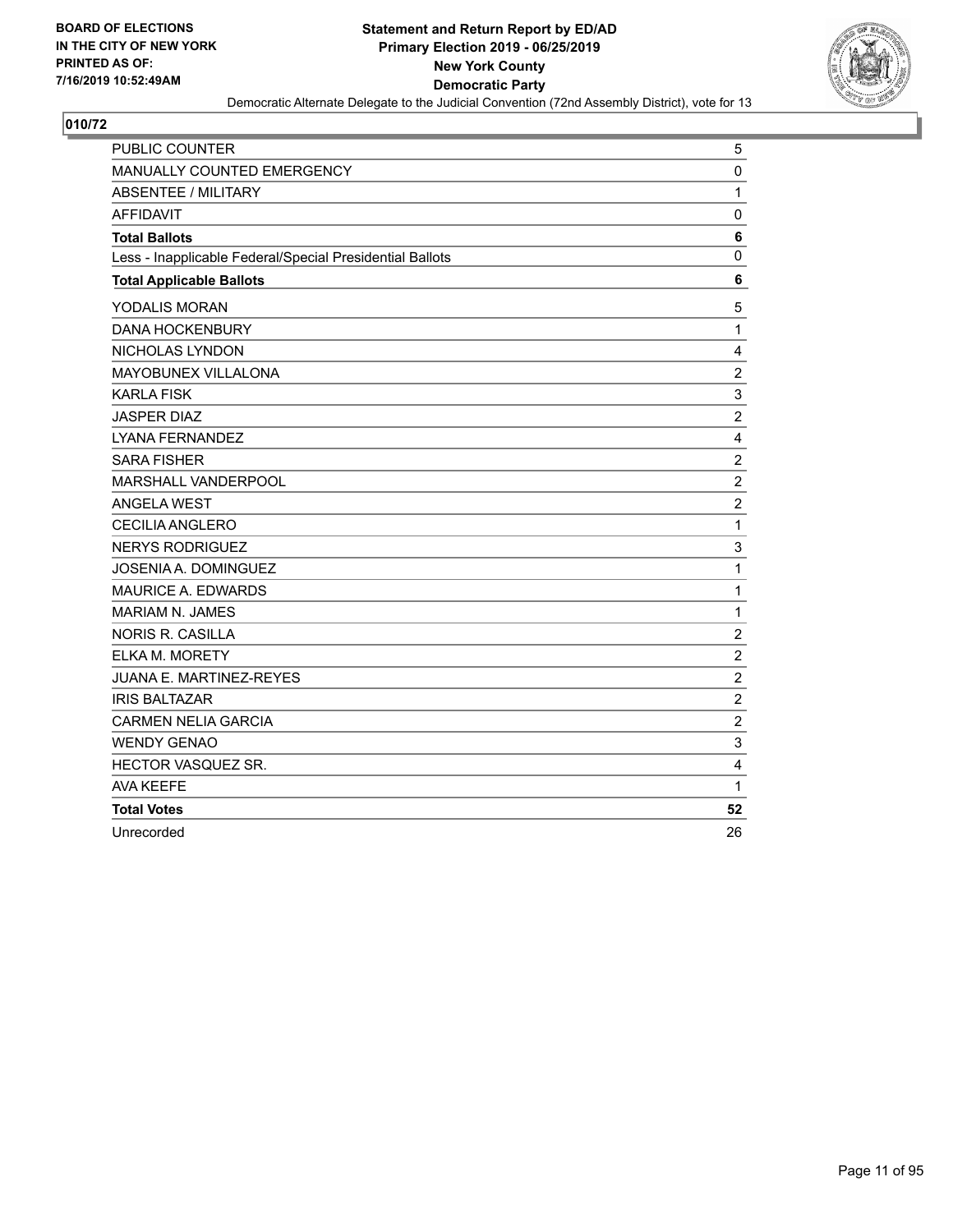

| <b>PUBLIC COUNTER</b>                                    | 5            |
|----------------------------------------------------------|--------------|
| MANUALLY COUNTED EMERGENCY                               | $\mathbf 0$  |
| <b>ABSENTEE / MILITARY</b>                               | 0            |
| <b>AFFIDAVIT</b>                                         | $\pmb{0}$    |
| <b>Total Ballots</b>                                     | 5            |
| Less - Inapplicable Federal/Special Presidential Ballots | $\mathbf 0$  |
| <b>Total Applicable Ballots</b>                          | 5            |
| YODALIS MORAN                                            | $\mathbf 0$  |
| <b>DANA HOCKENBURY</b>                                   | $\mathbf 0$  |
| NICHOLAS LYNDON                                          | 0            |
| MAYOBUNEX VILLALONA                                      | $\mathbf 0$  |
| <b>KARLA FISK</b>                                        | 0            |
| <b>JASPER DIAZ</b>                                       | $\mathbf{1}$ |
| <b>LYANA FERNANDEZ</b>                                   | 0            |
| <b>SARA FISHER</b>                                       | 0            |
| MARSHALL VANDERPOOL                                      | $\mathbf 0$  |
| <b>ANGELA WEST</b>                                       | $\mathbf 0$  |
| <b>CECILIA ANGLERO</b>                                   | $\mathbf 0$  |
| <b>NERYS RODRIGUEZ</b>                                   | 0            |
| <b>JOSENIA A. DOMINGUEZ</b>                              | $\mathbf{1}$ |
| MAURICE A. EDWARDS                                       | $\mathbf 0$  |
| <b>MARIAM N. JAMES</b>                                   | $\mathbf 0$  |
| <b>NORIS R. CASILLA</b>                                  | 0            |
| ELKA M. MORETY                                           | 0            |
| JUANA E. MARTINEZ-REYES                                  | 0            |
| <b>IRIS BALTAZAR</b>                                     | 0            |
| <b>CARMEN NELIA GARCIA</b>                               | $\pmb{0}$    |
| <b>WENDY GENAO</b>                                       | 0            |
| HECTOR VASQUEZ SR.                                       | 0            |
| <b>AVA KEEFE</b>                                         | $\mathbf 0$  |
| <b>Total Votes</b>                                       | $\mathbf 2$  |
| Unrecorded                                               | 63           |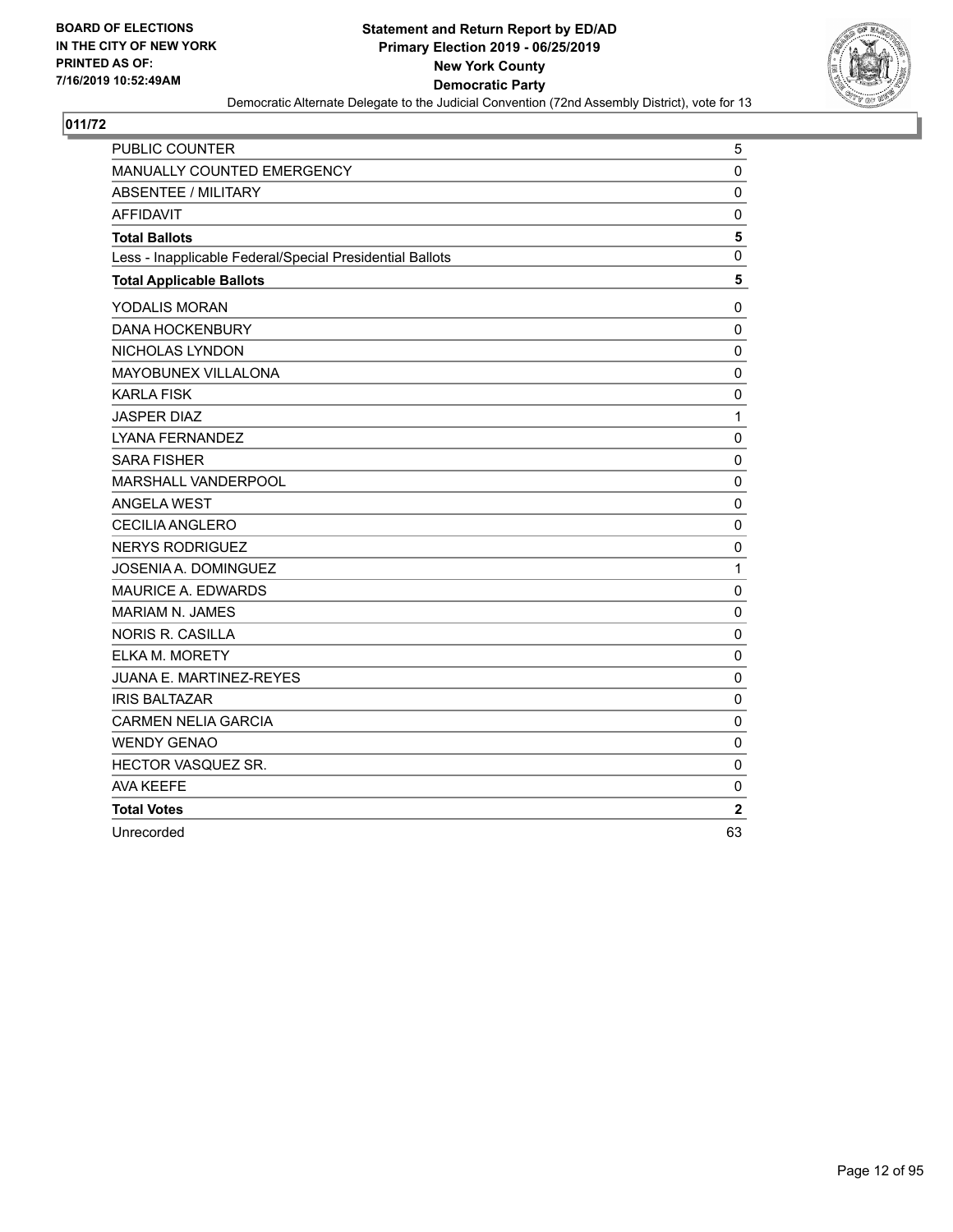

| <b>PUBLIC COUNTER</b>                                    | 12             |
|----------------------------------------------------------|----------------|
| MANUALLY COUNTED EMERGENCY                               | $\mathbf 0$    |
| ABSENTEE / MILITARY                                      | $\mathbf{1}$   |
| <b>AFFIDAVIT</b>                                         | $\mathbf{0}$   |
| <b>Total Ballots</b>                                     | 13             |
| Less - Inapplicable Federal/Special Presidential Ballots | $\mathbf{0}$   |
| <b>Total Applicable Ballots</b>                          | 13             |
| YODALIS MORAN                                            | 8              |
| <b>DANA HOCKENBURY</b>                                   | 5              |
| NICHOLAS LYNDON                                          | 5              |
| MAYOBUNEX VILLALONA                                      | 6              |
| <b>KARLA FISK</b>                                        | 6              |
| <b>JASPER DIAZ</b>                                       | 6              |
| <b>LYANA FERNANDEZ</b>                                   | $\overline{7}$ |
| <b>SARA FISHER</b>                                       | $\overline{7}$ |
| MARSHALL VANDERPOOL                                      | $\overline{4}$ |
| <b>ANGELA WEST</b>                                       | 8              |
| CECILIA ANGLERO                                          | 6              |
| <b>NERYS RODRIGUEZ</b>                                   | $\overline{4}$ |
| JOSENIA A. DOMINGUEZ                                     | $\overline{7}$ |
| <b>MAURICE A. EDWARDS</b>                                | $\mathbf{1}$   |
| <b>MARIAM N. JAMES</b>                                   | 3              |
| <b>NORIS R. CASILLA</b>                                  | 3              |
| <b>ELKA M. MORETY</b>                                    | 3              |
| JUANA E. MARTINEZ-REYES                                  | 5              |
| <b>IRIS BALTAZAR</b>                                     | 6              |
| <b>CARMEN NELIA GARCIA</b>                               | 5              |
| <b>WENDY GENAO</b>                                       | 4              |
| HECTOR VASQUEZ SR.                                       | $\overline{c}$ |
| <b>AVA KEEFE</b>                                         | 4              |
| <b>Total Votes</b>                                       | 115            |
| Unrecorded                                               | 54             |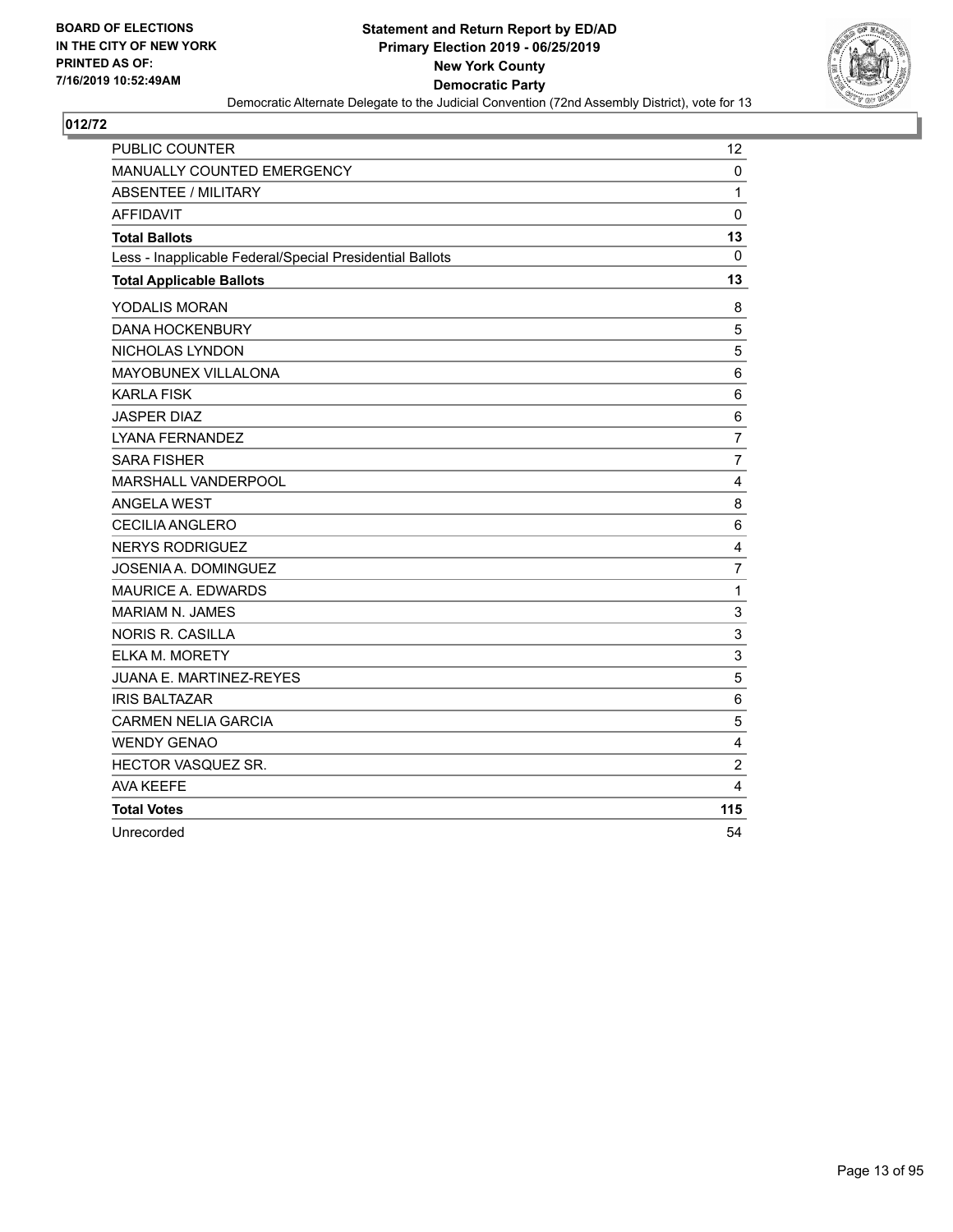

| PUBLIC COUNTER                                           | 6                |
|----------------------------------------------------------|------------------|
| MANUALLY COUNTED EMERGENCY                               | 0                |
| ABSENTEE / MILITARY                                      | $\mathbf 0$      |
| <b>AFFIDAVIT</b>                                         | 0                |
| <b>Total Ballots</b>                                     | 6                |
| Less - Inapplicable Federal/Special Presidential Ballots | $\mathbf 0$      |
| <b>Total Applicable Ballots</b>                          | 6                |
| <b>YODALIS MORAN</b>                                     | 4                |
| <b>DANA HOCKENBURY</b>                                   | $\mathbf{1}$     |
| NICHOLAS LYNDON                                          | $\mathbf{1}$     |
| MAYOBUNEX VILLALONA                                      | $\mathbf{1}$     |
| <b>KARLA FISK</b>                                        | $\mathbf 0$      |
| <b>JASPER DIAZ</b>                                       | $\boldsymbol{2}$ |
| <b>LYANA FERNANDEZ</b>                                   | $\mathbf{1}$     |
| <b>SARA FISHER</b>                                       | 3                |
| MARSHALL VANDERPOOL                                      | $\mathbf{1}$     |
| <b>ANGELA WEST</b>                                       | $\overline{c}$   |
| <b>CECILIA ANGLERO</b>                                   | $\overline{c}$   |
| <b>NERYS RODRIGUEZ</b>                                   | $\overline{2}$   |
| JOSENIA A. DOMINGUEZ                                     | 3                |
| <b>MAURICE A. EDWARDS</b>                                | $\mathbf{1}$     |
| <b>MARIAM N. JAMES</b>                                   | 0                |
| <b>NORIS R. CASILLA</b>                                  | $\mathbf{1}$     |
| ELKA M. MORETY                                           | $\mathbf{1}$     |
| JUANA E. MARTINEZ-REYES                                  | $\mathbf{1}$     |
| <b>IRIS BALTAZAR</b>                                     | $\mathbf{1}$     |
| <b>CARMEN NELIA GARCIA</b>                               | $\mathbf 0$      |
| <b>WENDY GENAO</b>                                       | $\overline{c}$   |
| HECTOR VASQUEZ SR.                                       | $\overline{c}$   |
| <b>AVA KEEFE</b>                                         | $\mathbf 0$      |
| <b>Total Votes</b>                                       | 32               |
| Unrecorded                                               | 46               |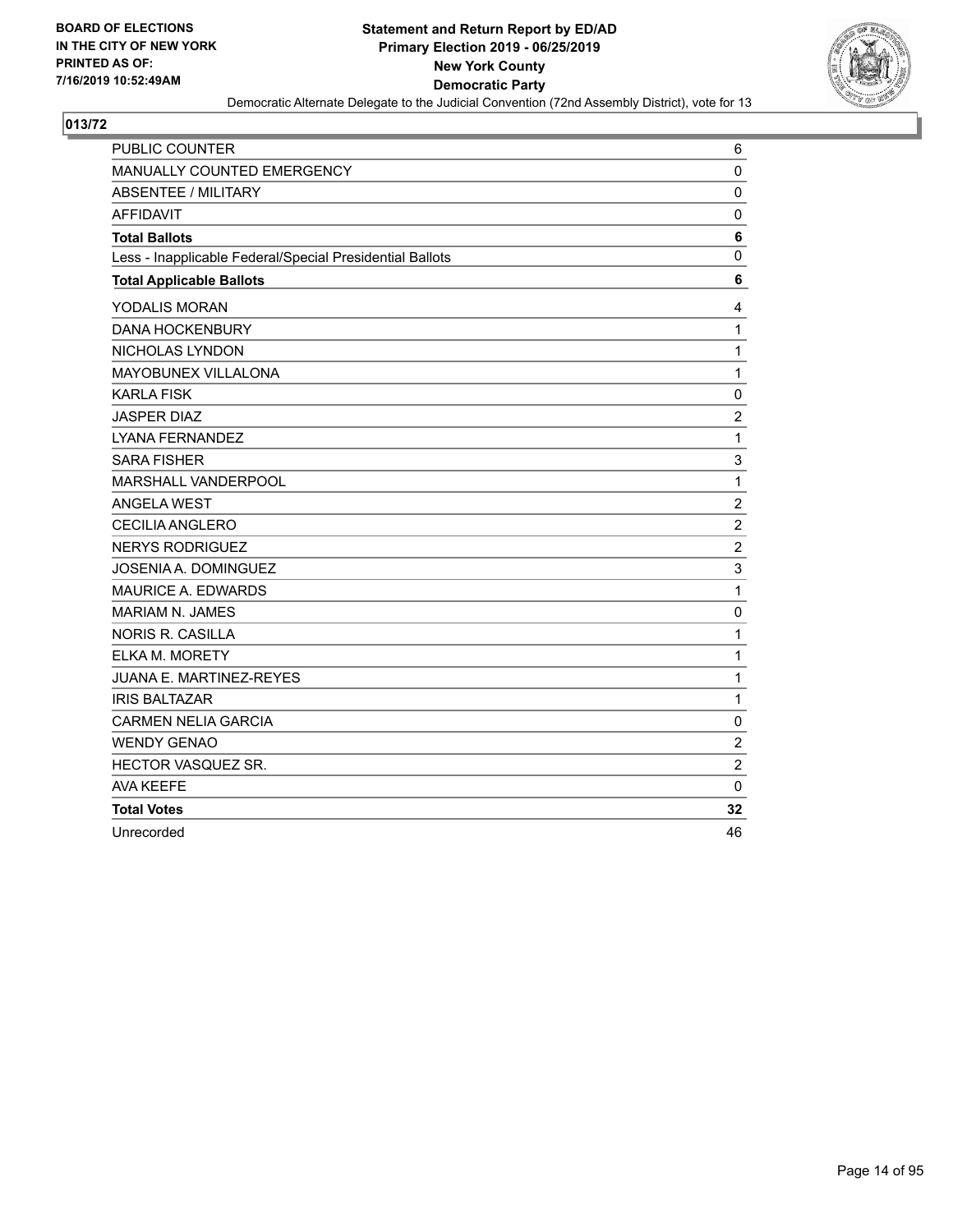

| <b>PUBLIC COUNTER</b>                                    | 7                |
|----------------------------------------------------------|------------------|
| MANUALLY COUNTED EMERGENCY                               | $\mathbf 0$      |
| ABSENTEE / MILITARY                                      | $\overline{c}$   |
| <b>AFFIDAVIT</b>                                         | 0                |
| <b>Total Ballots</b>                                     | 9                |
| Less - Inapplicable Federal/Special Presidential Ballots | $\mathbf 0$      |
| <b>Total Applicable Ballots</b>                          | 9                |
| YODALIS MORAN                                            | $\mathbf{1}$     |
| <b>DANA HOCKENBURY</b>                                   | $\mathbf 0$      |
| NICHOLAS LYNDON                                          | $\mathbf{1}$     |
| <b>MAYOBUNEX VILLALONA</b>                               | $\mathbf 0$      |
| <b>KARLA FISK</b>                                        | 0                |
| <b>JASPER DIAZ</b>                                       | $\mathbf{1}$     |
| LYANA FERNANDEZ                                          | $\overline{2}$   |
| <b>SARA FISHER</b>                                       | $\overline{c}$   |
| MARSHALL VANDERPOOL                                      | $\mathbf 0$      |
| <b>ANGELA WEST</b>                                       | 3                |
| <b>CECILIA ANGLERO</b>                                   | $\mathbf 0$      |
| <b>NERYS RODRIGUEZ</b>                                   | $\mathbf{1}$     |
| <b>JOSENIA A. DOMINGUEZ</b>                              | $\mathbf{1}$     |
| MAURICE A. EDWARDS                                       | $\mathbf 0$      |
| <b>MARIAM N. JAMES</b>                                   | $\mathbf{1}$     |
| <b>NORIS R. CASILLA</b>                                  | $\mathbf 1$      |
| ELKA M. MORETY                                           | $\boldsymbol{2}$ |
| JUANA E. MARTINEZ-REYES                                  | 0                |
| <b>IRIS BALTAZAR</b>                                     | 0                |
| <b>CARMEN NELIA GARCIA</b>                               | 0                |
| <b>WENDY GENAO</b>                                       | 0                |
| HECTOR VASQUEZ SR.                                       | $\overline{c}$   |
| <b>AVA KEEFE</b>                                         | $\mathbf 0$      |
| <b>Total Votes</b>                                       | 18               |
| Unrecorded                                               | 99               |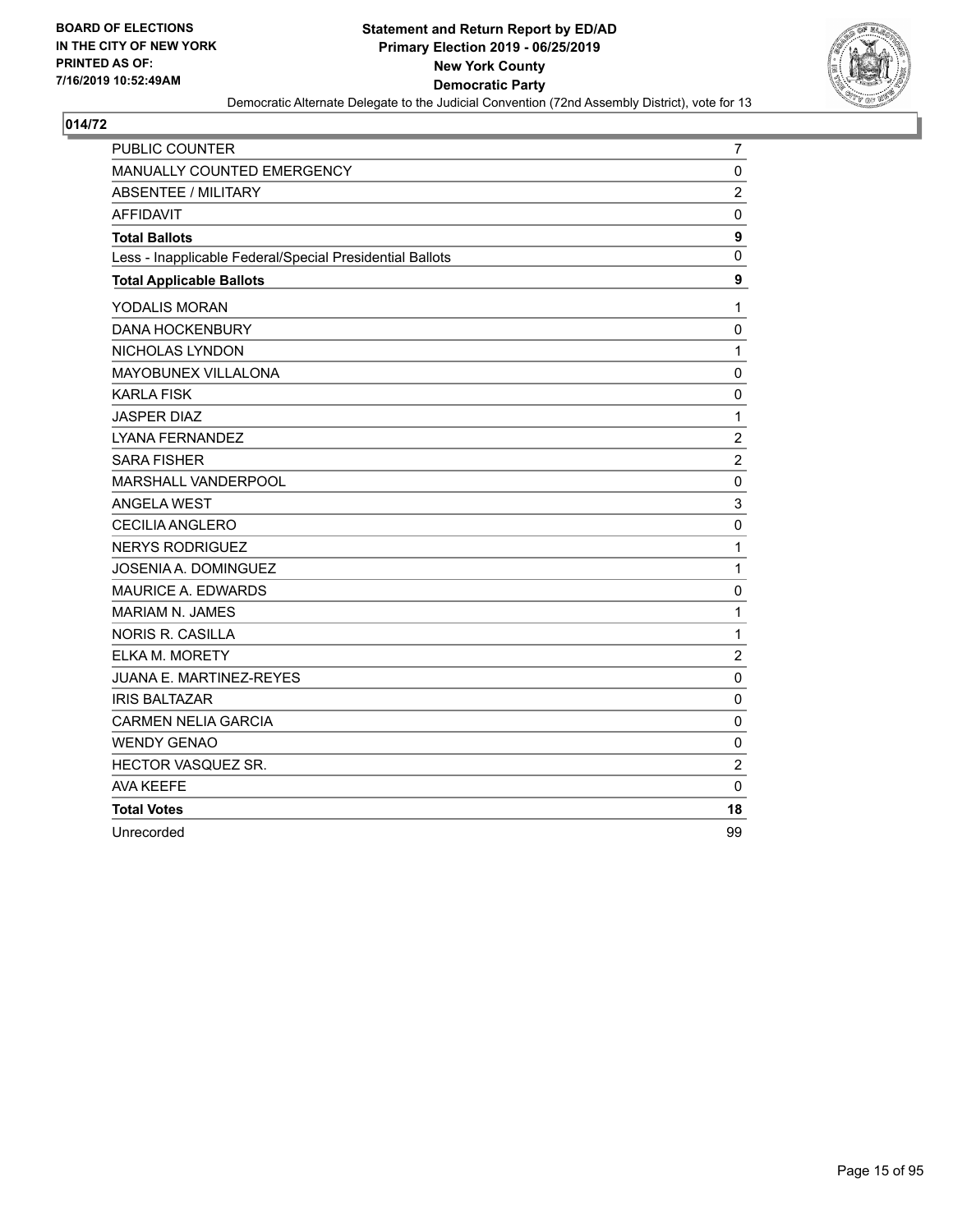

| <b>PUBLIC COUNTER</b>                                    | 11             |
|----------------------------------------------------------|----------------|
| MANUALLY COUNTED EMERGENCY                               | $\mathbf 0$    |
| <b>ABSENTEE / MILITARY</b>                               | $\mathbf{1}$   |
| <b>AFFIDAVIT</b>                                         | $\mathbf 0$    |
| <b>Total Ballots</b>                                     | 12             |
| Less - Inapplicable Federal/Special Presidential Ballots | 0              |
| <b>Total Applicable Ballots</b>                          | 12             |
| YODALIS MORAN                                            | 6              |
| <b>DANA HOCKENBURY</b>                                   | $\overline{c}$ |
| NICHOLAS LYNDON                                          | 4              |
| MAYOBUNEX VILLALONA                                      | $\overline{c}$ |
| <b>KARLA FISK</b>                                        | $\mathbf 1$    |
| <b>JASPER DIAZ</b>                                       | $\overline{c}$ |
| LYANA FERNANDEZ                                          | 3              |
| <b>SARA FISHER</b>                                       | 4              |
| MARSHALL VANDERPOOL                                      | $\overline{2}$ |
| <b>ANGELA WEST</b>                                       | 4              |
| <b>CECILIA ANGLERO</b>                                   | 3              |
| <b>NERYS RODRIGUEZ</b>                                   | 4              |
| JOSENIA A. DOMINGUEZ                                     | $\mathbf{1}$   |
| <b>MAURICE A. EDWARDS</b>                                | $\mathbf{1}$   |
| <b>MARIAM N. JAMES</b>                                   | 5              |
| <b>NORIS R. CASILLA</b>                                  | 0              |
| ELKA M. MORETY                                           | 0              |
| JUANA E. MARTINEZ-REYES                                  | 0              |
| <b>IRIS BALTAZAR</b>                                     | $\mathbf{1}$   |
| <b>CARMEN NELIA GARCIA</b>                               | $\pmb{0}$      |
| <b>WENDY GENAO</b>                                       | 3              |
| HECTOR VASQUEZ SR.                                       | $\overline{c}$ |
| <b>AVA KEEFE</b>                                         | $\overline{2}$ |
| <b>Total Votes</b>                                       | 52             |
| Unrecorded                                               | 104            |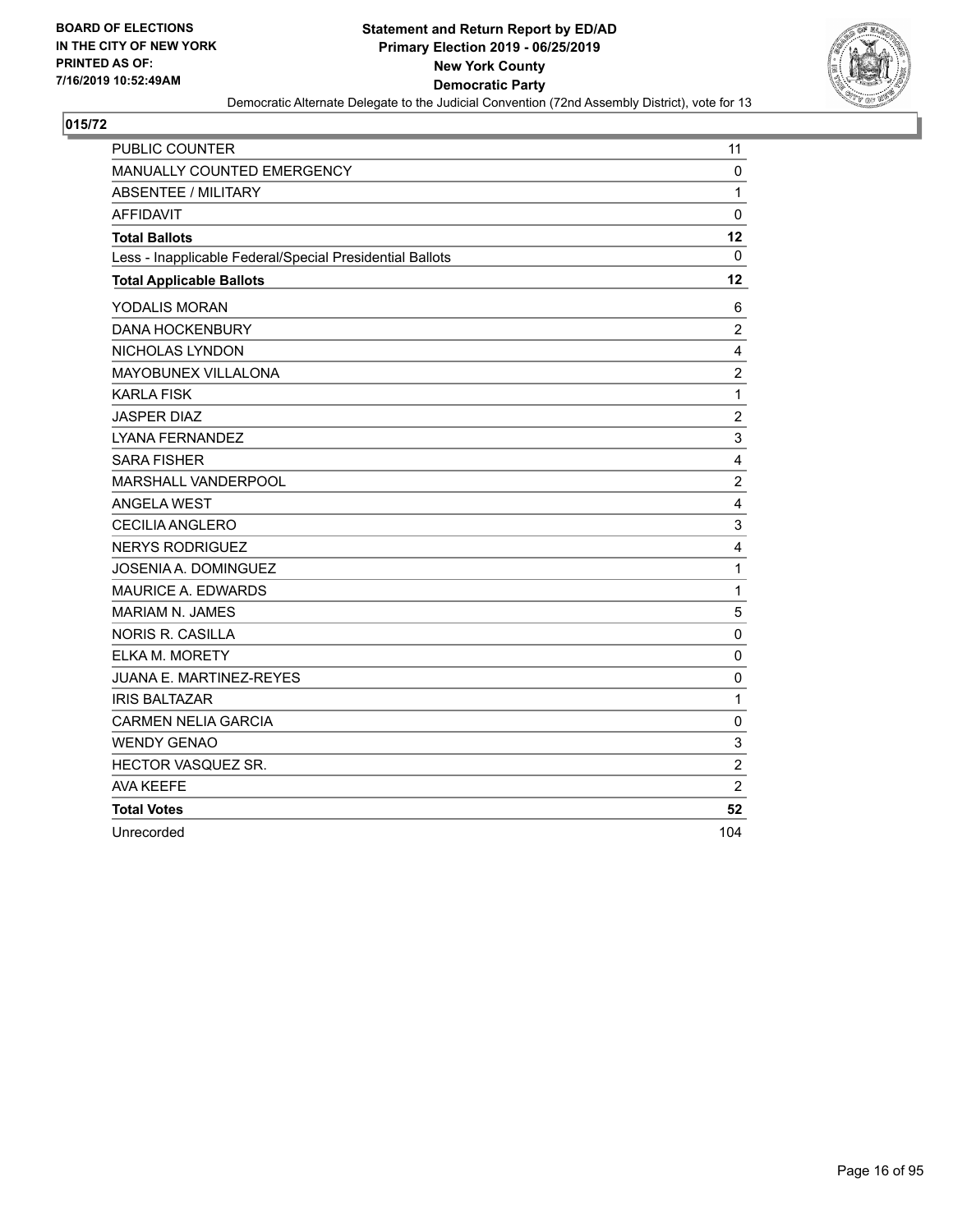

| <b>PUBLIC COUNTER</b>                                    | 8              |
|----------------------------------------------------------|----------------|
| MANUALLY COUNTED EMERGENCY                               | $\mathbf 0$    |
| ABSENTEE / MILITARY                                      | $\mathbf 0$    |
| <b>AFFIDAVIT</b>                                         | $\mathbf 0$    |
| <b>Total Ballots</b>                                     | 8              |
| Less - Inapplicable Federal/Special Presidential Ballots | $\mathbf 0$    |
| <b>Total Applicable Ballots</b>                          | 8              |
| YODALIS MORAN                                            | $\pmb{0}$      |
| <b>DANA HOCKENBURY</b>                                   | $\mathbf 0$    |
| NICHOLAS LYNDON                                          | $\mathbf 0$    |
| MAYOBUNEX VILLALONA                                      | 1              |
| <b>KARLA FISK</b>                                        | $\mathbf 0$    |
| <b>JASPER DIAZ</b>                                       | $\overline{c}$ |
| LYANA FERNANDEZ                                          | $\mathbf{1}$   |
| <b>SARA FISHER</b>                                       | $\mathbf{1}$   |
| MARSHALL VANDERPOOL                                      | $\mathbf 0$    |
| <b>ANGELA WEST</b>                                       | $\mathbf 0$    |
| <b>CECILIA ANGLERO</b>                                   | $\mathbf 0$    |
| <b>NERYS RODRIGUEZ</b>                                   | $\overline{2}$ |
| JOSENIA A. DOMINGUEZ                                     | $\overline{2}$ |
| <b>MAURICE A. EDWARDS</b>                                | $\mathbf 0$    |
| <b>MARIAM N. JAMES</b>                                   | $\mathbf 0$    |
| <b>NORIS R. CASILLA</b>                                  | $\mathbf{1}$   |
| <b>ELKA M. MORETY</b>                                    | $\mathbf 0$    |
| <b>JUANA E. MARTINEZ-REYES</b>                           | 1              |
| <b>IRIS BALTAZAR</b>                                     | $\mathbf 1$    |
| <b>CARMEN NELIA GARCIA</b>                               | $\mathbf 0$    |
| <b>WENDY GENAO</b>                                       | $\mathbf 0$    |
| HECTOR VASQUEZ SR.                                       | 1              |
| <b>AVA KEEFE</b>                                         | $\mathbf{0}$   |
| <b>Total Votes</b>                                       | 13             |
| Unrecorded                                               | 91             |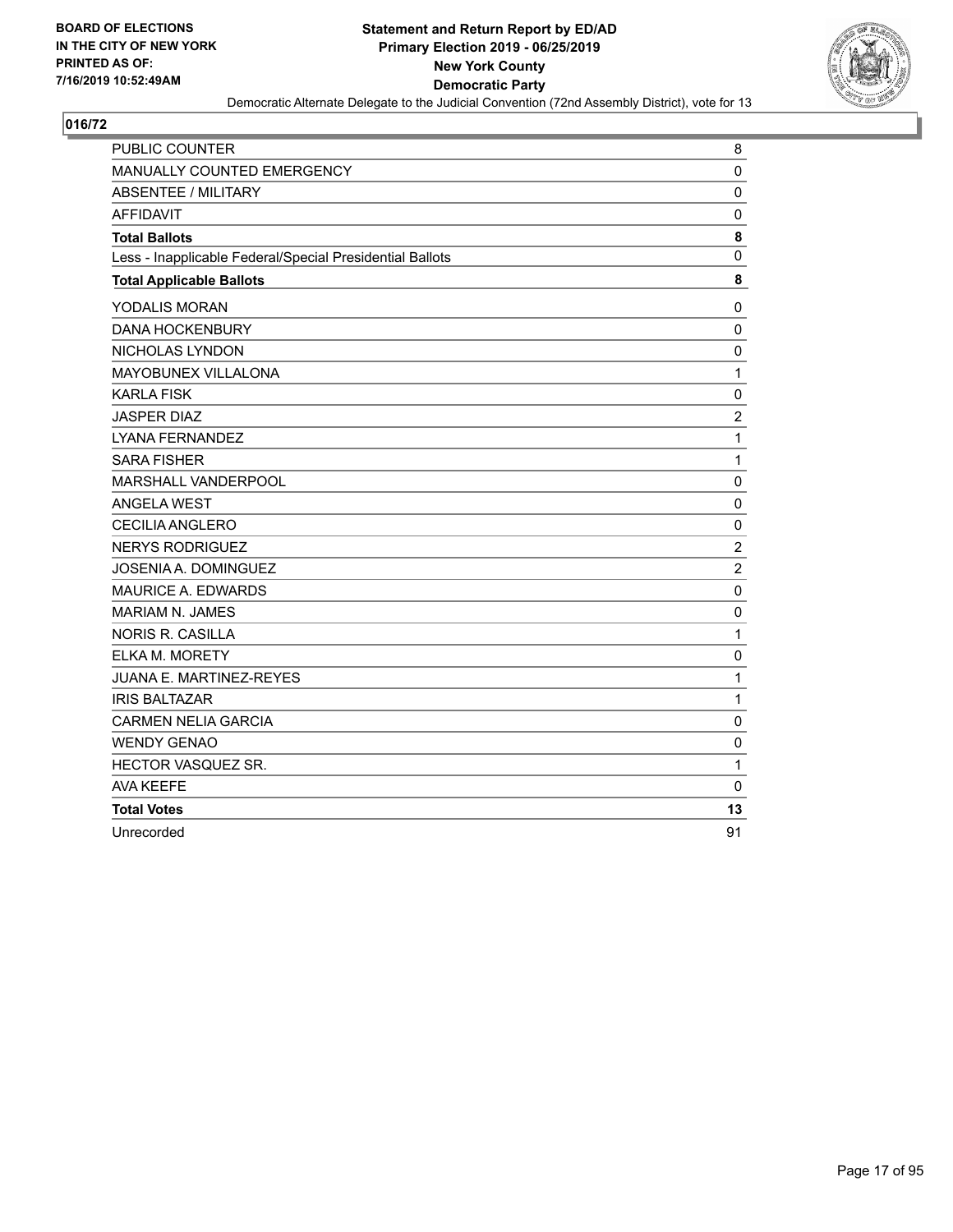

| PUBLIC COUNTER                                           | 13               |
|----------------------------------------------------------|------------------|
| <b>MANUALLY COUNTED EMERGENCY</b>                        | 0                |
| <b>ABSENTEE / MILITARY</b>                               | 1                |
| <b>AFFIDAVIT</b>                                         | 0                |
| <b>Total Ballots</b>                                     | 14               |
| Less - Inapplicable Federal/Special Presidential Ballots | 0                |
| <b>Total Applicable Ballots</b>                          | 14               |
| YODALIS MORAN                                            | 7                |
| <b>DANA HOCKENBURY</b>                                   | $\overline{c}$   |
| NICHOLAS LYNDON                                          | 0                |
| MAYOBUNEX VILLALONA                                      | 0                |
| KARLA FISK                                               | 0                |
| <b>JASPER DIAZ</b>                                       | 1                |
| <b>LYANA FERNANDEZ</b>                                   | $\overline{c}$   |
| <b>SARA FISHER</b>                                       | 0                |
| <b>MARSHALL VANDERPOOL</b>                               | 1                |
| <b>ANGELA WEST</b>                                       | 0                |
| CECILIA ANGLERO                                          | 4                |
| <b>NERYS RODRIGUEZ</b>                                   | $\overline{2}$   |
| JOSENIA A. DOMINGUEZ                                     | $\overline{c}$   |
| <b>MAURICE A. EDWARDS</b>                                | 0                |
| <b>MARIAM N. JAMES</b>                                   | 0                |
| NORIS R. CASILLA                                         | $\mathbf 1$      |
| ELKA M. MORETY                                           | $\mathbf{1}$     |
| JUANA E. MARTINEZ-REYES                                  | $\mathbf 1$      |
| <b>IRIS BALTAZAR</b>                                     | $\boldsymbol{2}$ |
| <b>CARMEN NELIA GARCIA</b>                               | 3                |
| <b>WENDY GENAO</b>                                       | $\pmb{0}$        |
| <b>HECTOR VASQUEZ SR.</b>                                | $\boldsymbol{2}$ |
| AVA KEEFE                                                | $\mathbf 1$      |
| UNATTRIBUTABLE WRITE-IN (WRITE-IN)                       | 3                |
| UNCOUNTED WRITE-IN PER STATUTE (WRITE-IN)                | 1                |
| <b>Total Votes</b>                                       | 36               |
| Unrecorded                                               | 146              |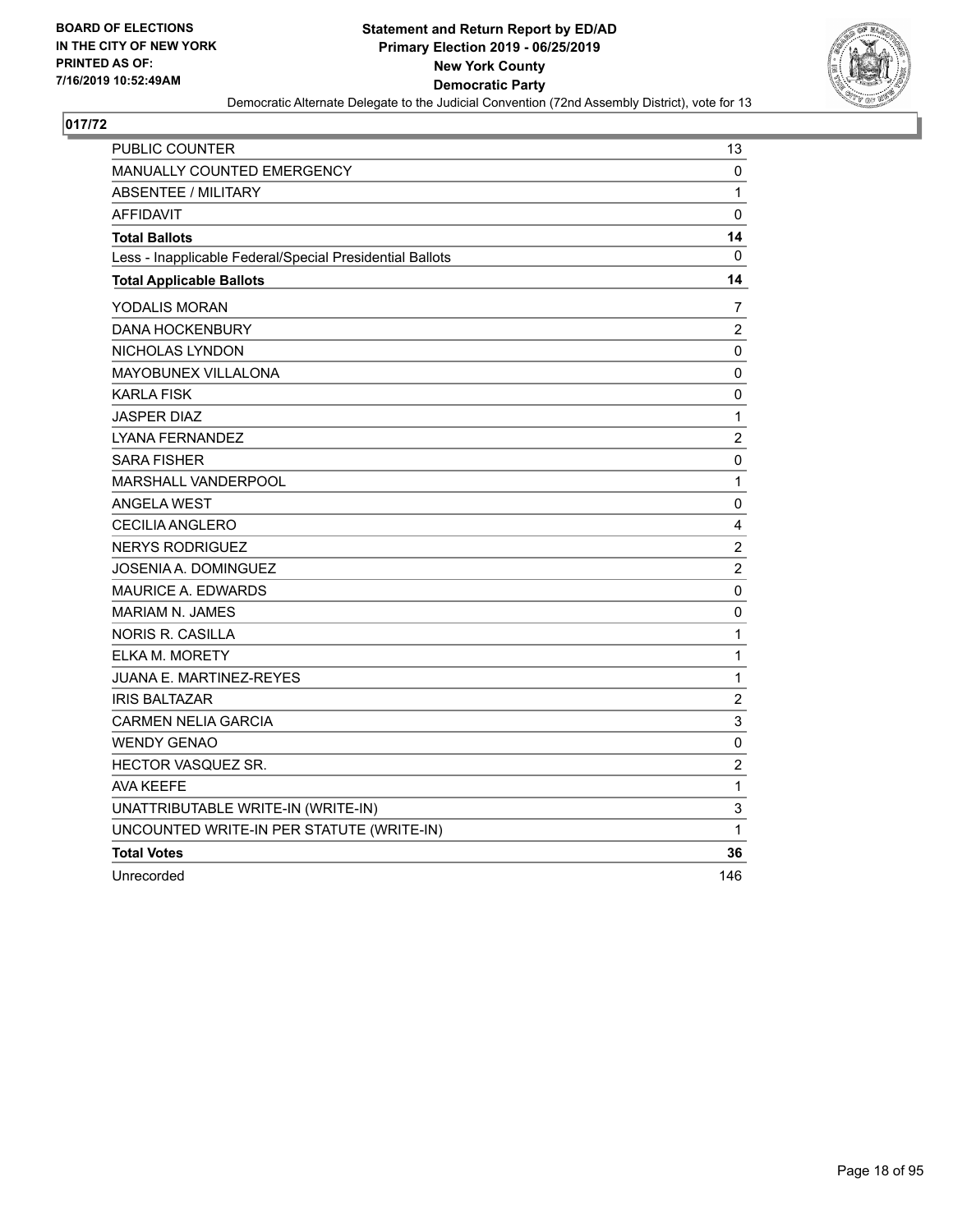

| <b>PUBLIC COUNTER</b>                                    | 20             |
|----------------------------------------------------------|----------------|
| MANUALLY COUNTED EMERGENCY                               | $\mathbf 0$    |
| <b>ABSENTEE / MILITARY</b>                               | $\mathbf 0$    |
| <b>AFFIDAVIT</b>                                         | 0              |
| <b>Total Ballots</b>                                     | 20             |
| Less - Inapplicable Federal/Special Presidential Ballots | $\mathbf{0}$   |
| <b>Total Applicable Ballots</b>                          | 20             |
| YODALIS MORAN                                            | 6              |
| <b>DANA HOCKENBURY</b>                                   | 10             |
| NICHOLAS LYNDON                                          | 4              |
| MAYOBUNEX VILLALONA                                      | 6              |
| <b>KARLA FISK</b>                                        | 8              |
| <b>JASPER DIAZ</b>                                       | 6              |
| LYANA FERNANDEZ                                          | 8              |
| <b>SARA FISHER</b>                                       | 9              |
| MARSHALL VANDERPOOL                                      | 6              |
| <b>ANGELA WEST</b>                                       | 12             |
| <b>CECILIA ANGLERO</b>                                   | 9              |
| <b>NERYS RODRIGUEZ</b>                                   | 5              |
| <b>JOSENIA A. DOMINGUEZ</b>                              | 8              |
| <b>MAURICE A. EDWARDS</b>                                | 3              |
| <b>MARIAM N. JAMES</b>                                   | 6              |
| <b>NORIS R. CASILLA</b>                                  | 3              |
| <b>ELKA M. MORETY</b>                                    | $\overline{7}$ |
| <b>JUANA E. MARTINEZ-REYES</b>                           | $\overline{7}$ |
| <b>IRIS BALTAZAR</b>                                     | 7              |
| <b>CARMEN NELIA GARCIA</b>                               | $\overline{7}$ |
| <b>WENDY GENAO</b>                                       | 8              |
| HECTOR VASQUEZ SR.                                       | $\overline{7}$ |
| <b>AVA KEEFE</b>                                         | 7              |
| <b>Total Votes</b>                                       | 159            |
| Unrecorded                                               | 101            |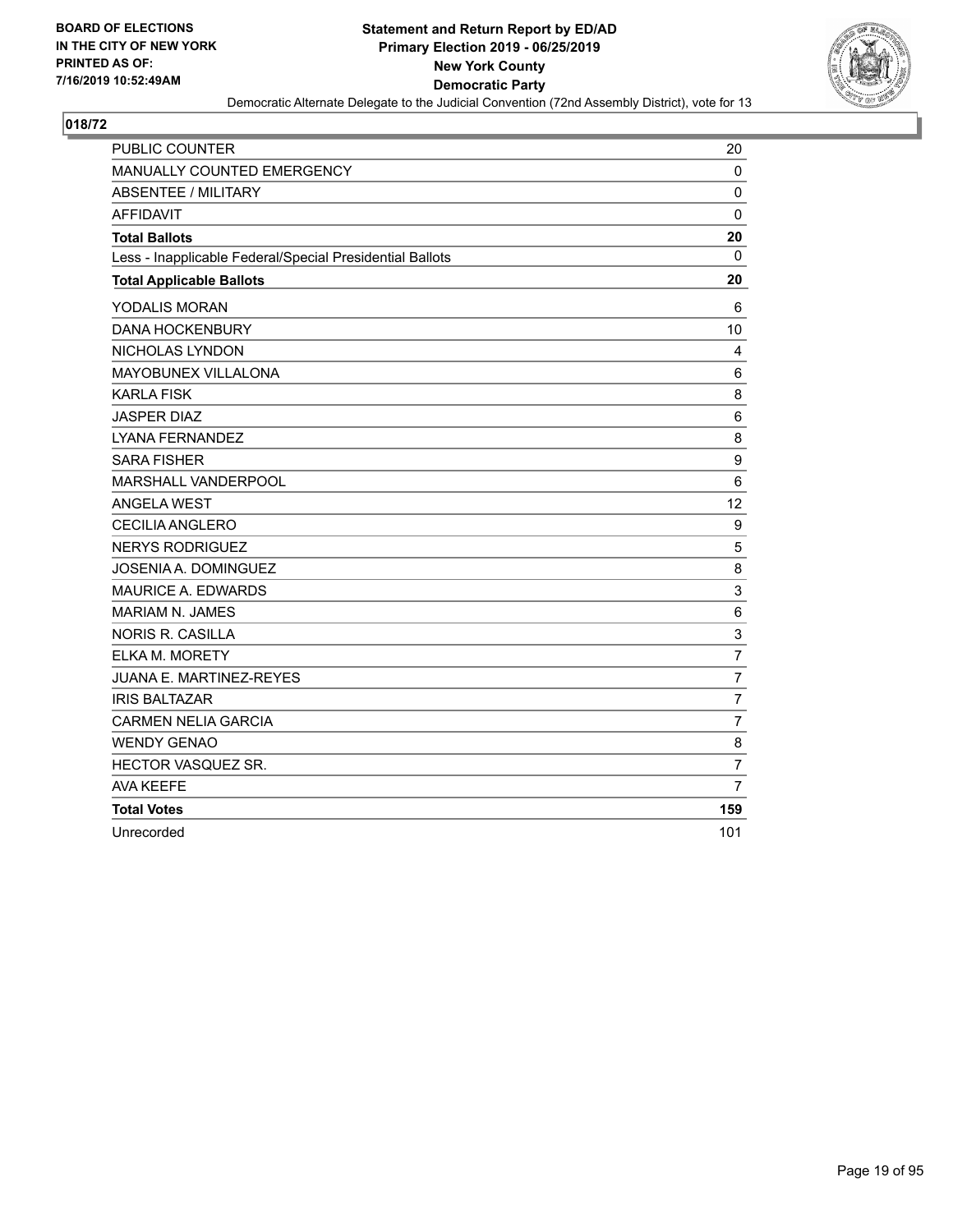

| <b>PUBLIC COUNTER</b>                                    | 33             |
|----------------------------------------------------------|----------------|
| MANUALLY COUNTED EMERGENCY                               | $\mathbf 0$    |
| <b>ABSENTEE / MILITARY</b>                               | $\mathbf 0$    |
| <b>AFFIDAVIT</b>                                         | 0              |
| <b>Total Ballots</b>                                     | 33             |
| Less - Inapplicable Federal/Special Presidential Ballots | $\mathbf{0}$   |
| <b>Total Applicable Ballots</b>                          | 33             |
| YODALIS MORAN                                            | 17             |
| <b>DANA HOCKENBURY</b>                                   | 14             |
| NICHOLAS LYNDON                                          | 13             |
| MAYOBUNEX VILLALONA                                      | 16             |
| <b>KARLA FISK</b>                                        | 14             |
| <b>JASPER DIAZ</b>                                       | 13             |
| <b>LYANA FERNANDEZ</b>                                   | 14             |
| <b>SARA FISHER</b>                                       | 14             |
| MARSHALL VANDERPOOL                                      | 12             |
| <b>ANGELA WEST</b>                                       | 16             |
| <b>CECILIA ANGLERO</b>                                   | 10             |
| <b>NERYS RODRIGUEZ</b>                                   | 9              |
| <b>JOSENIA A. DOMINGUEZ</b>                              | 10             |
| <b>MAURICE A. EDWARDS</b>                                | 6              |
| <b>MARIAM N. JAMES</b>                                   | 6              |
| <b>NORIS R. CASILLA</b>                                  | 7              |
| <b>ELKA M. MORETY</b>                                    | 6              |
| <b>JUANA E. MARTINEZ-REYES</b>                           | 8              |
| <b>IRIS BALTAZAR</b>                                     | 9              |
| <b>CARMEN NELIA GARCIA</b>                               | 8              |
| <b>WENDY GENAO</b>                                       | $\overline{7}$ |
| HECTOR VASQUEZ SR.                                       | 7              |
| AVA KEEFE                                                | 7              |
| <b>Total Votes</b>                                       | 243            |
| Unrecorded                                               | 186            |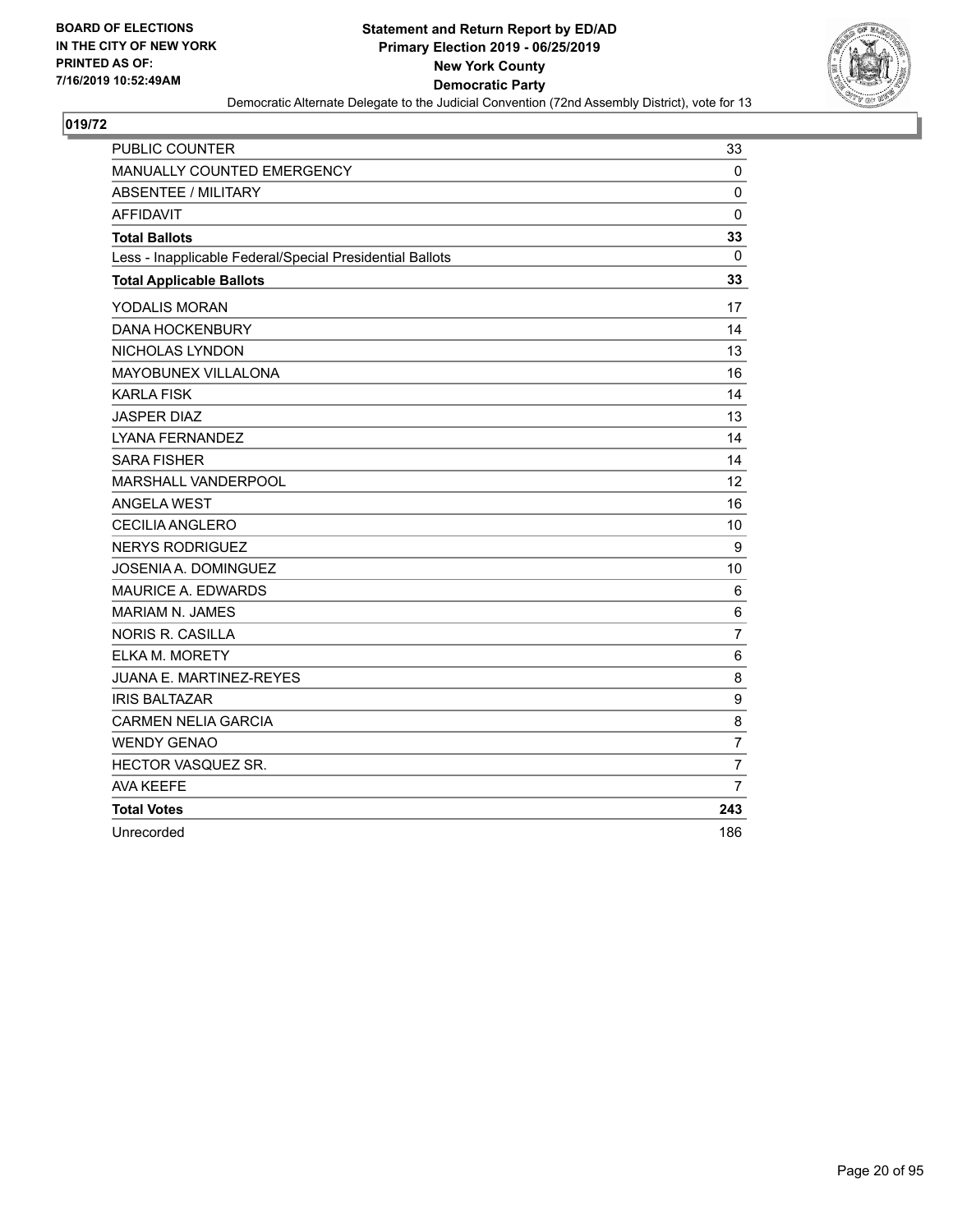

| <b>PUBLIC COUNTER</b>                                    | 16                        |
|----------------------------------------------------------|---------------------------|
| MANUALLY COUNTED EMERGENCY                               | $\mathbf 0$               |
| <b>ABSENTEE / MILITARY</b>                               | $\mathbf 0$               |
| <b>AFFIDAVIT</b>                                         | $\mathbf 0$               |
| <b>Total Ballots</b>                                     | 16                        |
| Less - Inapplicable Federal/Special Presidential Ballots | $\mathbf{0}$              |
| <b>Total Applicable Ballots</b>                          | 16                        |
| YODALIS MORAN                                            | 6                         |
| <b>DANA HOCKENBURY</b>                                   | 4                         |
| NICHOLAS LYNDON                                          | 5                         |
| MAYOBUNEX VILLALONA                                      | $\ensuremath{\mathsf{3}}$ |
| <b>KARLA FISK</b>                                        | $\overline{c}$            |
| <b>JASPER DIAZ</b>                                       | 3                         |
| LYANA FERNANDEZ                                          | 6                         |
| <b>SARA FISHER</b>                                       | 5                         |
| MARSHALL VANDERPOOL                                      | $\overline{c}$            |
| <b>ANGELA WEST</b>                                       | 5                         |
| <b>CECILIA ANGLERO</b>                                   | 8                         |
| <b>NERYS RODRIGUEZ</b>                                   | 8                         |
| <b>JOSENIA A. DOMINGUEZ</b>                              | $\boldsymbol{9}$          |
| <b>MAURICE A. EDWARDS</b>                                | 3                         |
| <b>MARIAM N. JAMES</b>                                   | 5                         |
| <b>NORIS R. CASILLA</b>                                  | 5                         |
| <b>ELKA M. MORETY</b>                                    | 3                         |
| <b>JUANA E. MARTINEZ-REYES</b>                           | $\overline{7}$            |
| <b>IRIS BALTAZAR</b>                                     | 6                         |
| <b>CARMEN NELIA GARCIA</b>                               | 6                         |
| <b>WENDY GENAO</b>                                       | 6                         |
| HECTOR VASQUEZ SR.                                       | $\overline{7}$            |
| <b>AVA KEEFE</b>                                         | $\overline{2}$            |
| <b>Total Votes</b>                                       | 116                       |
| Unrecorded                                               | 92                        |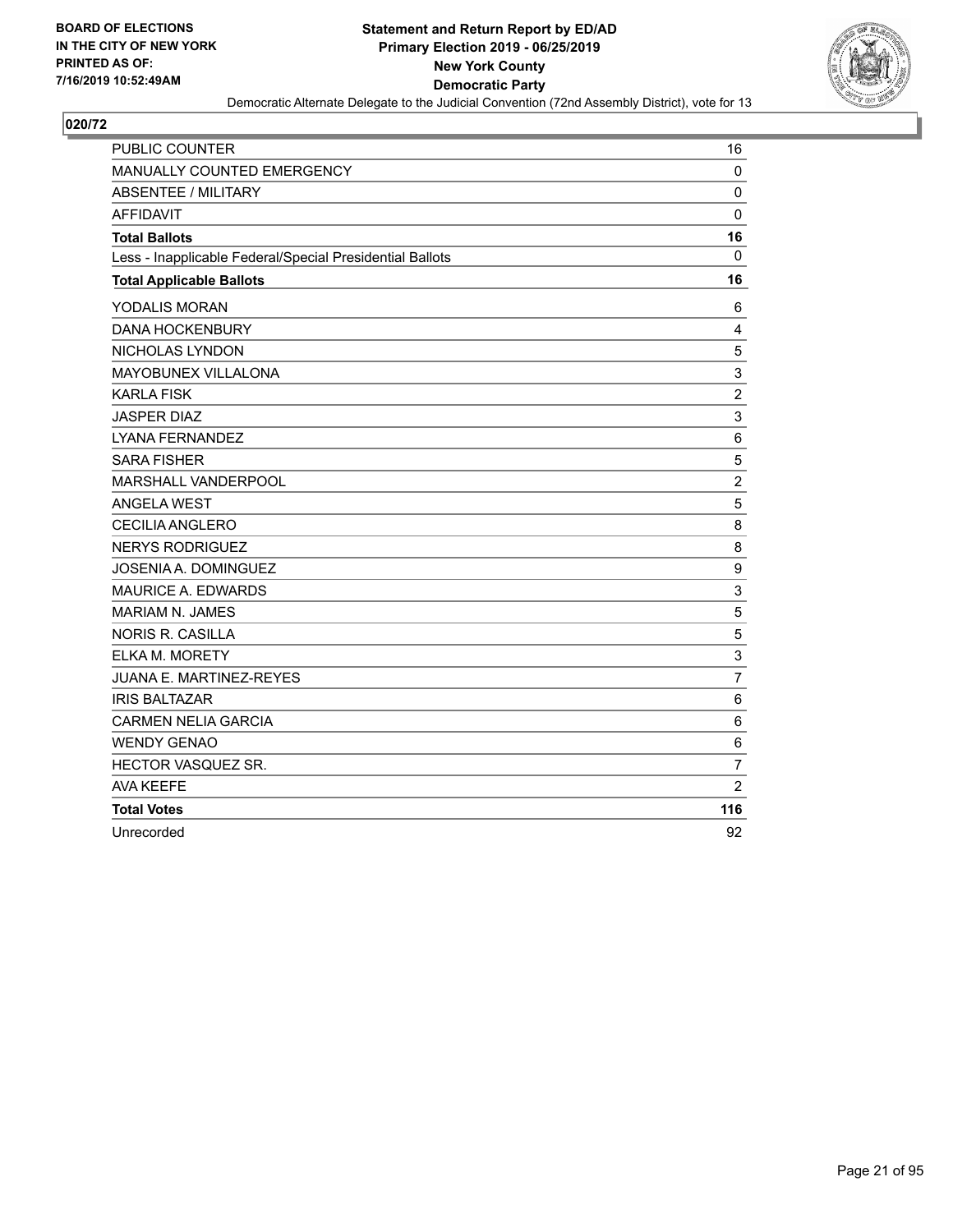

| <b>PUBLIC COUNTER</b>                                    | 8                |
|----------------------------------------------------------|------------------|
| MANUALLY COUNTED EMERGENCY                               | $\mathbf 0$      |
| <b>ABSENTEE / MILITARY</b>                               | $\mathbf 0$      |
| <b>AFFIDAVIT</b>                                         | $\mathbf 0$      |
| <b>Total Ballots</b>                                     | 8                |
| Less - Inapplicable Federal/Special Presidential Ballots | 0                |
| <b>Total Applicable Ballots</b>                          | 8                |
| YODALIS MORAN                                            | 1                |
| <b>DANA HOCKENBURY</b>                                   | $\overline{c}$   |
| NICHOLAS LYNDON                                          | $\mathbf{1}$     |
| MAYOBUNEX VILLALONA                                      | $\overline{c}$   |
| <b>KARLA FISK</b>                                        | $\overline{c}$   |
| <b>JASPER DIAZ</b>                                       | $\mathbf{1}$     |
| <b>LYANA FERNANDEZ</b>                                   | $\mathbf{1}$     |
| <b>SARA FISHER</b>                                       | $\overline{c}$   |
| MARSHALL VANDERPOOL                                      | $\boldsymbol{2}$ |
| <b>ANGELA WEST</b>                                       | $\overline{c}$   |
| <b>CECILIA ANGLERO</b>                                   | 3                |
| <b>NERYS RODRIGUEZ</b>                                   | 3                |
| <b>JOSENIA A. DOMINGUEZ</b>                              | 3                |
| MAURICE A. EDWARDS                                       | $\overline{4}$   |
| <b>MARIAM N. JAMES</b>                                   | 4                |
| <b>NORIS R. CASILLA</b>                                  | 4                |
| ELKA M. MORETY                                           | 4                |
| <b>JUANA E. MARTINEZ-REYES</b>                           | 3                |
| <b>IRIS BALTAZAR</b>                                     | 3                |
| <b>CARMEN NELIA GARCIA</b>                               | $\overline{4}$   |
| <b>WENDY GENAO</b>                                       | 3                |
| HECTOR VASQUEZ SR.                                       | 3                |
| <b>AVA KEEFE</b>                                         | $\overline{4}$   |
| <b>Total Votes</b>                                       | 61               |
| Unrecorded                                               | 43               |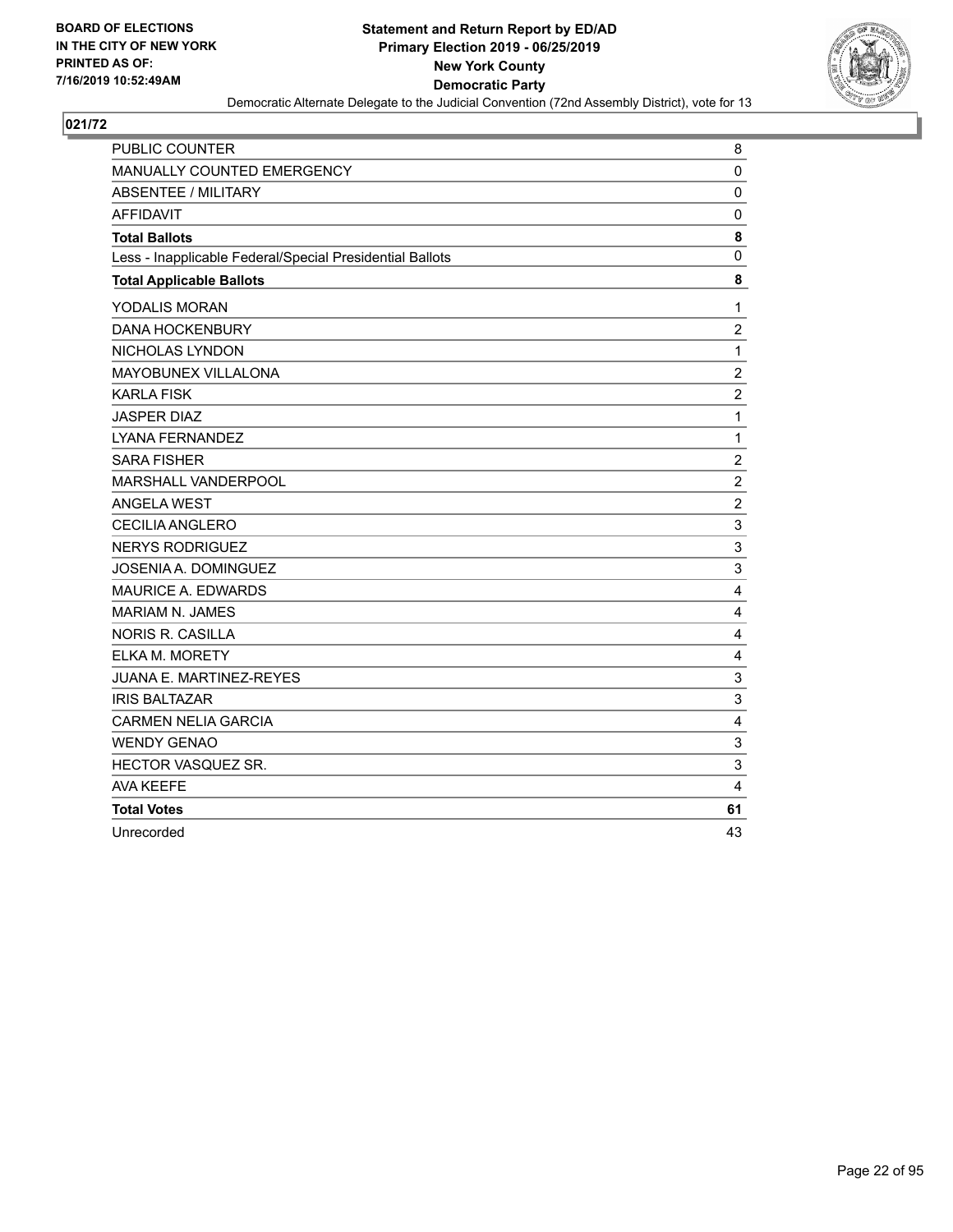

| <b>PUBLIC COUNTER</b>                                    | 10               |
|----------------------------------------------------------|------------------|
| MANUALLY COUNTED EMERGENCY                               | 0                |
| <b>ABSENTEE / MILITARY</b>                               | $\mathbf 0$      |
| <b>AFFIDAVIT</b>                                         | 0                |
| <b>Total Ballots</b>                                     | 10               |
| Less - Inapplicable Federal/Special Presidential Ballots | $\mathbf{0}$     |
| <b>Total Applicable Ballots</b>                          | 10               |
| YODALIS MORAN                                            | 3                |
| <b>DANA HOCKENBURY</b>                                   | 4                |
| NICHOLAS LYNDON                                          | $\boldsymbol{2}$ |
| MAYOBUNEX VILLALONA                                      | 5                |
| <b>KARLA FISK</b>                                        | 5                |
| <b>JASPER DIAZ</b>                                       | $\overline{c}$   |
| <b>LYANA FERNANDEZ</b>                                   | 6                |
| <b>SARA FISHER</b>                                       | 5                |
| MARSHALL VANDERPOOL                                      | $\mathbf{1}$     |
| <b>ANGELA WEST</b>                                       | 4                |
| <b>CECILIA ANGLERO</b>                                   | 3                |
| <b>NERYS RODRIGUEZ</b>                                   | 4                |
| JOSENIA A. DOMINGUEZ                                     | 3                |
| <b>MAURICE A. EDWARDS</b>                                | $\mathbf{1}$     |
| <b>MARIAM N. JAMES</b>                                   | $\boldsymbol{2}$ |
| <b>NORIS R. CASILLA</b>                                  | $\overline{c}$   |
| <b>ELKA M. MORETY</b>                                    | $\overline{c}$   |
| JUANA E. MARTINEZ-REYES                                  | $\sqrt{2}$       |
| <b>IRIS BALTAZAR</b>                                     | $\overline{c}$   |
| <b>CARMEN NELIA GARCIA</b>                               | 3                |
| <b>WENDY GENAO</b>                                       | 4                |
| HECTOR VASQUEZ SR.                                       | 0                |
| <b>AVA KEEFE</b>                                         | $\mathbf{1}$     |
| <b>Total Votes</b>                                       | 66               |
| Unrecorded                                               | 64               |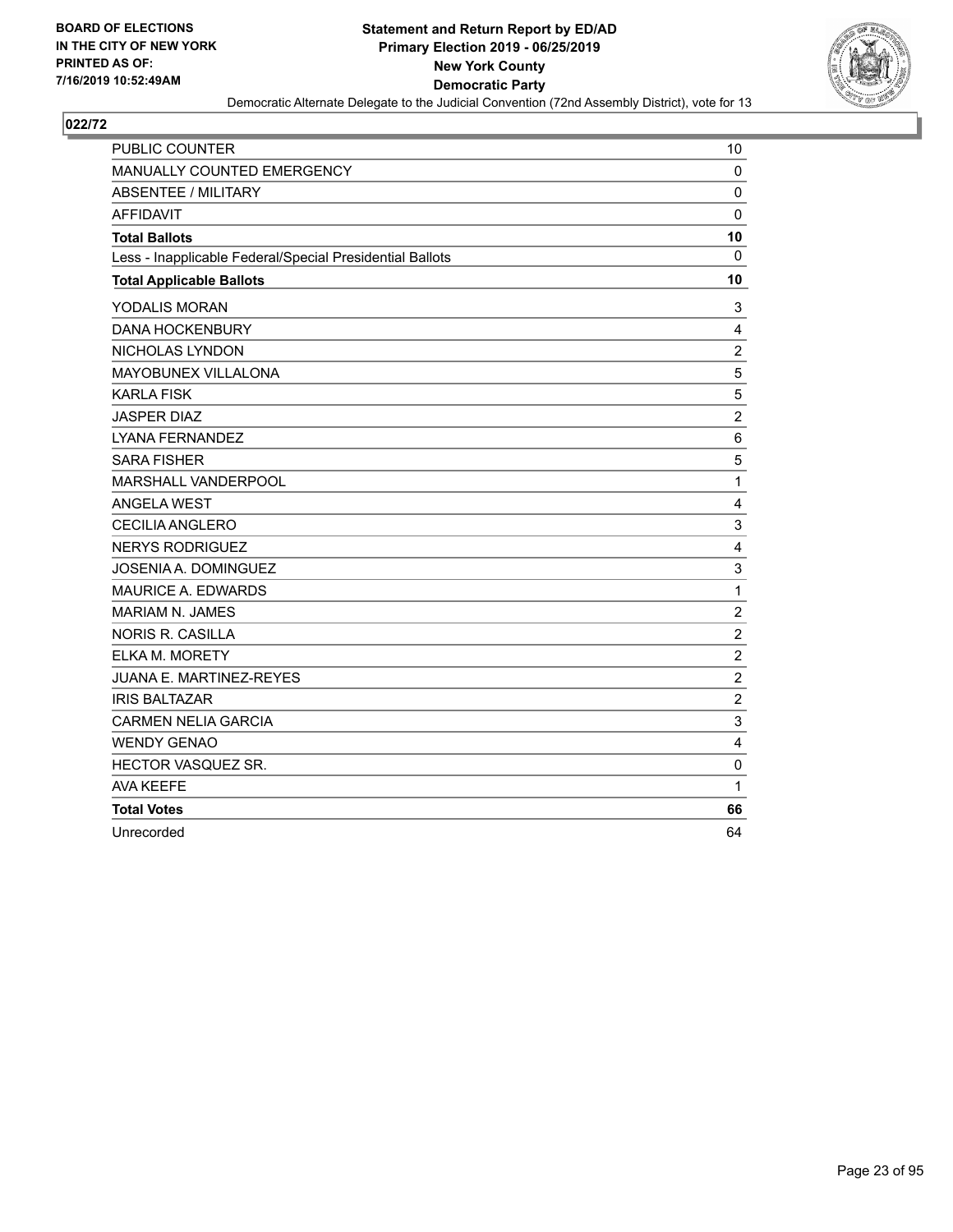

| <b>PUBLIC COUNTER</b>                                    | 17                      |
|----------------------------------------------------------|-------------------------|
| MANUALLY COUNTED EMERGENCY                               | $\mathbf 0$             |
| <b>ABSENTEE / MILITARY</b>                               | $\mathbf 0$             |
| <b>AFFIDAVIT</b>                                         | $\mathbf 0$             |
| <b>Total Ballots</b>                                     | 17                      |
| Less - Inapplicable Federal/Special Presidential Ballots | $\mathbf{0}$            |
| <b>Total Applicable Ballots</b>                          | 17                      |
| YODALIS MORAN                                            | 6                       |
| <b>DANA HOCKENBURY</b>                                   | 6                       |
| NICHOLAS LYNDON                                          | 3                       |
| MAYOBUNEX VILLALONA                                      | 9                       |
| <b>KARLA FISK</b>                                        | 4                       |
| <b>JASPER DIAZ</b>                                       | $\,6$                   |
| <b>LYANA FERNANDEZ</b>                                   | 6                       |
| <b>SARA FISHER</b>                                       | $\overline{7}$          |
| MARSHALL VANDERPOOL                                      | $\overline{2}$          |
| <b>ANGELA WEST</b>                                       | 6                       |
| CECILIA ANGLERO                                          | $\overline{7}$          |
| <b>NERYS RODRIGUEZ</b>                                   | 3                       |
| <b>JOSENIA A. DOMINGUEZ</b>                              | $\sqrt{5}$              |
| MAURICE A. EDWARDS                                       | $\overline{c}$          |
| <b>MARIAM N. JAMES</b>                                   | $\mathsf 3$             |
| <b>NORIS R. CASILLA</b>                                  | $\mathsf 3$             |
| ELKA M. MORETY                                           | $\overline{c}$          |
| JUANA E. MARTINEZ-REYES                                  | 4                       |
| <b>IRIS BALTAZAR</b>                                     | 4                       |
| <b>CARMEN NELIA GARCIA</b>                               | $\overline{\mathbf{4}}$ |
| <b>WENDY GENAO</b>                                       | $\mathbf{3}$            |
| HECTOR VASQUEZ SR.                                       | 3                       |
| <b>AVA KEEFE</b>                                         | $\overline{2}$          |
| <b>Total Votes</b>                                       | 100                     |
| Unrecorded                                               | 121                     |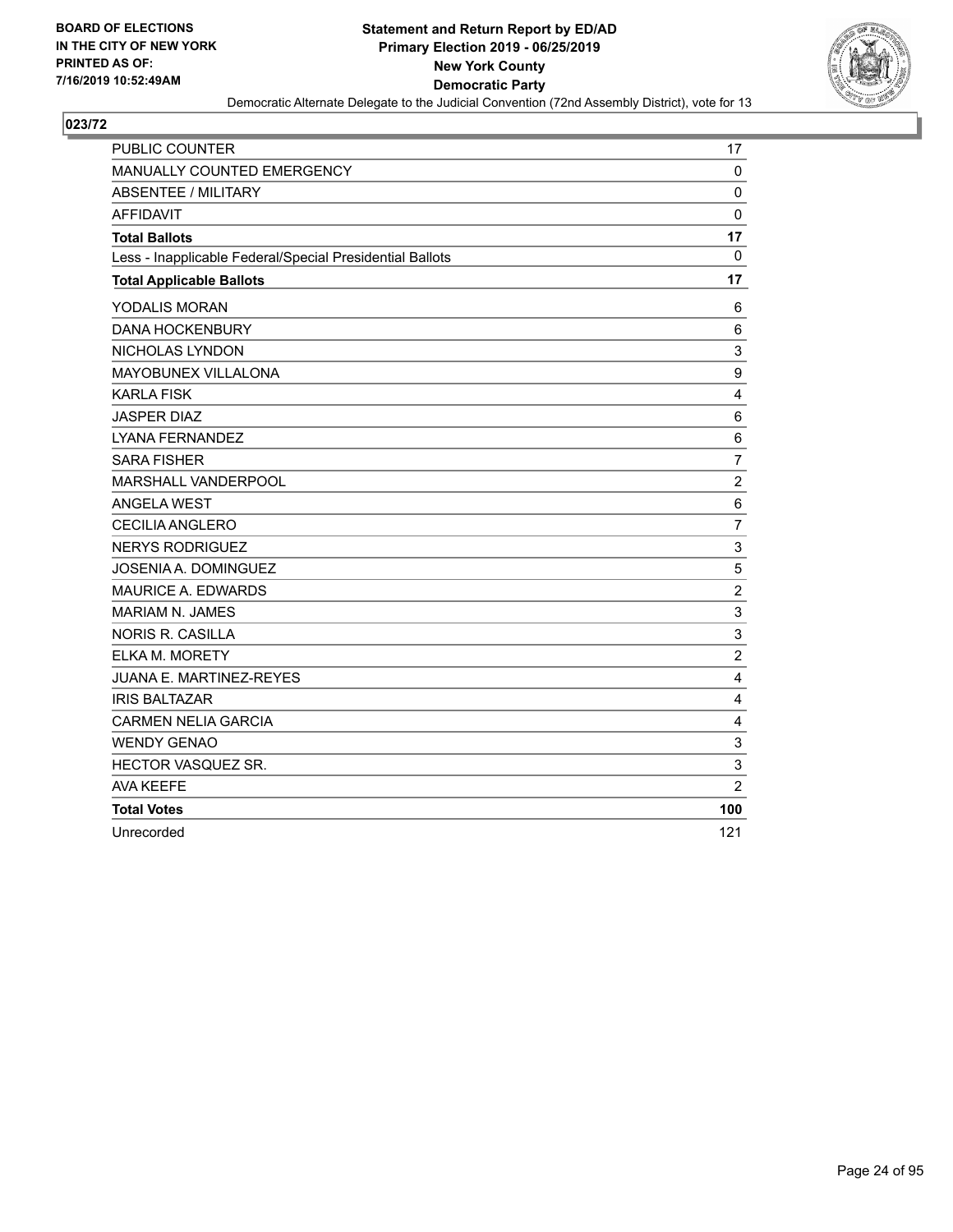

| <b>PUBLIC COUNTER</b>                                    | 7                |
|----------------------------------------------------------|------------------|
| MANUALLY COUNTED EMERGENCY                               | $\mathbf 0$      |
| ABSENTEE / MILITARY                                      | $\mathbf{1}$     |
| <b>AFFIDAVIT</b>                                         | $\mathbf 0$      |
| <b>Total Ballots</b>                                     | 8                |
| Less - Inapplicable Federal/Special Presidential Ballots | $\mathbf 0$      |
| <b>Total Applicable Ballots</b>                          | 8                |
| YODALIS MORAN                                            | 5                |
| <b>DANA HOCKENBURY</b>                                   | 3                |
| NICHOLAS LYNDON                                          | $\mathbf{1}$     |
| MAYOBUNEX VILLALONA                                      | 5                |
| <b>KARLA FISK</b>                                        | 3                |
| <b>JASPER DIAZ</b>                                       | $\overline{4}$   |
| LYANA FERNANDEZ                                          | $\mathsf 3$      |
| <b>SARA FISHER</b>                                       | 4                |
| MARSHALL VANDERPOOL                                      | 3                |
| <b>ANGELA WEST</b>                                       | $\mathbf{1}$     |
| <b>CECILIA ANGLERO</b>                                   | $\overline{2}$   |
| <b>NERYS RODRIGUEZ</b>                                   | 4                |
| <b>JOSENIA A. DOMINGUEZ</b>                              | 3                |
| MAURICE A. EDWARDS                                       | 3                |
| <b>MARIAM N. JAMES</b>                                   | $\mathbf{1}$     |
| <b>NORIS R. CASILLA</b>                                  | 3                |
| ELKA M. MORETY                                           | $\boldsymbol{2}$ |
| JUANA E. MARTINEZ-REYES                                  | $\overline{2}$   |
| <b>IRIS BALTAZAR</b>                                     | $\boldsymbol{2}$ |
| <b>CARMEN NELIA GARCIA</b>                               | $\overline{c}$   |
| <b>WENDY GENAO</b>                                       | $\overline{c}$   |
| HECTOR VASQUEZ SR.                                       | $\overline{c}$   |
| <b>AVA KEEFE</b>                                         | $\mathbf{0}$     |
| <b>Total Votes</b>                                       | 60               |
| Unrecorded                                               | 44               |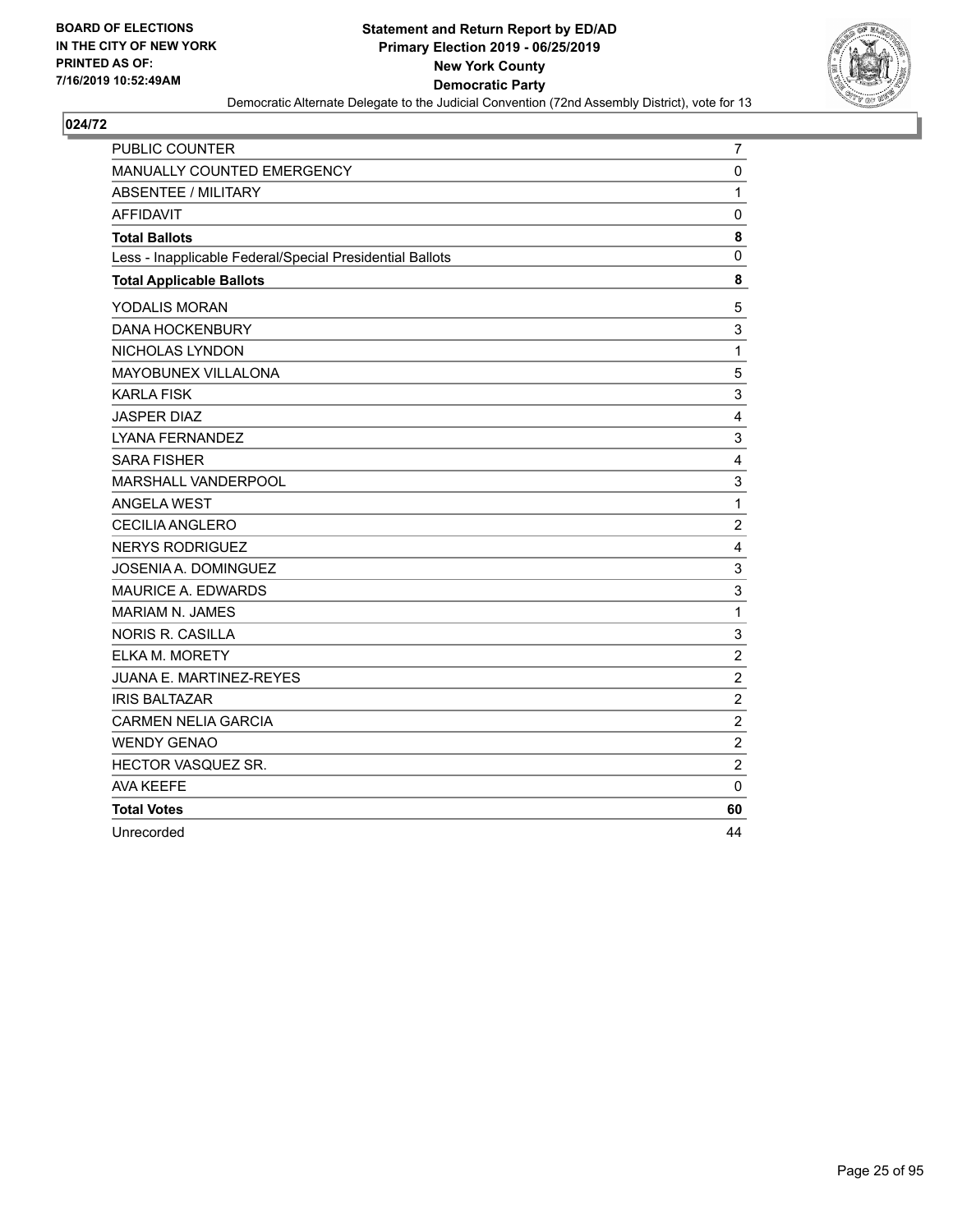

| <b>PUBLIC COUNTER</b>                                    | 4                |
|----------------------------------------------------------|------------------|
| MANUALLY COUNTED EMERGENCY                               | $\mathbf 0$      |
| <b>ABSENTEE / MILITARY</b>                               | $\mathbf 0$      |
| <b>AFFIDAVIT</b>                                         | 0                |
| <b>Total Ballots</b>                                     | 4                |
| Less - Inapplicable Federal/Special Presidential Ballots | $\mathbf 0$      |
| <b>Total Applicable Ballots</b>                          | 4                |
| YODALIS MORAN                                            | 0                |
| <b>DANA HOCKENBURY</b>                                   | $\mathbf 0$      |
| NICHOLAS LYNDON                                          | $\mathbf 0$      |
| MAYOBUNEX VILLALONA                                      | $\pmb{0}$        |
| <b>KARLA FISK</b>                                        | $\mathbf 0$      |
| <b>JASPER DIAZ</b>                                       | $\mathbf 0$      |
| LYANA FERNANDEZ                                          | $\mathbf 0$      |
| <b>SARA FISHER</b>                                       | 0                |
| MARSHALL VANDERPOOL                                      | $\mathbf 0$      |
| <b>ANGELA WEST</b>                                       | $\mathbf 0$      |
| <b>CECILIA ANGLERO</b>                                   | $\mathbf 1$      |
| <b>NERYS RODRIGUEZ</b>                                   | $\boldsymbol{2}$ |
| JOSENIA A. DOMINGUEZ                                     | $\mathbf{1}$     |
| <b>MAURICE A. EDWARDS</b>                                | $\overline{c}$   |
| <b>MARIAM N. JAMES</b>                                   | $\overline{2}$   |
| <b>NORIS R. CASILLA</b>                                  | $\overline{c}$   |
| <b>ELKA M. MORETY</b>                                    | $\mathbf{1}$     |
| <b>JUANA E. MARTINEZ-REYES</b>                           | $\overline{2}$   |
| <b>IRIS BALTAZAR</b>                                     | $\mathbf 1$      |
| <b>CARMEN NELIA GARCIA</b>                               | $\overline{c}$   |
| <b>WENDY GENAO</b>                                       | $\mathbf{1}$     |
| HECTOR VASQUEZ SR.                                       | $\overline{c}$   |
| <b>AVA KEEFE</b>                                         | 1                |
| <b>Total Votes</b>                                       | 20               |
| Unrecorded                                               | 32               |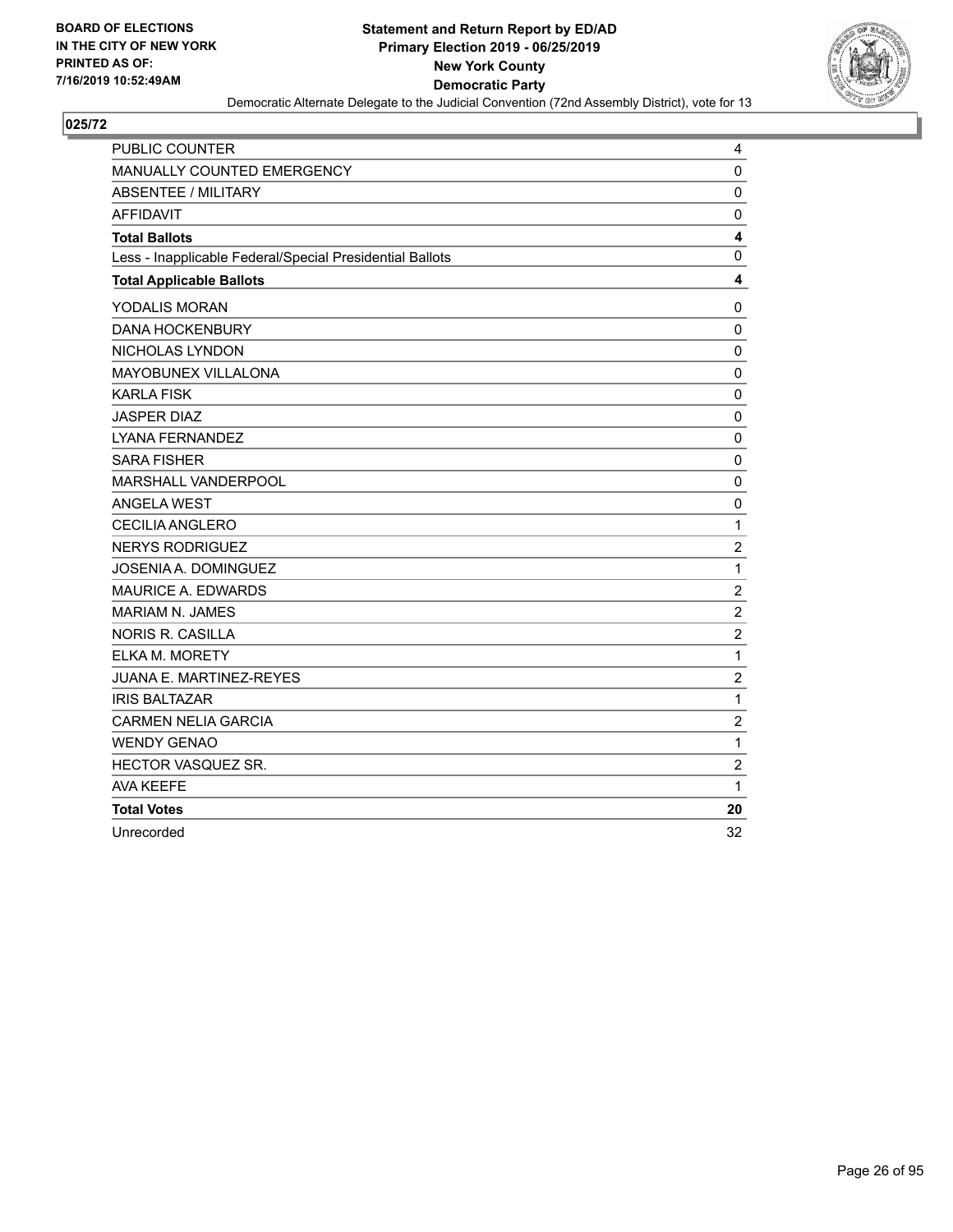

| <b>PUBLIC COUNTER</b>                                    | 29           |
|----------------------------------------------------------|--------------|
| MANUALLY COUNTED EMERGENCY                               | $\mathbf 0$  |
| <b>ABSENTEE / MILITARY</b>                               | $\mathbf{1}$ |
| <b>AFFIDAVIT</b>                                         | $\mathbf 0$  |
| <b>Total Ballots</b>                                     | 30           |
| Less - Inapplicable Federal/Special Presidential Ballots | 0            |
| <b>Total Applicable Ballots</b>                          | 30           |
| YODALIS MORAN                                            | 8            |
| <b>DANA HOCKENBURY</b>                                   | 9            |
| NICHOLAS LYNDON                                          | 8            |
| MAYOBUNEX VILLALONA                                      | 5            |
| <b>KARLA FISK</b>                                        | 10           |
| <b>JASPER DIAZ</b>                                       | 3            |
| LYANA FERNANDEZ                                          | 6            |
| <b>SARA FISHER</b>                                       | 10           |
| MARSHALL VANDERPOOL                                      | 8            |
| <b>ANGELA WEST</b>                                       | 10           |
| CECILIA ANGLERO                                          | 14           |
| <b>NERYS RODRIGUEZ</b>                                   | 13           |
| JOSENIA A. DOMINGUEZ                                     | 11           |
| MAURICE A. EDWARDS                                       | 11           |
| <b>MARIAM N. JAMES</b>                                   | 14           |
| <b>NORIS R. CASILLA</b>                                  | 10           |
| ELKA M. MORETY                                           | 12           |
| <b>JUANA E. MARTINEZ-REYES</b>                           | 13           |
| <b>IRIS BALTAZAR</b>                                     | 14           |
| <b>CARMEN NELIA GARCIA</b>                               | 13           |
| <b>WENDY GENAO</b>                                       | 16           |
| HECTOR VASQUEZ SR.                                       | 12           |
| <b>AVA KEEFE</b>                                         | 14           |
| <b>Total Votes</b>                                       | 244          |
| Unrecorded                                               | 146          |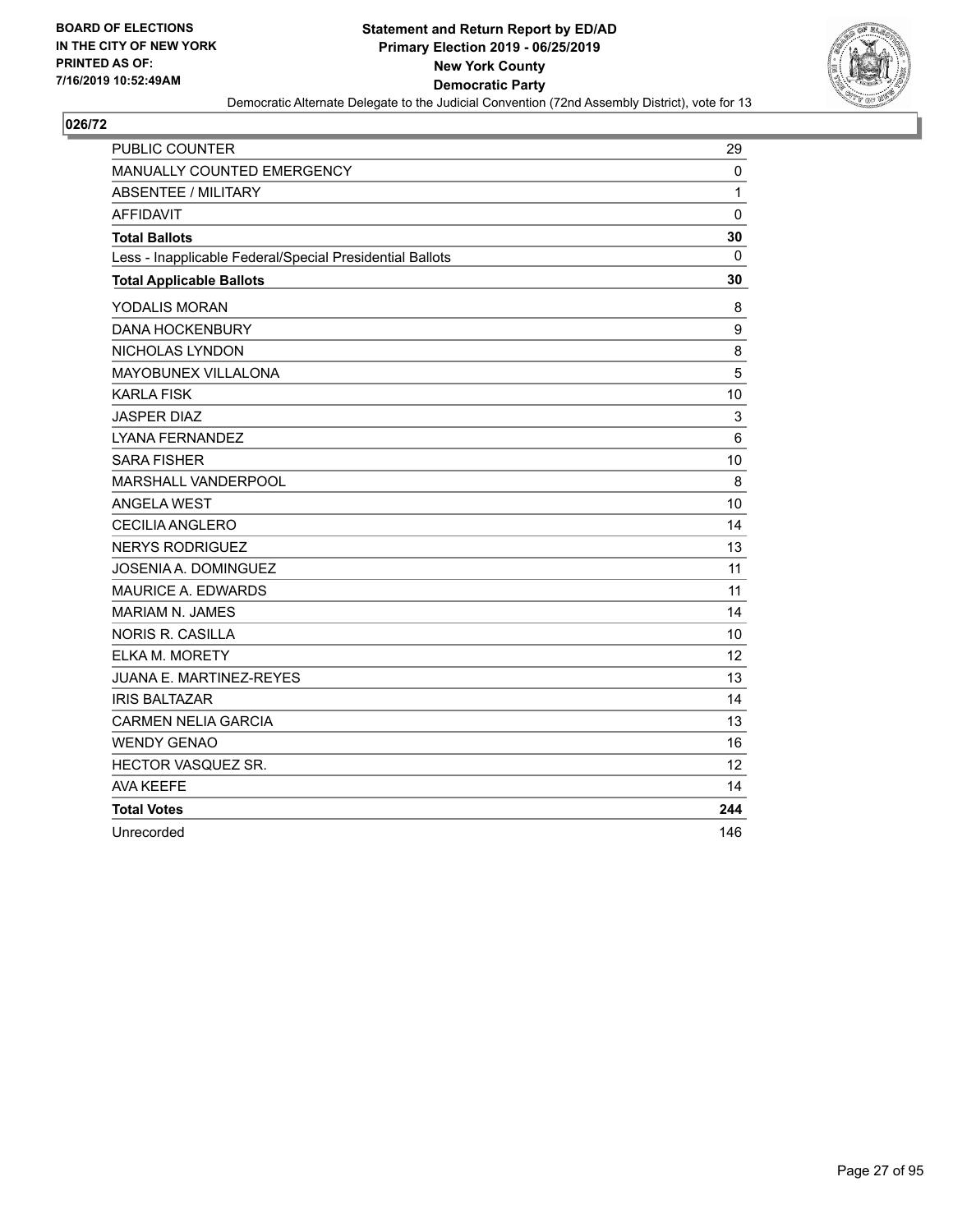

| <b>PUBLIC COUNTER</b>                                    | 14             |
|----------------------------------------------------------|----------------|
| MANUALLY COUNTED EMERGENCY                               | $\mathbf 0$    |
| <b>ABSENTEE / MILITARY</b>                               | 5              |
| <b>AFFIDAVIT</b>                                         | $\mathbf 0$    |
| <b>Total Ballots</b>                                     | 19             |
| Less - Inapplicable Federal/Special Presidential Ballots | 0              |
| <b>Total Applicable Ballots</b>                          | 19             |
| YODALIS MORAN                                            | 3              |
| <b>DANA HOCKENBURY</b>                                   | 3              |
| NICHOLAS LYNDON                                          | 3              |
| MAYOBUNEX VILLALONA                                      | 3              |
| <b>KARLA FISK</b>                                        | 3              |
| <b>JASPER DIAZ</b>                                       | 3              |
| LYANA FERNANDEZ                                          | 3              |
| <b>SARA FISHER</b>                                       | $\overline{c}$ |
| MARSHALL VANDERPOOL                                      | 3              |
| <b>ANGELA WEST</b>                                       | 3              |
| CECILIA ANGLERO                                          | 12             |
| <b>NERYS RODRIGUEZ</b>                                   | 13             |
| JOSENIA A. DOMINGUEZ                                     | 13             |
| MAURICE A. EDWARDS                                       | 12             |
| <b>MARIAM N. JAMES</b>                                   | 12             |
| <b>NORIS R. CASILLA</b>                                  | 13             |
| ELKA M. MORETY                                           | 12             |
| JUANA E. MARTINEZ-REYES                                  | 13             |
| <b>IRIS BALTAZAR</b>                                     | 14             |
| <b>CARMEN NELIA GARCIA</b>                               | 13             |
| <b>WENDY GENAO</b>                                       | 14             |
| HECTOR VASQUEZ SR.                                       | 13             |
| <b>AVA KEEFE</b>                                         | 12             |
| <b>Total Votes</b>                                       | 195            |
| Unrecorded                                               | 52             |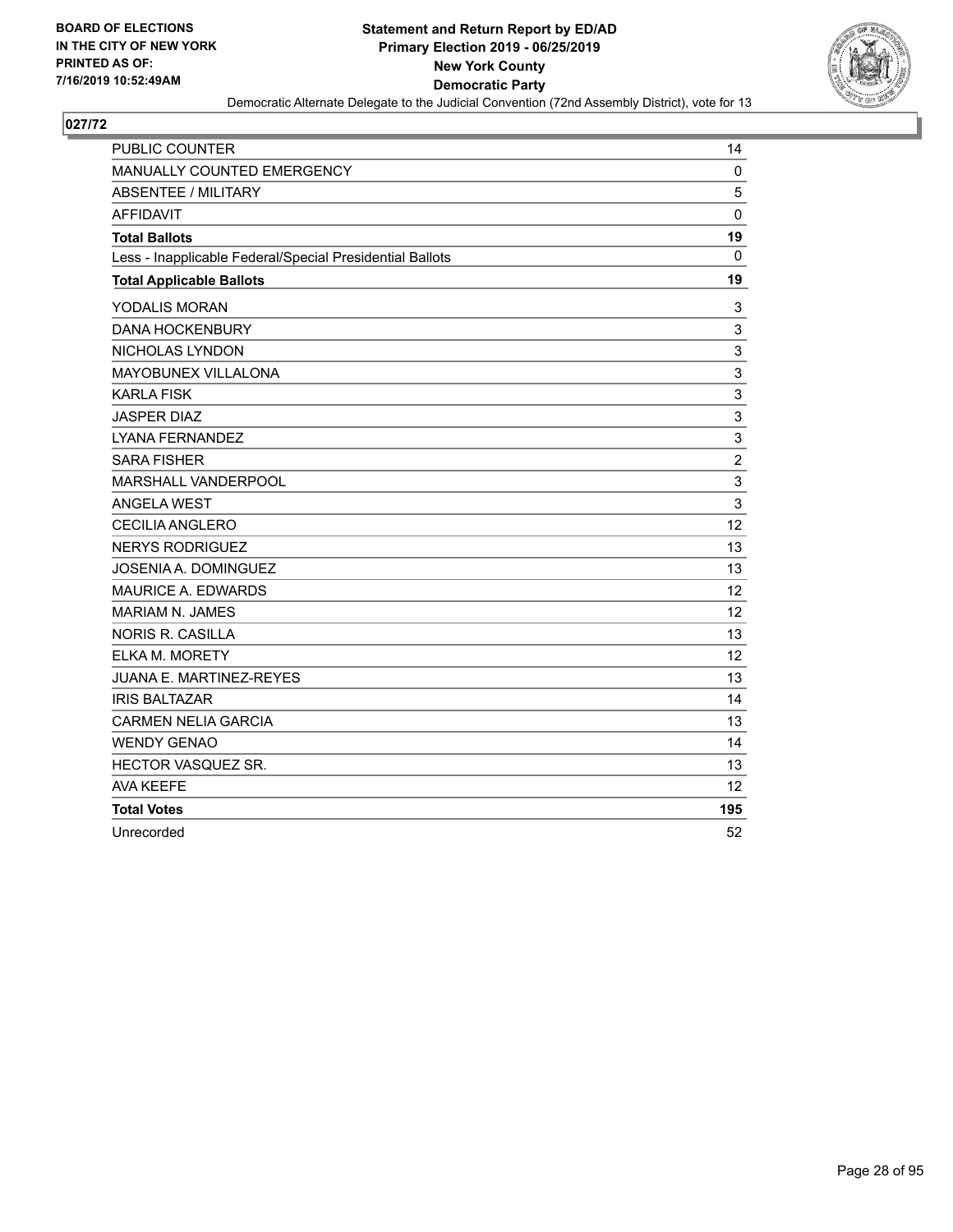

| <b>PUBLIC COUNTER</b>                                    | 8                         |
|----------------------------------------------------------|---------------------------|
| MANUALLY COUNTED EMERGENCY                               | $\mathbf 0$               |
| <b>ABSENTEE / MILITARY</b>                               | $\mathbf{1}$              |
| <b>AFFIDAVIT</b>                                         | $\mathbf 0$               |
| <b>Total Ballots</b>                                     | 9                         |
| Less - Inapplicable Federal/Special Presidential Ballots | $\mathbf 0$               |
| <b>Total Applicable Ballots</b>                          | $\boldsymbol{9}$          |
| YODALIS MORAN                                            | $\overline{c}$            |
| <b>DANA HOCKENBURY</b>                                   | $\mathbf{1}$              |
| NICHOLAS LYNDON                                          | $\mathbf{1}$              |
| MAYOBUNEX VILLALONA                                      | $\mathbf 0$               |
| <b>KARLA FISK</b>                                        | 3                         |
| <b>JASPER DIAZ</b>                                       | $\sqrt{2}$                |
| LYANA FERNANDEZ                                          | $\overline{c}$            |
| <b>SARA FISHER</b>                                       | $\overline{c}$            |
| MARSHALL VANDERPOOL                                      | $\mathbf{1}$              |
| <b>ANGELA WEST</b>                                       | $\mathsf 3$               |
| <b>CECILIA ANGLERO</b>                                   | $\ensuremath{\mathsf{3}}$ |
| <b>NERYS RODRIGUEZ</b>                                   | $\overline{2}$            |
| JOSENIA A. DOMINGUEZ                                     | $\overline{4}$            |
| <b>MAURICE A. EDWARDS</b>                                | $\overline{2}$            |
| <b>MARIAM N. JAMES</b>                                   | $\overline{2}$            |
| <b>NORIS R. CASILLA</b>                                  | 4                         |
| <b>ELKA M. MORETY</b>                                    | $\mathbf{1}$              |
| <b>JUANA E. MARTINEZ-REYES</b>                           | $\overline{2}$            |
| <b>IRIS BALTAZAR</b>                                     | 3                         |
| <b>CARMEN NELIA GARCIA</b>                               | $\overline{c}$            |
| <b>WENDY GENAO</b>                                       | 3                         |
| HECTOR VASQUEZ SR.                                       | $\overline{2}$            |
| <b>AVA KEEFE</b>                                         | $\overline{2}$            |
| <b>Total Votes</b>                                       | 49                        |
| Unrecorded                                               | 68                        |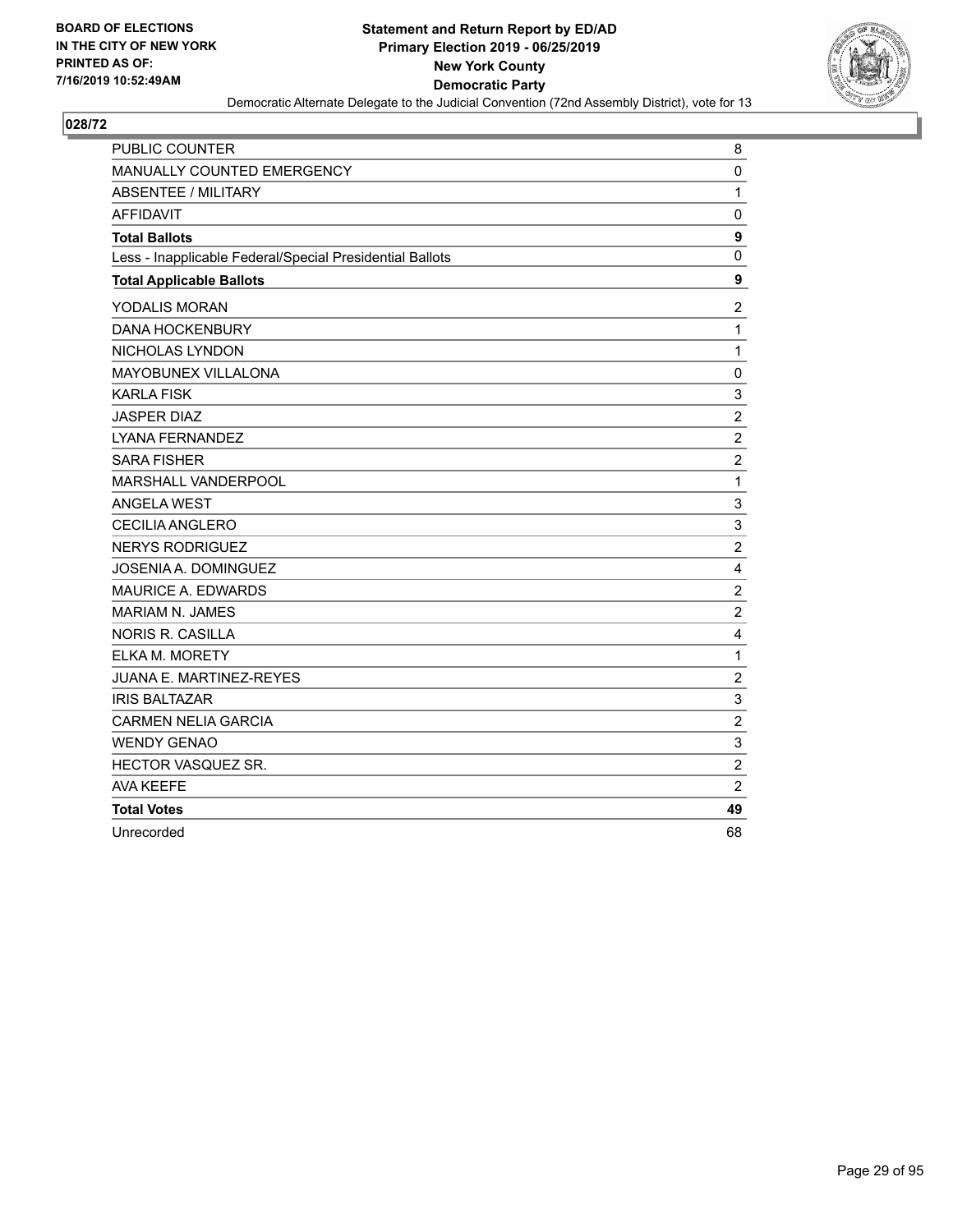

| <b>PUBLIC COUNTER</b>                                    | 9                |
|----------------------------------------------------------|------------------|
| MANUALLY COUNTED EMERGENCY                               | 0                |
| <b>ABSENTEE / MILITARY</b>                               | $\mathbf 0$      |
| <b>AFFIDAVIT</b>                                         | $\mathbf 0$      |
| <b>Total Ballots</b>                                     | $\boldsymbol{9}$ |
| Less - Inapplicable Federal/Special Presidential Ballots | $\mathbf 0$      |
| <b>Total Applicable Ballots</b>                          | 9                |
| YODALIS MORAN                                            | 4                |
| <b>DANA HOCKENBURY</b>                                   | $\mathbf{1}$     |
| NICHOLAS LYNDON                                          | $\mathbf{1}$     |
| MAYOBUNEX VILLALONA                                      | $\overline{c}$   |
| <b>KARLA FISK</b>                                        | 3                |
| <b>JASPER DIAZ</b>                                       | 0                |
| LYANA FERNANDEZ                                          | 4                |
| <b>SARA FISHER</b>                                       | $\overline{c}$   |
| MARSHALL VANDERPOOL                                      | $\mathbf 1$      |
| <b>ANGELA WEST</b>                                       | $\overline{c}$   |
| <b>CECILIA ANGLERO</b>                                   | $\mathbf{1}$     |
| <b>NERYS RODRIGUEZ</b>                                   | 0                |
| JOSENIA A. DOMINGUEZ                                     | 5                |
| <b>MAURICE A. EDWARDS</b>                                | $\mathbf{1}$     |
| <b>MARIAM N. JAMES</b>                                   | 3                |
| <b>NORIS R. CASILLA</b>                                  | 1                |
| ELKA M. MORETY                                           | $\overline{c}$   |
| JUANA E. MARTINEZ-REYES                                  | 3                |
| <b>IRIS BALTAZAR</b>                                     | $\mathbf{1}$     |
| <b>CARMEN NELIA GARCIA</b>                               | $\overline{c}$   |
| <b>WENDY GENAO</b>                                       | 3                |
| HECTOR VASQUEZ SR.                                       | 0                |
| <b>AVA KEEFE</b>                                         | $\overline{2}$   |
| <b>Total Votes</b>                                       | 44               |
| Unrecorded                                               | 73               |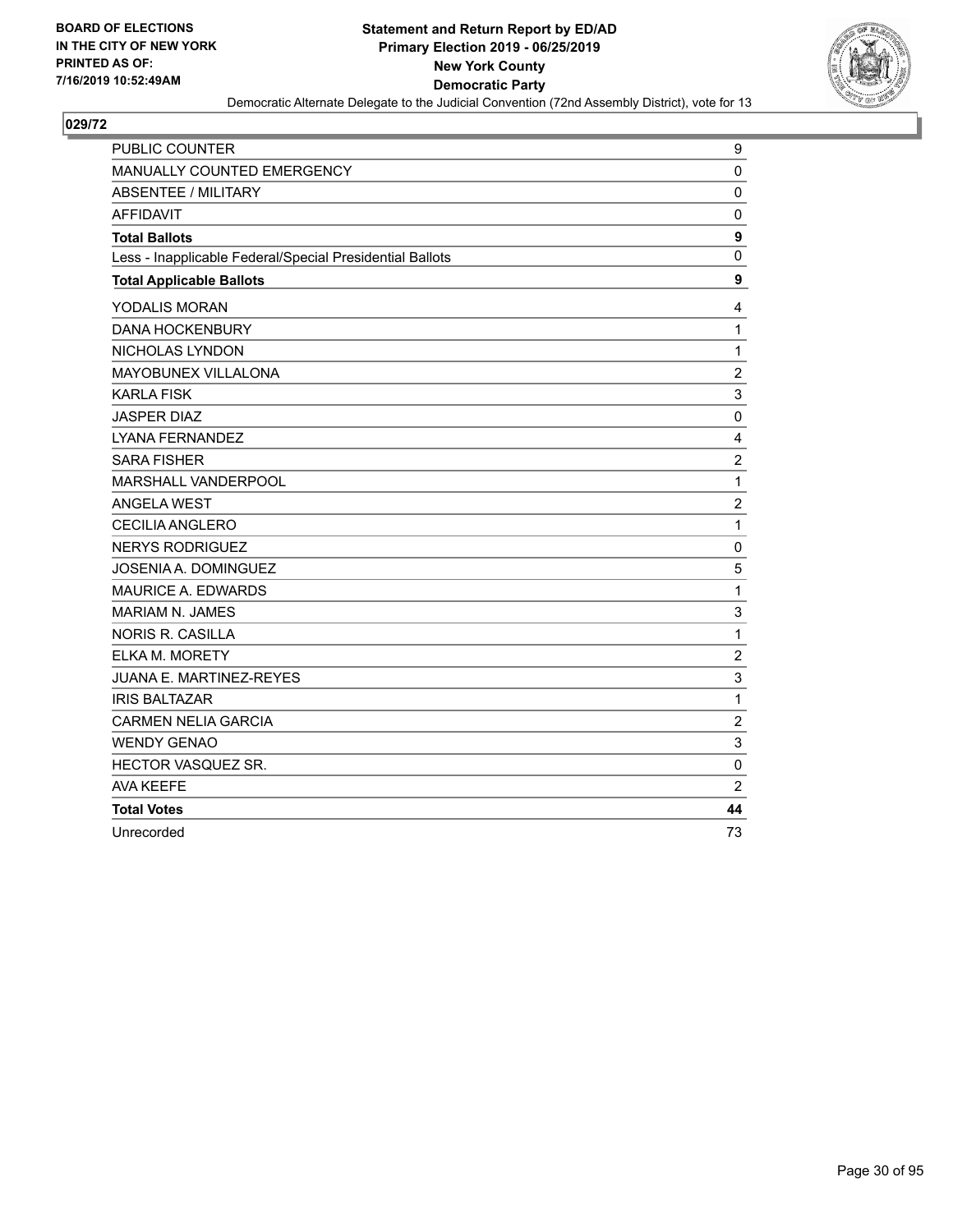

| <b>PUBLIC COUNTER</b>                                    | 14                      |
|----------------------------------------------------------|-------------------------|
| MANUALLY COUNTED EMERGENCY                               | $\mathbf 0$             |
| <b>ABSENTEE / MILITARY</b>                               | $\mathbf{1}$            |
| <b>AFFIDAVIT</b>                                         | $\mathbf 0$             |
| <b>Total Ballots</b>                                     | 15                      |
| Less - Inapplicable Federal/Special Presidential Ballots | $\mathbf{0}$            |
| <b>Total Applicable Ballots</b>                          | 15                      |
| YODALIS MORAN                                            | 4                       |
| <b>DANA HOCKENBURY</b>                                   | 5                       |
| NICHOLAS LYNDON                                          | 5                       |
| MAYOBUNEX VILLALONA                                      | 3                       |
| <b>KARLA FISK</b>                                        | 3                       |
| <b>JASPER DIAZ</b>                                       | 3                       |
| LYANA FERNANDEZ                                          | 4                       |
| <b>SARA FISHER</b>                                       | 4                       |
| MARSHALL VANDERPOOL                                      | 3                       |
| <b>ANGELA WEST</b>                                       | 4                       |
| <b>CECILIA ANGLERO</b>                                   | 6                       |
| <b>NERYS RODRIGUEZ</b>                                   | 4                       |
| JOSENIA A. DOMINGUEZ                                     | $\overline{\mathbf{4}}$ |
| <b>MAURICE A. EDWARDS</b>                                | 5                       |
| <b>MARIAM N. JAMES</b>                                   | 6                       |
| <b>NORIS R. CASILLA</b>                                  | 3                       |
| <b>ELKA M. MORETY</b>                                    | $\overline{4}$          |
| <b>JUANA E. MARTINEZ-REYES</b>                           | 5                       |
| <b>IRIS BALTAZAR</b>                                     | 3                       |
| <b>CARMEN NELIA GARCIA</b>                               | 6                       |
| <b>WENDY GENAO</b>                                       | $\overline{4}$          |
| HECTOR VASQUEZ SR.                                       | $\overline{7}$          |
| <b>AVA KEEFE</b>                                         | $\overline{2}$          |
| <b>Total Votes</b>                                       | 97                      |
| Unrecorded                                               | 98                      |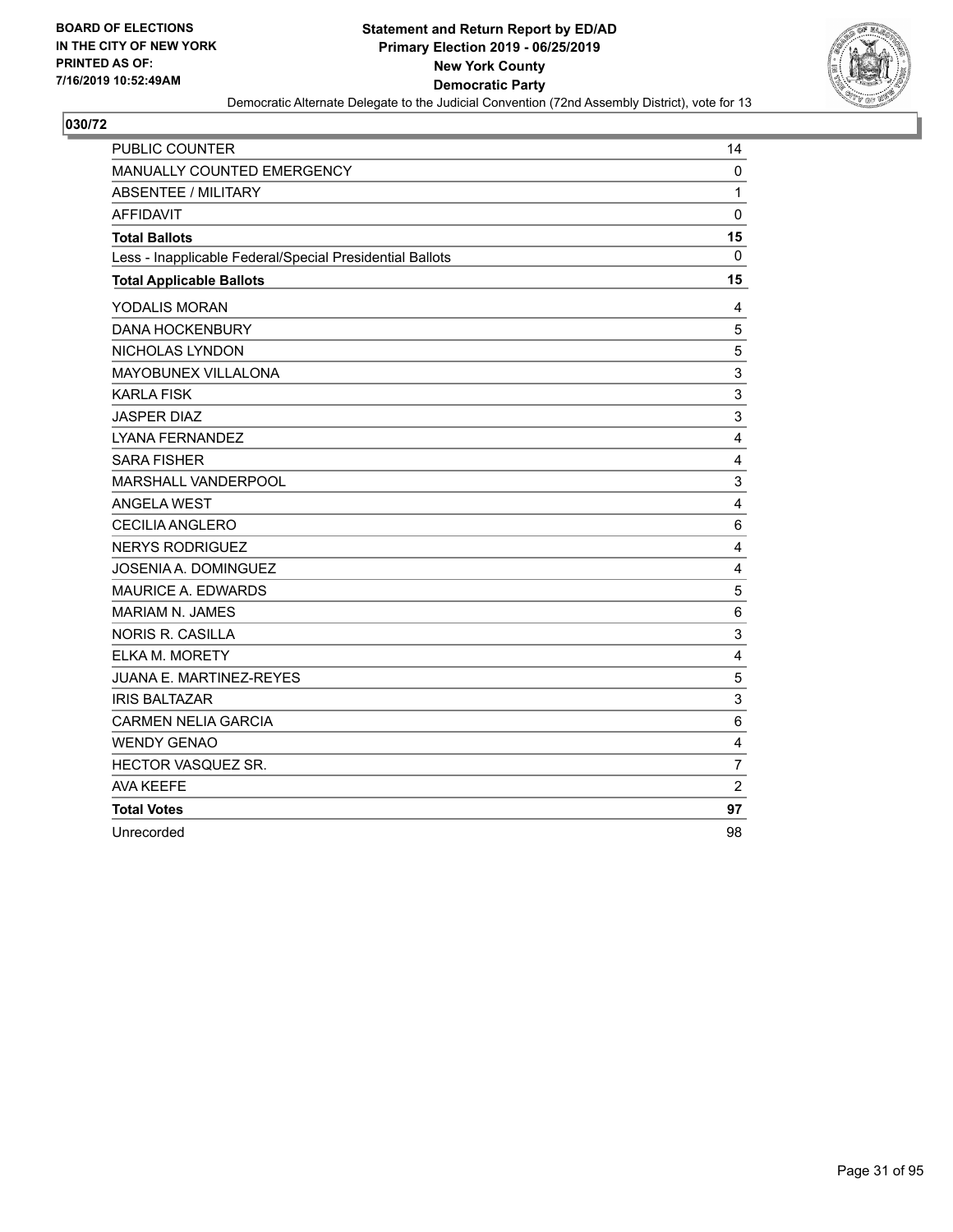

| <b>PUBLIC COUNTER</b>                                    | 11                      |
|----------------------------------------------------------|-------------------------|
| MANUALLY COUNTED EMERGENCY                               | $\mathbf 0$             |
| <b>ABSENTEE / MILITARY</b>                               | $\mathbf{1}$            |
| <b>AFFIDAVIT</b>                                         | $\mathbf 0$             |
| <b>Total Ballots</b>                                     | 12                      |
| Less - Inapplicable Federal/Special Presidential Ballots | $\mathbf{0}$            |
| <b>Total Applicable Ballots</b>                          | 12                      |
| YODALIS MORAN                                            | 6                       |
| <b>DANA HOCKENBURY</b>                                   | $\overline{c}$          |
| NICHOLAS LYNDON                                          | $\mathbf{1}$            |
| MAYOBUNEX VILLALONA                                      | $\boldsymbol{2}$        |
| <b>KARLA FISK</b>                                        | $\overline{c}$          |
| <b>JASPER DIAZ</b>                                       | $\sqrt{2}$              |
| LYANA FERNANDEZ                                          | 5                       |
| <b>SARA FISHER</b>                                       | $\overline{c}$          |
| MARSHALL VANDERPOOL                                      | $\mathbf{1}$            |
| <b>ANGELA WEST</b>                                       | $\overline{2}$          |
| <b>CECILIA ANGLERO</b>                                   | $\overline{c}$          |
| <b>NERYS RODRIGUEZ</b>                                   | 4                       |
| JOSENIA A. DOMINGUEZ                                     | $\overline{\mathbf{4}}$ |
| <b>MAURICE A. EDWARDS</b>                                | $\mathbf{1}$            |
| <b>MARIAM N. JAMES</b>                                   | 1                       |
| <b>NORIS R. CASILLA</b>                                  | $\overline{\mathbf{c}}$ |
| <b>ELKA M. MORETY</b>                                    | $\overline{4}$          |
| <b>JUANA E. MARTINEZ-REYES</b>                           | 4                       |
| <b>IRIS BALTAZAR</b>                                     | $\overline{2}$          |
| <b>CARMEN NELIA GARCIA</b>                               | 3                       |
| <b>WENDY GENAO</b>                                       | 5                       |
| HECTOR VASQUEZ SR.                                       | $\overline{2}$          |
| <b>AVA KEEFE</b>                                         | 3                       |
| <b>Total Votes</b>                                       | 62                      |
| Unrecorded                                               | 94                      |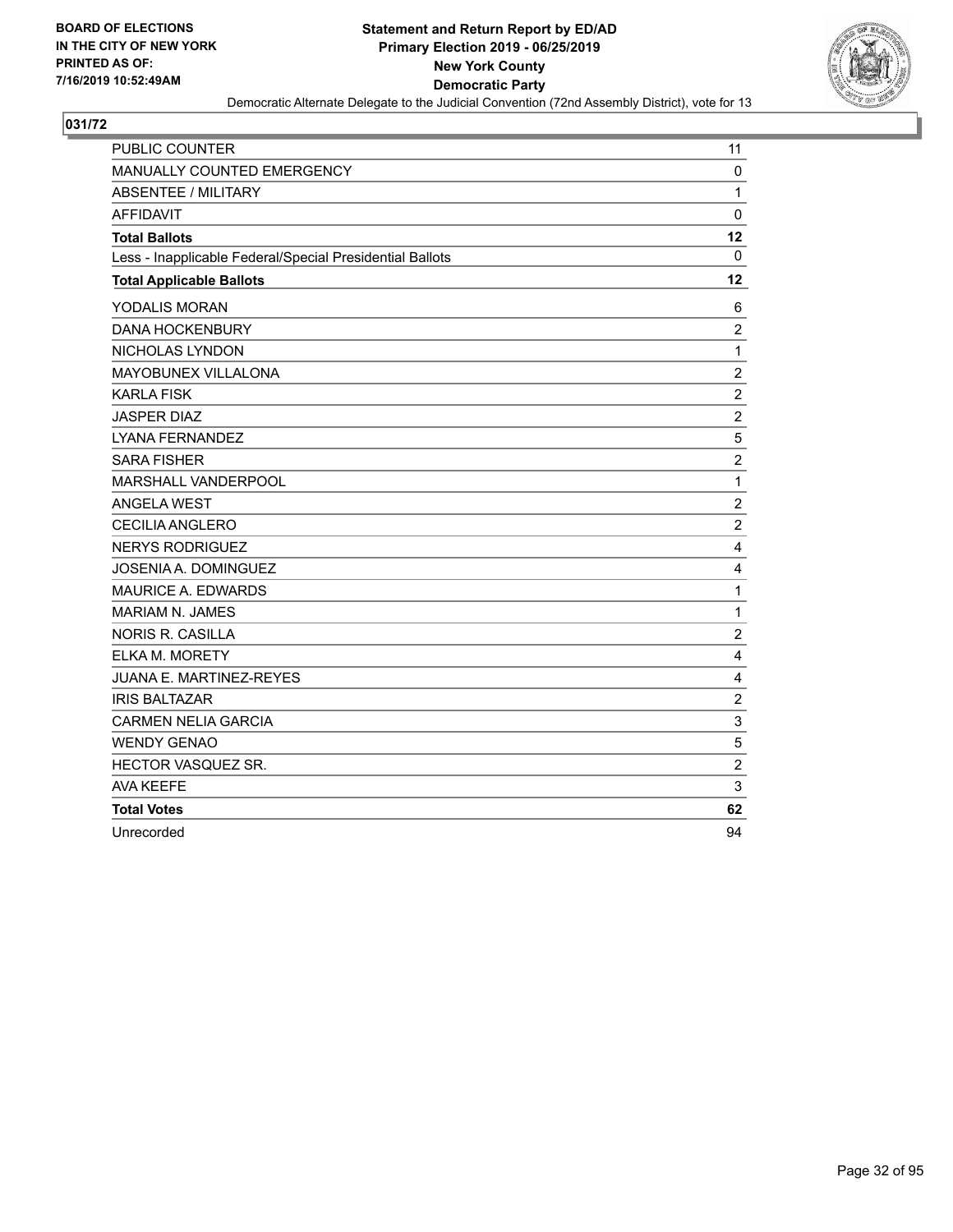

| <b>PUBLIC COUNTER</b>                                    | 32             |
|----------------------------------------------------------|----------------|
| MANUALLY COUNTED EMERGENCY                               | $\mathbf 0$    |
| <b>ABSENTEE / MILITARY</b>                               | $\mathbf 0$    |
| <b>AFFIDAVIT</b>                                         | $\mathbf 0$    |
| <b>Total Ballots</b>                                     | 32             |
| Less - Inapplicable Federal/Special Presidential Ballots | $\Omega$       |
| <b>Total Applicable Ballots</b>                          | 32             |
| YODALIS MORAN                                            | 12             |
| <b>DANA HOCKENBURY</b>                                   | 11             |
| NICHOLAS LYNDON                                          | 9              |
| MAYOBUNEX VILLALONA                                      | 8              |
| <b>KARLA FISK</b>                                        | 11             |
| <b>JASPER DIAZ</b>                                       | $\overline{7}$ |
| <b>LYANA FERNANDEZ</b>                                   | 12             |
| <b>SARA FISHER</b>                                       | 10             |
| MARSHALL VANDERPOOL                                      | 10             |
| <b>ANGELA WEST</b>                                       | 9              |
| CECILIA ANGLERO                                          | 4              |
| <b>NERYS RODRIGUEZ</b>                                   | 10             |
| JOSENIA A. DOMINGUEZ                                     | 12             |
| MAURICE A. EDWARDS                                       | 6              |
| <b>MARIAM N. JAMES</b>                                   | 14             |
| <b>NORIS R. CASILLA</b>                                  | $\overline{c}$ |
| ELKA M. MORETY                                           | 9              |
| <b>JUANA E. MARTINEZ-REYES</b>                           | 6              |
| <b>IRIS BALTAZAR</b>                                     | 10             |
| <b>CARMEN NELIA GARCIA</b>                               | $\overline{7}$ |
| <b>WENDY GENAO</b>                                       | 9              |
| HECTOR VASQUEZ SR.                                       | 8              |
| <b>AVA KEEFE</b>                                         | 11             |
| <b>Total Votes</b>                                       | 207            |
| Unrecorded                                               | 209            |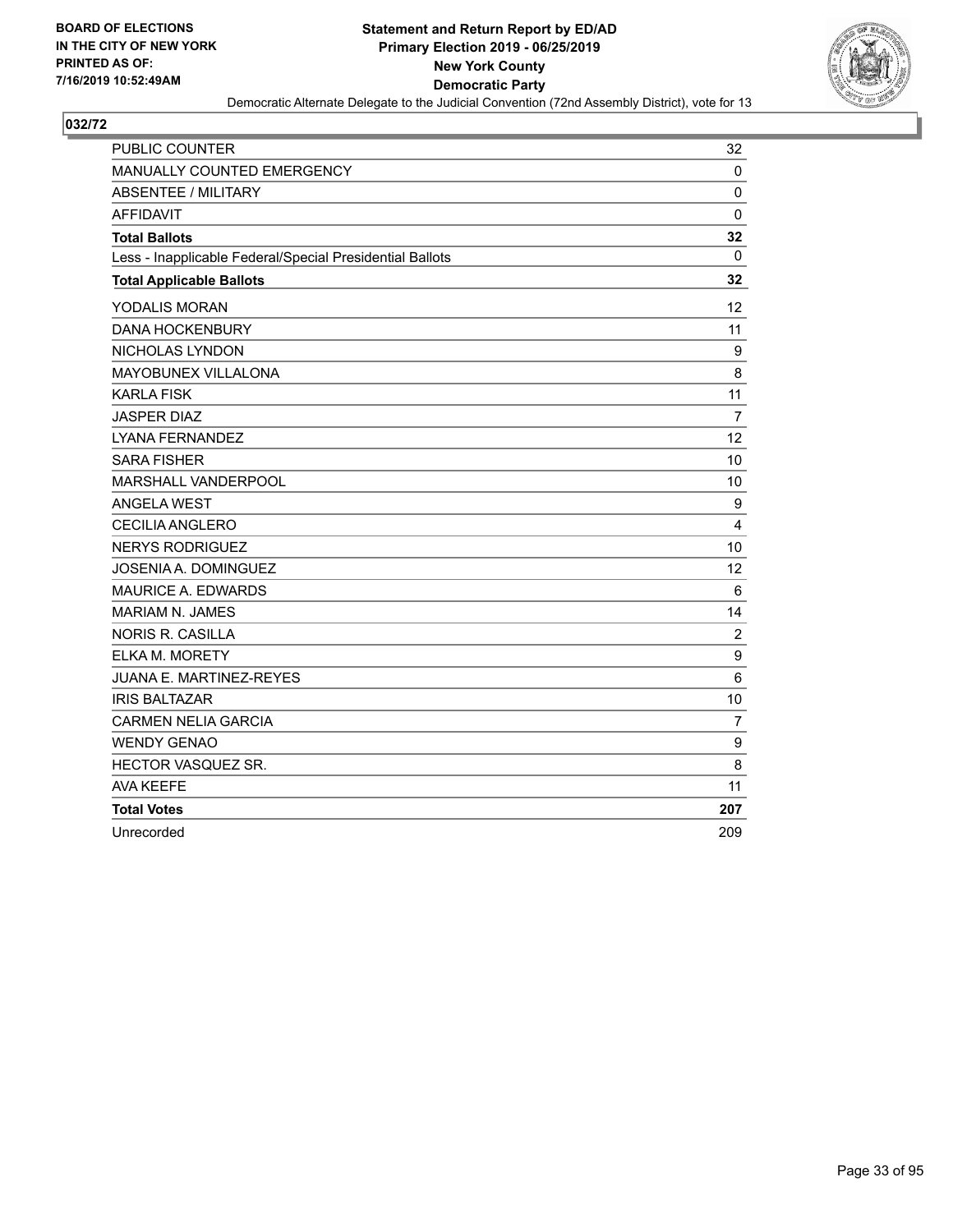

| <b>PUBLIC COUNTER</b>                                    | 5              |
|----------------------------------------------------------|----------------|
| MANUALLY COUNTED EMERGENCY                               | 0              |
| ABSENTEE / MILITARY                                      | 3              |
| <b>AFFIDAVIT</b>                                         | 3              |
| <b>Total Ballots</b>                                     | 11             |
| Less - Inapplicable Federal/Special Presidential Ballots | $\Omega$       |
| <b>Total Applicable Ballots</b>                          | 11             |
| YODALIS MORAN                                            | 4              |
| <b>DANA HOCKENBURY</b>                                   | $\overline{2}$ |
| NICHOLAS LYNDON                                          | 3              |
| MAYOBUNEX VILLALONA                                      | $\mathbf{1}$   |
| <b>KARLA FISK</b>                                        | $\mathbf{1}$   |
| <b>JASPER DIAZ</b>                                       | 4              |
| <b>LYANA FERNANDEZ</b>                                   | $\overline{c}$ |
| <b>SARA FISHER</b>                                       | 3              |
| MARSHALL VANDERPOOL                                      | $\mathbf{1}$   |
| <b>ANGELA WEST</b>                                       | 5              |
| <b>CECILIA ANGLERO</b>                                   | 3              |
| <b>NERYS RODRIGUEZ</b>                                   | $\mathbf{1}$   |
| JOSENIA A. DOMINGUEZ                                     | 4              |
| <b>MAURICE A. EDWARDS</b>                                | 3              |
| <b>MARIAM N. JAMES</b>                                   | 3              |
| <b>NORIS R. CASILLA</b>                                  | 3              |
| <b>ELKA M. MORETY</b>                                    | 3              |
| <b>JUANA E. MARTINEZ-REYES</b>                           | $\mathbf 1$    |
| <b>IRIS BALTAZAR</b>                                     | 3              |
| <b>CARMEN NELIA GARCIA</b>                               | $\overline{c}$ |
| <b>WENDY GENAO</b>                                       | 3              |
| HECTOR VASQUEZ SR.                                       | 3              |
| <b>AVA KEEFE</b>                                         | 4              |
| <b>Total Votes</b>                                       | 62             |
| Unrecorded                                               | 81             |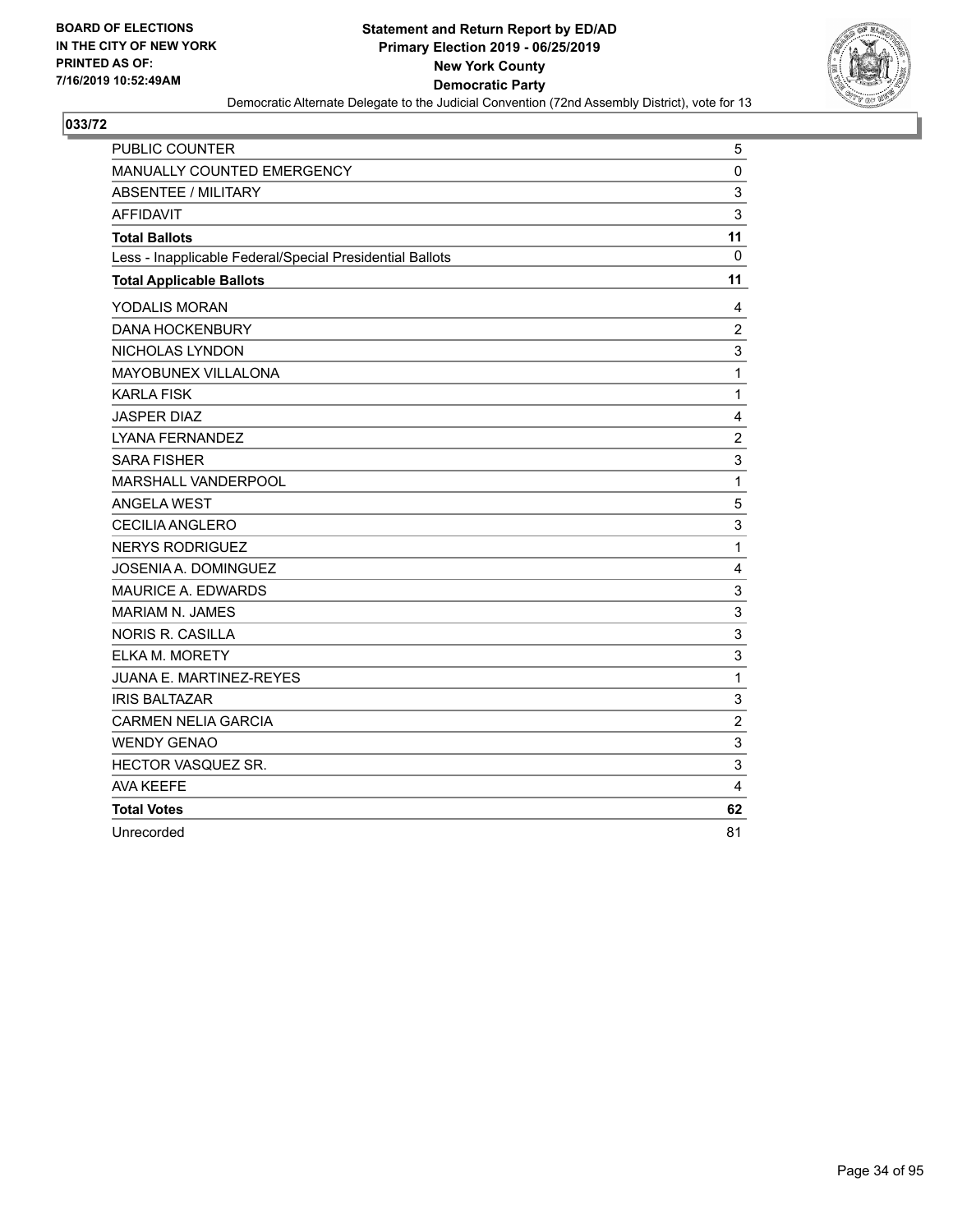

| <b>PUBLIC COUNTER</b>                                    | 4                       |
|----------------------------------------------------------|-------------------------|
| MANUALLY COUNTED EMERGENCY                               | $\mathbf 0$             |
| <b>ABSENTEE / MILITARY</b>                               | $\mathbf 0$             |
| <b>AFFIDAVIT</b>                                         | $\mathbf 0$             |
| <b>Total Ballots</b>                                     | 4                       |
| Less - Inapplicable Federal/Special Presidential Ballots | $\mathbf 0$             |
| <b>Total Applicable Ballots</b>                          | $\overline{\mathbf{4}}$ |
| YODALIS MORAN                                            | $\pmb{0}$               |
| <b>DANA HOCKENBURY</b>                                   | $\mathbf 0$             |
| NICHOLAS LYNDON                                          | $\mathbf 0$             |
| MAYOBUNEX VILLALONA                                      | $\mathbf 0$             |
| <b>KARLA FISK</b>                                        | $\mathbf 0$             |
| <b>JASPER DIAZ</b>                                       | $\mathbf 0$             |
| LYANA FERNANDEZ                                          | $\mathbf 0$             |
| <b>SARA FISHER</b>                                       | $\mathbf 0$             |
| MARSHALL VANDERPOOL                                      | $\Omega$                |
| <b>ANGELA WEST</b>                                       | 0                       |
| <b>CECILIA ANGLERO</b>                                   | $\overline{4}$          |
| <b>NERYS RODRIGUEZ</b>                                   | $\mathsf 3$             |
| JOSENIA A. DOMINGUEZ                                     | 3                       |
| <b>MAURICE A. EDWARDS</b>                                | 3                       |
| MARIAM N. JAMES                                          | 3                       |
| <b>NORIS R. CASILLA</b>                                  | 4                       |
| <b>ELKA M. MORETY</b>                                    | 3                       |
| <b>JUANA E. MARTINEZ-REYES</b>                           | $\sqrt{3}$              |
| <b>IRIS BALTAZAR</b>                                     | 4                       |
| <b>CARMEN NELIA GARCIA</b>                               | 3                       |
| <b>WENDY GENAO</b>                                       | 3                       |
| HECTOR VASQUEZ SR.                                       | 4                       |
| <b>AVA KEEFE</b>                                         | 3                       |
| <b>Total Votes</b>                                       | 43                      |
| Unrecorded                                               | 9                       |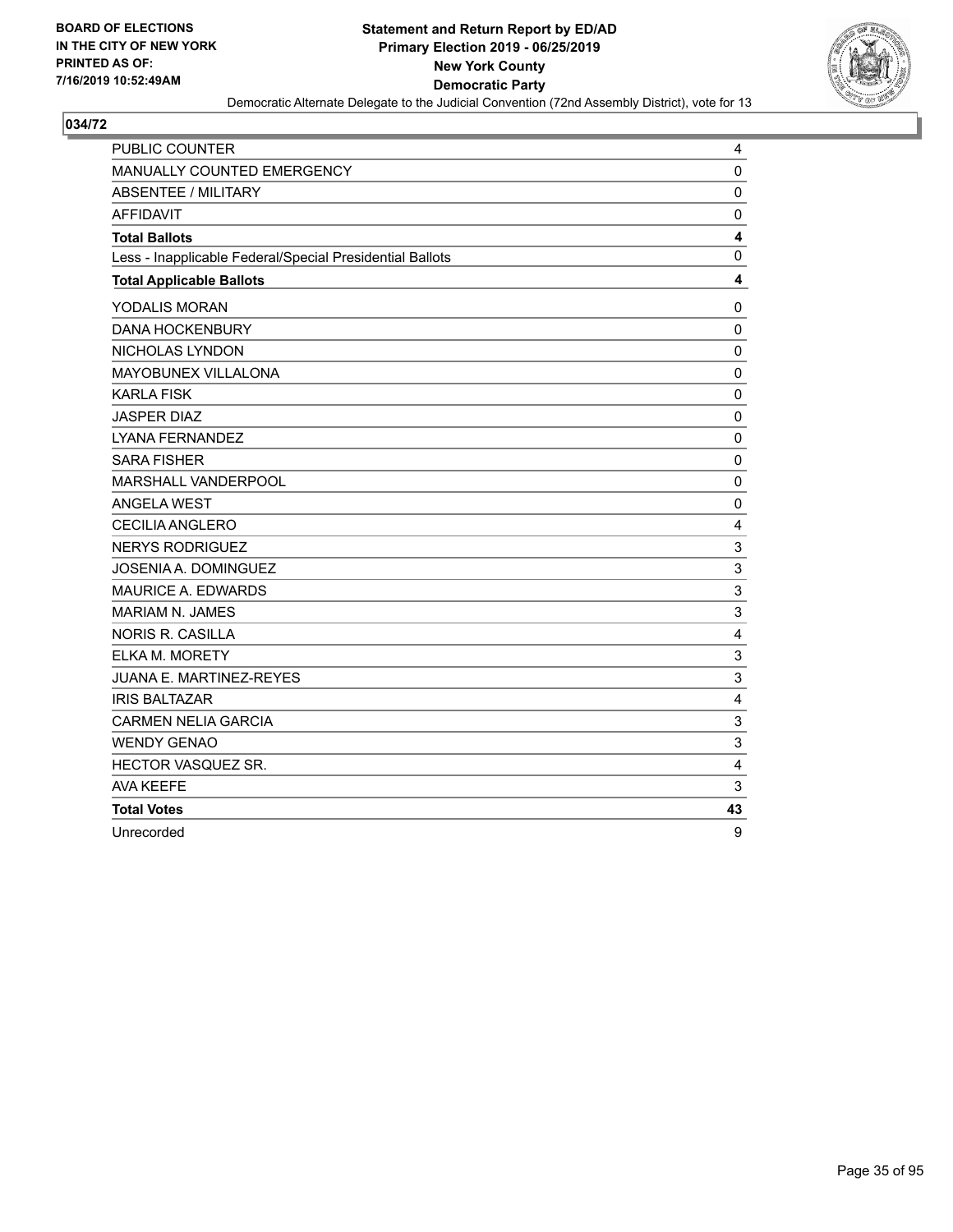

| <b>PUBLIC COUNTER</b>                                    | 9                         |
|----------------------------------------------------------|---------------------------|
| MANUALLY COUNTED EMERGENCY                               | 0                         |
| <b>ABSENTEE / MILITARY</b>                               | $\mathbf 0$               |
| <b>AFFIDAVIT</b>                                         | $\mathbf 0$               |
| <b>Total Ballots</b>                                     | $\boldsymbol{9}$          |
| Less - Inapplicable Federal/Special Presidential Ballots | $\mathbf 0$               |
| <b>Total Applicable Ballots</b>                          | 9                         |
| YODALIS MORAN                                            | 3                         |
| <b>DANA HOCKENBURY</b>                                   | $\mathbf{1}$              |
| NICHOLAS LYNDON                                          | 3                         |
| MAYOBUNEX VILLALONA                                      | $\mathbf{1}$              |
| <b>KARLA FISK</b>                                        | $\boldsymbol{2}$          |
| <b>JASPER DIAZ</b>                                       | 0                         |
| LYANA FERNANDEZ                                          | $\overline{c}$            |
| <b>SARA FISHER</b>                                       | $\mathbf 1$               |
| MARSHALL VANDERPOOL                                      | $\boldsymbol{2}$          |
| <b>ANGELA WEST</b>                                       | $\mathbf{1}$              |
| <b>CECILIA ANGLERO</b>                                   | $\overline{c}$            |
| <b>NERYS RODRIGUEZ</b>                                   | 3                         |
| JOSENIA A. DOMINGUEZ                                     | 3                         |
| <b>MAURICE A. EDWARDS</b>                                | $\overline{c}$            |
| <b>MARIAM N. JAMES</b>                                   | 3                         |
| <b>NORIS R. CASILLA</b>                                  | $\ensuremath{\mathsf{3}}$ |
| ELKA M. MORETY                                           | $\overline{c}$            |
| JUANA E. MARTINEZ-REYES                                  | 3                         |
| <b>IRIS BALTAZAR</b>                                     | 3                         |
| <b>CARMEN NELIA GARCIA</b>                               | $\overline{c}$            |
| <b>WENDY GENAO</b>                                       | 3                         |
| HECTOR VASQUEZ SR.                                       | $\boldsymbol{2}$          |
| <b>AVA KEEFE</b>                                         | 3                         |
| <b>Total Votes</b>                                       | 50                        |
| Unrecorded                                               | 67                        |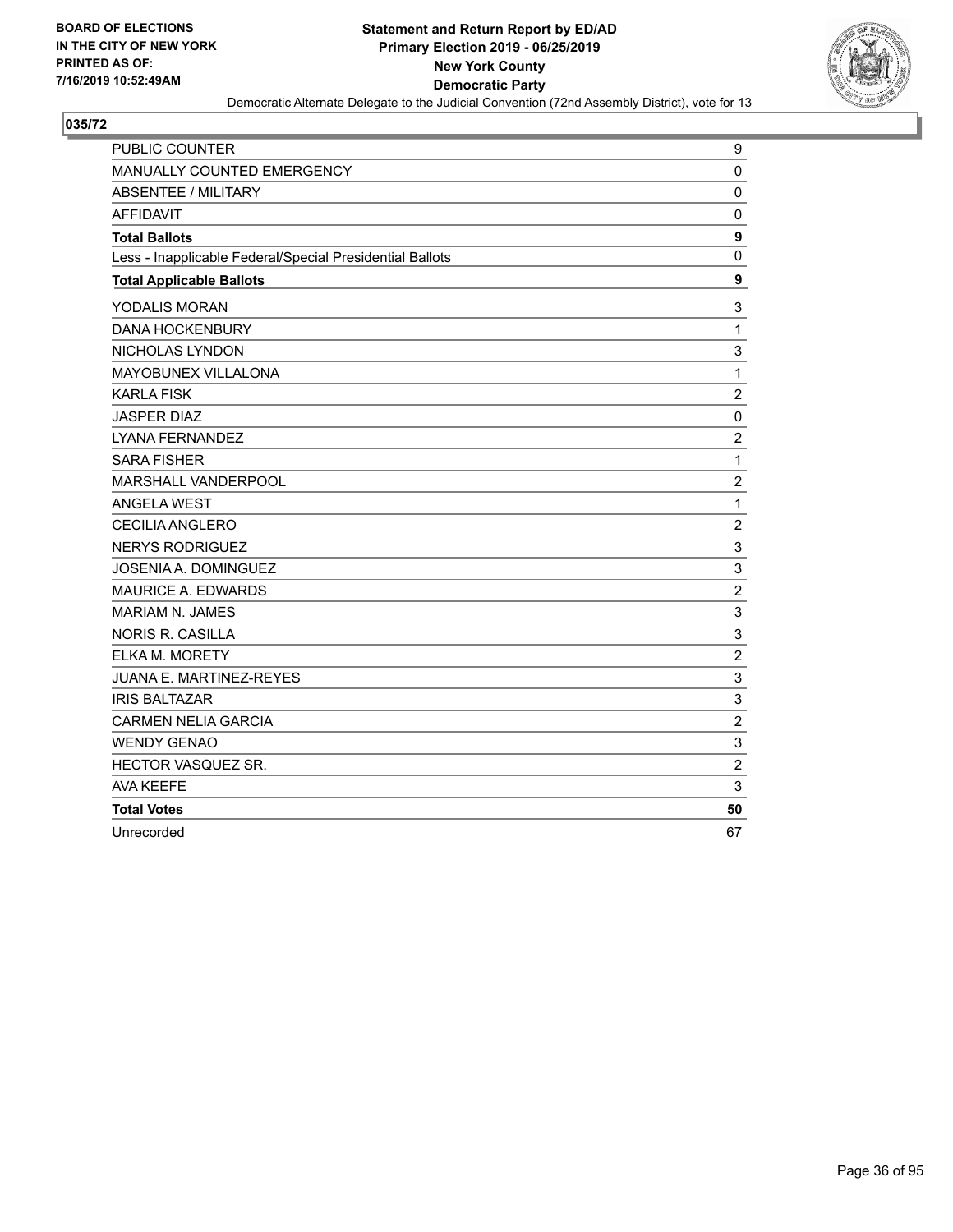

| <b>PUBLIC COUNTER</b>                                    | 30                      |
|----------------------------------------------------------|-------------------------|
| MANUALLY COUNTED EMERGENCY                               | $\mathbf{0}$            |
| <b>ABSENTEE / MILITARY</b>                               | $\overline{c}$          |
| <b>AFFIDAVIT</b>                                         | $\mathbf 0$             |
| <b>Total Ballots</b>                                     | 32                      |
| Less - Inapplicable Federal/Special Presidential Ballots | 0                       |
| <b>Total Applicable Ballots</b>                          | 32                      |
| <b>YODALIS MORAN</b>                                     | 13                      |
| <b>DANA HOCKENBURY</b>                                   | 14                      |
| NICHOLAS LYNDON                                          | 10                      |
| <b>MAYOBUNEX VILLALONA</b>                               | 12                      |
| <b>KARLA FISK</b>                                        | 12                      |
| <b>JASPER DIAZ</b>                                       | 11                      |
| LYANA FERNANDEZ                                          | 10                      |
| <b>SARA FISHER</b>                                       | 13                      |
| MARSHALL VANDERPOOL                                      | 9                       |
| <b>ANGELA WEST</b>                                       | 14                      |
| <b>CECILIA ANGLERO</b>                                   | 6                       |
| <b>NERYS RODRIGUEZ</b>                                   | 4                       |
| JOSENIA A. DOMINGUEZ                                     | $\sqrt{5}$              |
| <b>MAURICE A. EDWARDS</b>                                | 5                       |
| <b>MARIAM N. JAMES</b>                                   | 4                       |
| <b>NORIS R. CASILLA</b>                                  | 3                       |
| ELKA M. MORETY                                           | 5                       |
| JUANA E. MARTINEZ-REYES                                  | $\overline{c}$          |
| <b>IRIS BALTAZAR</b>                                     | 5                       |
| <b>CARMEN NELIA GARCIA</b>                               | $\overline{c}$          |
| <b>WENDY GENAO</b>                                       | $\overline{\mathbf{4}}$ |
| HECTOR VASQUEZ SR.                                       | 3                       |
| <b>AVA KEEFE</b>                                         | 5                       |
| <b>Total Votes</b>                                       | 171                     |
| Unrecorded                                               | 245                     |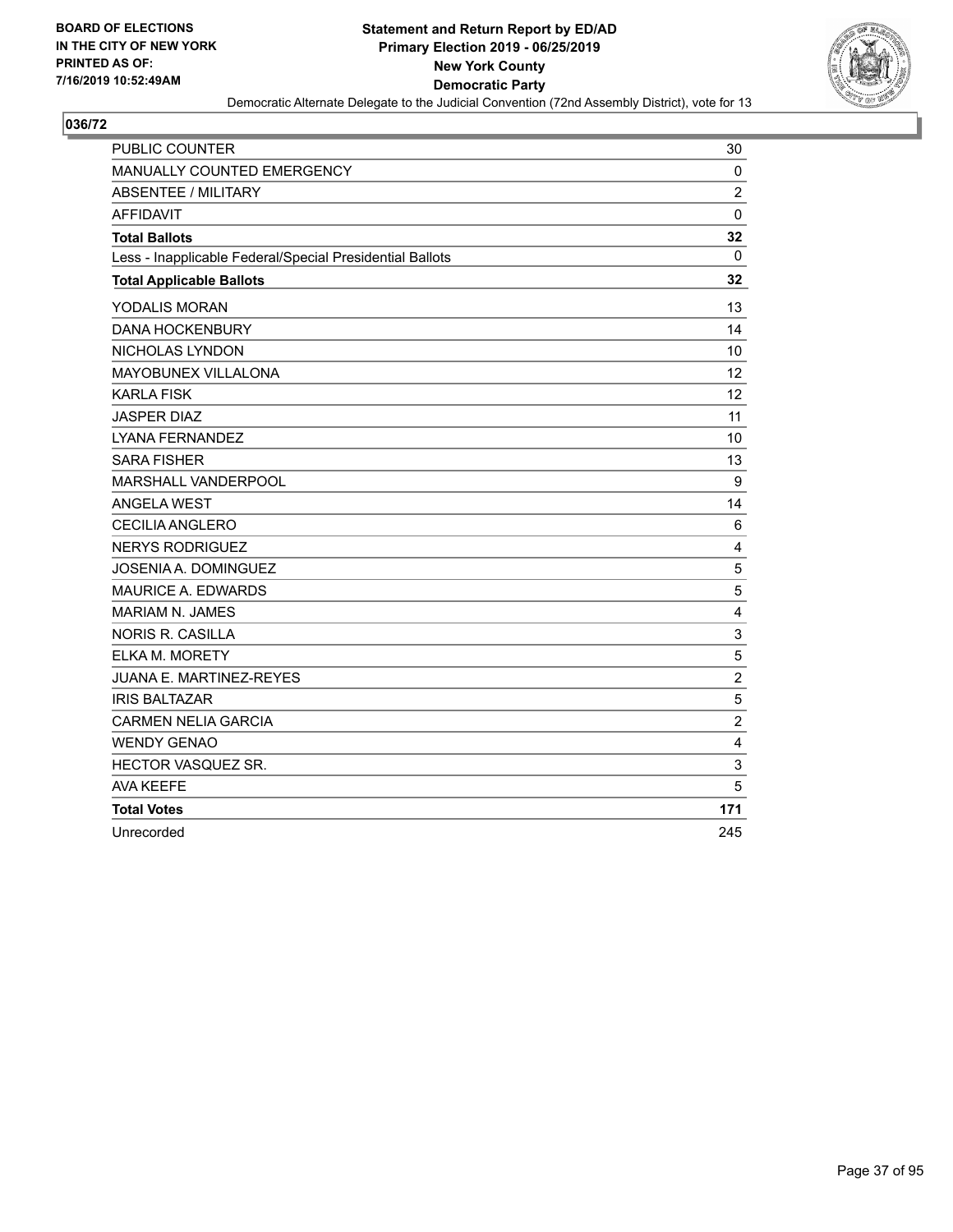

| PUBLIC COUNTER                                           | 11                      |
|----------------------------------------------------------|-------------------------|
| <b>MANUALLY COUNTED EMERGENCY</b>                        | 0                       |
| <b>ABSENTEE / MILITARY</b>                               | $\mathbf 1$             |
| <b>AFFIDAVIT</b>                                         | 0                       |
| <b>Total Ballots</b>                                     | 12                      |
| Less - Inapplicable Federal/Special Presidential Ballots | $\mathbf{0}$            |
| <b>Total Applicable Ballots</b>                          | 12                      |
| YODALIS MORAN                                            | 6                       |
| <b>DANA HOCKENBURY</b>                                   | 5                       |
| NICHOLAS LYNDON                                          | 6                       |
| MAYOBUNEX VILLALONA                                      | 5                       |
| <b>KARLA FISK</b>                                        | 8                       |
| <b>JASPER DIAZ</b>                                       | 5                       |
| LYANA FERNANDEZ                                          | 8                       |
| <b>SARA FISHER</b>                                       | 8                       |
| <b>MARSHALL VANDERPOOL</b>                               | 6                       |
| <b>ANGELA WEST</b>                                       | 7                       |
| CECILIA ANGLERO                                          | 3                       |
| <b>NERYS RODRIGUEZ</b>                                   | 4                       |
| JOSENIA A. DOMINGUEZ                                     | 5                       |
| <b>MAURICE A. EDWARDS</b>                                | $\boldsymbol{2}$        |
| <b>MARIAM N. JAMES</b>                                   | 3                       |
| <b>NORIS R. CASILLA</b>                                  | $\overline{\mathbf{4}}$ |
| <b>ELKA M. MORETY</b>                                    | $\overline{c}$          |
| JUANA E. MARTINEZ-REYES                                  | 4                       |
| <b>IRIS BALTAZAR</b>                                     | 6                       |
| <b>CARMEN NELIA GARCIA</b>                               | 3                       |
| <b>WENDY GENAO</b>                                       | 5                       |
| <b>HECTOR VASQUEZ SR.</b>                                | 5                       |
| <b>AVA KEEFE</b>                                         | $\overline{c}$          |
| DUDLEY DAWSON (WRITE-IN)                                 | $\mathbf{1}$            |
| LOUIS SKOLNICK (WRITE-IN)                                | $\mathbf{1}$            |
| TASHIRO TAKASHI (WRITE-IN)                               | $\mathbf{1}$            |
| TONY CLIFTON (WRITE-IN)                                  | 1                       |
| <b>Total Votes</b>                                       | 116                     |
| Unrecorded                                               | 40                      |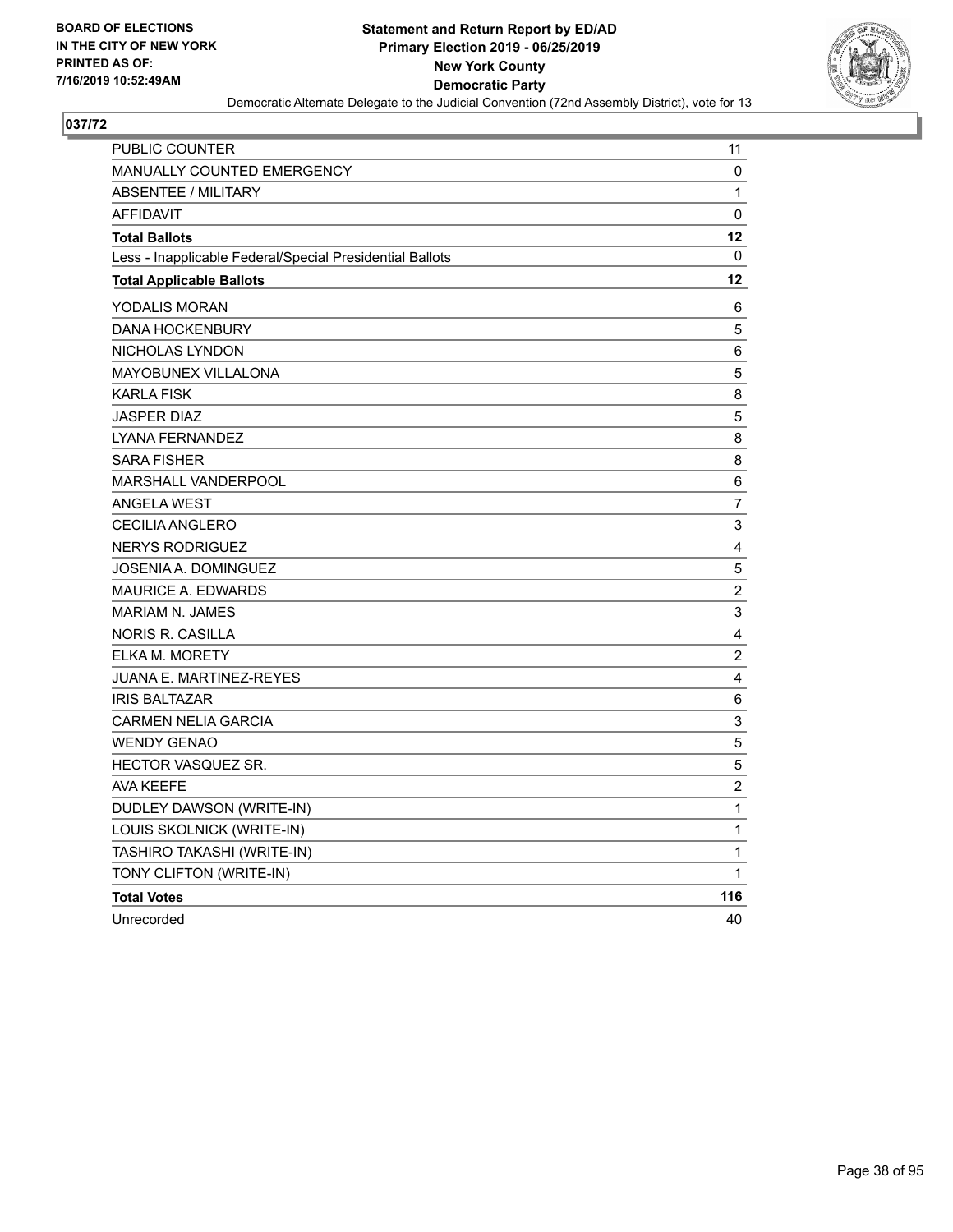

| <b>PUBLIC COUNTER</b>                                    | 16             |
|----------------------------------------------------------|----------------|
| MANUALLY COUNTED EMERGENCY                               | $\mathbf 0$    |
| <b>ABSENTEE / MILITARY</b>                               | $\mathbf 0$    |
| <b>AFFIDAVIT</b>                                         | $\mathbf 0$    |
| <b>Total Ballots</b>                                     | 16             |
| Less - Inapplicable Federal/Special Presidential Ballots | 0              |
| <b>Total Applicable Ballots</b>                          | 16             |
| YODALIS MORAN                                            | 8              |
| <b>DANA HOCKENBURY</b>                                   | 11             |
| NICHOLAS LYNDON                                          | 9              |
| MAYOBUNEX VILLALONA                                      | $\overline{7}$ |
| <b>KARLA FISK</b>                                        | 10             |
| <b>JASPER DIAZ</b>                                       | 6              |
| <b>LYANA FERNANDEZ</b>                                   | 8              |
| <b>SARA FISHER</b>                                       | 11             |
| MARSHALL VANDERPOOL                                      | 8              |
| <b>ANGELA WEST</b>                                       | 12             |
| <b>CECILIA ANGLERO</b>                                   | $\overline{7}$ |
| <b>NERYS RODRIGUEZ</b>                                   | 4              |
| <b>JOSENIA A. DOMINGUEZ</b>                              | 5              |
| <b>MAURICE A. EDWARDS</b>                                | $\overline{4}$ |
| <b>MARIAM N. JAMES</b>                                   | 8              |
| <b>NORIS R. CASILLA</b>                                  | $\overline{c}$ |
| <b>ELKA M. MORETY</b>                                    | 6              |
| <b>JUANA E. MARTINEZ-REYES</b>                           | 5              |
| <b>IRIS BALTAZAR</b>                                     | $\overline{7}$ |
| <b>CARMEN NELIA GARCIA</b>                               | 5              |
| <b>WENDY GENAO</b>                                       | 4              |
| HECTOR VASQUEZ SR.                                       | 0              |
| <b>AVA KEEFE</b>                                         | 8              |
| <b>Total Votes</b>                                       | 155            |
| Unrecorded                                               | 53             |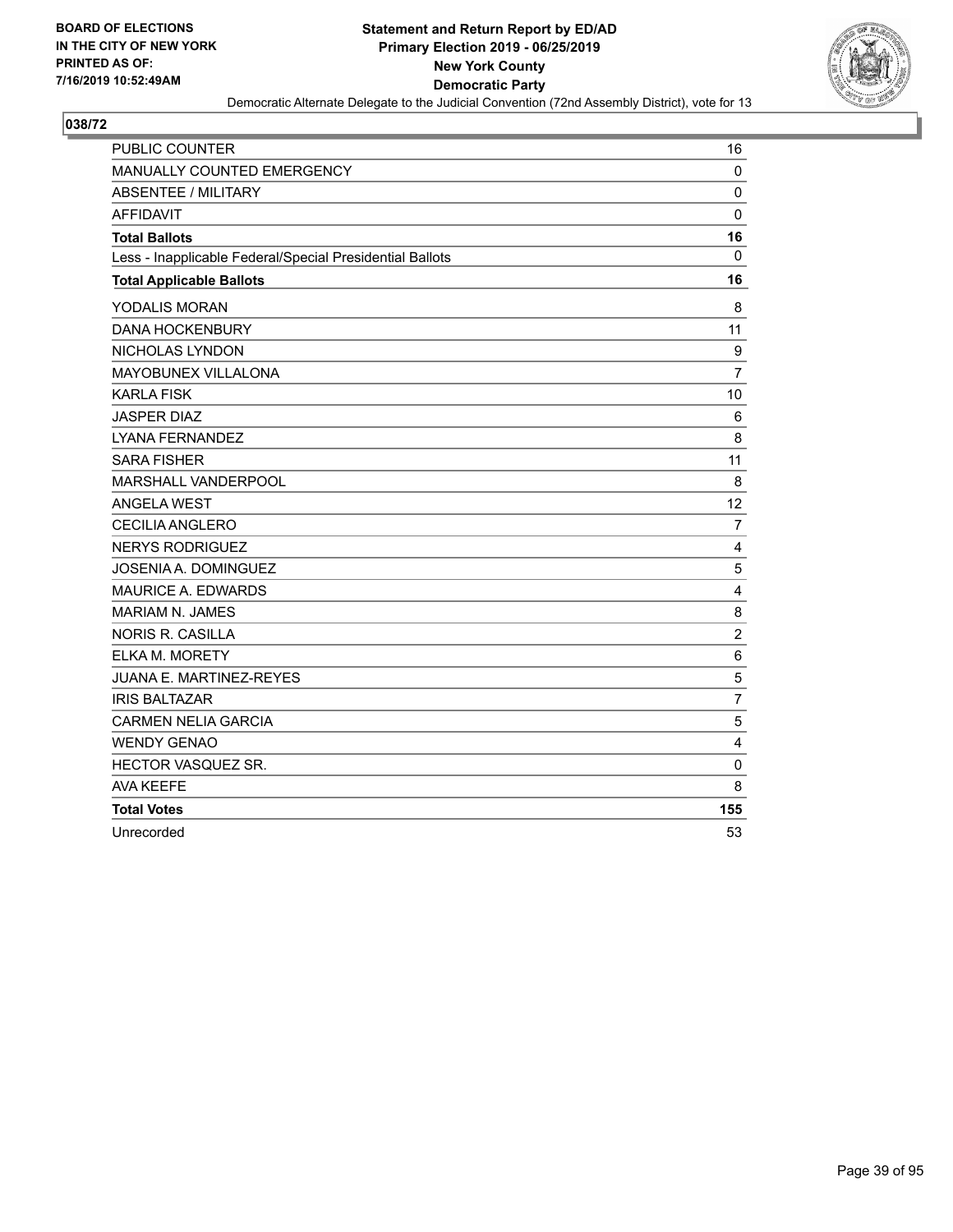

| <b>PUBLIC COUNTER</b>                                    | 15                      |
|----------------------------------------------------------|-------------------------|
| MANUALLY COUNTED EMERGENCY                               | $\mathbf 0$             |
| <b>ABSENTEE / MILITARY</b>                               | 1                       |
| <b>AFFIDAVIT</b>                                         | $\mathbf 0$             |
| <b>Total Ballots</b>                                     | 16                      |
| Less - Inapplicable Federal/Special Presidential Ballots | $\mathbf{0}$            |
| <b>Total Applicable Ballots</b>                          | 16                      |
| YODALIS MORAN                                            | 9                       |
| <b>DANA HOCKENBURY</b>                                   | 5                       |
| NICHOLAS LYNDON                                          | 7                       |
| MAYOBUNEX VILLALONA                                      | 8                       |
| <b>KARLA FISK</b>                                        | 5                       |
| <b>JASPER DIAZ</b>                                       | 9                       |
| LYANA FERNANDEZ                                          | 8                       |
| <b>SARA FISHER</b>                                       | $\overline{7}$          |
| MARSHALL VANDERPOOL                                      | 6                       |
| <b>ANGELA WEST</b>                                       | 8                       |
| <b>CECILIA ANGLERO</b>                                   | 4                       |
| <b>NERYS RODRIGUEZ</b>                                   | 4                       |
| <b>JOSENIA A. DOMINGUEZ</b>                              | $\overline{4}$          |
| <b>MAURICE A. EDWARDS</b>                                | 6                       |
| <b>MARIAM N. JAMES</b>                                   | 4                       |
| <b>NORIS R. CASILLA</b>                                  | $\overline{\mathbf{4}}$ |
| <b>ELKA M. MORETY</b>                                    | 3                       |
| JUANA E. MARTINEZ-REYES                                  | 5                       |
| <b>IRIS BALTAZAR</b>                                     | 3                       |
| <b>CARMEN NELIA GARCIA</b>                               | 6                       |
| <b>WENDY GENAO</b>                                       | $\sqrt{3}$              |
| HECTOR VASQUEZ SR.                                       | 5                       |
| <b>AVA KEEFE</b>                                         | 4                       |
| <b>Total Votes</b>                                       | 127                     |
| Unrecorded                                               | 81                      |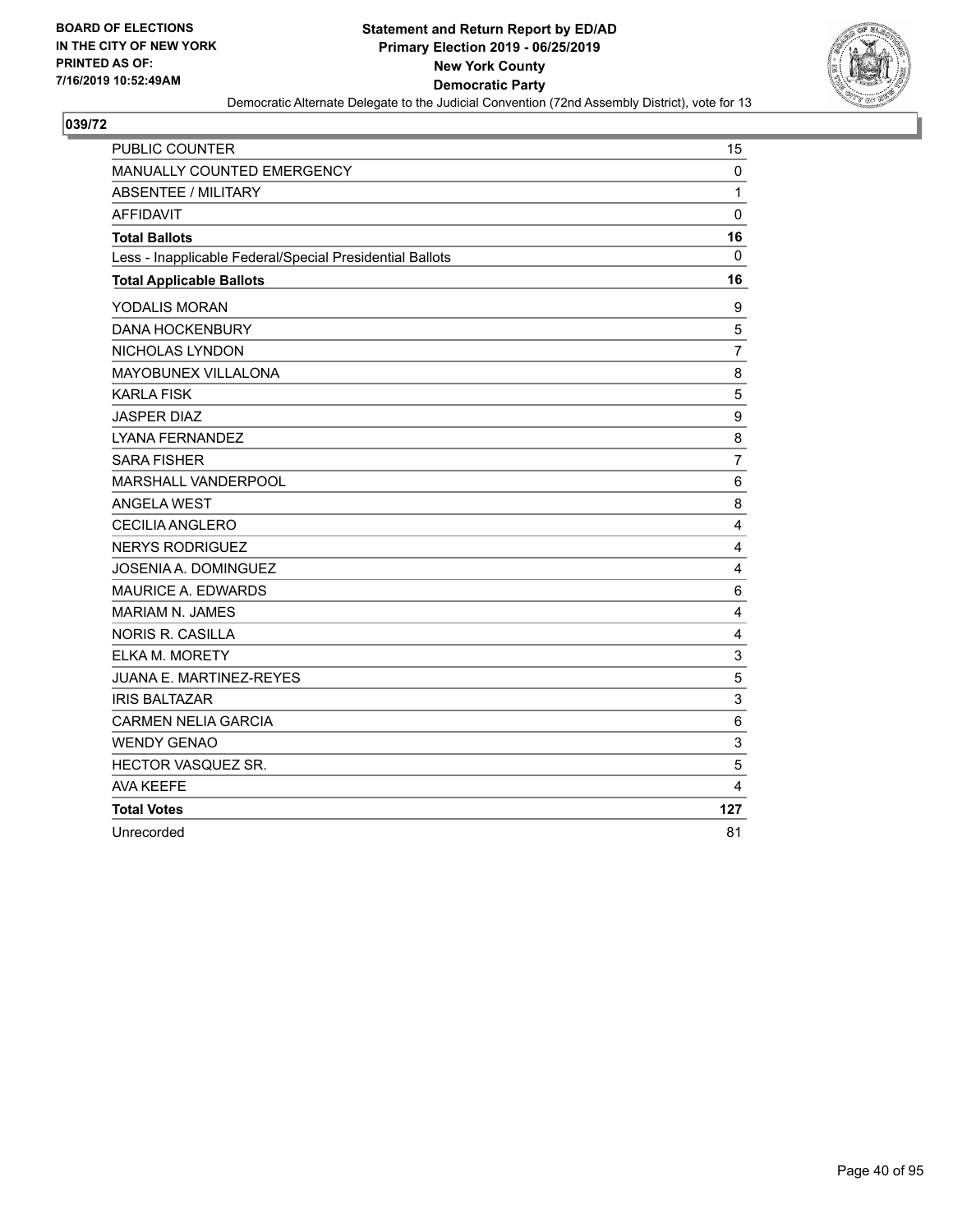

| <b>PUBLIC COUNTER</b>                                    | 23             |
|----------------------------------------------------------|----------------|
| MANUALLY COUNTED EMERGENCY                               | $\mathbf 0$    |
| <b>ABSENTEE / MILITARY</b>                               | 3              |
| <b>AFFIDAVIT</b>                                         | $\mathbf 0$    |
| <b>Total Ballots</b>                                     | 26             |
| Less - Inapplicable Federal/Special Presidential Ballots | $\mathbf{0}$   |
| <b>Total Applicable Ballots</b>                          | 26             |
| YODALIS MORAN                                            | 10             |
| <b>DANA HOCKENBURY</b>                                   | 10             |
| NICHOLAS LYNDON                                          | 8              |
| MAYOBUNEX VILLALONA                                      | 9              |
| <b>KARLA FISK</b>                                        | 12             |
| <b>JASPER DIAZ</b>                                       | 10             |
| <b>LYANA FERNANDEZ</b>                                   | 11             |
| <b>SARA FISHER</b>                                       | 14             |
| MARSHALL VANDERPOOL                                      | 8              |
| <b>ANGELA WEST</b>                                       | 8              |
| CECILIA ANGLERO                                          | 6              |
| <b>NERYS RODRIGUEZ</b>                                   | $\overline{7}$ |
| <b>JOSENIA A. DOMINGUEZ</b>                              | 8              |
| <b>MAURICE A. EDWARDS</b>                                | 3              |
| <b>MARIAM N. JAMES</b>                                   | 5              |
| <b>NORIS R. CASILLA</b>                                  | 3              |
| ELKA M. MORETY                                           | $\overline{7}$ |
| JUANA E. MARTINEZ-REYES                                  | 4              |
| <b>IRIS BALTAZAR</b>                                     | $\mathbf 5$    |
| <b>CARMEN NELIA GARCIA</b>                               | 6              |
| <b>WENDY GENAO</b>                                       | 9              |
| HECTOR VASQUEZ SR.                                       | 5              |
| <b>AVA KEEFE</b>                                         | 10             |
| <b>Total Votes</b>                                       | 178            |
| Unrecorded                                               | 160            |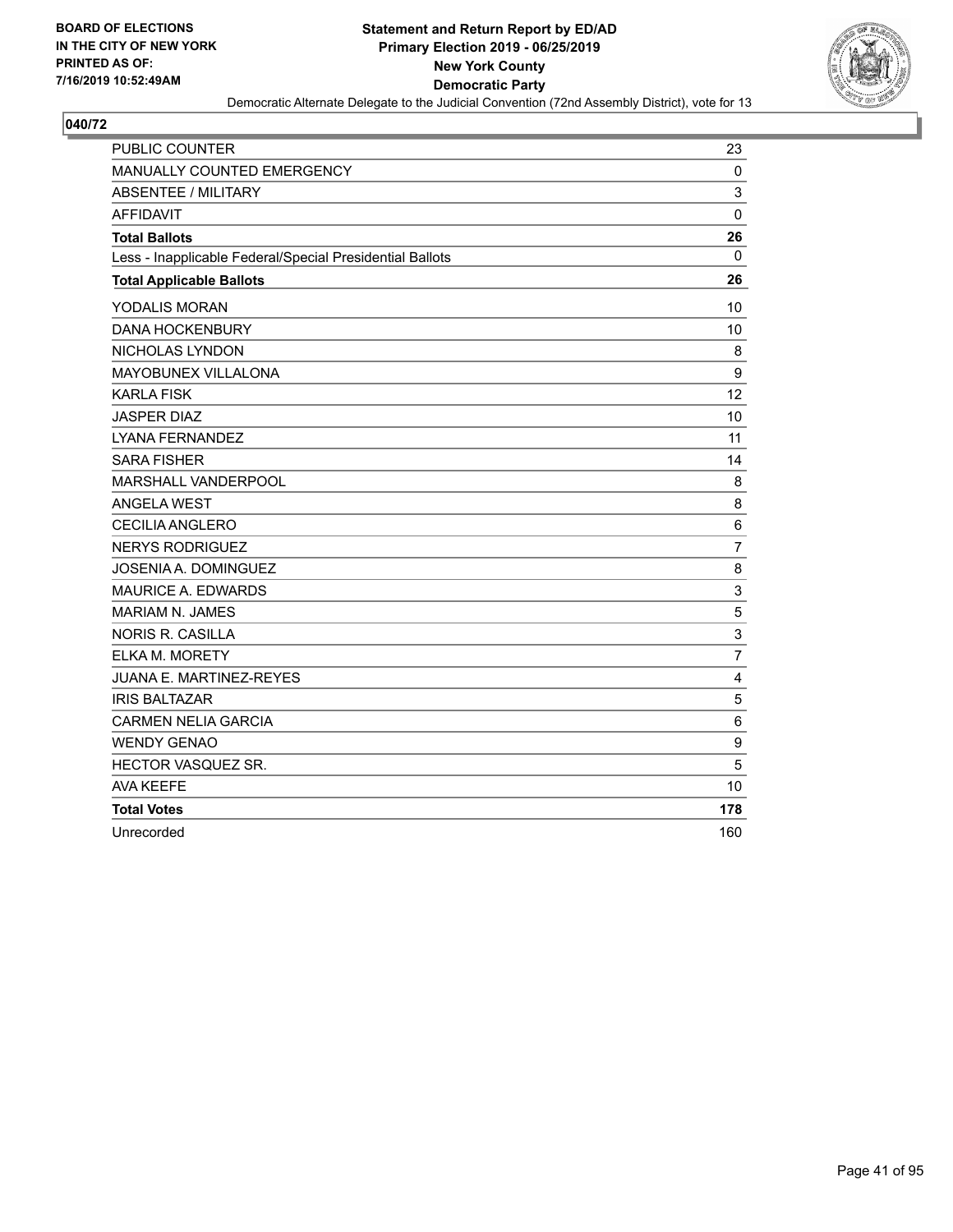

| <b>PUBLIC COUNTER</b>                                    | 25             |
|----------------------------------------------------------|----------------|
| MANUALLY COUNTED EMERGENCY                               | 0              |
| <b>ABSENTEE / MILITARY</b>                               | $\mathbf{1}$   |
| <b>AFFIDAVIT</b>                                         | $\mathbf 0$    |
| <b>Total Ballots</b>                                     | 26             |
| Less - Inapplicable Federal/Special Presidential Ballots | $\mathbf{0}$   |
| <b>Total Applicable Ballots</b>                          | 26             |
| YODALIS MORAN                                            | 10             |
| <b>DANA HOCKENBURY</b>                                   | 6              |
| NICHOLAS LYNDON                                          | 5              |
| MAYOBUNEX VILLALONA                                      | 6              |
| <b>KARLA FISK</b>                                        | 6              |
| <b>JASPER DIAZ</b>                                       | 5              |
| LYANA FERNANDEZ                                          | 9              |
| <b>SARA FISHER</b>                                       | 5              |
| MARSHALL VANDERPOOL                                      | 3              |
| <b>ANGELA WEST</b>                                       | 8              |
| <b>CECILIA ANGLERO</b>                                   | $\overline{7}$ |
| <b>NERYS RODRIGUEZ</b>                                   | $\overline{7}$ |
| <b>JOSENIA A. DOMINGUEZ</b>                              | $\overline{7}$ |
| <b>MAURICE A. EDWARDS</b>                                | 9              |
| <b>MARIAM N. JAMES</b>                                   | 8              |
| <b>NORIS R. CASILLA</b>                                  | 5              |
| <b>ELKA M. MORETY</b>                                    | $\overline{7}$ |
| <b>JUANA E. MARTINEZ-REYES</b>                           | $\overline{7}$ |
| <b>IRIS BALTAZAR</b>                                     | 9              |
| <b>CARMEN NELIA GARCIA</b>                               | 8              |
| <b>WENDY GENAO</b>                                       | 6              |
| HECTOR VASQUEZ SR.                                       | 8              |
| <b>AVA KEEFE</b>                                         | 6              |
| <b>Total Votes</b>                                       | 157            |
| Unrecorded                                               | 181            |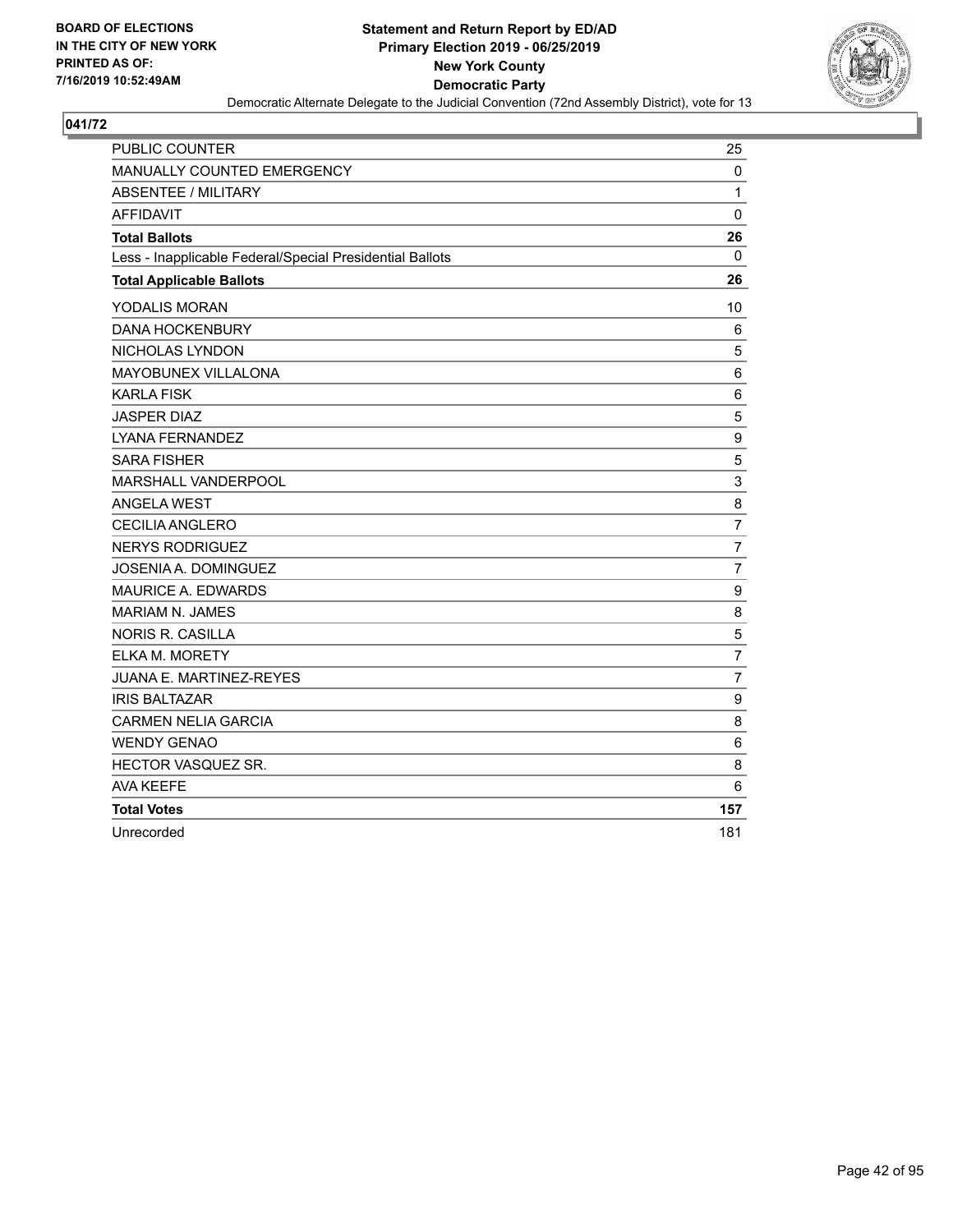

| <b>PUBLIC COUNTER</b>                                    | 14             |
|----------------------------------------------------------|----------------|
| MANUALLY COUNTED EMERGENCY                               | $\mathbf 0$    |
| ABSENTEE / MILITARY                                      | $\mathbf{1}$   |
| <b>AFFIDAVIT</b>                                         | $\mathbf{0}$   |
| <b>Total Ballots</b>                                     | 15             |
| Less - Inapplicable Federal/Special Presidential Ballots | 0              |
| <b>Total Applicable Ballots</b>                          | 15             |
| YODALIS MORAN                                            | 5              |
| <b>DANA HOCKENBURY</b>                                   | 6              |
| NICHOLAS LYNDON                                          | 5              |
| MAYOBUNEX VILLALONA                                      | 3              |
| <b>KARLA FISK</b>                                        | $\overline{7}$ |
| <b>JASPER DIAZ</b>                                       | 3              |
| LYANA FERNANDEZ                                          | $\overline{7}$ |
| <b>SARA FISHER</b>                                       | $\overline{7}$ |
| MARSHALL VANDERPOOL                                      | 5              |
| <b>ANGELA WEST</b>                                       | 6              |
| <b>CECILIA ANGLERO</b>                                   | 3              |
| <b>NERYS RODRIGUEZ</b>                                   | $\mathbf{1}$   |
| <b>JOSENIA A. DOMINGUEZ</b>                              | $\overline{c}$ |
| <b>MAURICE A. EDWARDS</b>                                | 4              |
| <b>MARIAM N. JAMES</b>                                   | 4              |
| <b>NORIS R. CASILLA</b>                                  | $\mathbf{1}$   |
| ELKA M. MORETY                                           | $\overline{c}$ |
| JUANA E. MARTINEZ-REYES                                  | 3              |
| <b>IRIS BALTAZAR</b>                                     | 3              |
| <b>CARMEN NELIA GARCIA</b>                               | $\overline{4}$ |
| <b>WENDY GENAO</b>                                       | 3              |
| HECTOR VASQUEZ SR.                                       | $\overline{c}$ |
| <b>AVA KEEFE</b>                                         | 5              |
| <b>Total Votes</b>                                       | 91             |
| Unrecorded                                               | 104            |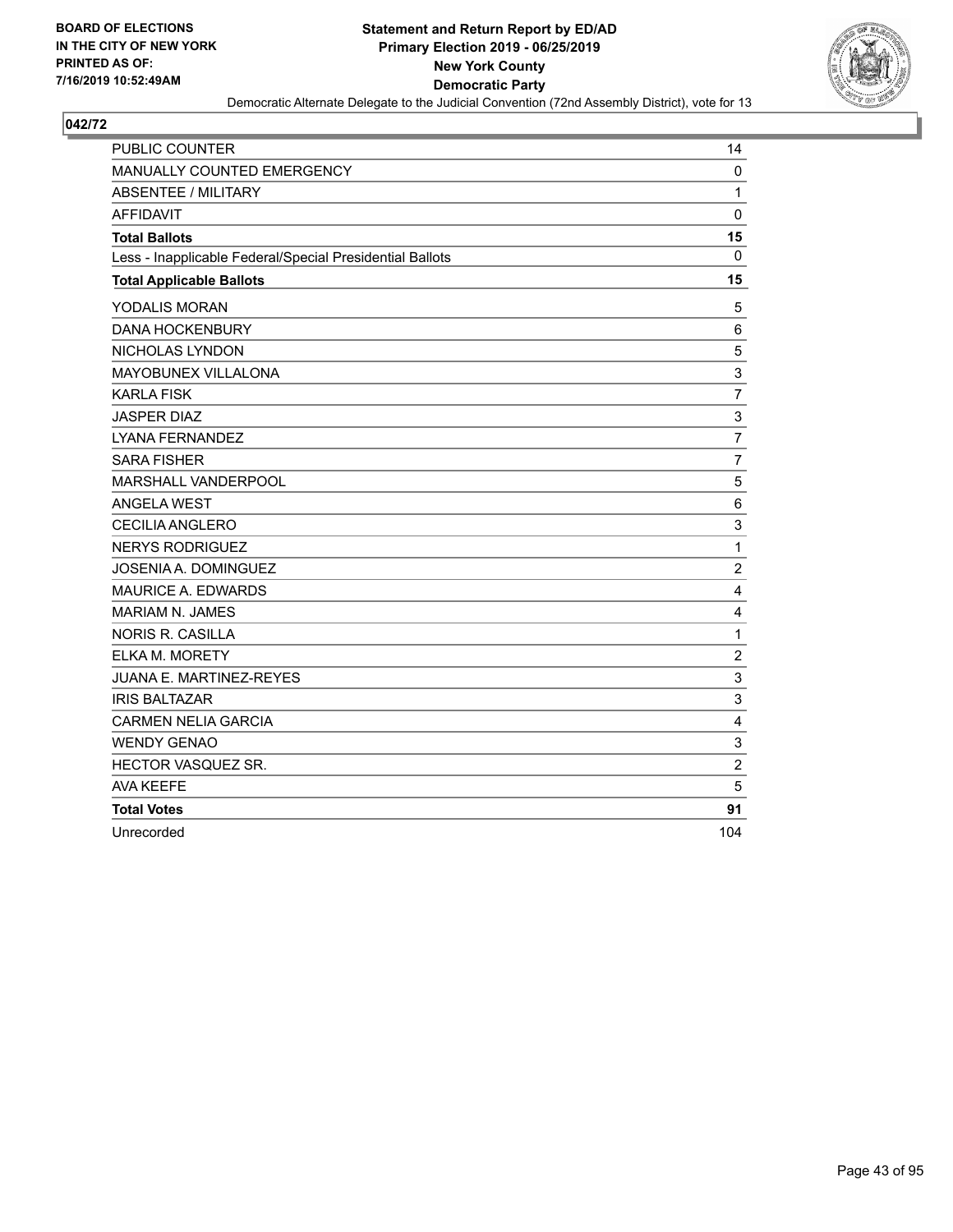

| <b>PUBLIC COUNTER</b>                                    | 9                |
|----------------------------------------------------------|------------------|
| MANUALLY COUNTED EMERGENCY                               | $\mathbf 0$      |
| <b>ABSENTEE / MILITARY</b>                               | $\mathbf 0$      |
| <b>AFFIDAVIT</b>                                         | $\mathbf 0$      |
| <b>Total Ballots</b>                                     | 9                |
| Less - Inapplicable Federal/Special Presidential Ballots | $\mathbf 0$      |
| <b>Total Applicable Ballots</b>                          | $\boldsymbol{9}$ |
| YODALIS MORAN                                            | 3                |
| <b>DANA HOCKENBURY</b>                                   | 4                |
| NICHOLAS LYNDON                                          | $\overline{c}$   |
| MAYOBUNEX VILLALONA                                      | $\overline{2}$   |
| <b>KARLA FISK</b>                                        | 3                |
| <b>JASPER DIAZ</b>                                       | 4                |
| <b>LYANA FERNANDEZ</b>                                   | $\overline{c}$   |
| <b>SARA FISHER</b>                                       | 3                |
| MARSHALL VANDERPOOL                                      | $\overline{2}$   |
| <b>ANGELA WEST</b>                                       | 5                |
| <b>CECILIA ANGLERO</b>                                   | 3                |
| <b>NERYS RODRIGUEZ</b>                                   | $\mathbf 0$      |
| JOSENIA A. DOMINGUEZ                                     | $\mathbf{1}$     |
| <b>MAURICE A. EDWARDS</b>                                | $\mathbf 0$      |
| <b>MARIAM N. JAMES</b>                                   | $\overline{c}$   |
| <b>NORIS R. CASILLA</b>                                  | 0                |
| <b>ELKA M. MORETY</b>                                    | $\mathbf{1}$     |
| <b>JUANA E. MARTINEZ-REYES</b>                           | $\overline{c}$   |
| <b>IRIS BALTAZAR</b>                                     | $\overline{c}$   |
| <b>CARMEN NELIA GARCIA</b>                               | $\mathbf{1}$     |
| <b>WENDY GENAO</b>                                       | $\overline{2}$   |
| HECTOR VASQUEZ SR.                                       | $\mathbf{1}$     |
| <b>AVA KEEFE</b>                                         | $\overline{2}$   |
| <b>Total Votes</b>                                       | 47               |
| Unrecorded                                               | 70               |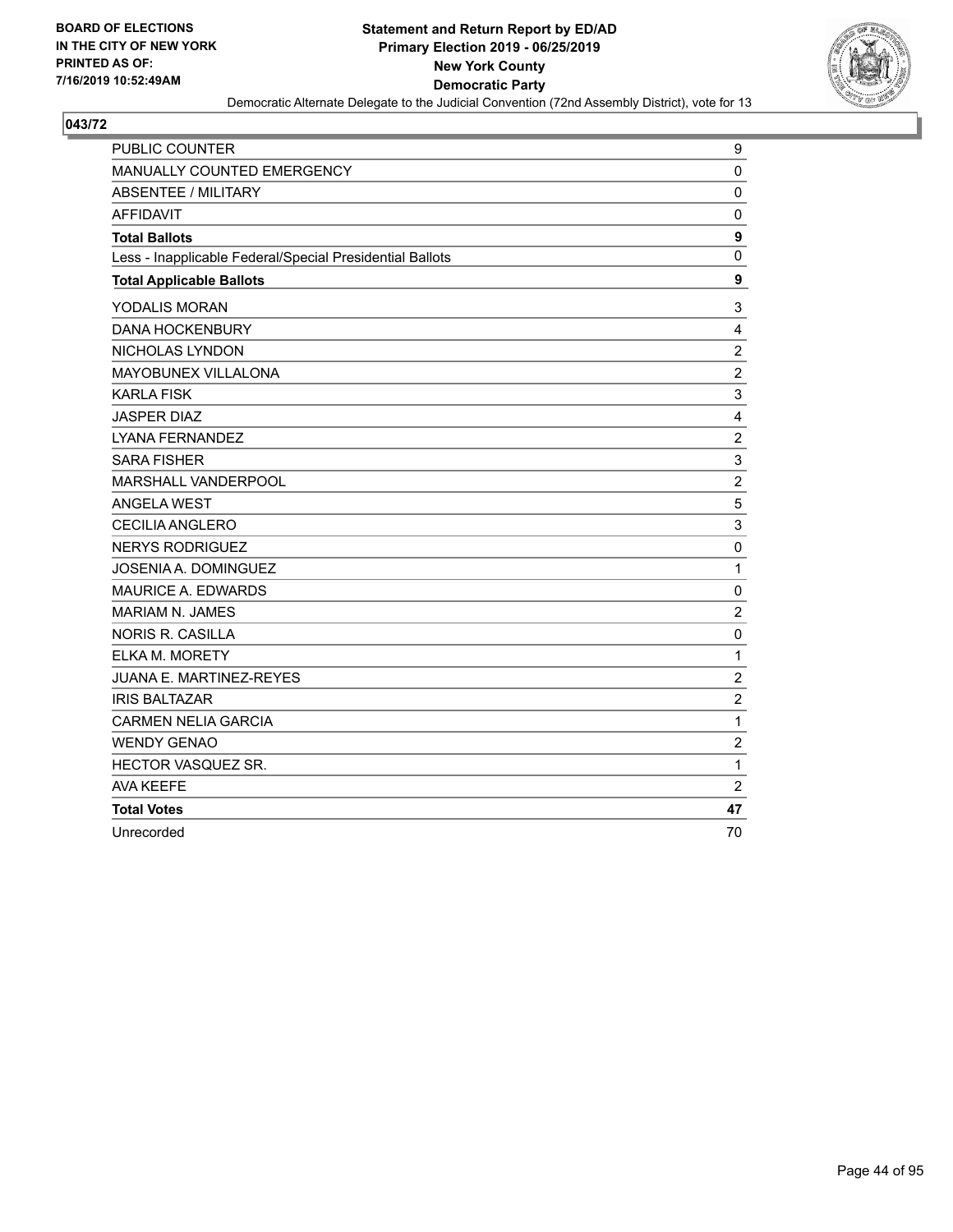

| <b>PUBLIC COUNTER</b>                                    | 16                      |
|----------------------------------------------------------|-------------------------|
| MANUALLY COUNTED EMERGENCY                               | 0                       |
| <b>ABSENTEE / MILITARY</b>                               | $\overline{c}$          |
| <b>AFFIDAVIT</b>                                         | $\mathbf 0$             |
| <b>Total Ballots</b>                                     | 18                      |
| Less - Inapplicable Federal/Special Presidential Ballots | 0                       |
| <b>Total Applicable Ballots</b>                          | 18                      |
| YODALIS MORAN                                            | 6                       |
| <b>DANA HOCKENBURY</b>                                   | 1                       |
| NICHOLAS LYNDON                                          | $\mathbf{1}$            |
| <b>MAYOBUNEX VILLALONA</b>                               | $\boldsymbol{2}$        |
| <b>KARLA FISK</b>                                        | $\overline{c}$          |
| <b>JASPER DIAZ</b>                                       | $\overline{c}$          |
| LYANA FERNANDEZ                                          | $\overline{\mathbf{4}}$ |
| <b>SARA FISHER</b>                                       | $\overline{c}$          |
| MARSHALL VANDERPOOL                                      | $\overline{c}$          |
| <b>ANGELA WEST</b>                                       | $\boldsymbol{2}$        |
| CECILIA ANGLERO                                          | $\overline{7}$          |
| <b>NERYS RODRIGUEZ</b>                                   | 6                       |
| JOSENIA A. DOMINGUEZ                                     | $\overline{7}$          |
| <b>MAURICE A. EDWARDS</b>                                | 6                       |
| <b>MARIAM N. JAMES</b>                                   | 5                       |
| <b>NORIS R. CASILLA</b>                                  | 5                       |
| ELKA M. MORETY                                           | 5                       |
| JUANA E. MARTINEZ-REYES                                  | $\overline{7}$          |
| <b>IRIS BALTAZAR</b>                                     | $\,6$                   |
| <b>CARMEN NELIA GARCIA</b>                               | $\overline{7}$          |
| <b>WENDY GENAO</b>                                       | $\overline{7}$          |
| HECTOR VASQUEZ SR.                                       | 8                       |
| <b>AVA KEEFE</b>                                         | $\overline{7}$          |
| UNCOUNTED WRITE-IN PER STATUTE (WRITE-IN)                | $\mathbf{1}$            |
| <b>Total Votes</b>                                       | 108                     |
| Unrecorded                                               | 126                     |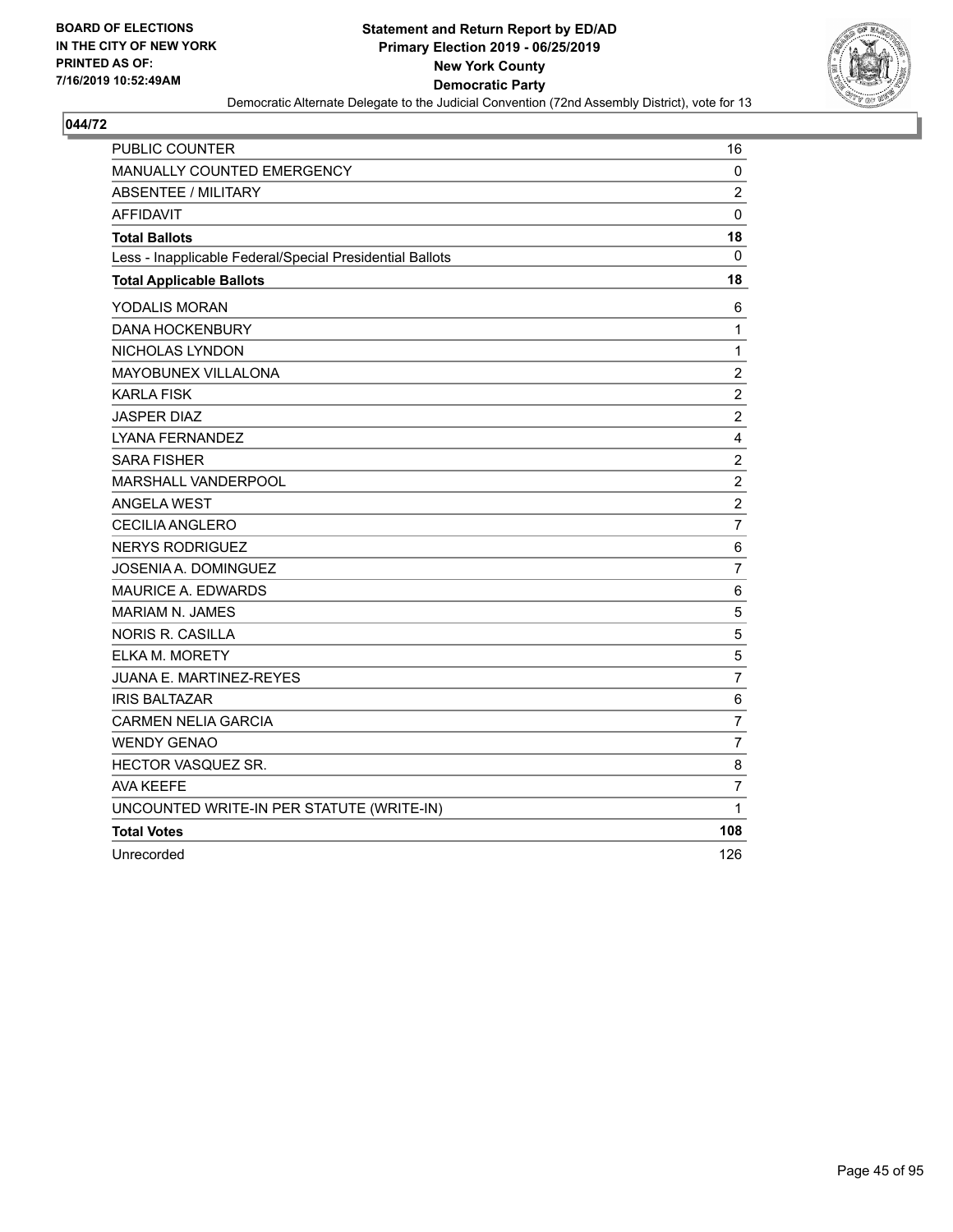

| <b>PUBLIC COUNTER</b>                                    | 10             |
|----------------------------------------------------------|----------------|
| MANUALLY COUNTED EMERGENCY                               | 0              |
| ABSENTEE / MILITARY                                      | $\mathbf{1}$   |
| <b>AFFIDAVIT</b>                                         | $\mathbf 0$    |
| <b>Total Ballots</b>                                     | 11             |
| Less - Inapplicable Federal/Special Presidential Ballots | $\mathbf{0}$   |
| <b>Total Applicable Ballots</b>                          | 11             |
| YODALIS MORAN                                            | 3              |
| <b>DANA HOCKENBURY</b>                                   | $\overline{c}$ |
| NICHOLAS LYNDON                                          | $\overline{c}$ |
| MAYOBUNEX VILLALONA                                      | $\overline{2}$ |
| <b>KARLA FISK</b>                                        | 3              |
| <b>JASPER DIAZ</b>                                       | 4              |
| <b>LYANA FERNANDEZ</b>                                   | 3              |
| <b>SARA FISHER</b>                                       | 3              |
| MARSHALL VANDERPOOL                                      | $\mathbf{1}$   |
| <b>ANGELA WEST</b>                                       | 5              |
| <b>CECILIA ANGLERO</b>                                   | $\overline{c}$ |
| <b>NERYS RODRIGUEZ</b>                                   | 3              |
| JOSENIA A. DOMINGUEZ                                     | 3              |
| <b>MAURICE A. EDWARDS</b>                                | $\overline{c}$ |
| <b>MARIAM N. JAMES</b>                                   | $\overline{c}$ |
| <b>NORIS R. CASILLA</b>                                  | $\overline{c}$ |
| <b>ELKA M. MORETY</b>                                    | $\mathbf{1}$   |
| <b>JUANA E. MARTINEZ-REYES</b>                           | 3              |
| <b>IRIS BALTAZAR</b>                                     | $\overline{c}$ |
| <b>CARMEN NELIA GARCIA</b>                               | 3              |
| <b>WENDY GENAO</b>                                       | 3              |
| HECTOR VASQUEZ SR.                                       | $\overline{c}$ |
| <b>AVA KEEFE</b>                                         | $\overline{2}$ |
| <b>Total Votes</b>                                       | 58             |
| Unrecorded                                               | 85             |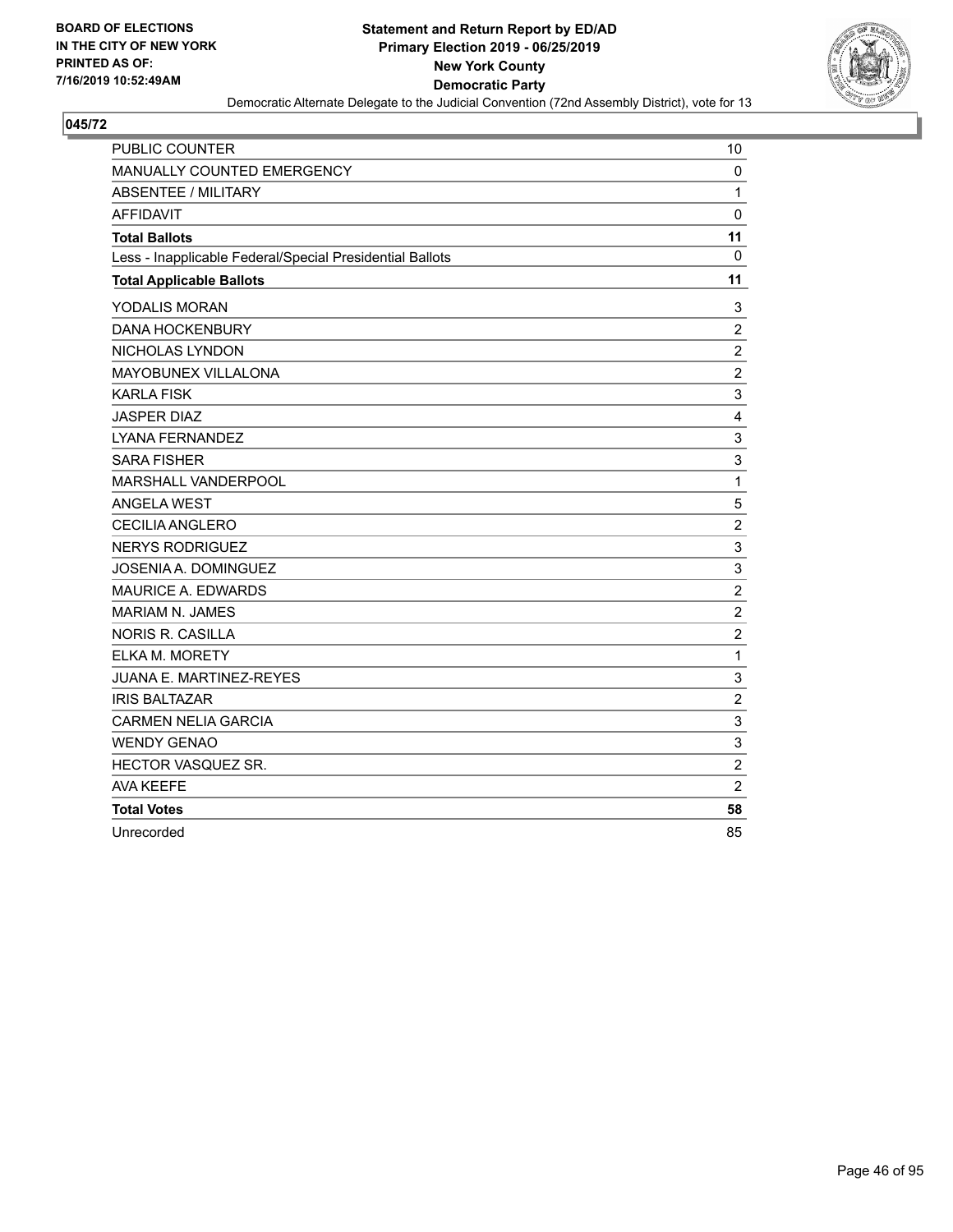

| PUBLIC COUNTER                                           | 16                        |
|----------------------------------------------------------|---------------------------|
| MANUALLY COUNTED EMERGENCY                               | $\mathbf{0}$              |
| <b>ABSENTEE / MILITARY</b>                               | $\pmb{0}$                 |
| <b>AFFIDAVIT</b>                                         | $\mathbf 0$               |
| <b>Total Ballots</b>                                     | 16                        |
| Less - Inapplicable Federal/Special Presidential Ballots | $\mathbf{0}$              |
| <b>Total Applicable Ballots</b>                          | 16                        |
| YODALIS MORAN                                            | 6                         |
| <b>DANA HOCKENBURY</b>                                   | 11                        |
| NICHOLAS LYNDON                                          | 10                        |
| MAYOBUNEX VILLALONA                                      | 9                         |
| <b>KARLA FISK</b>                                        | 11                        |
| <b>JASPER DIAZ</b>                                       | 9                         |
| LYANA FERNANDEZ                                          | 10                        |
| <b>SARA FISHER</b>                                       | 11                        |
| MARSHALL VANDERPOOL                                      | $\overline{7}$            |
| <b>ANGELA WEST</b>                                       | 9                         |
| <b>CECILIA ANGLERO</b>                                   | $\sqrt{5}$                |
| <b>NERYS RODRIGUEZ</b>                                   | $\ensuremath{\mathsf{3}}$ |
| <b>JOSENIA A. DOMINGUEZ</b>                              | 4                         |
| <b>MAURICE A. EDWARDS</b>                                | $\overline{4}$            |
| <b>MARIAM N. JAMES</b>                                   | 5                         |
| <b>NORIS R. CASILLA</b>                                  | 3                         |
| <b>ELKA M. MORETY</b>                                    | 3                         |
| JUANA E. MARTINEZ-REYES                                  | 5                         |
| <b>IRIS BALTAZAR</b>                                     | 4                         |
| <b>CARMEN NELIA GARCIA</b>                               | $\overline{\mathbf{4}}$   |
| <b>WENDY GENAO</b>                                       | 6                         |
| HECTOR VASQUEZ SR.                                       | $\overline{4}$            |
| <b>AVA KEEFE</b>                                         | 5                         |
| <b>Total Votes</b>                                       | 148                       |
| Unrecorded                                               | 60                        |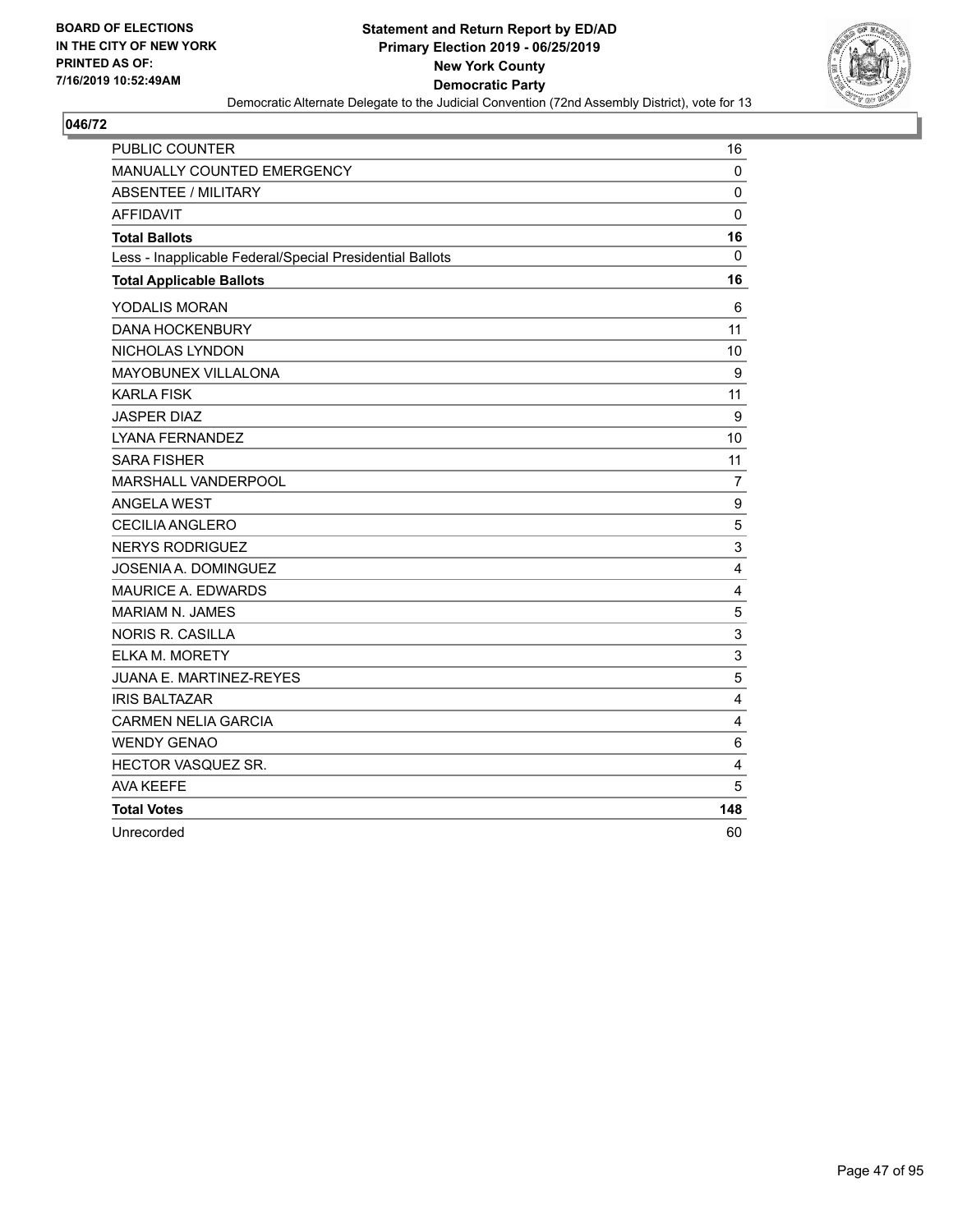

| <b>PUBLIC COUNTER</b>                                    | 11                        |
|----------------------------------------------------------|---------------------------|
| MANUALLY COUNTED EMERGENCY                               | $\mathbf 0$               |
| <b>ABSENTEE / MILITARY</b>                               | 3                         |
| <b>AFFIDAVIT</b>                                         | 0                         |
| <b>Total Ballots</b>                                     | 14                        |
| Less - Inapplicable Federal/Special Presidential Ballots | 0                         |
| <b>Total Applicable Ballots</b>                          | 14                        |
| YODALIS MORAN                                            | $\overline{2}$            |
| <b>DANA HOCKENBURY</b>                                   | 3                         |
| NICHOLAS LYNDON                                          | 3                         |
| MAYOBUNEX VILLALONA                                      | $\overline{2}$            |
| <b>KARLA FISK</b>                                        | $\sqrt{5}$                |
| <b>JASPER DIAZ</b>                                       | $\mathbf{1}$              |
| LYANA FERNANDEZ                                          | $\overline{4}$            |
| <b>SARA FISHER</b>                                       | 3                         |
| MARSHALL VANDERPOOL                                      | $\overline{4}$            |
| <b>ANGELA WEST</b>                                       | $\mathbf{3}$              |
| <b>CECILIA ANGLERO</b>                                   | $\overline{c}$            |
| <b>NERYS RODRIGUEZ</b>                                   | $\boldsymbol{2}$          |
| JOSENIA A. DOMINGUEZ                                     | $\mathsf 3$               |
| <b>MAURICE A. EDWARDS</b>                                | $\overline{c}$            |
| <b>MARIAM N. JAMES</b>                                   | 4                         |
| <b>NORIS R. CASILLA</b>                                  | 3                         |
| <b>ELKA M. MORETY</b>                                    | $\overline{c}$            |
| <b>JUANA E. MARTINEZ-REYES</b>                           | $\overline{4}$            |
| <b>IRIS BALTAZAR</b>                                     | 3                         |
| <b>CARMEN NELIA GARCIA</b>                               | $\overline{4}$            |
| <b>WENDY GENAO</b>                                       | $\overline{4}$            |
| HECTOR VASQUEZ SR.                                       | $\ensuremath{\mathsf{3}}$ |
| <b>AVA KEEFE</b>                                         | 3                         |
| <b>Total Votes</b>                                       | 69                        |
| Unrecorded                                               | 113                       |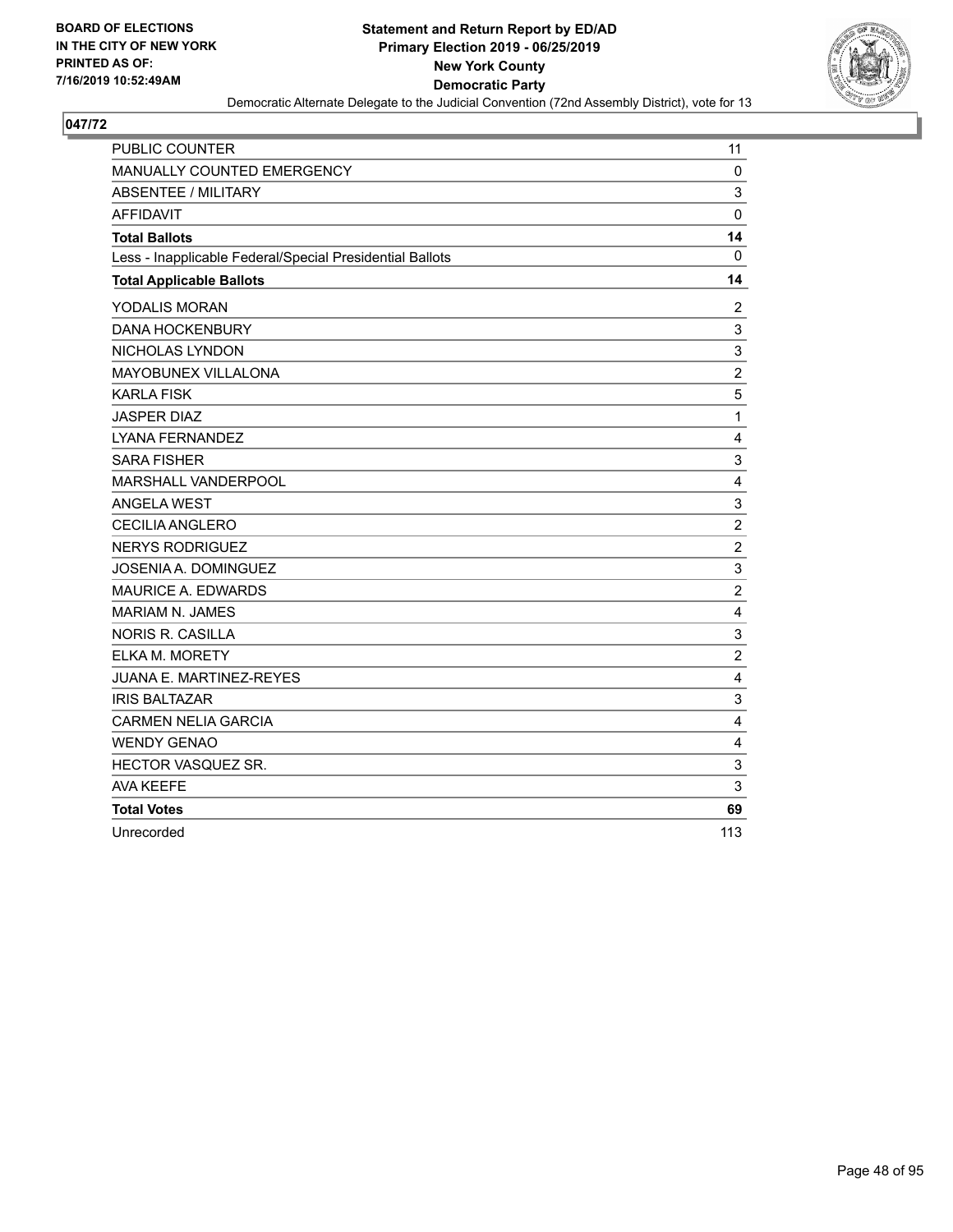

| <b>PUBLIC COUNTER</b>                                    | 10                      |
|----------------------------------------------------------|-------------------------|
| MANUALLY COUNTED EMERGENCY                               | $\mathbf 0$             |
| <b>ABSENTEE / MILITARY</b>                               | $\mathbf{1}$            |
| <b>AFFIDAVIT</b>                                         | $\mathbf 0$             |
| <b>Total Ballots</b>                                     | 11                      |
| Less - Inapplicable Federal/Special Presidential Ballots | 0                       |
| <b>Total Applicable Ballots</b>                          | 11                      |
| YODALIS MORAN                                            | 3                       |
| <b>DANA HOCKENBURY</b>                                   | $\mathbf{1}$            |
| NICHOLAS LYNDON                                          | $\mathbf{1}$            |
| MAYOBUNEX VILLALONA                                      | $\mathbf{1}$            |
| <b>KARLA FISK</b>                                        | $\mathbf{1}$            |
| <b>JASPER DIAZ</b>                                       | $\mathbf 0$             |
| LYANA FERNANDEZ                                          | $\mathbf{1}$            |
| <b>SARA FISHER</b>                                       | $\overline{c}$          |
| MARSHALL VANDERPOOL                                      | 0                       |
| <b>ANGELA WEST</b>                                       | $\mathbf{1}$            |
| <b>CECILIA ANGLERO</b>                                   | $\mathbf{1}$            |
| <b>NERYS RODRIGUEZ</b>                                   | $\mathbf 1$             |
| JOSENIA A. DOMINGUEZ                                     | $\mathbf{1}$            |
| <b>MAURICE A. EDWARDS</b>                                | $\mathbf{1}$            |
| <b>MARIAM N. JAMES</b>                                   | $\mathbf{1}$            |
| <b>NORIS R. CASILLA</b>                                  | $\overline{\mathbf{c}}$ |
| <b>ELKA M. MORETY</b>                                    | 0                       |
| <b>JUANA E. MARTINEZ-REYES</b>                           | $\mathbf 0$             |
| <b>IRIS BALTAZAR</b>                                     | $\mathbf{1}$            |
| <b>CARMEN NELIA GARCIA</b>                               | $\mathbf{1}$            |
| <b>WENDY GENAO</b>                                       | $\mathbf 0$             |
| HECTOR VASQUEZ SR.                                       | 1                       |
| <b>AVA KEEFE</b>                                         | 1                       |
| <b>Total Votes</b>                                       | 22                      |
| Unrecorded                                               | 121                     |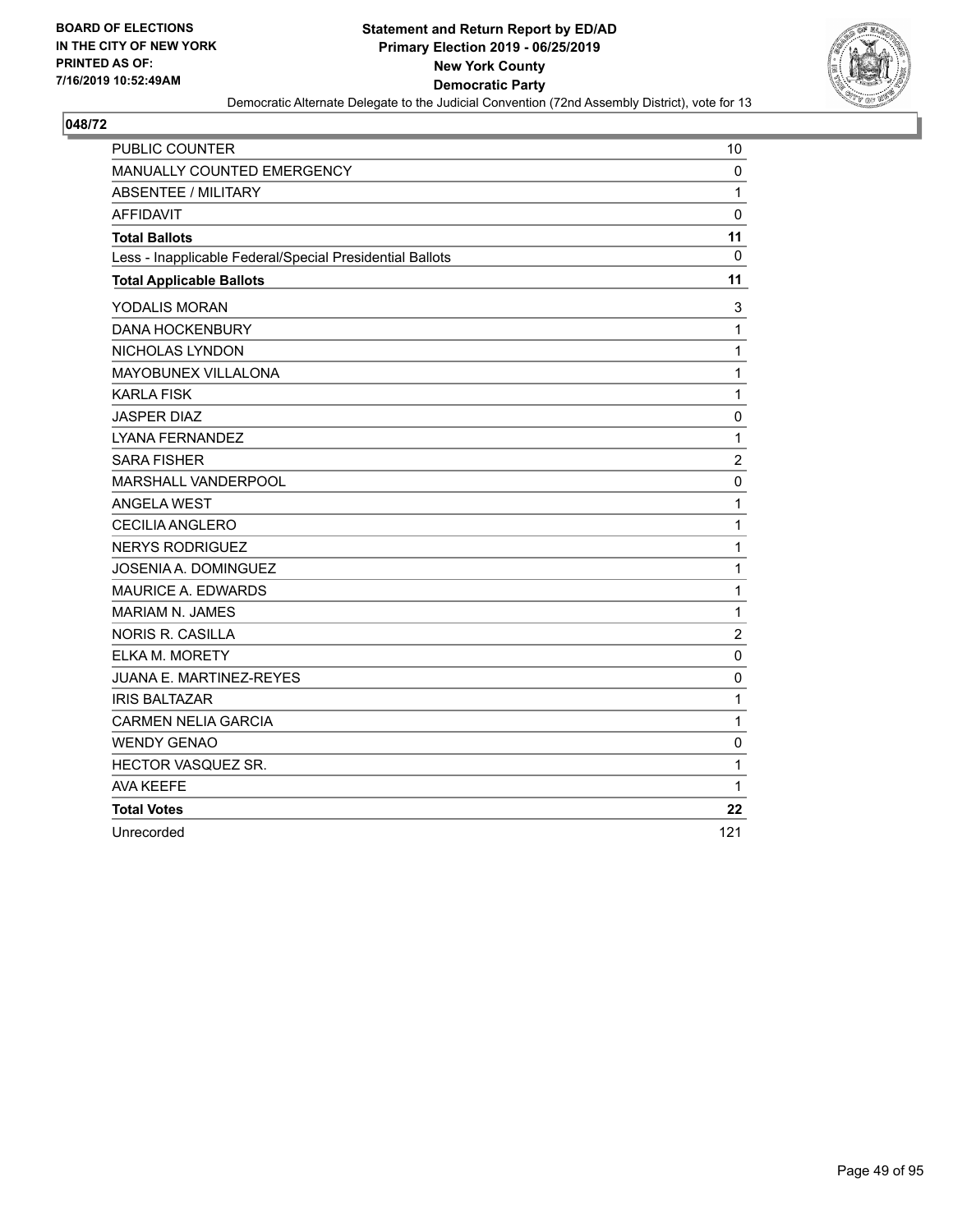

| <b>PUBLIC COUNTER</b>                                    | 4              |
|----------------------------------------------------------|----------------|
| MANUALLY COUNTED EMERGENCY                               | $\mathbf 0$    |
| <b>ABSENTEE / MILITARY</b>                               | 0              |
| <b>AFFIDAVIT</b>                                         | 0              |
| <b>Total Ballots</b>                                     | 4              |
| Less - Inapplicable Federal/Special Presidential Ballots | $\mathbf 0$    |
| <b>Total Applicable Ballots</b>                          | 4              |
| YODALIS MORAN                                            | $\overline{c}$ |
| <b>DANA HOCKENBURY</b>                                   | $\mathbf 0$    |
| NICHOLAS LYNDON                                          | $\mathbf{1}$   |
| MAYOBUNEX VILLALONA                                      | $\overline{c}$ |
| <b>KARLA FISK</b>                                        | $\mathbf{1}$   |
| <b>JASPER DIAZ</b>                                       | $\overline{c}$ |
| <b>LYANA FERNANDEZ</b>                                   | $\overline{2}$ |
| <b>SARA FISHER</b>                                       | 0              |
| MARSHALL VANDERPOOL                                      | $\overline{c}$ |
| <b>ANGELA WEST</b>                                       | $\overline{c}$ |
| <b>CECILIA ANGLERO</b>                                   | $\mathbf{1}$   |
| <b>NERYS RODRIGUEZ</b>                                   | 3              |
| JOSENIA A. DOMINGUEZ                                     | $\overline{2}$ |
| <b>MAURICE A. EDWARDS</b>                                | $\mathbf 0$    |
| <b>MARIAM N. JAMES</b>                                   | $\mathbf 0$    |
| <b>NORIS R. CASILLA</b>                                  | $\mathbf{1}$   |
| <b>ELKA M. MORETY</b>                                    | $\mathbf 0$    |
| JUANA E. MARTINEZ-REYES                                  | $\mathbf{1}$   |
| <b>IRIS BALTAZAR</b>                                     | 3              |
| <b>CARMEN NELIA GARCIA</b>                               | 3              |
| <b>WENDY GENAO</b>                                       | 3              |
| HECTOR VASQUEZ SR.                                       | $\overline{c}$ |
| <b>AVA KEEFE</b>                                         | $\mathbf 0$    |
| <b>Total Votes</b>                                       | 33             |
| Unrecorded                                               | 19             |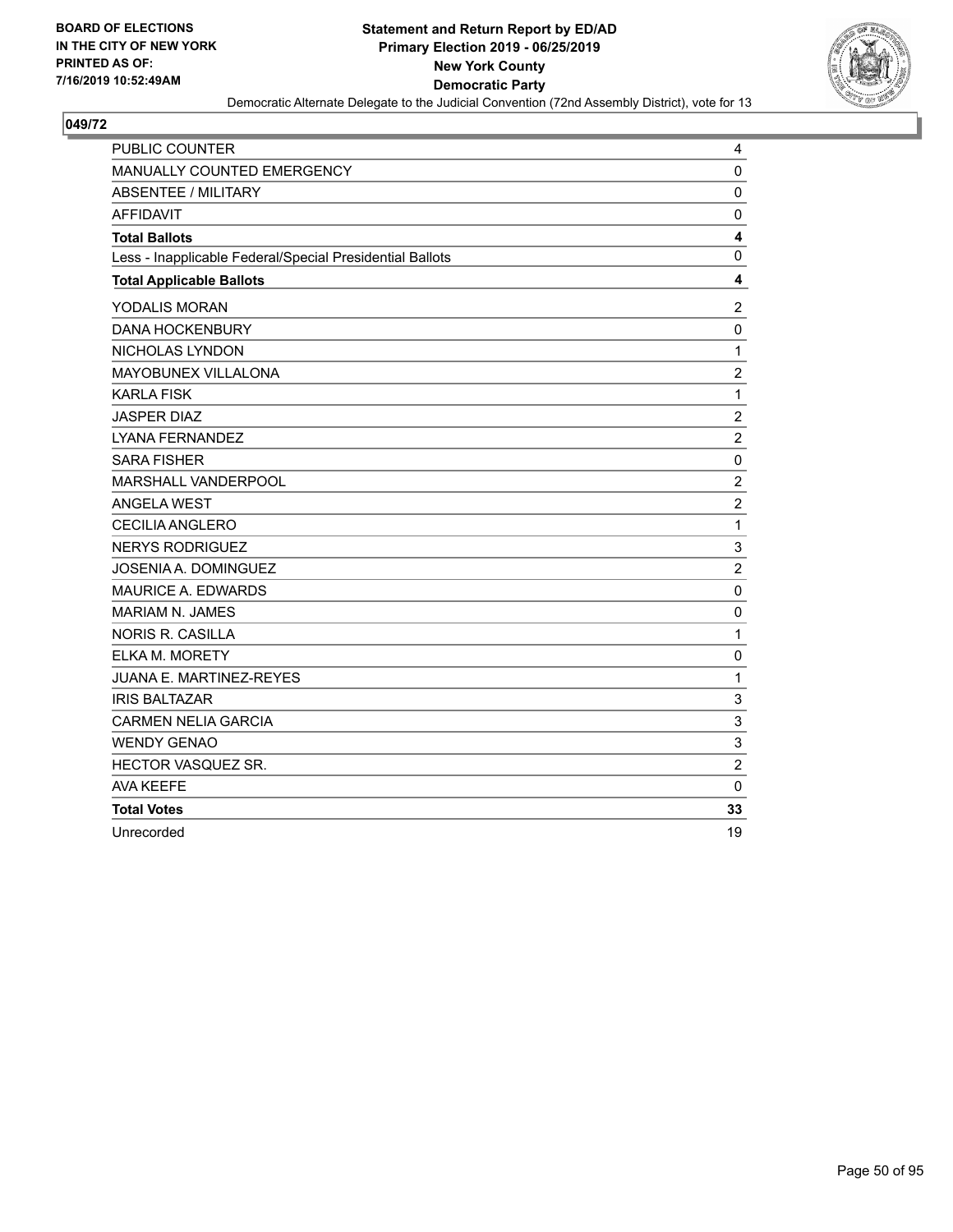

| <b>PUBLIC COUNTER</b>                                    | 16                      |
|----------------------------------------------------------|-------------------------|
| MANUALLY COUNTED EMERGENCY                               | $\mathbf 0$             |
| <b>ABSENTEE / MILITARY</b>                               | $\overline{7}$          |
| <b>AFFIDAVIT</b>                                         | $\mathbf 0$             |
| <b>Total Ballots</b>                                     | 23                      |
| Less - Inapplicable Federal/Special Presidential Ballots | $\Omega$                |
| <b>Total Applicable Ballots</b>                          | 23                      |
| YODALIS MORAN                                            | 8                       |
| <b>DANA HOCKENBURY</b>                                   | 8                       |
| NICHOLAS LYNDON                                          | 5                       |
| MAYOBUNEX VILLALONA                                      | $\overline{c}$          |
| <b>KARLA FISK</b>                                        | $\overline{7}$          |
| <b>JASPER DIAZ</b>                                       | 6                       |
| LYANA FERNANDEZ                                          | 8                       |
| <b>SARA FISHER</b>                                       | 8                       |
| MARSHALL VANDERPOOL                                      | 6                       |
| <b>ANGELA WEST</b>                                       | 11                      |
| <b>CECILIA ANGLERO</b>                                   | 3                       |
| <b>NERYS RODRIGUEZ</b>                                   | $\overline{7}$          |
| <b>JOSENIA A. DOMINGUEZ</b>                              | $6\phantom{1}6$         |
| <b>MAURICE A. EDWARDS</b>                                | 6                       |
| <b>MARIAM N. JAMES</b>                                   | 9                       |
| <b>NORIS R. CASILLA</b>                                  | 6                       |
| <b>ELKA M. MORETY</b>                                    | $\overline{4}$          |
| JUANA E. MARTINEZ-REYES                                  | 4                       |
| <b>IRIS BALTAZAR</b>                                     | $\overline{7}$          |
| <b>CARMEN NELIA GARCIA</b>                               | $\overline{\mathbf{4}}$ |
| <b>WENDY GENAO</b>                                       | 8                       |
| HECTOR VASQUEZ SR.                                       | 6                       |
| <b>AVA KEEFE</b>                                         | 7                       |
| <b>Total Votes</b>                                       | 146                     |
| Unrecorded                                               | 153                     |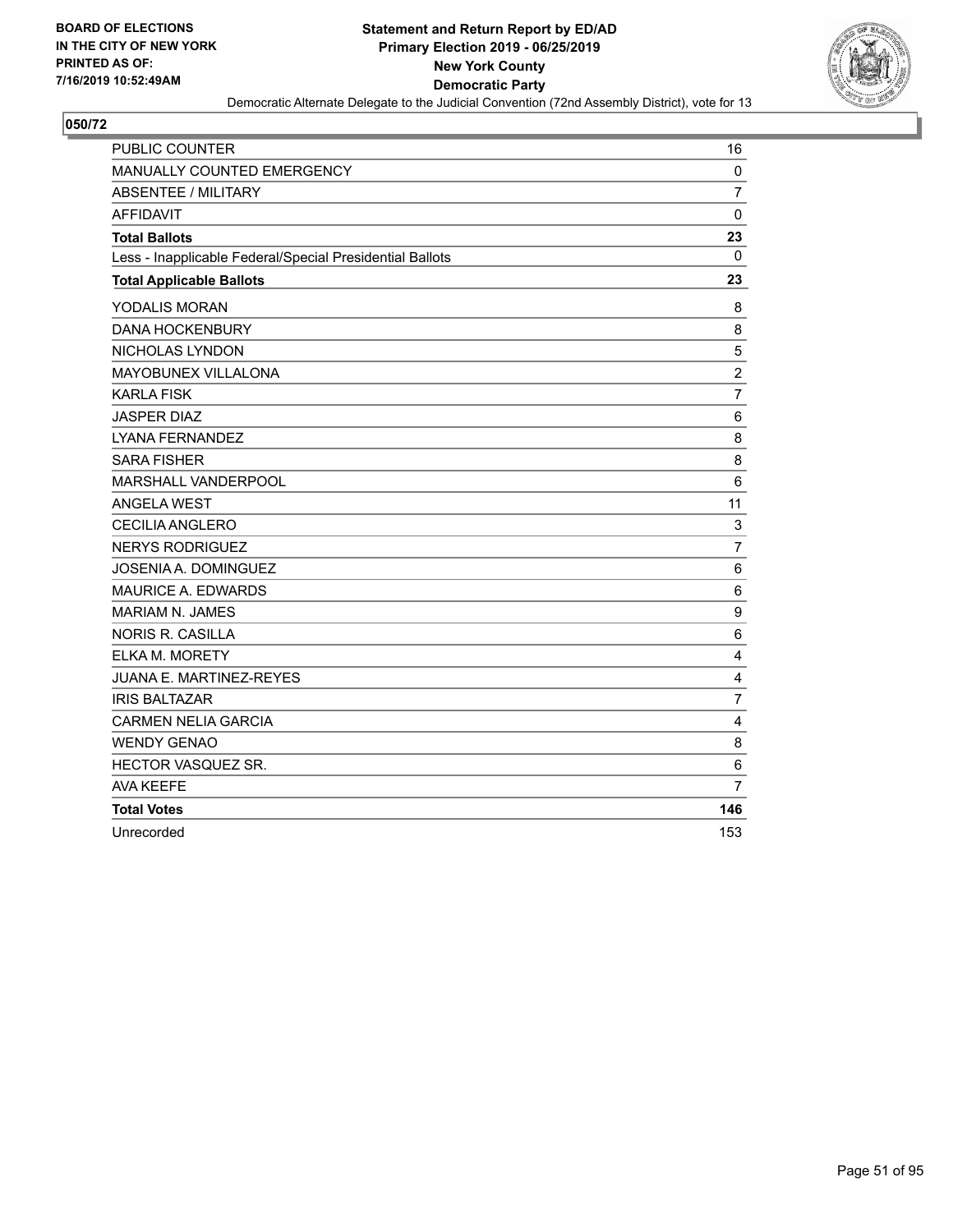

| <b>PUBLIC COUNTER</b>                                    | 7                         |
|----------------------------------------------------------|---------------------------|
| MANUALLY COUNTED EMERGENCY                               | $\mathbf 0$               |
| <b>ABSENTEE / MILITARY</b>                               | 4                         |
| <b>AFFIDAVIT</b>                                         | $\mathbf 0$               |
| <b>Total Ballots</b>                                     | 11                        |
| Less - Inapplicable Federal/Special Presidential Ballots | $\mathbf{0}$              |
| <b>Total Applicable Ballots</b>                          | 11                        |
| YODALIS MORAN                                            | 4                         |
| <b>DANA HOCKENBURY</b>                                   | 3                         |
| NICHOLAS LYNDON                                          | 4                         |
| MAYOBUNEX VILLALONA                                      | $\mathbf{1}$              |
| <b>KARLA FISK</b>                                        | $\overline{c}$            |
| <b>JASPER DIAZ</b>                                       | 5                         |
| LYANA FERNANDEZ                                          | 4                         |
| <b>SARA FISHER</b>                                       | 4                         |
| MARSHALL VANDERPOOL                                      | $\overline{2}$            |
| <b>ANGELA WEST</b>                                       | 6                         |
| <b>CECILIA ANGLERO</b>                                   | $\ensuremath{\mathsf{3}}$ |
| <b>NERYS RODRIGUEZ</b>                                   | 3                         |
| JOSENIA A. DOMINGUEZ                                     | $\overline{c}$            |
| <b>MAURICE A. EDWARDS</b>                                | $\overline{7}$            |
| <b>MARIAM N. JAMES</b>                                   | 8                         |
| <b>NORIS R. CASILLA</b>                                  | $\overline{c}$            |
| <b>ELKA M. MORETY</b>                                    | $\overline{c}$            |
| <b>JUANA E. MARTINEZ-REYES</b>                           | 4                         |
| <b>IRIS BALTAZAR</b>                                     | $\overline{\mathbf{c}}$   |
| <b>CARMEN NELIA GARCIA</b>                               | 5                         |
| <b>WENDY GENAO</b>                                       | 3                         |
| HECTOR VASQUEZ SR.                                       | 6                         |
| <b>AVA KEEFE</b>                                         | 4                         |
| <b>Total Votes</b>                                       | 86                        |
| Unrecorded                                               | 57                        |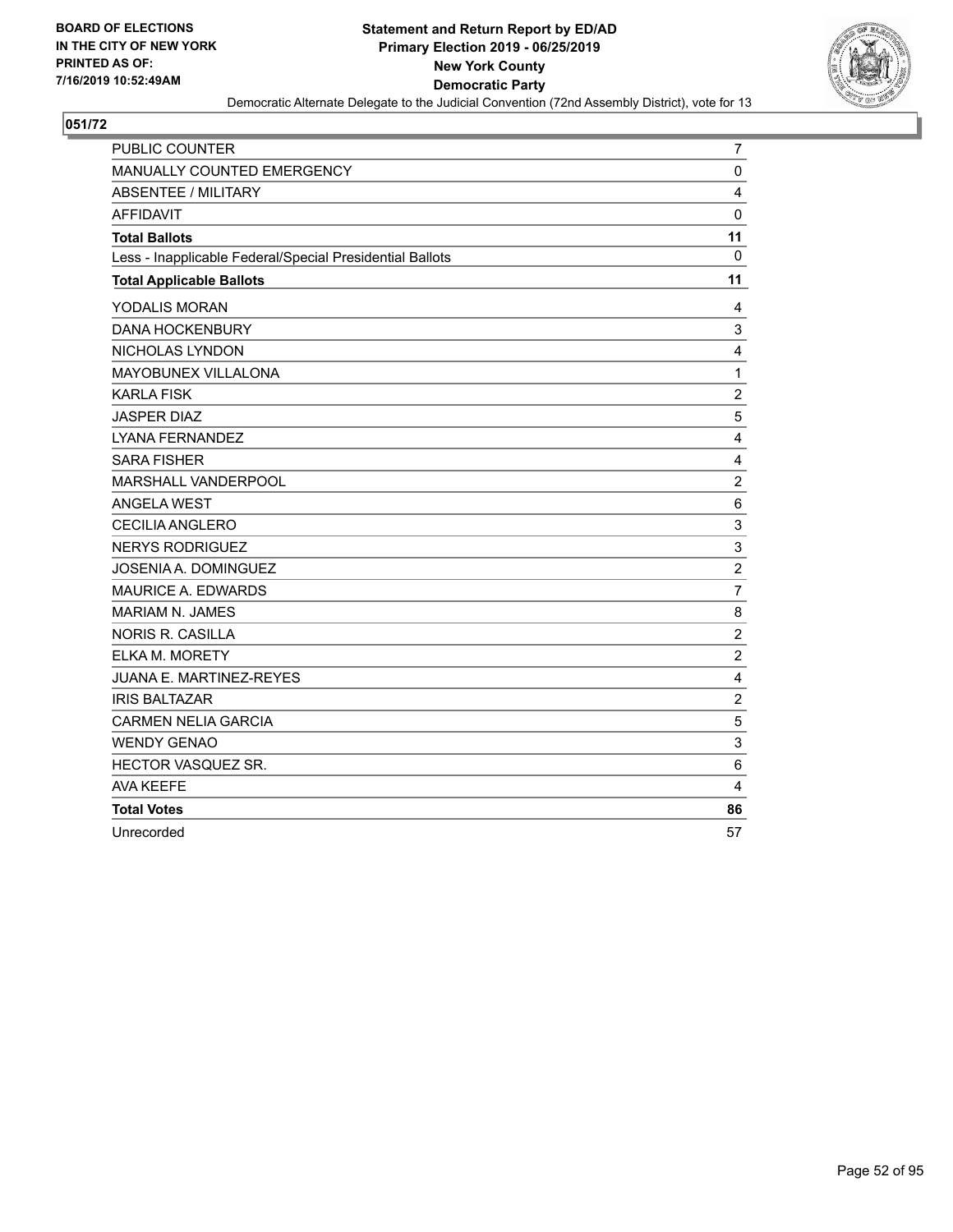

| <b>PUBLIC COUNTER</b>                                    | 11               |
|----------------------------------------------------------|------------------|
| MANUALLY COUNTED EMERGENCY                               | $\mathbf 0$      |
| <b>ABSENTEE / MILITARY</b>                               | 3                |
| <b>AFFIDAVIT</b>                                         | $\mathbf 0$      |
| <b>Total Ballots</b>                                     | 14               |
| Less - Inapplicable Federal/Special Presidential Ballots | $\mathbf{0}$     |
| <b>Total Applicable Ballots</b>                          | 14               |
| YODALIS MORAN                                            | $\overline{c}$   |
| <b>DANA HOCKENBURY</b>                                   | $\overline{c}$   |
| NICHOLAS LYNDON                                          | $\overline{c}$   |
| MAYOBUNEX VILLALONA                                      | $\mathbf{1}$     |
| <b>KARLA FISK</b>                                        | 3                |
| <b>JASPER DIAZ</b>                                       | $\mathbf{1}$     |
| LYANA FERNANDEZ                                          | 4                |
| <b>SARA FISHER</b>                                       | 3                |
| MARSHALL VANDERPOOL                                      | $\overline{4}$   |
| <b>ANGELA WEST</b>                                       | 5                |
| <b>CECILIA ANGLERO</b>                                   | 6                |
| <b>NERYS RODRIGUEZ</b>                                   | $\boldsymbol{9}$ |
| <b>JOSENIA A. DOMINGUEZ</b>                              | 5                |
| <b>MAURICE A. EDWARDS</b>                                | $\overline{7}$   |
| <b>MARIAM N. JAMES</b>                                   | 8                |
| <b>NORIS R. CASILLA</b>                                  | 5                |
| <b>ELKA M. MORETY</b>                                    | 6                |
| <b>JUANA E. MARTINEZ-REYES</b>                           | 6                |
| <b>IRIS BALTAZAR</b>                                     | 7                |
| <b>CARMEN NELIA GARCIA</b>                               | 5                |
| <b>WENDY GENAO</b>                                       | 8                |
| HECTOR VASQUEZ SR.                                       | 6                |
| <b>AVA KEEFE</b>                                         | 7                |
| <b>Total Votes</b>                                       | 112              |
| Unrecorded                                               | 70               |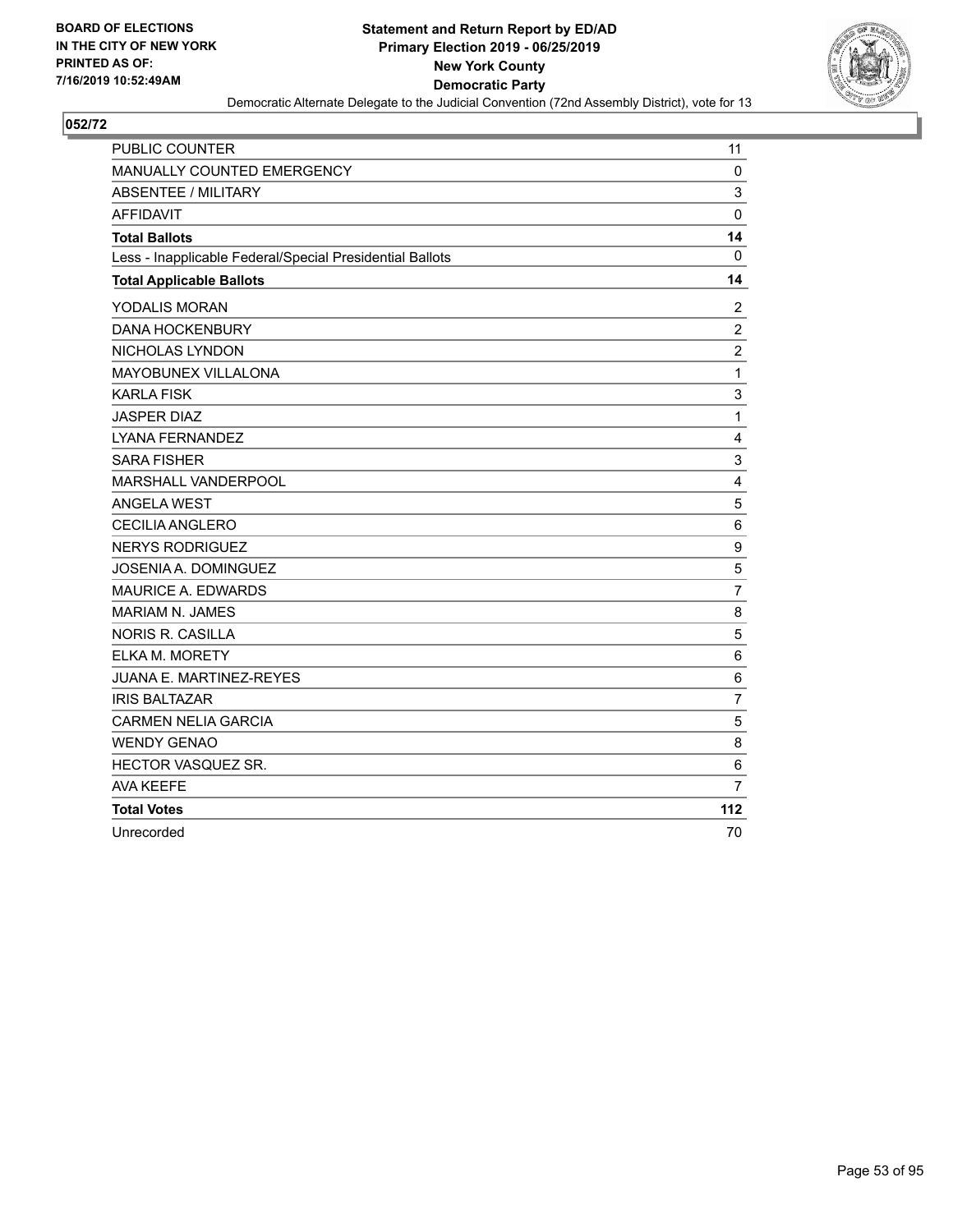

| <b>PUBLIC COUNTER</b>                                    | 12             |
|----------------------------------------------------------|----------------|
| MANUALLY COUNTED EMERGENCY                               | 0              |
| <b>ABSENTEE / MILITARY</b>                               | 1              |
| <b>AFFIDAVIT</b>                                         | 0              |
| <b>Total Ballots</b>                                     | 13             |
| Less - Inapplicable Federal/Special Presidential Ballots | 0              |
| <b>Total Applicable Ballots</b>                          | 13             |
| YODALIS MORAN                                            | 6              |
| <b>DANA HOCKENBURY</b>                                   | 1              |
| NICHOLAS LYNDON                                          | $\overline{c}$ |
| <b>MAYOBUNEX VILLALONA</b>                               | 3              |
| <b>KARLA FISK</b>                                        | $\mathsf 3$    |
| <b>JASPER DIAZ</b>                                       | $\overline{c}$ |
| <b>LYANA FERNANDEZ</b>                                   | 4              |
| <b>SARA FISHER</b>                                       | $\mathbf 1$    |
| <b>MARSHALL VANDERPOOL</b>                               | $\overline{c}$ |
| ANGELA WEST                                              | $\sqrt{2}$     |
| <b>CECILIA ANGLERO</b>                                   | 5              |
| <b>NERYS RODRIGUEZ</b>                                   | 6              |
| JOSENIA A. DOMINGUEZ                                     | 8              |
| <b>MAURICE A. EDWARDS</b>                                | 5              |
| <b>MARIAM N. JAMES</b>                                   | 4              |
| NORIS R. CASILLA                                         | 5              |
| ELKA M. MORETY                                           | 5              |
| JUANA E. MARTINEZ-REYES                                  | 4              |
| <b>IRIS BALTAZAR</b>                                     | $\overline{c}$ |
| <b>CARMEN NELIA GARCIA</b>                               | 6              |
| <b>WENDY GENAO</b>                                       | 4              |
| HECTOR VASQUEZ SR.                                       | 4              |
| AVA KEEFE                                                | $\overline{c}$ |
| UNCOUNTED WRITE-IN PER STATUTE (WRITE-IN)                | 3              |
| <b>Total Votes</b>                                       | 89             |
| Unrecorded                                               | 80             |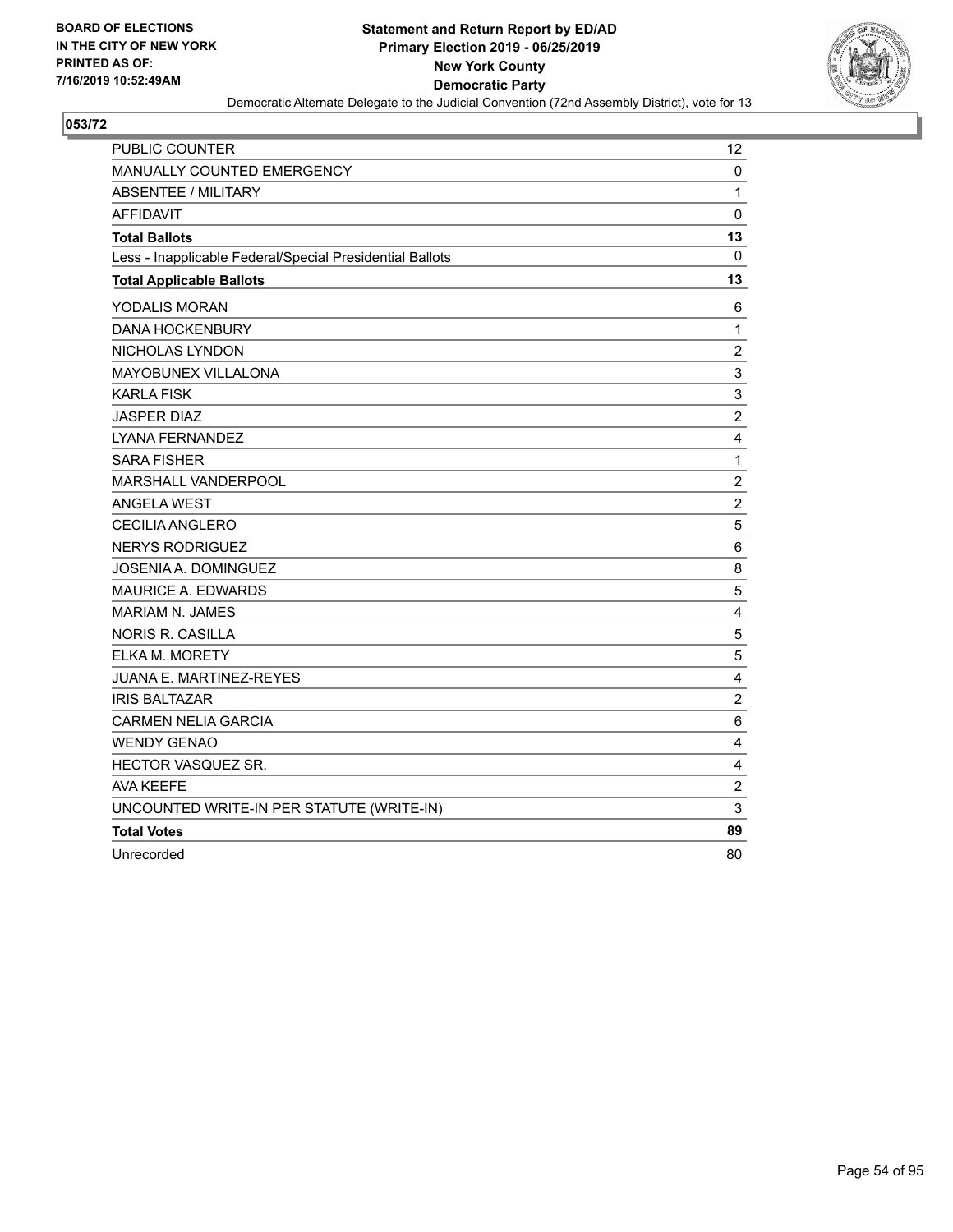

| <b>PUBLIC COUNTER</b>                                    | 18             |
|----------------------------------------------------------|----------------|
| MANUALLY COUNTED EMERGENCY                               | 0              |
| <b>ABSENTEE / MILITARY</b>                               | $\mathbf{1}$   |
| <b>AFFIDAVIT</b>                                         | $\mathbf 0$    |
| <b>Total Ballots</b>                                     | 19             |
| Less - Inapplicable Federal/Special Presidential Ballots | 0              |
| <b>Total Applicable Ballots</b>                          | 19             |
| YODALIS MORAN                                            | 9              |
| <b>DANA HOCKENBURY</b>                                   | 6              |
| NICHOLAS LYNDON                                          | 4              |
| MAYOBUNEX VILLALONA                                      | 5              |
| <b>KARLA FISK</b>                                        | $\overline{7}$ |
| <b>JASPER DIAZ</b>                                       | 6              |
| LYANA FERNANDEZ                                          | 9              |
| <b>SARA FISHER</b>                                       | 6              |
| MARSHALL VANDERPOOL                                      | 5              |
| <b>ANGELA WEST</b>                                       | $\overline{7}$ |
| <b>CECILIA ANGLERO</b>                                   | $\,6$          |
| <b>NERYS RODRIGUEZ</b>                                   | 5              |
| JOSENIA A. DOMINGUEZ                                     | $\overline{7}$ |
| MAURICE A. EDWARDS                                       | 4              |
| <b>MARIAM N. JAMES</b>                                   | 3              |
| <b>NORIS R. CASILLA</b>                                  | 3              |
| <b>ELKA M. MORETY</b>                                    | 3              |
| JUANA E. MARTINEZ-REYES                                  | 4              |
| <b>IRIS BALTAZAR</b>                                     | 5              |
| <b>CARMEN NELIA GARCIA</b>                               | $\,6$          |
| <b>WENDY GENAO</b>                                       | 4              |
| HECTOR VASQUEZ SR.                                       | 6              |
| <b>AVA KEEFE</b>                                         | $\mathbf{1}$   |
| MARISELA VANDERHORST (WRITE-IN)                          | $\mathbf 1$    |
| <b>Total Votes</b>                                       | 122            |
| Unrecorded                                               | 125            |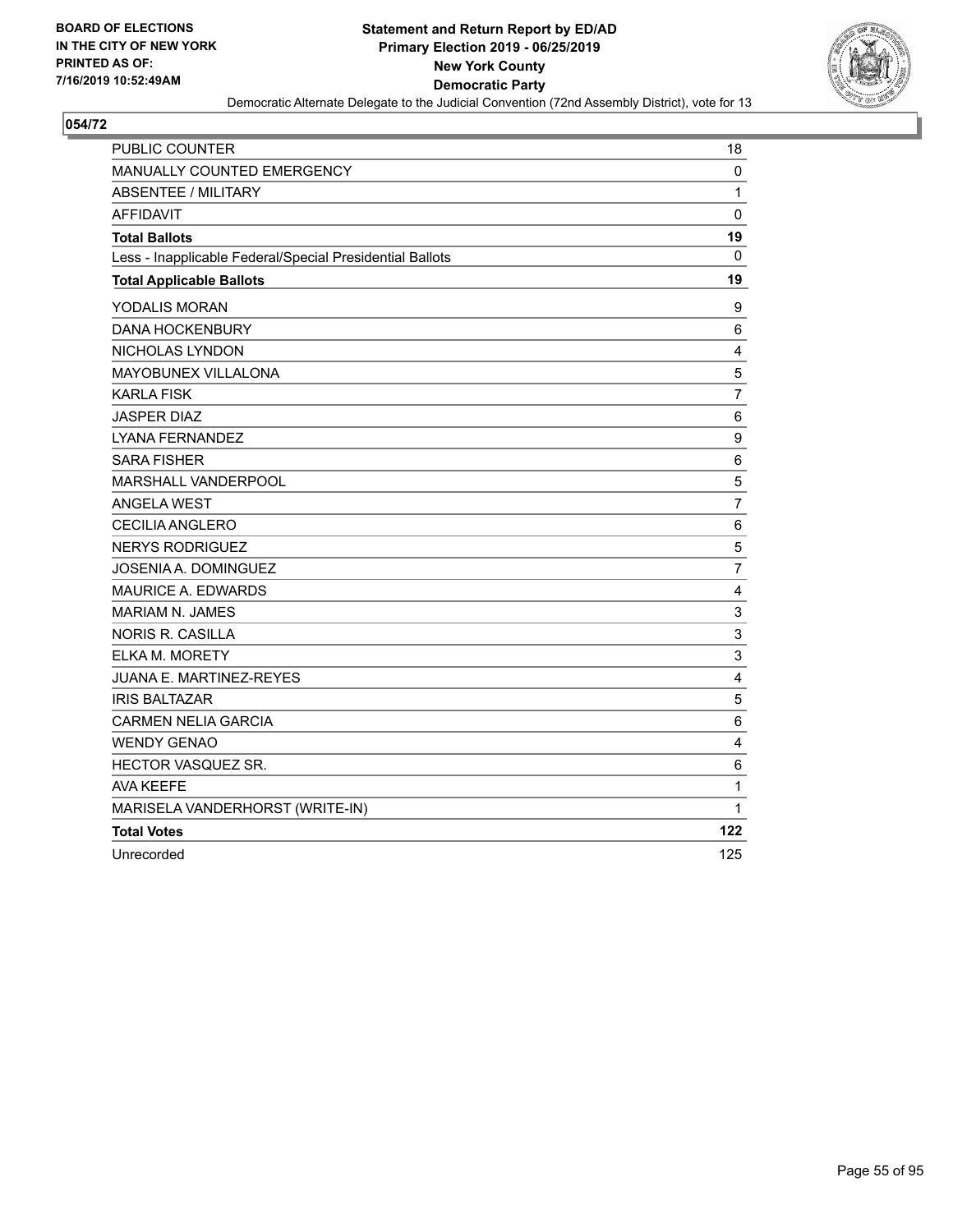

| <b>PUBLIC COUNTER</b>                                    | 18              |
|----------------------------------------------------------|-----------------|
| MANUALLY COUNTED EMERGENCY                               | $\mathbf 0$     |
| <b>ABSENTEE / MILITARY</b>                               | $\overline{2}$  |
| <b>AFFIDAVIT</b>                                         | $\mathbf 0$     |
| <b>Total Ballots</b>                                     | 20              |
| Less - Inapplicable Federal/Special Presidential Ballots | $\mathbf{0}$    |
| <b>Total Applicable Ballots</b>                          | 20              |
| YODALIS MORAN                                            | 5               |
| <b>DANA HOCKENBURY</b>                                   | $\overline{2}$  |
| NICHOLAS LYNDON                                          | 3               |
| MAYOBUNEX VILLALONA                                      | 3               |
| <b>KARLA FISK</b>                                        | 3               |
| <b>JASPER DIAZ</b>                                       | $\,6$           |
| <b>LYANA FERNANDEZ</b>                                   | $\overline{4}$  |
| <b>SARA FISHER</b>                                       | 3               |
| MARSHALL VANDERPOOL                                      | 3               |
| <b>ANGELA WEST</b>                                       | 6               |
| CECILIA ANGLERO                                          | 4               |
| <b>NERYS RODRIGUEZ</b>                                   | $6\phantom{1}6$ |
| <b>JOSENIA A. DOMINGUEZ</b>                              | $\sqrt{5}$      |
| <b>MAURICE A. EDWARDS</b>                                | 5               |
| <b>MARIAM N. JAMES</b>                                   | $\overline{7}$  |
| <b>NORIS R. CASILLA</b>                                  | 6               |
| ELKA M. MORETY                                           | 5               |
| JUANA E. MARTINEZ-REYES                                  | $\,6$           |
| <b>IRIS BALTAZAR</b>                                     | $\overline{7}$  |
| <b>CARMEN NELIA GARCIA</b>                               | $\overline{7}$  |
| <b>WENDY GENAO</b>                                       | 8               |
| HECTOR VASQUEZ SR.                                       | 6               |
| <b>AVA KEEFE</b>                                         | 5               |
| <b>Total Votes</b>                                       | 115             |
| Unrecorded                                               | 145             |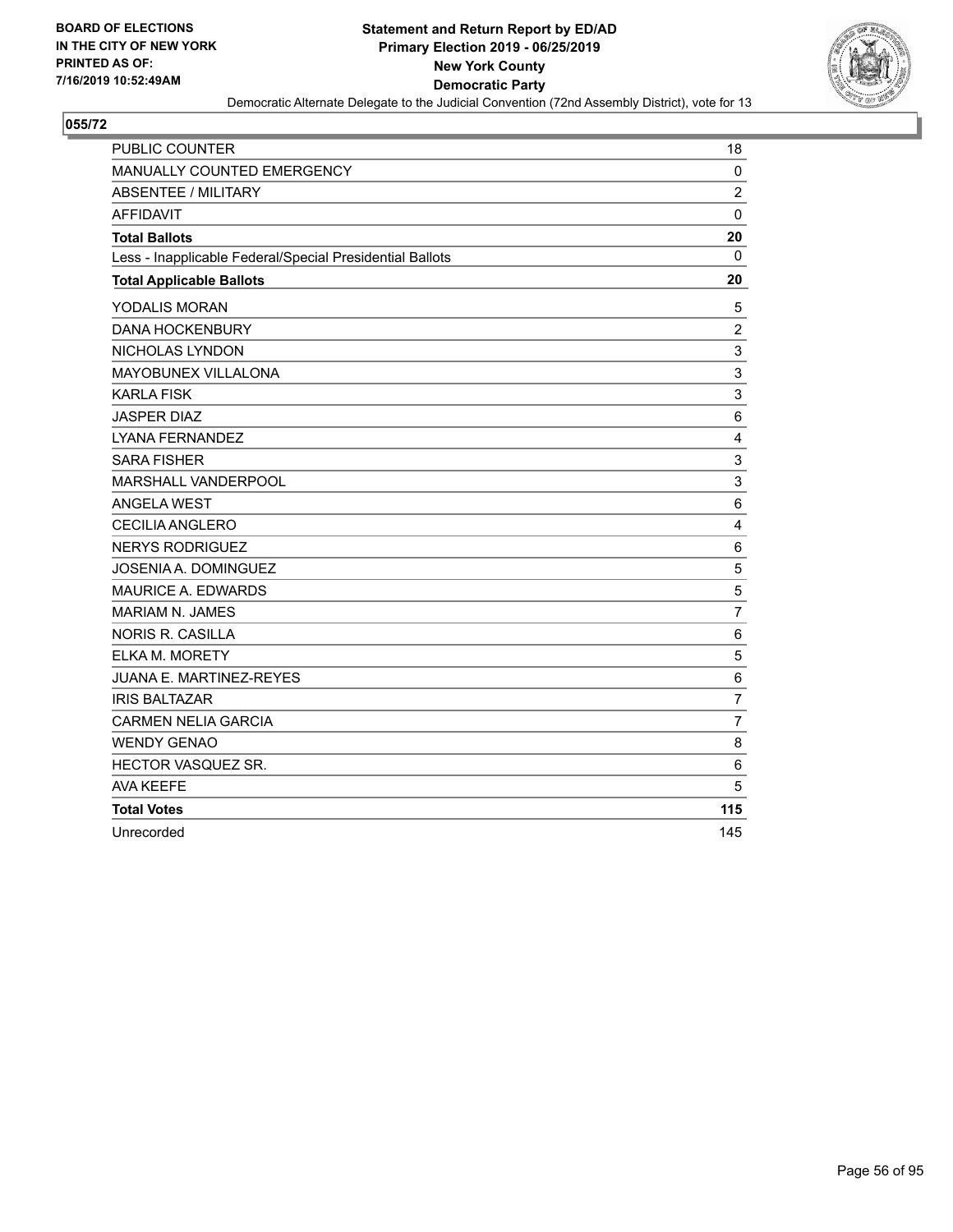

| <b>PUBLIC COUNTER</b>                                    | 14                        |
|----------------------------------------------------------|---------------------------|
| MANUALLY COUNTED EMERGENCY                               | $\mathbf 0$               |
| <b>ABSENTEE / MILITARY</b>                               | $\mathbf 0$               |
| <b>AFFIDAVIT</b>                                         | 0                         |
| <b>Total Ballots</b>                                     | 14                        |
| Less - Inapplicable Federal/Special Presidential Ballots | $\mathbf{0}$              |
| <b>Total Applicable Ballots</b>                          | 14                        |
| YODALIS MORAN                                            | 3                         |
| <b>DANA HOCKENBURY</b>                                   | $\overline{c}$            |
| NICHOLAS LYNDON                                          | $\mathbf{1}$              |
| MAYOBUNEX VILLALONA                                      | 4                         |
| <b>KARLA FISK</b>                                        | $\pmb{0}$                 |
| <b>JASPER DIAZ</b>                                       | $\mathbf{1}$              |
| LYANA FERNANDEZ                                          | $\overline{2}$            |
| <b>SARA FISHER</b>                                       | 3                         |
| MARSHALL VANDERPOOL                                      | $\overline{c}$            |
| <b>ANGELA WEST</b>                                       | $\mathsf 3$               |
| <b>CECILIA ANGLERO</b>                                   | $\ensuremath{\mathsf{3}}$ |
| <b>NERYS RODRIGUEZ</b>                                   | 3                         |
| <b>JOSENIA A. DOMINGUEZ</b>                              | $\overline{\mathbf{4}}$   |
| <b>MAURICE A. EDWARDS</b>                                | $\overline{c}$            |
| <b>MARIAM N. JAMES</b>                                   | 4                         |
| <b>NORIS R. CASILLA</b>                                  | $\mathsf 3$               |
| <b>ELKA M. MORETY</b>                                    | $\overline{c}$            |
| <b>JUANA E. MARTINEZ-REYES</b>                           | 5                         |
| <b>IRIS BALTAZAR</b>                                     | $\overline{c}$            |
| <b>CARMEN NELIA GARCIA</b>                               | 4                         |
| <b>WENDY GENAO</b>                                       | 5                         |
| HECTOR VASQUEZ SR.                                       | $\mathbf 5$               |
| <b>AVA KEEFE</b>                                         | 3                         |
| <b>Total Votes</b>                                       | 66                        |
| Unrecorded                                               | 116                       |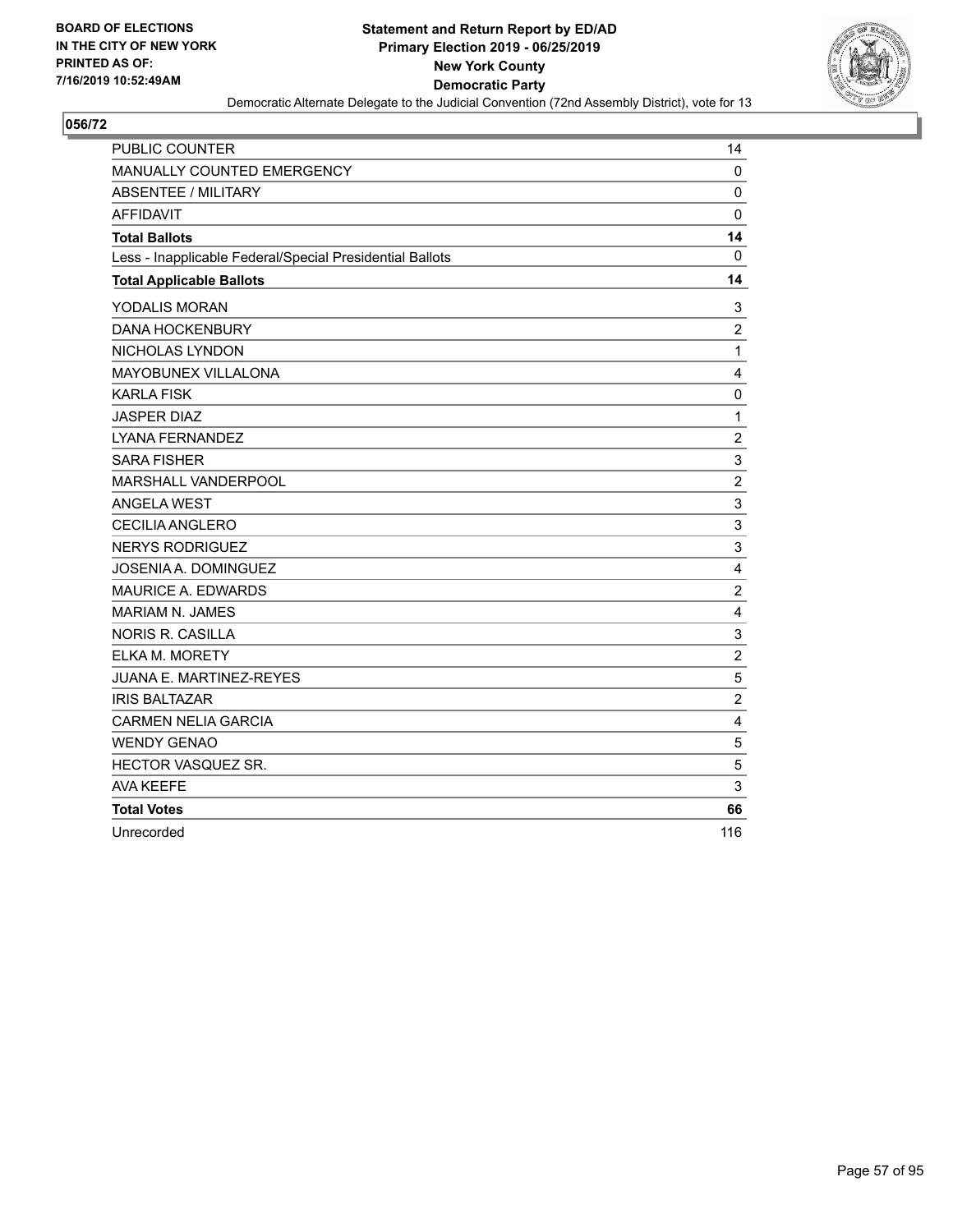

| <b>PUBLIC COUNTER</b>                                    | 35             |
|----------------------------------------------------------|----------------|
| MANUALLY COUNTED EMERGENCY                               | 0              |
| <b>ABSENTEE / MILITARY</b>                               | $\overline{c}$ |
| <b>AFFIDAVIT</b>                                         | $\mathbf 0$    |
| <b>Total Ballots</b>                                     | 37             |
| Less - Inapplicable Federal/Special Presidential Ballots | 0              |
| <b>Total Applicable Ballots</b>                          | 37             |
| YODALIS MORAN                                            | 17             |
| <b>DANA HOCKENBURY</b>                                   | 21             |
| NICHOLAS LYNDON                                          | 19             |
| MAYOBUNEX VILLALONA                                      | 15             |
| <b>KARLA FISK</b>                                        | 22             |
| <b>JASPER DIAZ</b>                                       | 17             |
| <b>LYANA FERNANDEZ</b>                                   | 17             |
| <b>SARA FISHER</b>                                       | 23             |
| MARSHALL VANDERPOOL                                      | 16             |
| <b>ANGELA WEST</b>                                       | 21             |
| <b>CECILIA ANGLERO</b>                                   | 6              |
| <b>NERYS RODRIGUEZ</b>                                   | 5              |
| JOSENIA A. DOMINGUEZ                                     | 4              |
| <b>MAURICE A. EDWARDS</b>                                | 8              |
| <b>MARIAM N. JAMES</b>                                   | 6              |
| <b>NORIS R. CASILLA</b>                                  | 6              |
| <b>ELKA M. MORETY</b>                                    | 6              |
| <b>JUANA E. MARTINEZ-REYES</b>                           | 4              |
| <b>IRIS BALTAZAR</b>                                     | 9              |
| <b>CARMEN NELIA GARCIA</b>                               | $\overline{7}$ |
| <b>WENDY GENAO</b>                                       | 6              |
| HECTOR VASQUEZ SR.                                       | 5              |
| <b>AVA KEEFE</b>                                         | 8              |
| MAGGIE CLARK (WRITE-IN)                                  | $\mathbf{1}$   |
| <b>Total Votes</b>                                       | 269            |
| Unrecorded                                               | 212            |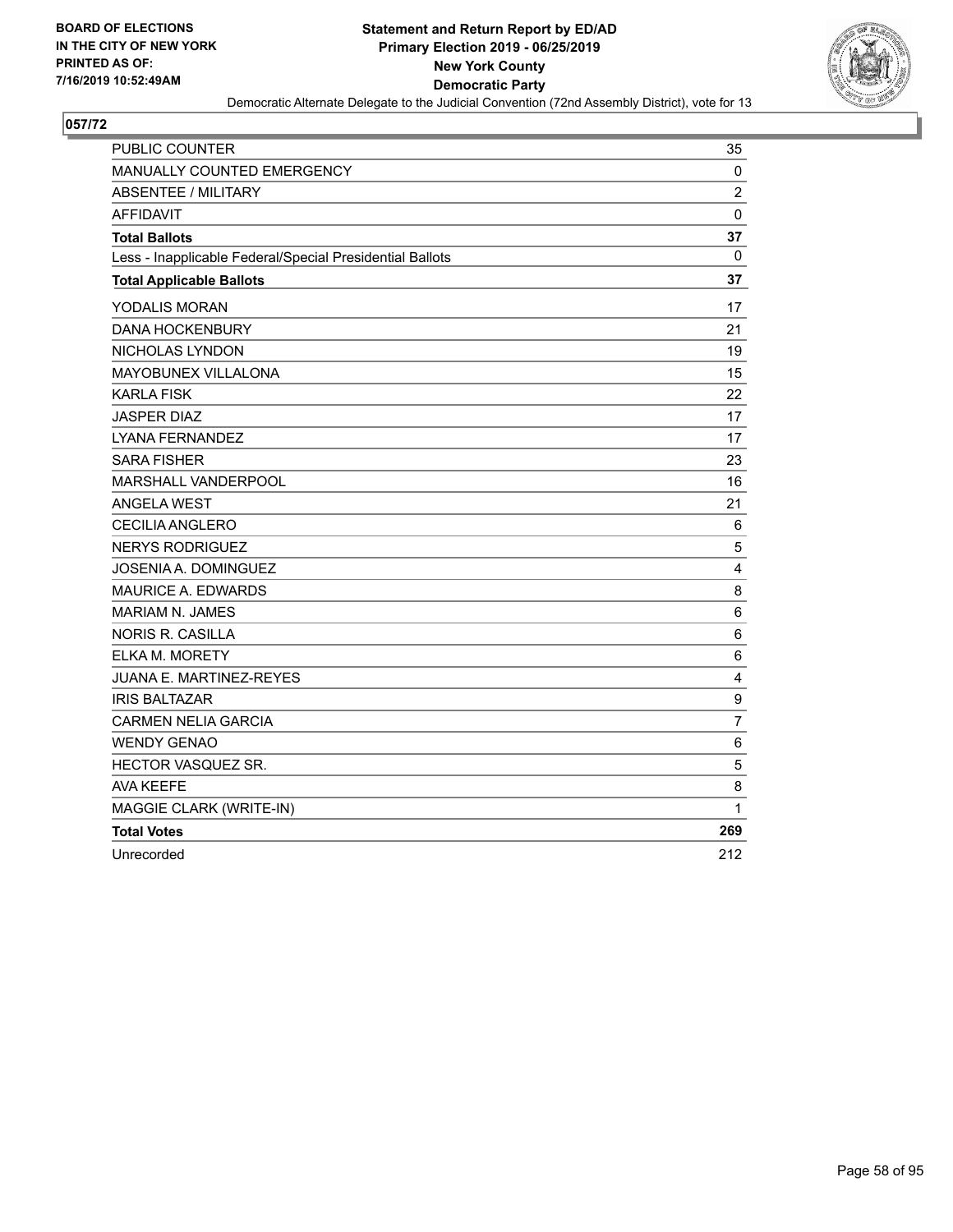

| <b>PUBLIC COUNTER</b>                                    | 73           |
|----------------------------------------------------------|--------------|
| MANUALLY COUNTED EMERGENCY                               | $\mathbf 0$  |
| <b>ABSENTEE / MILITARY</b>                               | $\mathbf{1}$ |
| <b>AFFIDAVIT</b>                                         | 1            |
| <b>Total Ballots</b>                                     | 75           |
| Less - Inapplicable Federal/Special Presidential Ballots | 0            |
| <b>Total Applicable Ballots</b>                          | 75           |
| YODALIS MORAN                                            | 40           |
| <b>DANA HOCKENBURY</b>                                   | 47           |
| NICHOLAS LYNDON                                          | 52           |
| MAYOBUNEX VILLALONA                                      | 40           |
| <b>KARLA FISK</b>                                        | 45           |
| <b>JASPER DIAZ</b>                                       | 41           |
| LYANA FERNANDEZ                                          | 42           |
| <b>SARA FISHER</b>                                       | 47           |
| MARSHALL VANDERPOOL                                      | 39           |
| <b>ANGELA WEST</b>                                       | 44           |
| CECILIA ANGLERO                                          | 21           |
| <b>NERYS RODRIGUEZ</b>                                   | 16           |
| JOSENIA A. DOMINGUEZ                                     | 17           |
| <b>MAURICE A. EDWARDS</b>                                | 11           |
| <b>MARIAM N. JAMES</b>                                   | 16           |
| <b>NORIS R. CASILLA</b>                                  | 10           |
| ELKA M. MORETY                                           | 8            |
| <b>JUANA E. MARTINEZ-REYES</b>                           | 14           |
| <b>IRIS BALTAZAR</b>                                     | 14           |
| <b>CARMEN NELIA GARCIA</b>                               | 15           |
| <b>WENDY GENAO</b>                                       | 15           |
| HECTOR VASQUEZ SR.                                       | 11           |
| <b>AVA KEEFE</b>                                         | 14           |
| <b>Total Votes</b>                                       | 619          |
| Unrecorded                                               | 356          |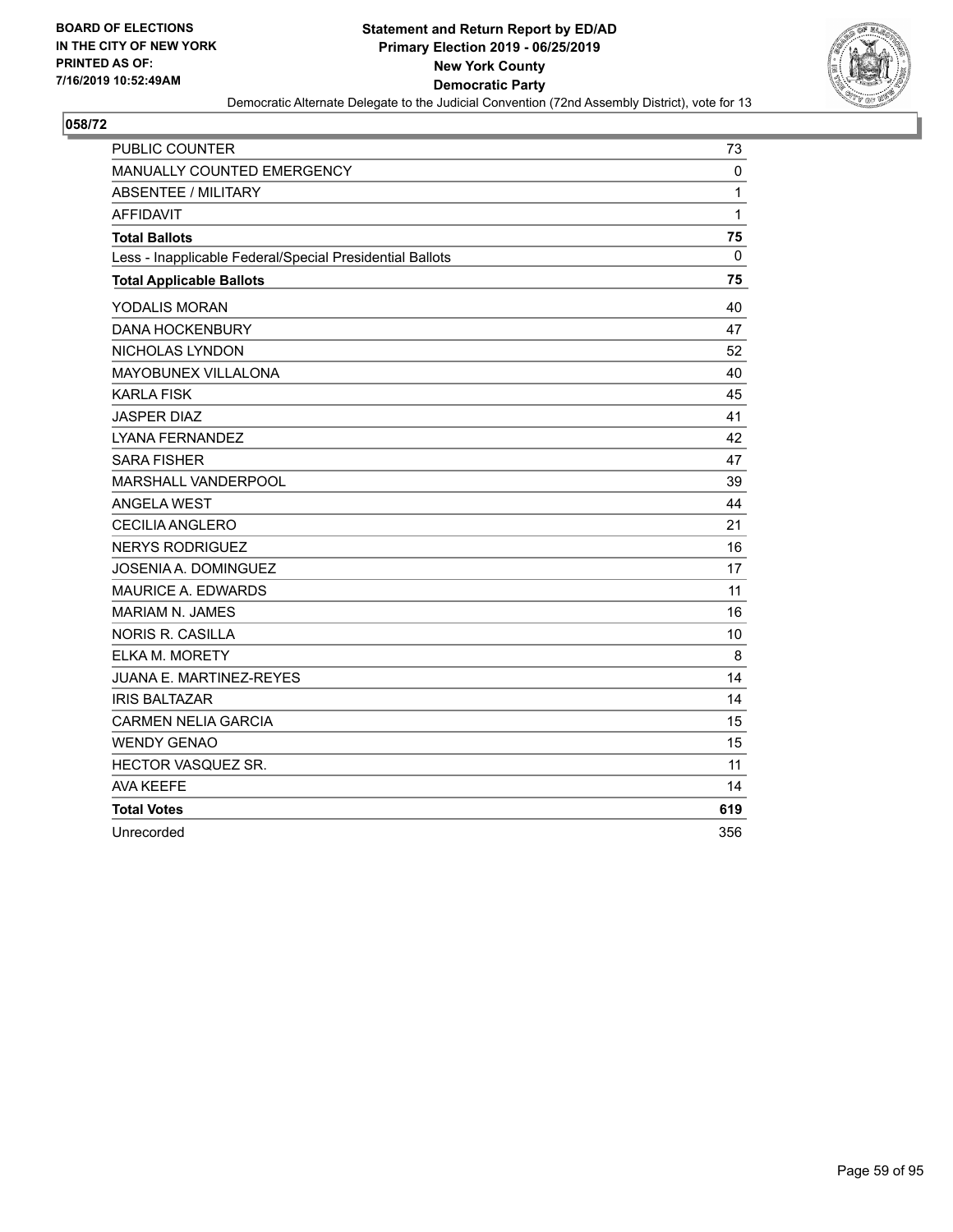

| <b>PUBLIC COUNTER</b>                                    | 64             |
|----------------------------------------------------------|----------------|
| MANUALLY COUNTED EMERGENCY                               | 0              |
| <b>ABSENTEE / MILITARY</b>                               | 0              |
| AFFIDAVIT                                                | 0              |
| <b>Total Ballots</b>                                     | 64             |
| Less - Inapplicable Federal/Special Presidential Ballots | 0              |
| <b>Total Applicable Ballots</b>                          | 64             |
| YODALIS MORAN                                            | 38             |
| <b>DANA HOCKENBURY</b>                                   | 39             |
| NICHOLAS LYNDON                                          | 39             |
| MAYOBUNEX VILLALONA                                      | 36             |
| <b>KARLA FISK</b>                                        | 41             |
| <b>JASPER DIAZ</b>                                       | 33             |
| <b>LYANA FERNANDEZ</b>                                   | 40             |
| <b>SARA FISHER</b>                                       | 41             |
| MARSHALL VANDERPOOL                                      | 36             |
| <b>ANGELA WEST</b>                                       | 40             |
| <b>CECILIA ANGLERO</b>                                   | 14             |
| <b>NERYS RODRIGUEZ</b>                                   | 8              |
| JOSENIA A. DOMINGUEZ                                     | 10             |
| MAURICE A. EDWARDS                                       | 11             |
| <b>MARIAM N. JAMES</b>                                   | 16             |
| <b>NORIS R. CASILLA</b>                                  | 6              |
| ELKA M. MORETY                                           | $\overline{7}$ |
| JUANA E. MARTINEZ-REYES                                  | 14             |
| <b>IRIS BALTAZAR</b>                                     | 13             |
| <b>CARMEN NELIA GARCIA</b>                               | 8              |
| <b>WENDY GENAO</b>                                       | 11             |
| HECTOR VASQUEZ SR.                                       | 8              |
| <b>AVA KEEFE</b>                                         | 9              |
| UNCOUNTED WRITE-IN PER STATUTE (WRITE-IN)                | $\overline{2}$ |
| <b>Total Votes</b>                                       | 520            |
| Unrecorded                                               | 312            |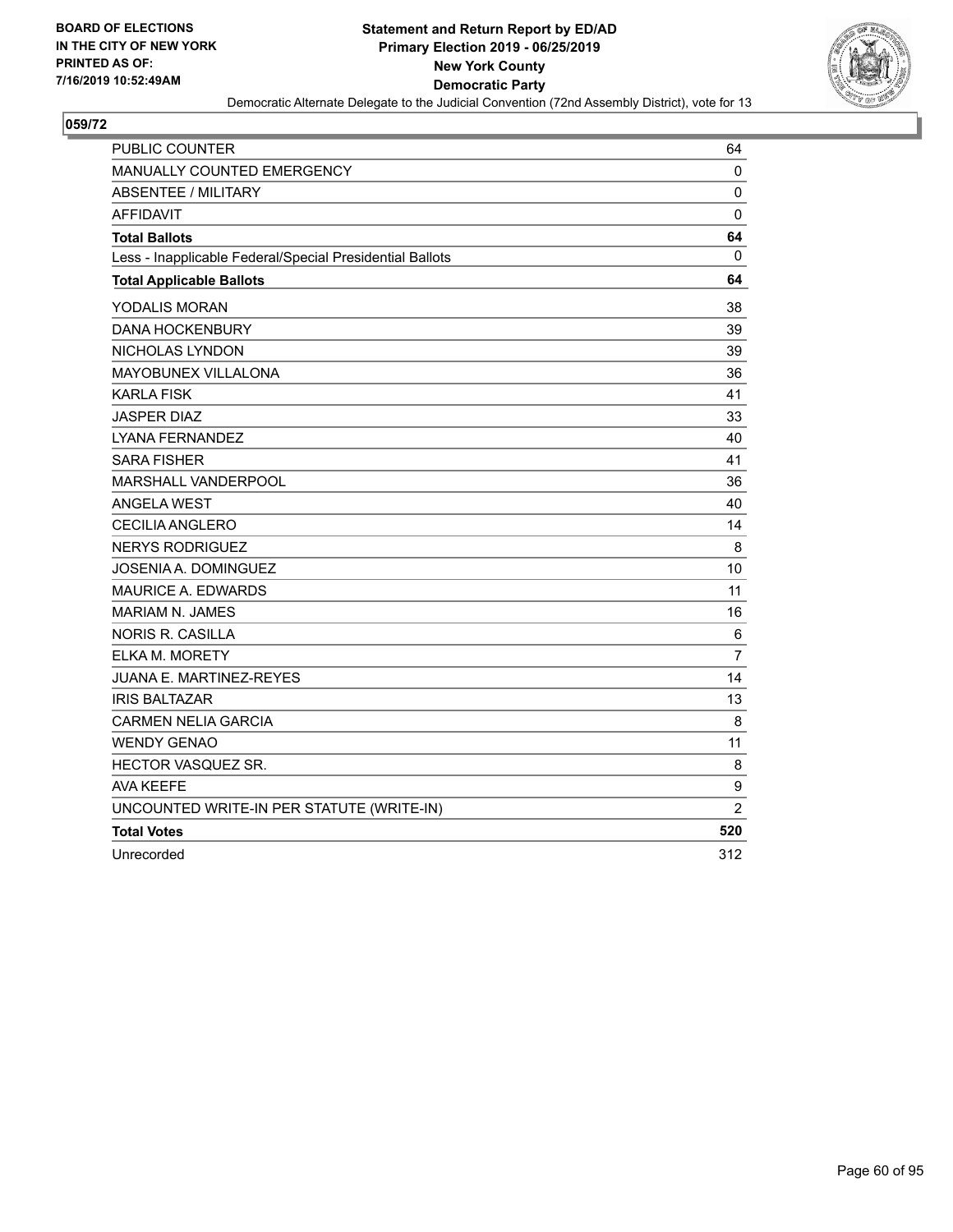

| <b>PUBLIC COUNTER</b>                                    | 52             |
|----------------------------------------------------------|----------------|
| MANUALLY COUNTED EMERGENCY                               | $\mathbf 0$    |
| <b>ABSENTEE / MILITARY</b>                               | $\mathbf 0$    |
| <b>AFFIDAVIT</b>                                         | 1              |
| <b>Total Ballots</b>                                     | 53             |
| Less - Inapplicable Federal/Special Presidential Ballots | 0              |
| <b>Total Applicable Ballots</b>                          | 53             |
| YODALIS MORAN                                            | 34             |
| <b>DANA HOCKENBURY</b>                                   | 31             |
| NICHOLAS LYNDON                                          | 33             |
| MAYOBUNEX VILLALONA                                      | 31             |
| <b>KARLA FISK</b>                                        | 36             |
| <b>JASPER DIAZ</b>                                       | 36             |
| LYANA FERNANDEZ                                          | 36             |
| <b>SARA FISHER</b>                                       | 36             |
| MARSHALL VANDERPOOL                                      | 29             |
| <b>ANGELA WEST</b>                                       | 33             |
| CECILIA ANGLERO                                          | 11             |
| <b>NERYS RODRIGUEZ</b>                                   | 8              |
| JOSENIA A. DOMINGUEZ                                     | 11             |
| <b>MAURICE A. EDWARDS</b>                                | 4              |
| <b>MARIAM N. JAMES</b>                                   | 9              |
| <b>NORIS R. CASILLA</b>                                  | 8              |
| ELKA M. MORETY                                           | 6              |
| JUANA E. MARTINEZ-REYES                                  | 11             |
| <b>IRIS BALTAZAR</b>                                     | 6              |
| <b>CARMEN NELIA GARCIA</b>                               | 10             |
| <b>WENDY GENAO</b>                                       | $\overline{7}$ |
| HECTOR VASQUEZ SR.                                       | 5              |
| <b>AVA KEEFE</b>                                         | 8              |
| <b>Total Votes</b>                                       | 439            |
| Unrecorded                                               | 250            |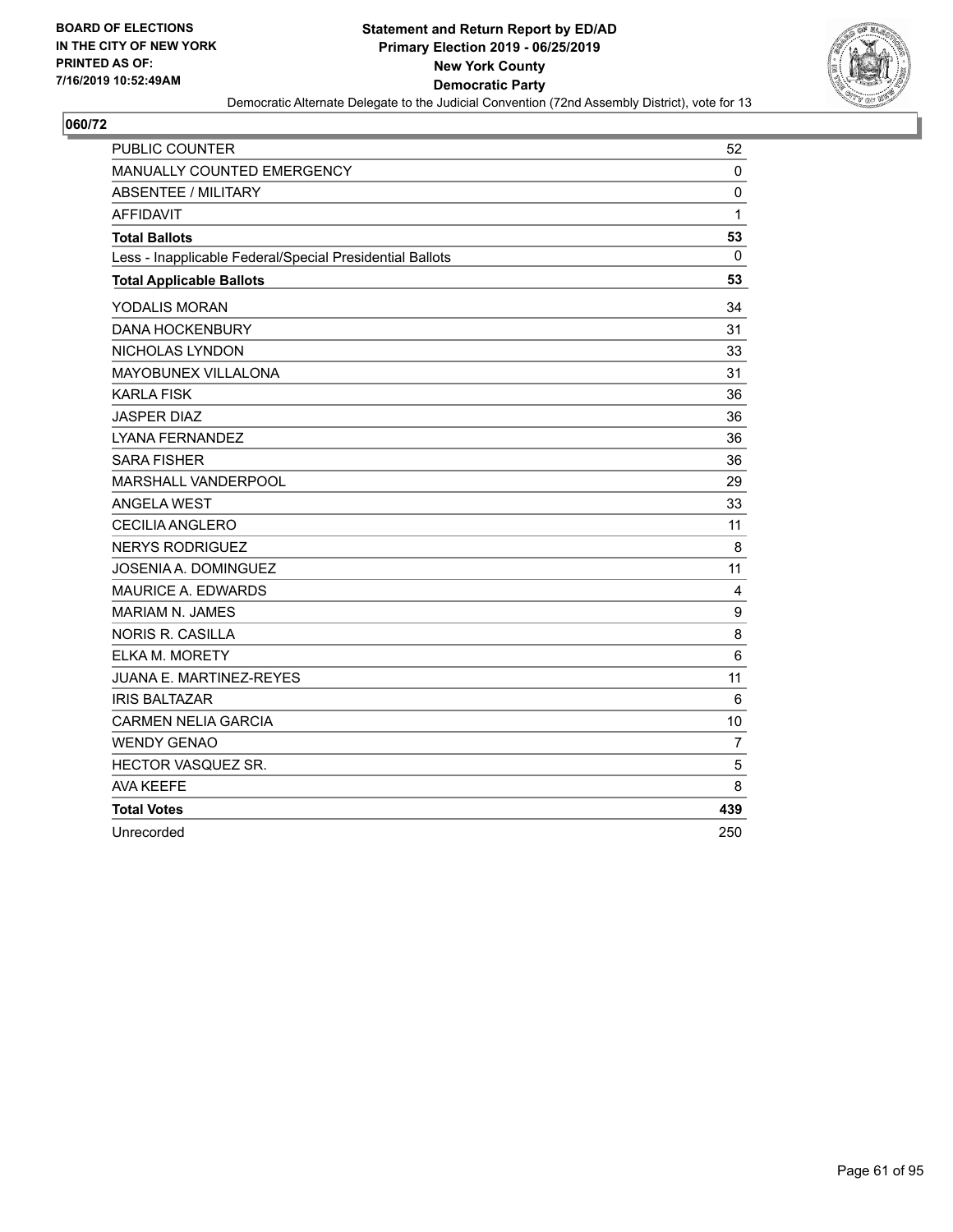

| <b>PUBLIC COUNTER</b>                                    | 13             |
|----------------------------------------------------------|----------------|
| MANUALLY COUNTED EMERGENCY                               | 0              |
| <b>ABSENTEE / MILITARY</b>                               | 0              |
| AFFIDAVIT                                                | 0              |
| <b>Total Ballots</b>                                     | 13             |
| Less - Inapplicable Federal/Special Presidential Ballots | 0              |
| <b>Total Applicable Ballots</b>                          | 13             |
| YODALIS MORAN                                            | 7              |
| <b>DANA HOCKENBURY</b>                                   | 4              |
| NICHOLAS LYNDON                                          | 4              |
| MAYOBUNEX VILLALONA                                      | 5              |
| <b>KARLA FISK</b>                                        | 4              |
| <b>JASPER DIAZ</b>                                       | 6              |
| <b>LYANA FERNANDEZ</b>                                   | 3              |
| <b>SARA FISHER</b>                                       | 3              |
| MARSHALL VANDERPOOL                                      | 4              |
| <b>ANGELA WEST</b>                                       | $\overline{5}$ |
| <b>CECILIA ANGLERO</b>                                   | $\sqrt{5}$     |
| <b>NERYS RODRIGUEZ</b>                                   | 5              |
| JOSENIA A. DOMINGUEZ                                     | 8              |
| MAURICE A. EDWARDS                                       | 5              |
| <b>MARIAM N. JAMES</b>                                   | 3              |
| <b>NORIS R. CASILLA</b>                                  | 3              |
| ELKA M. MORETY                                           | 4              |
| JUANA E. MARTINEZ-REYES                                  | $\overline{5}$ |
| <b>IRIS BALTAZAR</b>                                     | 6              |
| <b>CARMEN NELIA GARCIA</b>                               | 9              |
| <b>WENDY GENAO</b>                                       | 6              |
| HECTOR VASQUEZ SR.                                       | $\overline{7}$ |
| <b>AVA KEEFE</b>                                         | 3              |
| UNCOUNTED WRITE-IN PER STATUTE (WRITE-IN)                | 1              |
| <b>Total Votes</b>                                       | 115            |
| Unrecorded                                               | 54             |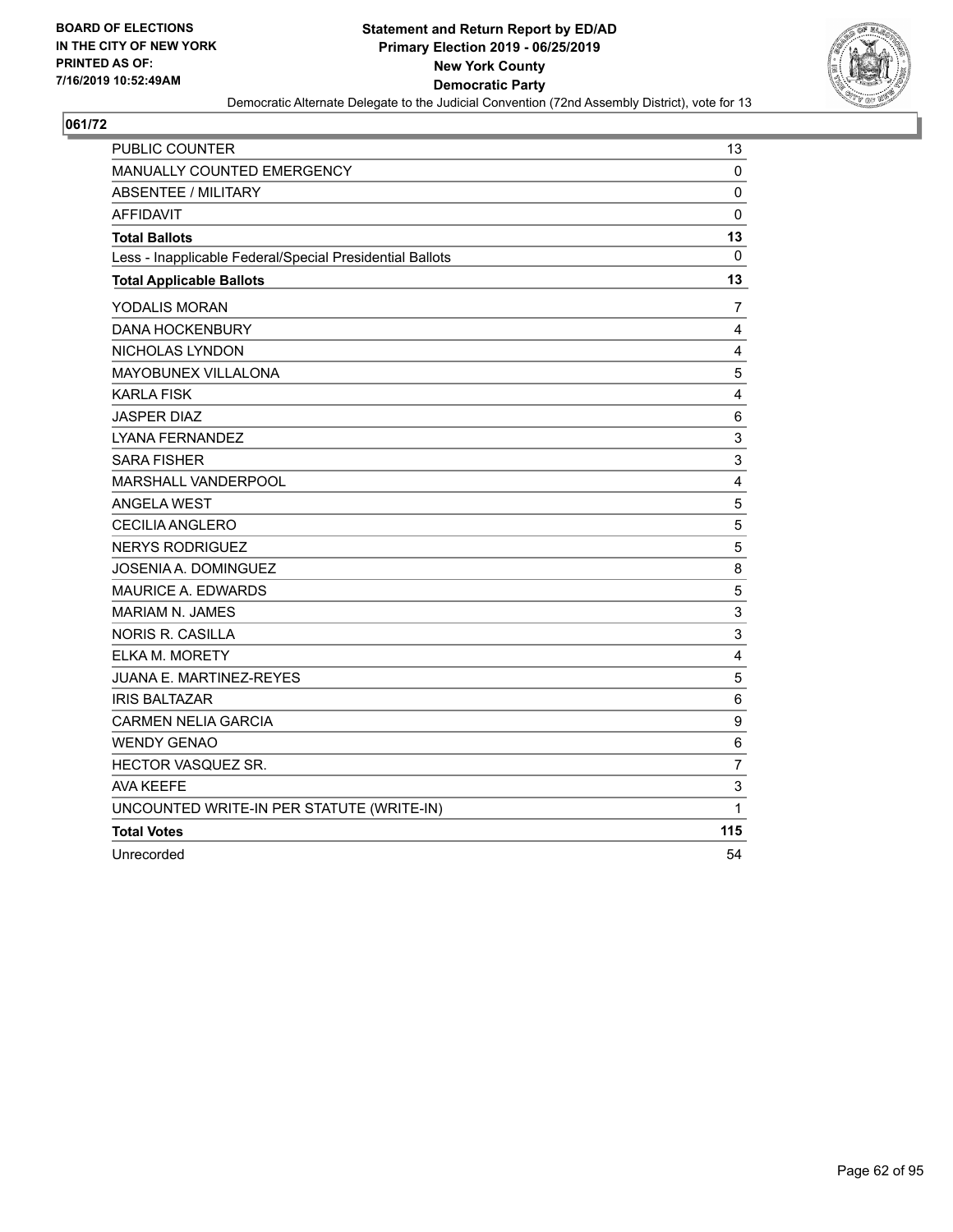

| <b>PUBLIC COUNTER</b>                                    | 16             |
|----------------------------------------------------------|----------------|
| MANUALLY COUNTED EMERGENCY                               | 0              |
| <b>ABSENTEE / MILITARY</b>                               | 0              |
| <b>AFFIDAVIT</b>                                         | 0              |
| <b>Total Ballots</b>                                     | 16             |
| Less - Inapplicable Federal/Special Presidential Ballots | 0              |
| <b>Total Applicable Ballots</b>                          | 16             |
| YODALIS MORAN                                            | 4              |
| <b>DANA HOCKENBURY</b>                                   | $\overline{c}$ |
| NICHOLAS LYNDON                                          | 3              |
| <b>MAYOBUNEX VILLALONA</b>                               | $\overline{c}$ |
| <b>KARLA FISK</b>                                        | 3              |
| <b>JASPER DIAZ</b>                                       | 1              |
| <b>LYANA FERNANDEZ</b>                                   | 1              |
| <b>SARA FISHER</b>                                       | 3              |
| <b>MARSHALL VANDERPOOL</b>                               | $\overline{c}$ |
| <b>ANGELA WEST</b>                                       | $\sqrt{2}$     |
| <b>CECILIA ANGLERO</b>                                   | $\overline{7}$ |
| <b>NERYS RODRIGUEZ</b>                                   | $\overline{7}$ |
| JOSENIA A. DOMINGUEZ                                     | 5              |
| <b>MAURICE A. EDWARDS</b>                                | 5              |
| <b>MARIAM N. JAMES</b>                                   | 3              |
| <b>NORIS R. CASILLA</b>                                  | 5              |
| ELKA M. MORETY                                           | 4              |
| JUANA E. MARTINEZ-REYES                                  | 5              |
| <b>IRIS BALTAZAR</b>                                     | $\,6$          |
| <b>CARMEN NELIA GARCIA</b>                               | $\overline{7}$ |
| <b>WENDY GENAO</b>                                       | $\mathsf 3$    |
| HECTOR VASQUEZ SR.                                       | $\overline{7}$ |
| AVA KEEFE                                                | 3              |
| UNATTRIBUTABLE WRITE-IN (WRITE-IN)                       | 1              |
| <b>Total Votes</b>                                       | 91             |
| Unrecorded                                               | 117            |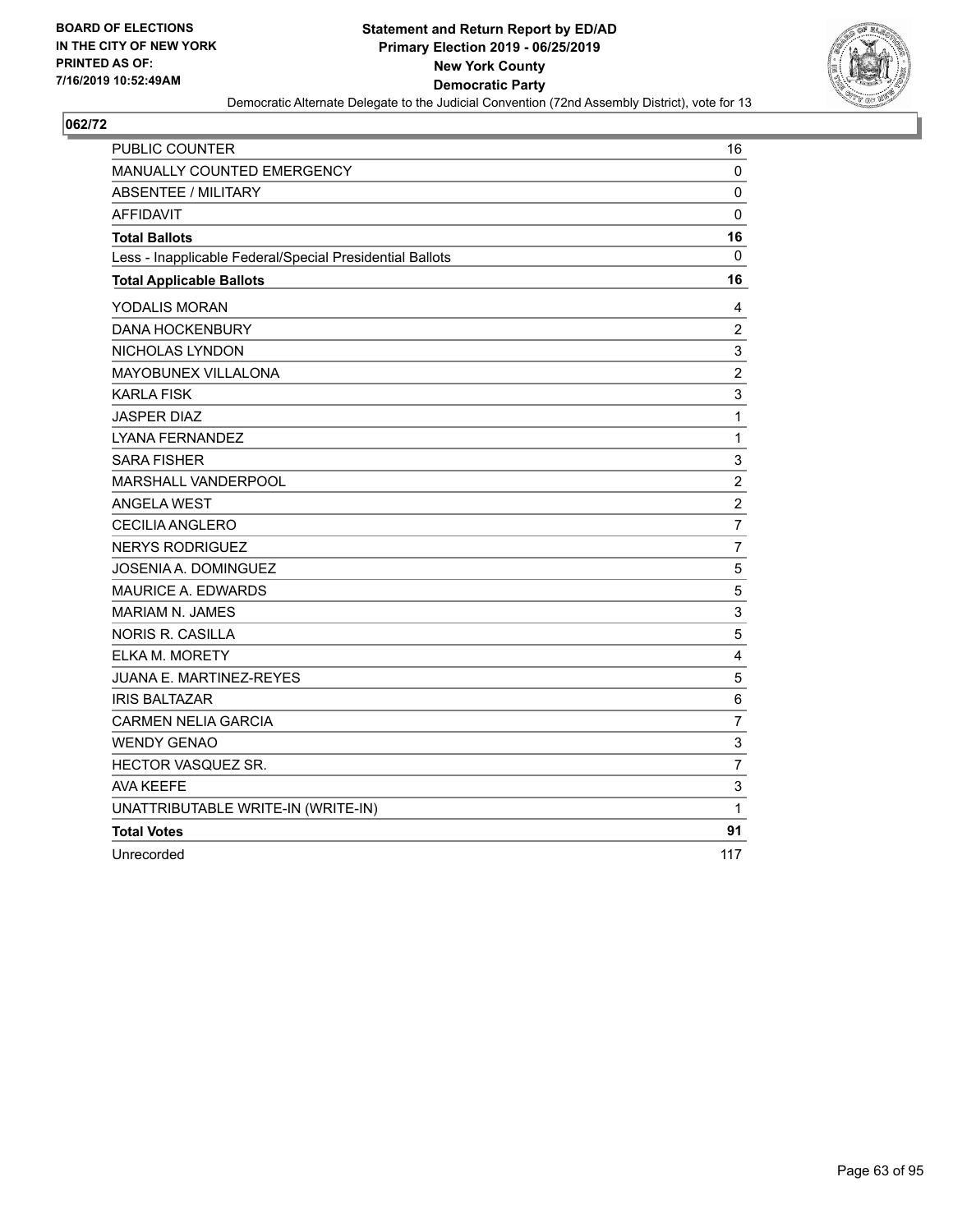

| <b>PUBLIC COUNTER</b>                                    | 14             |
|----------------------------------------------------------|----------------|
| MANUALLY COUNTED EMERGENCY                               | $\mathbf 0$    |
| <b>ABSENTEE / MILITARY</b>                               | $\mathbf 0$    |
| <b>AFFIDAVIT</b>                                         | 0              |
| <b>Total Ballots</b>                                     | 14             |
| Less - Inapplicable Federal/Special Presidential Ballots | $\mathbf{0}$   |
| <b>Total Applicable Ballots</b>                          | 14             |
| YODALIS MORAN                                            | 4              |
| <b>DANA HOCKENBURY</b>                                   | 5              |
| NICHOLAS LYNDON                                          | 5              |
| MAYOBUNEX VILLALONA                                      | 5              |
| <b>KARLA FISK</b>                                        | 6              |
| <b>JASPER DIAZ</b>                                       | 5              |
| LYANA FERNANDEZ                                          | 5              |
| <b>SARA FISHER</b>                                       | 6              |
| MARSHALL VANDERPOOL                                      | 5              |
| <b>ANGELA WEST</b>                                       | 6              |
| <b>CECILIA ANGLERO</b>                                   | 6              |
| <b>NERYS RODRIGUEZ</b>                                   | 5              |
| <b>JOSENIA A. DOMINGUEZ</b>                              | $\,6\,$        |
| <b>MAURICE A. EDWARDS</b>                                | $\overline{7}$ |
| <b>MARIAM N. JAMES</b>                                   | 7              |
| <b>NORIS R. CASILLA</b>                                  | 6              |
| <b>ELKA M. MORETY</b>                                    | 6              |
| <b>JUANA E. MARTINEZ-REYES</b>                           | 5              |
| <b>IRIS BALTAZAR</b>                                     | 5              |
| <b>CARMEN NELIA GARCIA</b>                               | 6              |
| <b>WENDY GENAO</b>                                       | 6              |
| HECTOR VASQUEZ SR.                                       | 8              |
| <b>AVA KEEFE</b>                                         | 6              |
| <b>Total Votes</b>                                       | 131            |
| Unrecorded                                               | 51             |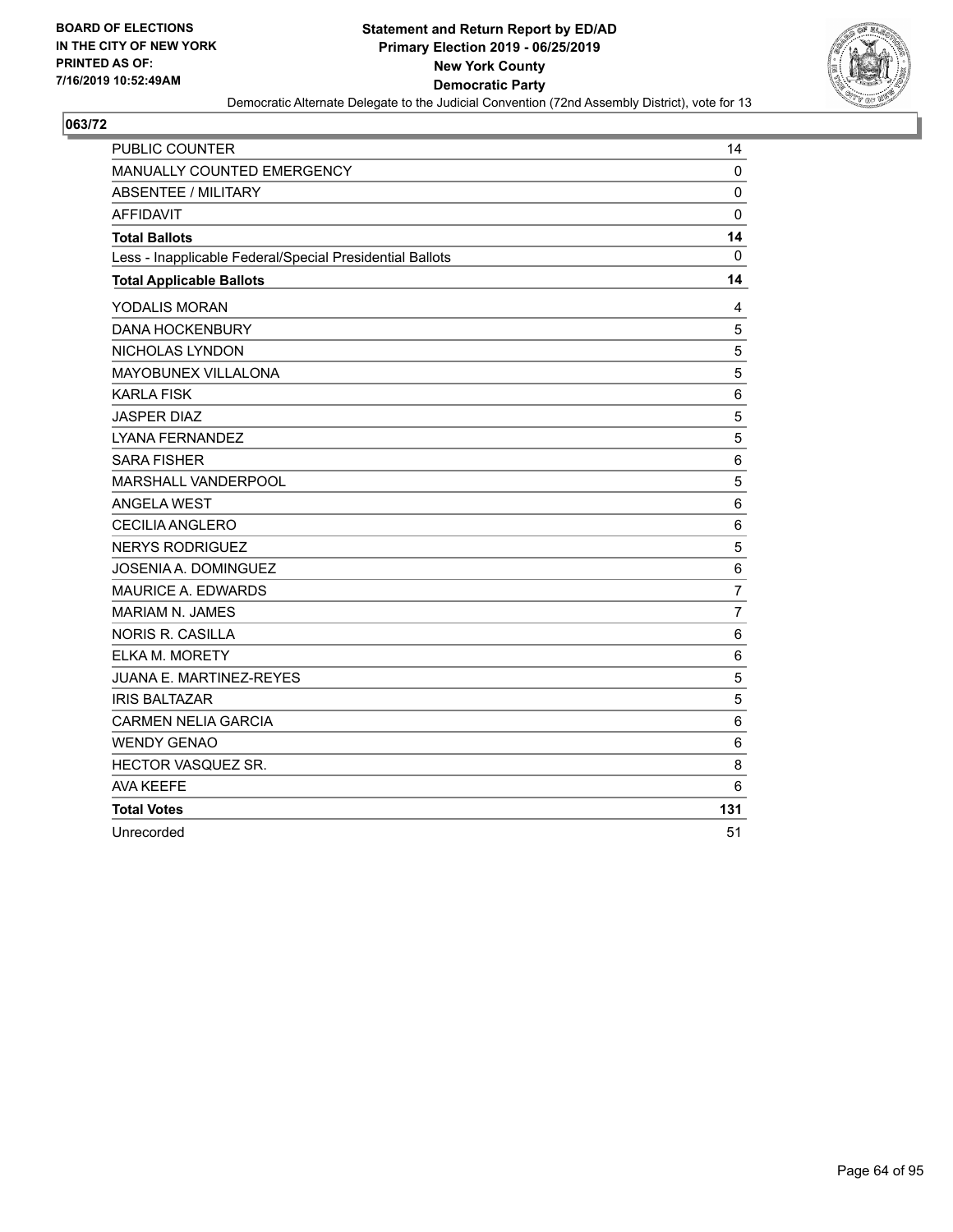

| <b>PUBLIC COUNTER</b>                                    | 50             |
|----------------------------------------------------------|----------------|
| MANUALLY COUNTED EMERGENCY                               | $\mathbf 0$    |
| <b>ABSENTEE / MILITARY</b>                               | 3              |
| <b>AFFIDAVIT</b>                                         | 1              |
| <b>Total Ballots</b>                                     | 54             |
| Less - Inapplicable Federal/Special Presidential Ballots | $\mathbf{0}$   |
| <b>Total Applicable Ballots</b>                          | 54             |
| <b>YODALIS MORAN</b>                                     | 42             |
| <b>DANA HOCKENBURY</b>                                   | 47             |
| NICHOLAS LYNDON                                          | 43             |
| MAYOBUNEX VILLALONA                                      | 40             |
| <b>KARLA FISK</b>                                        | 45             |
| <b>JASPER DIAZ</b>                                       | 43             |
| LYANA FERNANDEZ                                          | 45             |
| <b>SARA FISHER</b>                                       | 45             |
| MARSHALL VANDERPOOL                                      | 41             |
| <b>ANGELA WEST</b>                                       | 46             |
| <b>CECILIA ANGLERO</b>                                   | $\overline{7}$ |
| <b>NERYS RODRIGUEZ</b>                                   | 3              |
| <b>JOSENIA A. DOMINGUEZ</b>                              | $\overline{7}$ |
| <b>MAURICE A. EDWARDS</b>                                | $\mathbf{1}$   |
| <b>MARIAM N. JAMES</b>                                   | 5              |
| <b>NORIS R. CASILLA</b>                                  | 3              |
| <b>ELKA M. MORETY</b>                                    | 5              |
| <b>JUANA E. MARTINEZ-REYES</b>                           | $6\phantom{1}$ |
| <b>IRIS BALTAZAR</b>                                     | 7              |
| <b>CARMEN NELIA GARCIA</b>                               | 3              |
| <b>WENDY GENAO</b>                                       | $\overline{7}$ |
| HECTOR VASQUEZ SR.                                       | $\overline{2}$ |
| <b>AVA KEEFE</b>                                         | 10             |
| <b>Total Votes</b>                                       | 503            |
| Unrecorded                                               | 199            |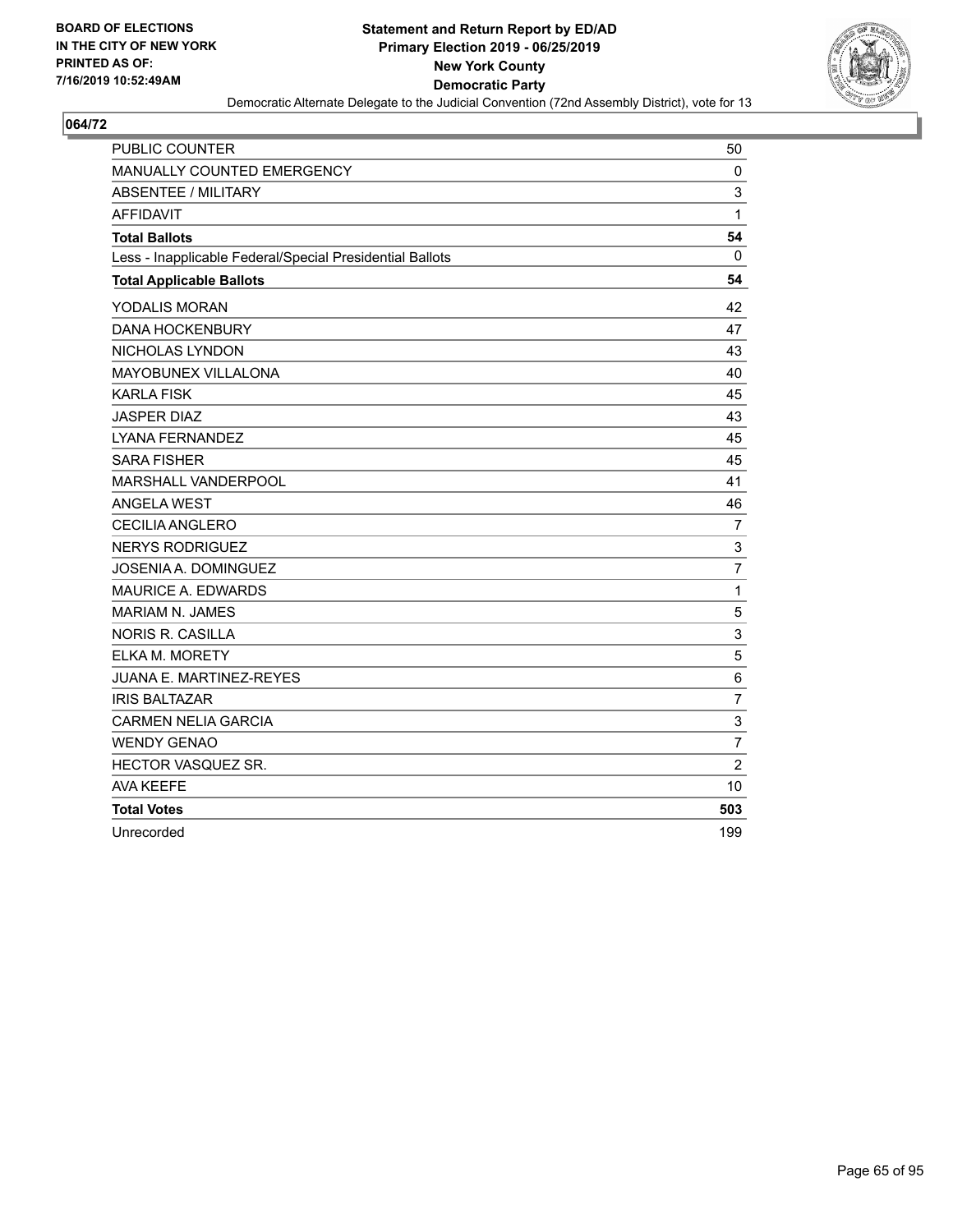

| <b>PUBLIC COUNTER</b>                                    | 25               |
|----------------------------------------------------------|------------------|
| MANUALLY COUNTED EMERGENCY                               | $\mathbf 0$      |
| <b>ABSENTEE / MILITARY</b>                               | $\mathbf 0$      |
| <b>AFFIDAVIT</b>                                         | $\mathbf 0$      |
| <b>Total Ballots</b>                                     | 25               |
| Less - Inapplicable Federal/Special Presidential Ballots | $\Omega$         |
| <b>Total Applicable Ballots</b>                          | 25               |
| YODALIS MORAN                                            | 12               |
| <b>DANA HOCKENBURY</b>                                   | $\mathsf 3$      |
| NICHOLAS LYNDON                                          | 7                |
| MAYOBUNEX VILLALONA                                      | $\overline{4}$   |
| <b>KARLA FISK</b>                                        | $\overline{7}$   |
| <b>JASPER DIAZ</b>                                       | $\overline{7}$   |
| LYANA FERNANDEZ                                          | 11               |
| <b>SARA FISHER</b>                                       | $\boldsymbol{9}$ |
| MARSHALL VANDERPOOL                                      | 6                |
| <b>ANGELA WEST</b>                                       | 12 <sup>2</sup>  |
| <b>CECILIA ANGLERO</b>                                   | 6                |
| <b>NERYS RODRIGUEZ</b>                                   | $\overline{7}$   |
| <b>JOSENIA A. DOMINGUEZ</b>                              | 10               |
| <b>MAURICE A. EDWARDS</b>                                | 5                |
| <b>MARIAM N. JAMES</b>                                   | 10               |
| <b>NORIS R. CASILLA</b>                                  | 5                |
| <b>ELKA M. MORETY</b>                                    | $\overline{7}$   |
| JUANA E. MARTINEZ-REYES                                  | $\overline{7}$   |
| <b>IRIS BALTAZAR</b>                                     | $\overline{7}$   |
| <b>CARMEN NELIA GARCIA</b>                               | 8                |
| <b>WENDY GENAO</b>                                       | 9                |
| HECTOR VASQUEZ SR.                                       | $\overline{7}$   |
| <b>AVA KEEFE</b>                                         | 4                |
| <b>Total Votes</b>                                       | 170              |
| Unrecorded                                               | 155              |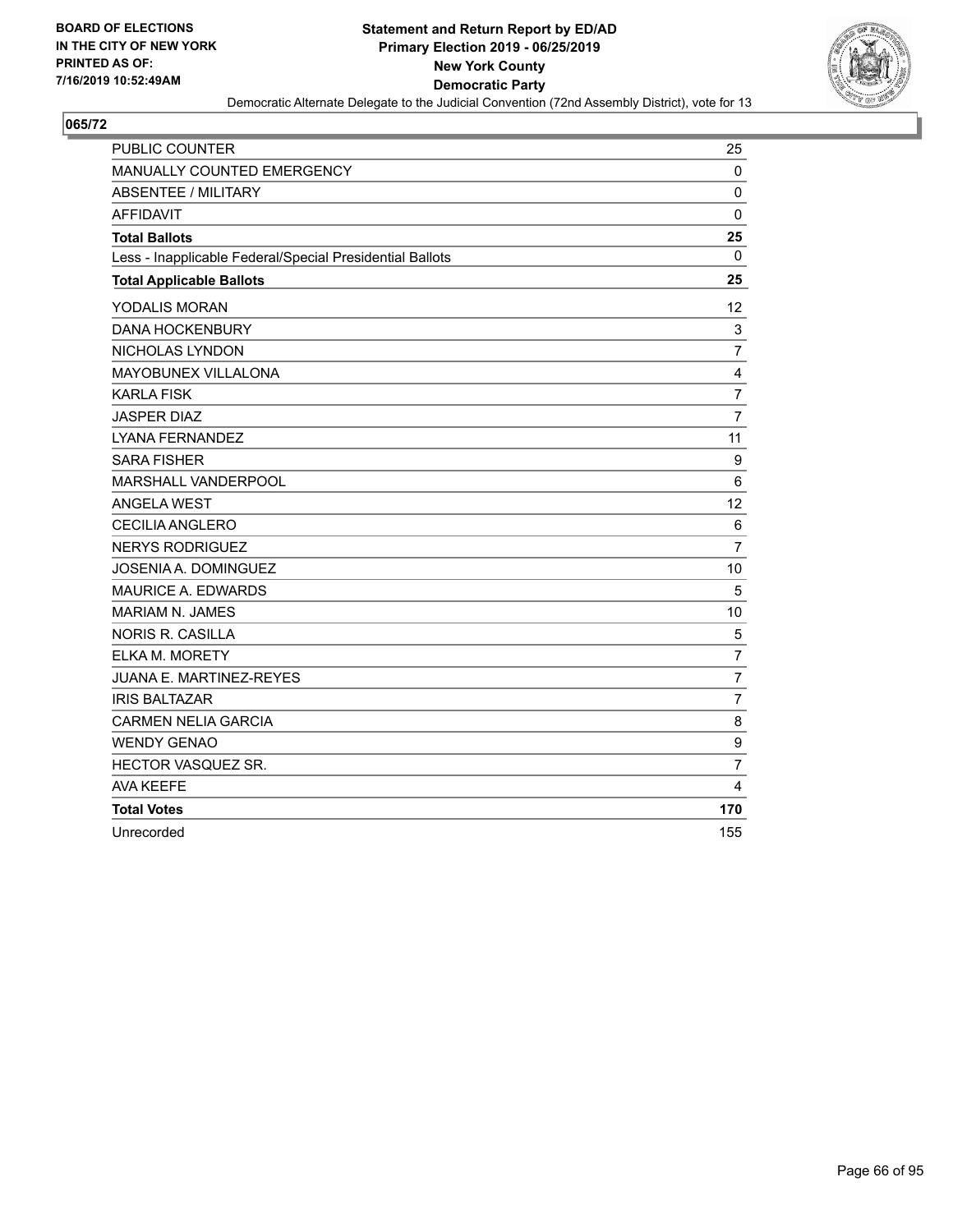

| <b>PUBLIC COUNTER</b>                                    | 51             |
|----------------------------------------------------------|----------------|
| MANUALLY COUNTED EMERGENCY                               | 0              |
| <b>ABSENTEE / MILITARY</b>                               | 0              |
| <b>AFFIDAVIT</b>                                         | 0              |
| <b>Total Ballots</b>                                     | 51             |
| Less - Inapplicable Federal/Special Presidential Ballots | 0              |
| <b>Total Applicable Ballots</b>                          | 51             |
| YODALIS MORAN                                            | 38             |
| <b>DANA HOCKENBURY</b>                                   | 39             |
| NICHOLAS LYNDON                                          | 39             |
| <b>MAYOBUNEX VILLALONA</b>                               | 40             |
| <b>KARLA FISK</b>                                        | 38             |
| <b>JASPER DIAZ</b>                                       | 38             |
| <b>LYANA FERNANDEZ</b>                                   | 41             |
| <b>SARA FISHER</b>                                       | 40             |
| MARSHALL VANDERPOOL                                      | 36             |
| <b>ANGELA WEST</b>                                       | 40             |
| <b>CECILIA ANGLERO</b>                                   | 7              |
| <b>NERYS RODRIGUEZ</b>                                   | 5              |
| JOSENIA A. DOMINGUEZ                                     | 4              |
| <b>MAURICE A. EDWARDS</b>                                | $\overline{c}$ |
| <b>MARIAM N. JAMES</b>                                   | 5              |
| NORIS R. CASILLA                                         | 3              |
| ELKA M. MORETY                                           | 5              |
| JUANA E. MARTINEZ-REYES                                  | 3              |
| <b>IRIS BALTAZAR</b>                                     | 5              |
| <b>CARMEN NELIA GARCIA</b>                               | 5              |
| <b>WENDY GENAO</b>                                       | 6              |
| <b>HECTOR VASQUEZ SR.</b>                                | 3              |
| <b>AVA KEEFE</b>                                         | 6              |
| SARAH LEBERSTEIN (WRITE-IN)                              | 1              |
| <b>Total Votes</b>                                       | 449            |
| Unrecorded                                               | 214            |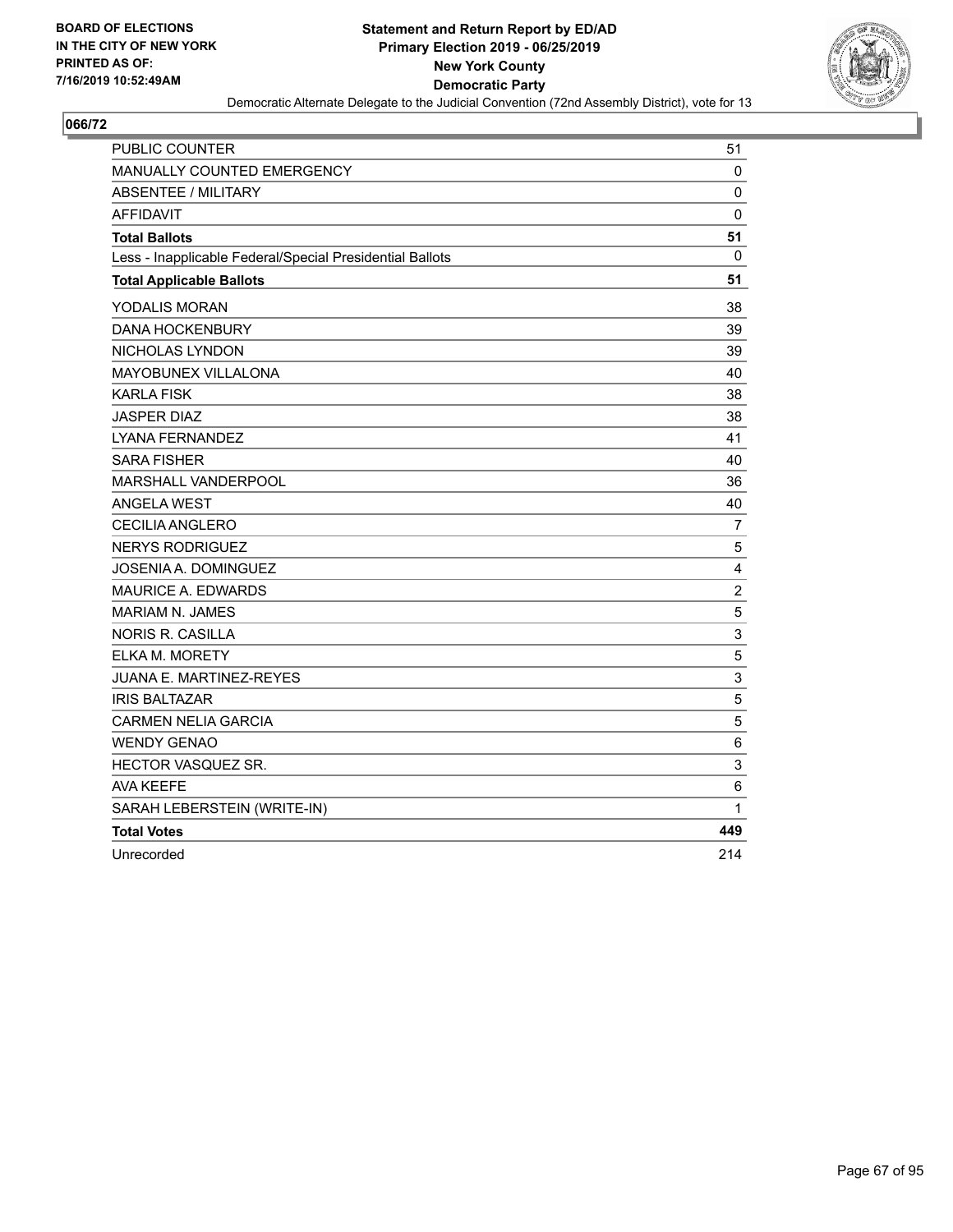

| PUBLIC COUNTER                                           | 71           |
|----------------------------------------------------------|--------------|
| <b>MANUALLY COUNTED EMERGENCY</b>                        | 0            |
| <b>ABSENTEE / MILITARY</b>                               | 2            |
| <b>AFFIDAVIT</b>                                         | $\mathbf 0$  |
| <b>Total Ballots</b>                                     | 73           |
| Less - Inapplicable Federal/Special Presidential Ballots | $\mathbf{0}$ |
| <b>Total Applicable Ballots</b>                          | 73           |
| YODALIS MORAN                                            | 40           |
| <b>DANA HOCKENBURY</b>                                   | 44           |
| NICHOLAS LYNDON                                          | 43           |
| <b>MAYOBUNEX VILLALONA</b>                               | 42           |
| <b>KARLA FISK</b>                                        | 50           |
| JASPER DIAZ                                              | 42           |
| LYANA FERNANDEZ                                          | 43           |
| <b>SARA FISHER</b>                                       | 48           |
| MARSHALL VANDERPOOL                                      | 36           |
| <b>ANGELA WEST</b>                                       | 46           |
| <b>CECILIA ANGLERO</b>                                   | 11           |
| <b>NERYS RODRIGUEZ</b>                                   | 6            |
| JOSENIA A. DOMINGUEZ                                     | 7            |
| MAURICE A. EDWARDS                                       | 8            |
| <b>MARIAM N. JAMES</b>                                   | 10           |
| <b>NORIS R. CASILLA</b>                                  | 6            |
| ELKA M. MORETY                                           | 7            |
| JUANA E. MARTINEZ-REYES                                  | 8            |
| <b>IRIS BALTAZAR</b>                                     | 7            |
| <b>CARMEN NELIA GARCIA</b>                               | 7            |
| <b>WENDY GENAO</b>                                       | 10           |
| HECTOR VASQUEZ SR.                                       | 6            |
| <b>AVA KEEFE</b>                                         | 12           |
| ERIC MOELLER (WRITE-IN)                                  | 1            |
| JOANNA T. KATZ (WRITE-IN)                                | 1            |
| PHYLLIS T. KATZ (WRITE-IN)                               | 1            |
| <b>Total Votes</b>                                       | 542          |
| Unrecorded                                               | 407          |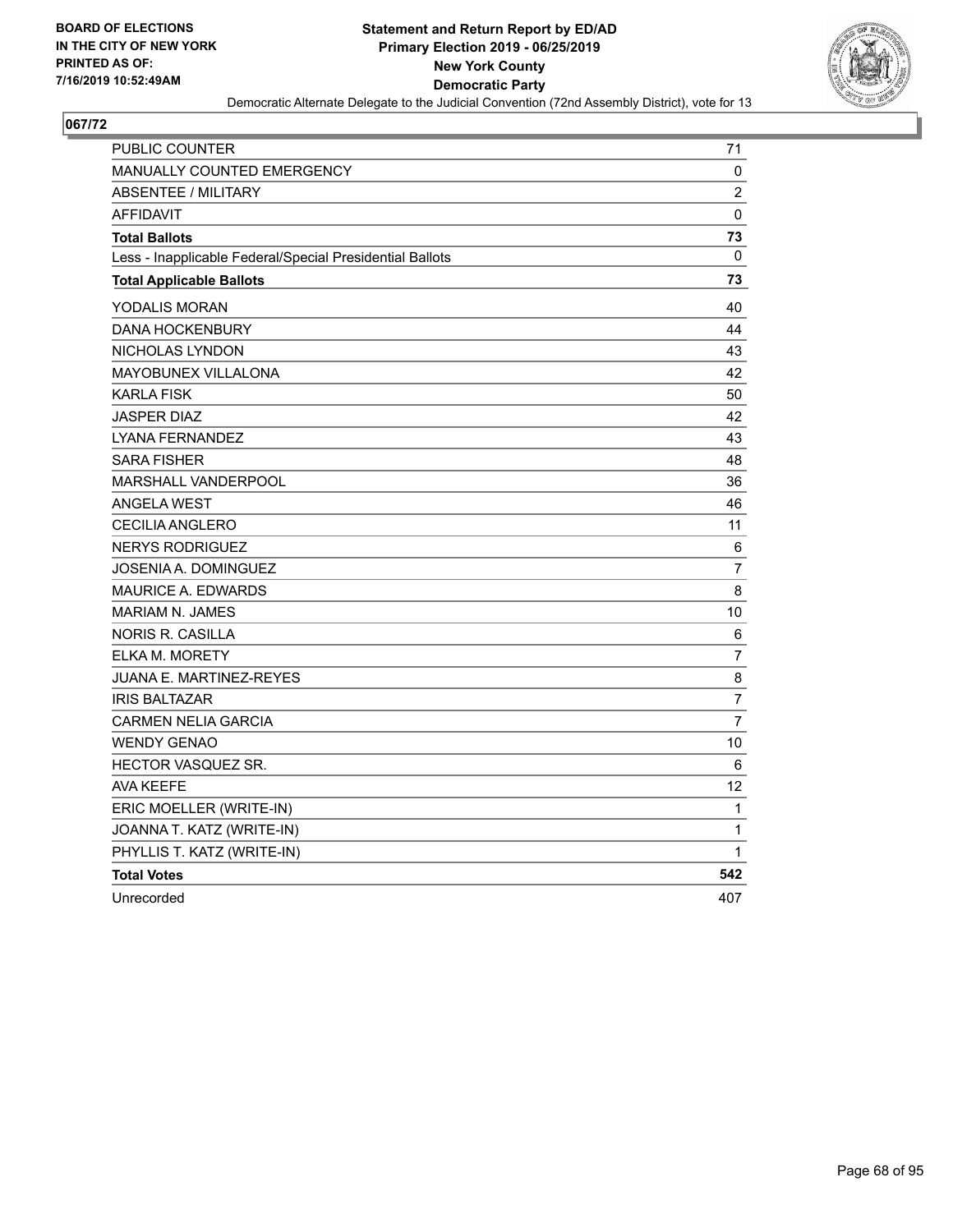

| <b>PUBLIC COUNTER</b>                                    | 86             |
|----------------------------------------------------------|----------------|
| MANUALLY COUNTED EMERGENCY                               | $\mathbf 0$    |
| <b>ABSENTEE / MILITARY</b>                               | 8              |
| <b>AFFIDAVIT</b>                                         | $\overline{4}$ |
| <b>Total Ballots</b>                                     | 98             |
| Less - Inapplicable Federal/Special Presidential Ballots | 0              |
| <b>Total Applicable Ballots</b>                          | 98             |
| <b>YODALIS MORAN</b>                                     | 63             |
| <b>DANA HOCKENBURY</b>                                   | 67             |
| NICHOLAS LYNDON                                          | 61             |
| MAYOBUNEX VILLALONA                                      | 55             |
| <b>KARLA FISK</b>                                        | 72             |
| <b>JASPER DIAZ</b>                                       | 63             |
| LYANA FERNANDEZ                                          | 65             |
| <b>SARA FISHER</b>                                       | 69             |
| MARSHALL VANDERPOOL                                      | 58             |
| <b>ANGELA WEST</b>                                       | 68             |
| CECILIA ANGLERO                                          | 22             |
| <b>NERYS RODRIGUEZ</b>                                   | 15             |
| JOSENIA A. DOMINGUEZ                                     | 13             |
| <b>MAURICE A. EDWARDS</b>                                | 19             |
| <b>MARIAM N. JAMES</b>                                   | 20             |
| <b>NORIS R. CASILLA</b>                                  | 13             |
| ELKA M. MORETY                                           | 18             |
| <b>JUANA E. MARTINEZ-REYES</b>                           | 14             |
| <b>IRIS BALTAZAR</b>                                     | 21             |
| <b>CARMEN NELIA GARCIA</b>                               | 15             |
| <b>WENDY GENAO</b>                                       | 20             |
| HECTOR VASQUEZ SR.                                       | 10             |
| <b>AVA KEEFE</b>                                         | 19             |
| <b>Total Votes</b>                                       | 860            |
| Unrecorded                                               | 414            |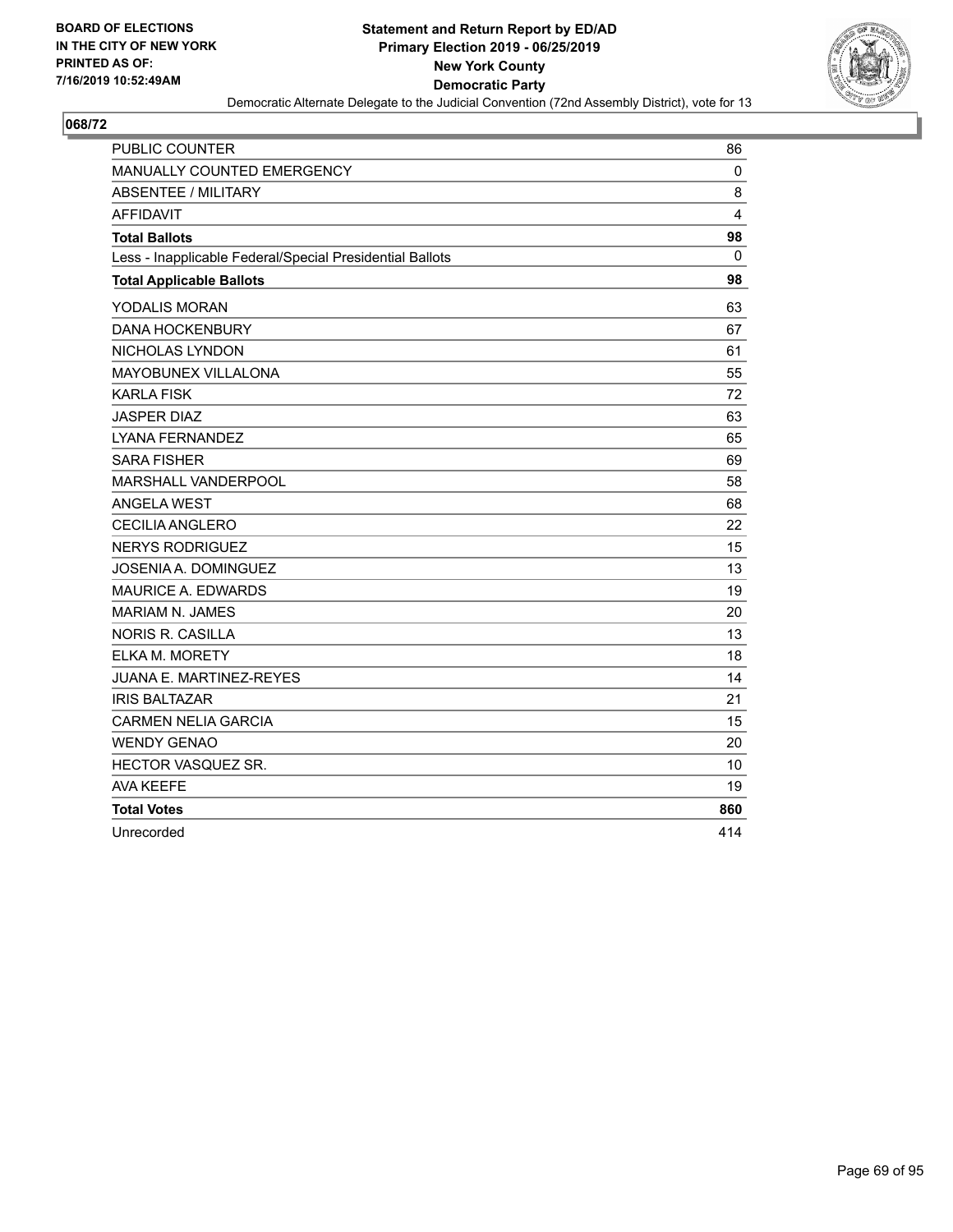

| <b>PUBLIC COUNTER</b>                                    | 31                        |
|----------------------------------------------------------|---------------------------|
| MANUALLY COUNTED EMERGENCY                               | 0                         |
| <b>ABSENTEE / MILITARY</b>                               | 4                         |
| <b>AFFIDAVIT</b>                                         | $\mathbf 0$               |
| <b>Total Ballots</b>                                     | 35                        |
| Less - Inapplicable Federal/Special Presidential Ballots | 0                         |
| <b>Total Applicable Ballots</b>                          | 35                        |
| YODALIS MORAN                                            | 25                        |
| <b>DANA HOCKENBURY</b>                                   | 26                        |
| NICHOLAS LYNDON                                          | 26                        |
| MAYOBUNEX VILLALONA                                      | 25                        |
| <b>KARLA FISK</b>                                        | 29                        |
| <b>JASPER DIAZ</b>                                       | 26                        |
| <b>LYANA FERNANDEZ</b>                                   | 27                        |
| <b>SARA FISHER</b>                                       | 28                        |
| MARSHALL VANDERPOOL                                      | 26                        |
| ANGELA WEST                                              | 25                        |
| <b>CECILIA ANGLERO</b>                                   | 3                         |
| <b>NERYS RODRIGUEZ</b>                                   | 3                         |
| JOSENIA A. DOMINGUEZ                                     | 3                         |
| MAURICE A. EDWARDS                                       | 4                         |
| <b>MARIAM N. JAMES</b>                                   | 4                         |
| <b>NORIS R. CASILLA</b>                                  | $\ensuremath{\mathsf{3}}$ |
| ELKA M. MORETY                                           | $\overline{c}$            |
| JUANA E. MARTINEZ-REYES                                  | $\ensuremath{\mathsf{3}}$ |
| <b>IRIS BALTAZAR</b>                                     | 3                         |
| <b>CARMEN NELIA GARCIA</b>                               | $\overline{4}$            |
| <b>WENDY GENAO</b>                                       | 4                         |
| HECTOR VASQUEZ SR.                                       | 3                         |
| <b>AVA KEEFE</b>                                         | 3                         |
| MARTIN COLLINS (WRITE-IN)                                | 1                         |
| <b>Total Votes</b>                                       | 306                       |
| Unrecorded                                               | 149                       |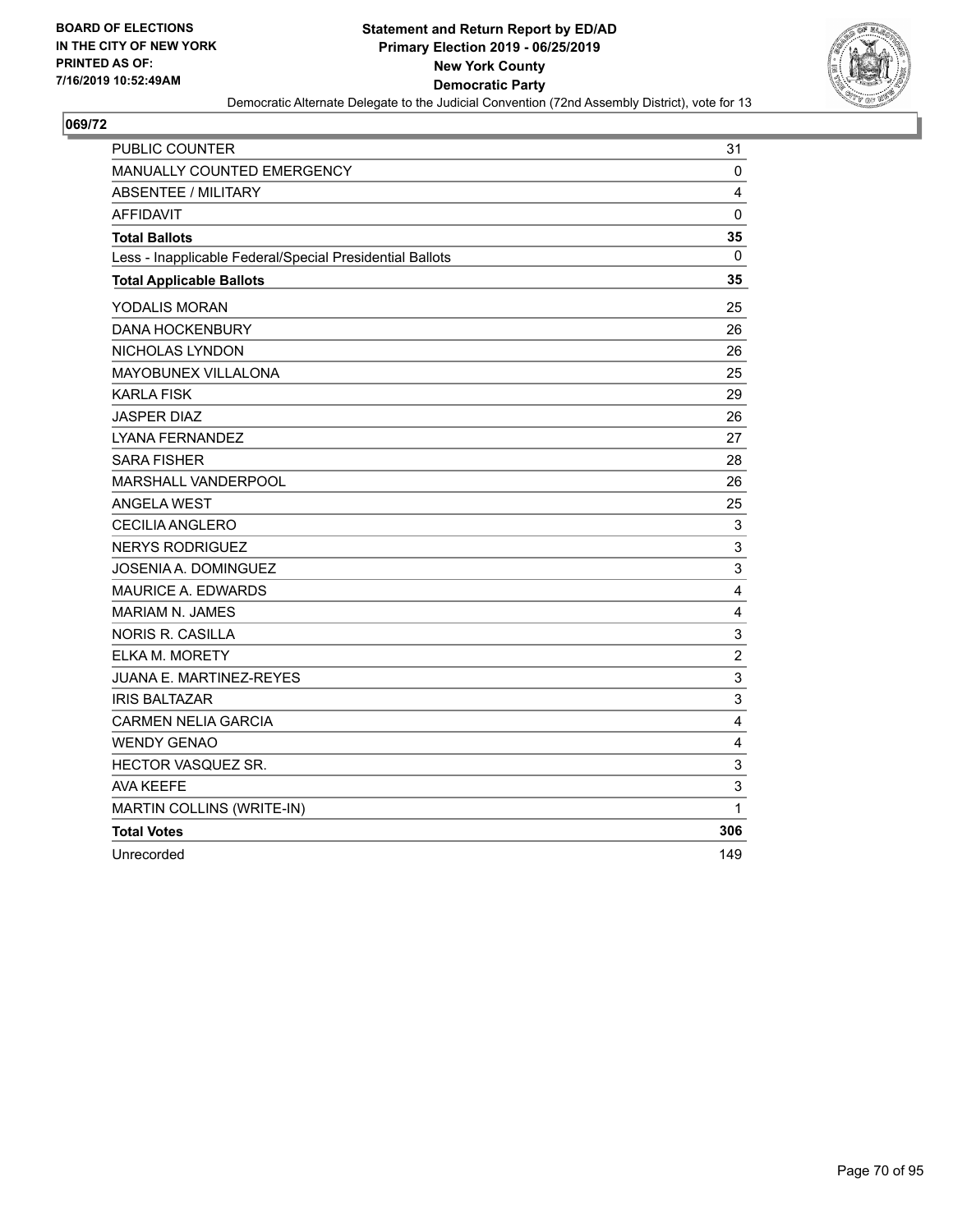

| <b>PUBLIC COUNTER</b>                                    | 31             |
|----------------------------------------------------------|----------------|
| MANUALLY COUNTED EMERGENCY                               | $\mathbf 0$    |
| <b>ABSENTEE / MILITARY</b>                               | $\overline{2}$ |
| <b>AFFIDAVIT</b>                                         | $\mathbf 0$    |
| <b>Total Ballots</b>                                     | 33             |
| Less - Inapplicable Federal/Special Presidential Ballots | $\Omega$       |
| <b>Total Applicable Ballots</b>                          | 33             |
| YODALIS MORAN                                            | 13             |
| <b>DANA HOCKENBURY</b>                                   | 17             |
| NICHOLAS LYNDON                                          | 12             |
| MAYOBUNEX VILLALONA                                      | 12             |
| <b>KARLA FISK</b>                                        | 18             |
| <b>JASPER DIAZ</b>                                       | 14             |
| <b>LYANA FERNANDEZ</b>                                   | 15             |
| <b>SARA FISHER</b>                                       | 17             |
| MARSHALL VANDERPOOL                                      | 13             |
| <b>ANGELA WEST</b>                                       | 16             |
| CECILIA ANGLERO                                          | 3              |
| <b>NERYS RODRIGUEZ</b>                                   | 5              |
| JOSENIA A. DOMINGUEZ                                     | 4              |
| MAURICE A. EDWARDS                                       | $\mathbf{1}$   |
| <b>MARIAM N. JAMES</b>                                   | 4              |
| <b>NORIS R. CASILLA</b>                                  | $\overline{c}$ |
| ELKA M. MORETY                                           | 6              |
| <b>JUANA E. MARTINEZ-REYES</b>                           | 4              |
| <b>IRIS BALTAZAR</b>                                     | $\mathbf 5$    |
| <b>CARMEN NELIA GARCIA</b>                               | 4              |
| <b>WENDY GENAO</b>                                       | 5              |
| HECTOR VASQUEZ SR.                                       | 1              |
| <b>AVA KEEFE</b>                                         | 6              |
| <b>Total Votes</b>                                       | 197            |
| Unrecorded                                               | 232            |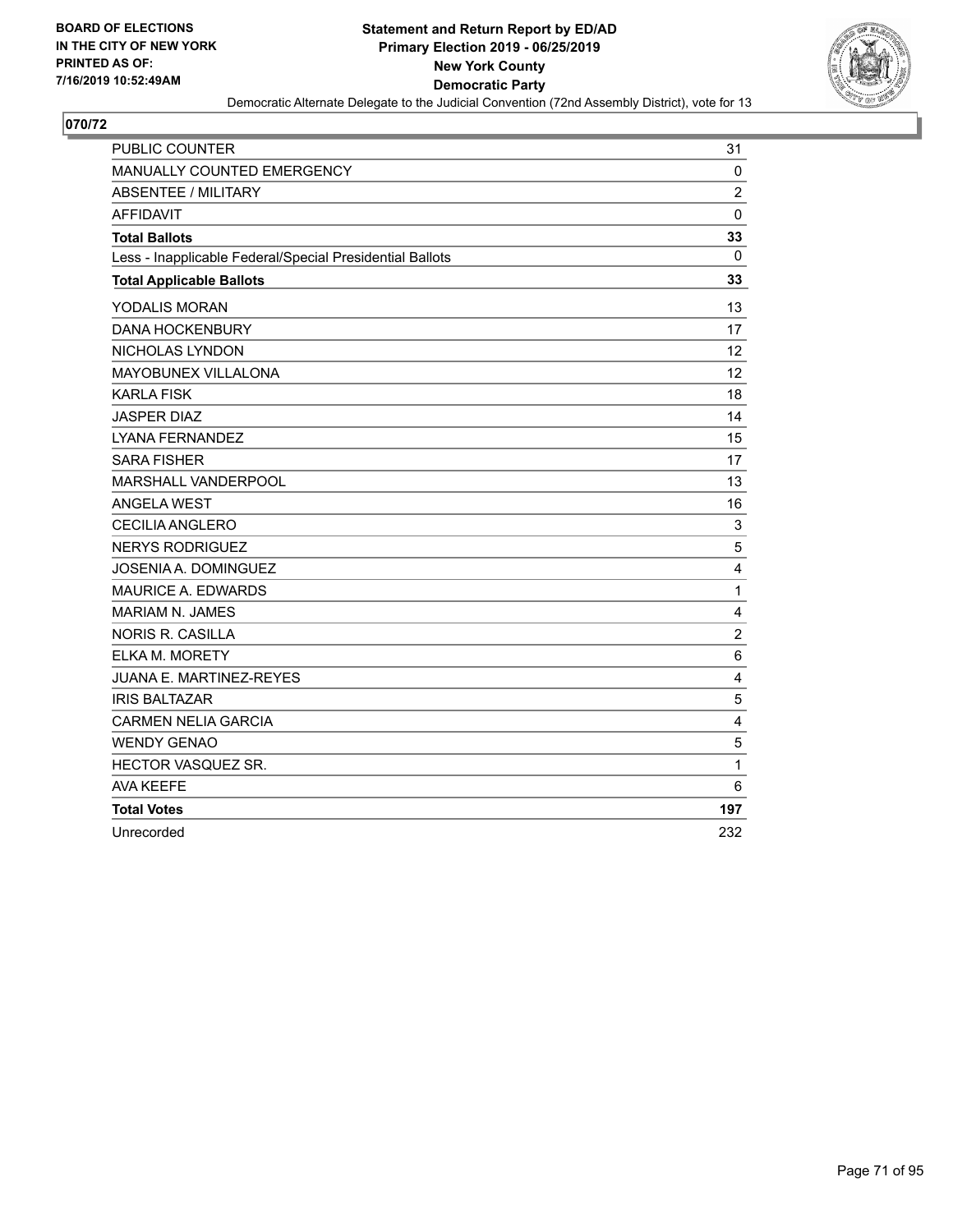

| <b>PUBLIC COUNTER</b>                                    | 11             |
|----------------------------------------------------------|----------------|
| MANUALLY COUNTED EMERGENCY                               | 0              |
| ABSENTEE / MILITARY                                      | $\mathbf 0$    |
| <b>AFFIDAVIT</b>                                         | $\mathbf 0$    |
| <b>Total Ballots</b>                                     | 11             |
| Less - Inapplicable Federal/Special Presidential Ballots | $\mathbf{0}$   |
| <b>Total Applicable Ballots</b>                          | 11             |
| YODALIS MORAN                                            | 4              |
| <b>DANA HOCKENBURY</b>                                   | $\overline{c}$ |
| NICHOLAS LYNDON                                          | $\mathbf{1}$   |
| MAYOBUNEX VILLALONA                                      | $\mathbf 0$    |
| <b>KARLA FISK</b>                                        | $\mathbf 0$    |
| <b>JASPER DIAZ</b>                                       | 0              |
| <b>LYANA FERNANDEZ</b>                                   | $\mathbf{1}$   |
| <b>SARA FISHER</b>                                       | $\overline{c}$ |
| MARSHALL VANDERPOOL                                      | $\overline{2}$ |
| <b>ANGELA WEST</b>                                       | 3              |
| <b>CECILIA ANGLERO</b>                                   | $\mathbf{1}$   |
| <b>NERYS RODRIGUEZ</b>                                   | $\mathbf 0$    |
| JOSENIA A. DOMINGUEZ                                     | $\overline{2}$ |
| <b>MAURICE A. EDWARDS</b>                                | 3              |
| <b>MARIAM N. JAMES</b>                                   | $\mathbf{1}$   |
| <b>NORIS R. CASILLA</b>                                  | $\mathbf 0$    |
| <b>ELKA M. MORETY</b>                                    | $\mathbf 0$    |
| <b>JUANA E. MARTINEZ-REYES</b>                           | $\overline{2}$ |
| <b>IRIS BALTAZAR</b>                                     | 0              |
| <b>CARMEN NELIA GARCIA</b>                               | $\mathbf{1}$   |
| <b>WENDY GENAO</b>                                       | $\mathbf 0$    |
| HECTOR VASQUEZ SR.                                       | $\mathbf{1}$   |
| <b>AVA KEEFE</b>                                         | 0              |
| <b>Total Votes</b>                                       | 26             |
| Unrecorded                                               | 117            |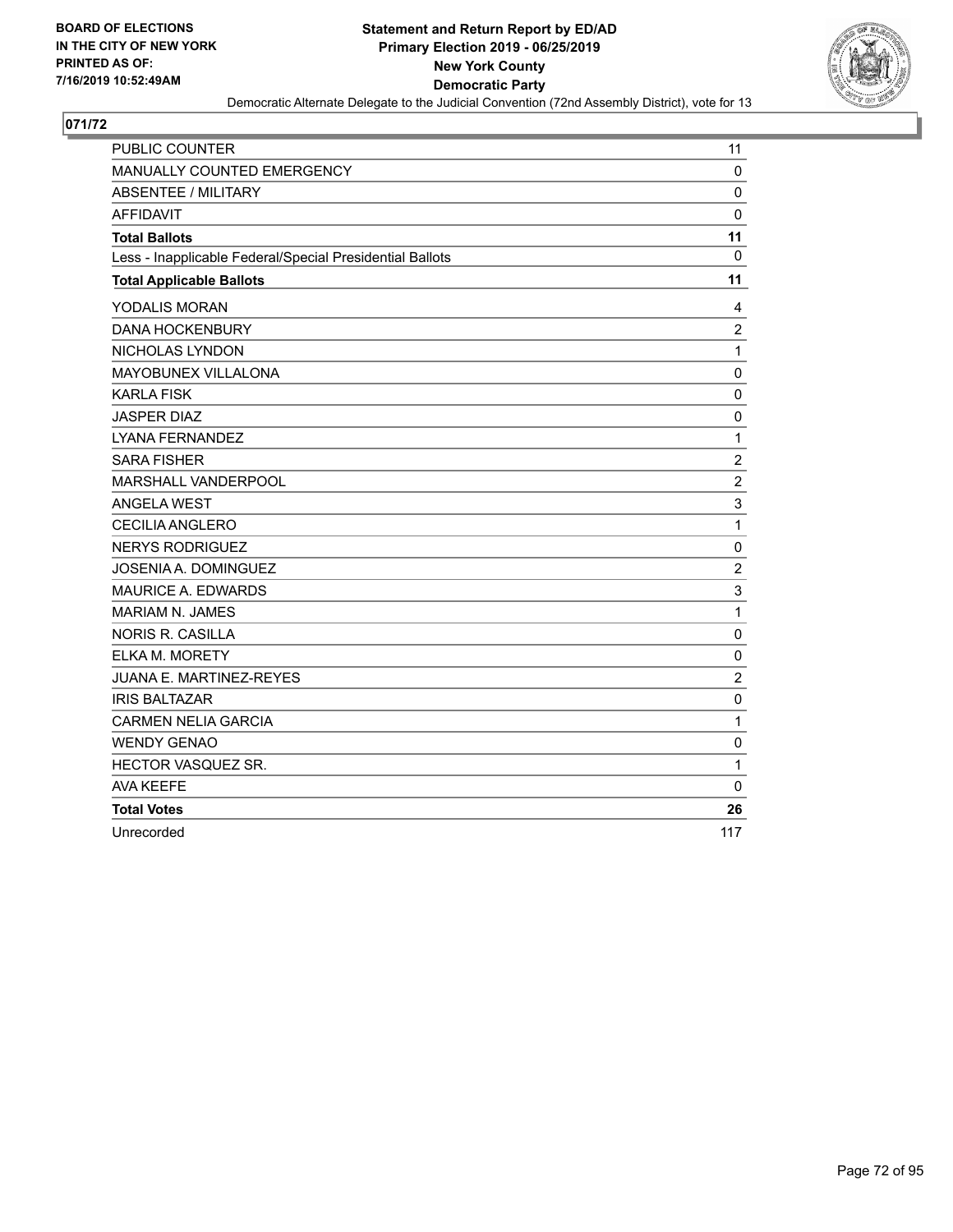

| <b>PUBLIC COUNTER</b>                                    | 10                      |
|----------------------------------------------------------|-------------------------|
| MANUALLY COUNTED EMERGENCY                               | 0                       |
| <b>ABSENTEE / MILITARY</b>                               | $\mathbf{1}$            |
| <b>AFFIDAVIT</b>                                         | $\mathbf 0$             |
| <b>Total Ballots</b>                                     | 11                      |
| Less - Inapplicable Federal/Special Presidential Ballots | $\mathbf{0}$            |
| <b>Total Applicable Ballots</b>                          | 11                      |
| YODALIS MORAN                                            | 3                       |
| <b>DANA HOCKENBURY</b>                                   | 3                       |
| NICHOLAS LYNDON                                          | $\mathbf{1}$            |
| MAYOBUNEX VILLALONA                                      | $\mathbf{1}$            |
| <b>KARLA FISK</b>                                        | $\overline{c}$          |
| <b>JASPER DIAZ</b>                                       | $\boldsymbol{2}$        |
| LYANA FERNANDEZ                                          | $\overline{4}$          |
| <b>SARA FISHER</b>                                       | 3                       |
| MARSHALL VANDERPOOL                                      | $\mathbf{1}$            |
| <b>ANGELA WEST</b>                                       | $\overline{c}$          |
| <b>CECILIA ANGLERO</b>                                   | $\mathbf{1}$            |
| <b>NERYS RODRIGUEZ</b>                                   | 4                       |
| <b>JOSENIA A. DOMINGUEZ</b>                              | 3                       |
| <b>MAURICE A. EDWARDS</b>                                | $\overline{2}$          |
| <b>MARIAM N. JAMES</b>                                   | 3                       |
| <b>NORIS R. CASILLA</b>                                  | $\mathbf{1}$            |
| <b>ELKA M. MORETY</b>                                    | $\overline{c}$          |
| <b>JUANA E. MARTINEZ-REYES</b>                           | 4                       |
| <b>IRIS BALTAZAR</b>                                     | $\overline{\mathbf{c}}$ |
| <b>CARMEN NELIA GARCIA</b>                               | 5                       |
| <b>WENDY GENAO</b>                                       | $\mathbf{1}$            |
| HECTOR VASQUEZ SR.                                       | $\boldsymbol{2}$        |
| <b>AVA KEEFE</b>                                         | 1                       |
| <b>Total Votes</b>                                       | 53                      |
| Unrecorded                                               | 90                      |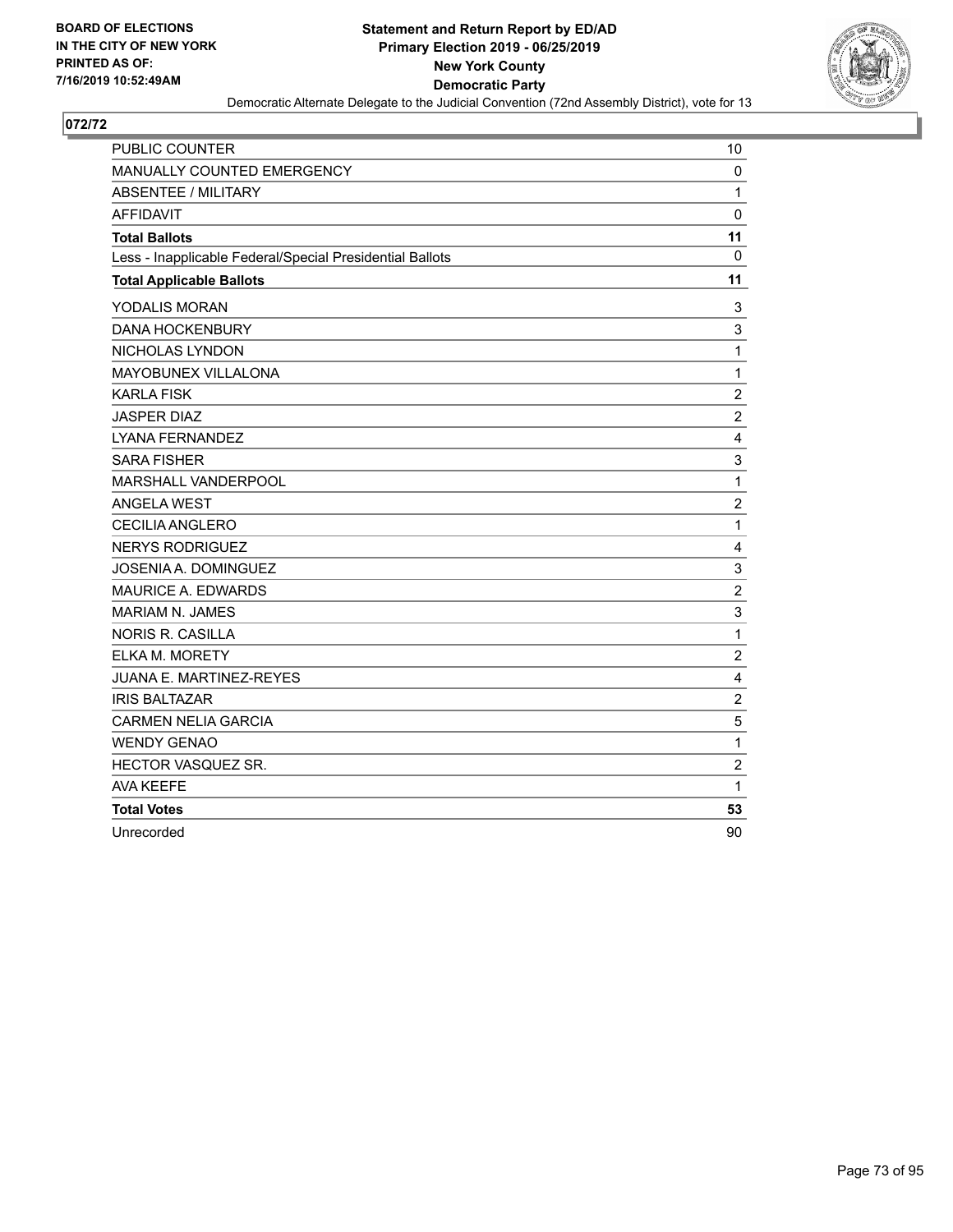

| <b>PUBLIC COUNTER</b>                                    | 36                      |
|----------------------------------------------------------|-------------------------|
| MANUALLY COUNTED EMERGENCY                               | 0                       |
| <b>ABSENTEE / MILITARY</b>                               | $\overline{2}$          |
| <b>AFFIDAVIT</b>                                         | $\mathbf 0$             |
| <b>Total Ballots</b>                                     | 38                      |
| Less - Inapplicable Federal/Special Presidential Ballots | 0                       |
| <b>Total Applicable Ballots</b>                          | 38                      |
| YODALIS MORAN                                            | 18                      |
| <b>DANA HOCKENBURY</b>                                   | 22                      |
| NICHOLAS LYNDON                                          | 19                      |
| MAYOBUNEX VILLALONA                                      | 16                      |
| <b>KARLA FISK</b>                                        | 25                      |
| <b>JASPER DIAZ</b>                                       | 26                      |
| LYANA FERNANDEZ                                          | 20                      |
| <b>SARA FISHER</b>                                       | 26                      |
| MARSHALL VANDERPOOL                                      | 21                      |
| ANGELA WEST                                              | 24                      |
| <b>CECILIA ANGLERO</b>                                   | 9                       |
| <b>NERYS RODRIGUEZ</b>                                   | 5                       |
| JOSENIA A. DOMINGUEZ                                     | 8                       |
| MAURICE A. EDWARDS                                       | 10                      |
| <b>MARIAM N. JAMES</b>                                   | 8                       |
| NORIS R. CASILLA                                         | $\overline{7}$          |
| ELKA M. MORETY                                           | 8                       |
| JUANA E. MARTINEZ-REYES                                  | $\overline{\mathbf{4}}$ |
| <b>IRIS BALTAZAR</b>                                     | $\overline{7}$          |
| <b>CARMEN NELIA GARCIA</b>                               | 3                       |
| <b>WENDY GENAO</b>                                       | $\sqrt{5}$              |
| <b>HECTOR VASQUEZ SR.</b>                                | 5                       |
| <b>AVA KEEFE</b>                                         | 12 <sup>2</sup>         |
| ZOYA KOCUR (WRITE-IN)                                    | 1                       |
| <b>Total Votes</b>                                       | 309                     |
| Unrecorded                                               | 185                     |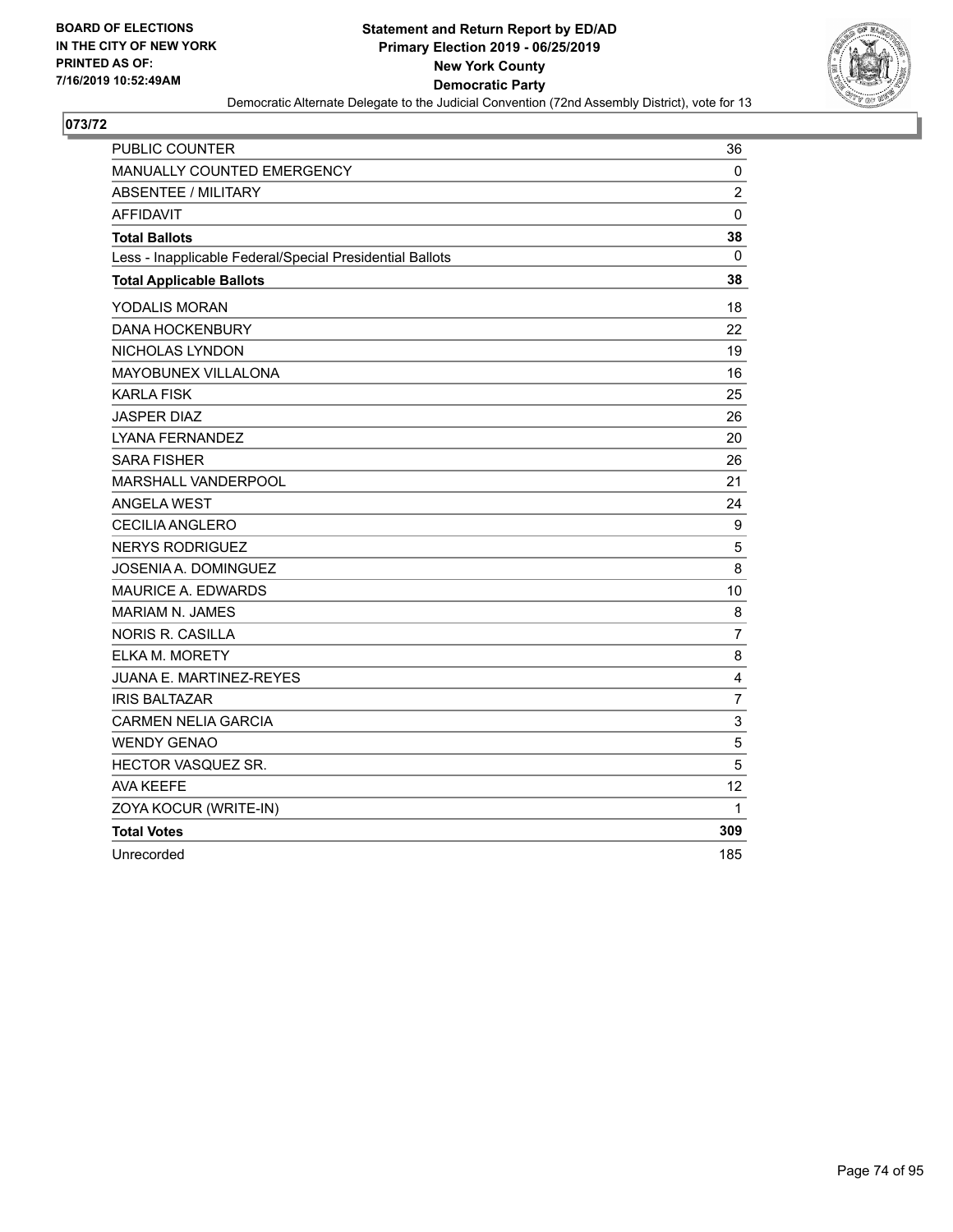

| <b>PUBLIC COUNTER</b>                                    | 10                        |
|----------------------------------------------------------|---------------------------|
| MANUALLY COUNTED EMERGENCY                               | 0                         |
| <b>ABSENTEE / MILITARY</b>                               | $\mathbf 0$               |
| <b>AFFIDAVIT</b>                                         | $\mathbf 0$               |
| <b>Total Ballots</b>                                     | 10                        |
| Less - Inapplicable Federal/Special Presidential Ballots | $\mathbf{0}$              |
| <b>Total Applicable Ballots</b>                          | 10                        |
| YODALIS MORAN                                            | 4                         |
| <b>DANA HOCKENBURY</b>                                   | $\mathbf{1}$              |
| NICHOLAS LYNDON                                          | $\overline{c}$            |
| MAYOBUNEX VILLALONA                                      | $\mathbf{1}$              |
| <b>KARLA FISK</b>                                        | $\overline{c}$            |
| <b>JASPER DIAZ</b>                                       | $\mathbf{1}$              |
| <b>LYANA FERNANDEZ</b>                                   | $\overline{2}$            |
| <b>SARA FISHER</b>                                       | $\ensuremath{\mathsf{3}}$ |
| MARSHALL VANDERPOOL                                      | 3                         |
| <b>ANGELA WEST</b>                                       | $\mathbf{1}$              |
| <b>CECILIA ANGLERO</b>                                   | $\boldsymbol{2}$          |
| <b>NERYS RODRIGUEZ</b>                                   | $\boldsymbol{2}$          |
| <b>JOSENIA A. DOMINGUEZ</b>                              | 5                         |
| <b>MAURICE A. EDWARDS</b>                                | $\overline{c}$            |
| <b>MARIAM N. JAMES</b>                                   | $\overline{2}$            |
| <b>NORIS R. CASILLA</b>                                  | 3                         |
| <b>ELKA M. MORETY</b>                                    | $\overline{c}$            |
| <b>JUANA E. MARTINEZ-REYES</b>                           | $\overline{2}$            |
| <b>IRIS BALTAZAR</b>                                     | 4                         |
| <b>CARMEN NELIA GARCIA</b>                               | 3                         |
| <b>WENDY GENAO</b>                                       | 3                         |
| HECTOR VASQUEZ SR.                                       | $\ensuremath{\mathsf{3}}$ |
| <b>AVA KEEFE</b>                                         | $\overline{2}$            |
| <b>Total Votes</b>                                       | 55                        |
| Unrecorded                                               | 75                        |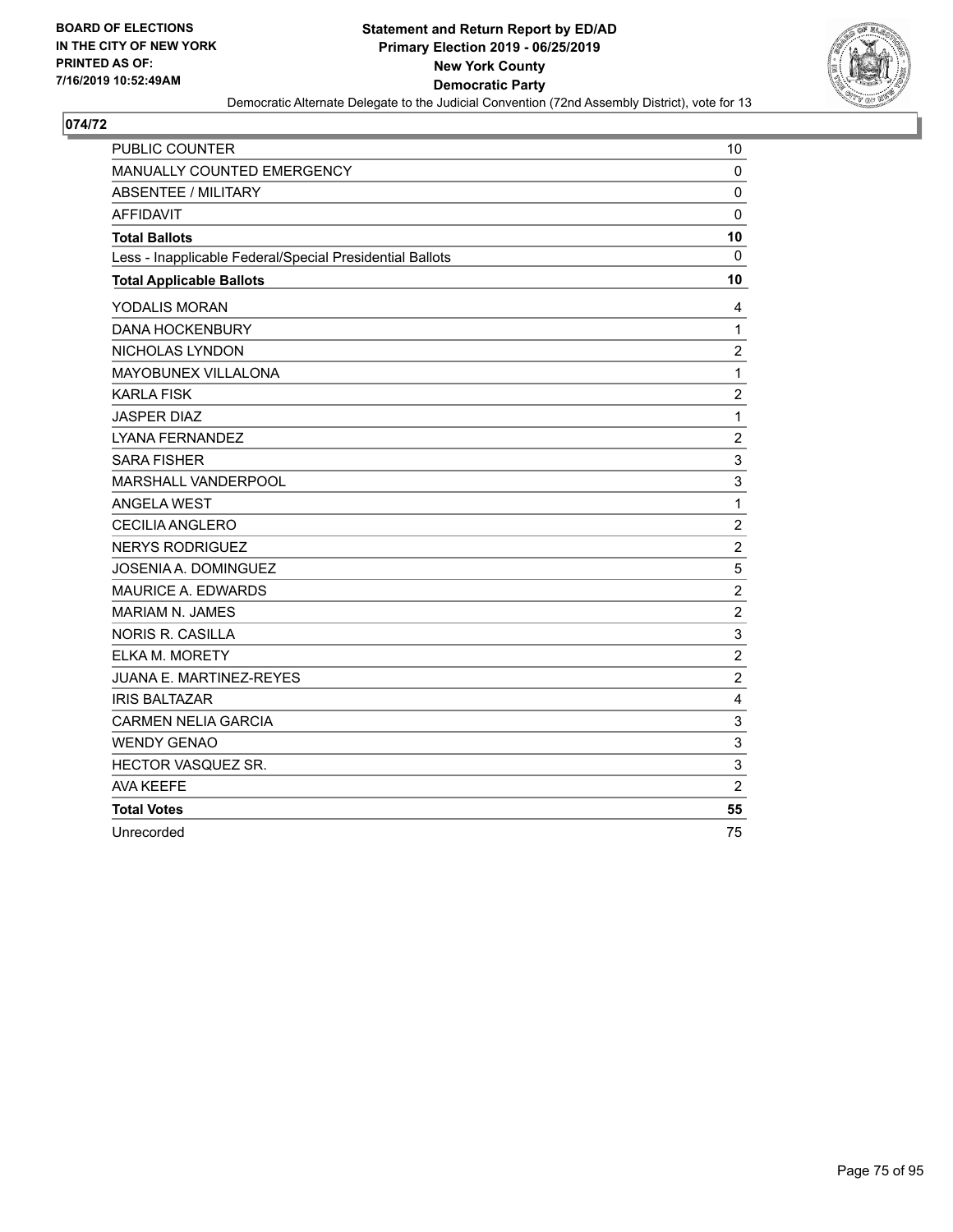

| <b>PUBLIC COUNTER</b>                                    | 23              |
|----------------------------------------------------------|-----------------|
| MANUALLY COUNTED EMERGENCY                               | 0               |
| <b>ABSENTEE / MILITARY</b>                               | 3               |
| <b>AFFIDAVIT</b>                                         | $\mathbf 0$     |
| <b>Total Ballots</b>                                     | 26              |
| Less - Inapplicable Federal/Special Presidential Ballots | $\mathbf{0}$    |
| <b>Total Applicable Ballots</b>                          | 26              |
| YODALIS MORAN                                            | 8               |
| <b>DANA HOCKENBURY</b>                                   | 8               |
| NICHOLAS LYNDON                                          | 6               |
| MAYOBUNEX VILLALONA                                      | 4               |
| <b>KARLA FISK</b>                                        | 8               |
| <b>JASPER DIAZ</b>                                       | 6               |
| LYANA FERNANDEZ                                          | 8               |
| <b>SARA FISHER</b>                                       | 8               |
| MARSHALL VANDERPOOL                                      | $6\phantom{1}6$ |
| <b>ANGELA WEST</b>                                       | 10              |
| <b>CECILIA ANGLERO</b>                                   | 7               |
| <b>NERYS RODRIGUEZ</b>                                   | $\mathbf 5$     |
| JOSENIA A. DOMINGUEZ                                     | 4               |
| <b>MAURICE A. EDWARDS</b>                                | $\overline{7}$  |
| <b>MARIAM N. JAMES</b>                                   | 5               |
| NORIS R. CASILLA                                         | $\overline{c}$  |
| <b>ELKA M. MORETY</b>                                    | 3               |
| <b>JUANA E. MARTINEZ-REYES</b>                           | 6               |
| <b>IRIS BALTAZAR</b>                                     | 8               |
| <b>CARMEN NELIA GARCIA</b>                               | 6               |
| <b>WENDY GENAO</b>                                       | 5               |
| HECTOR VASQUEZ SR.                                       | 4               |
| <b>AVA KEEFE</b>                                         | 5               |
| TROY OUTLAW (WRITE-IN)                                   | 1               |
| <b>Total Votes</b>                                       | 140             |
| Unrecorded                                               | 198             |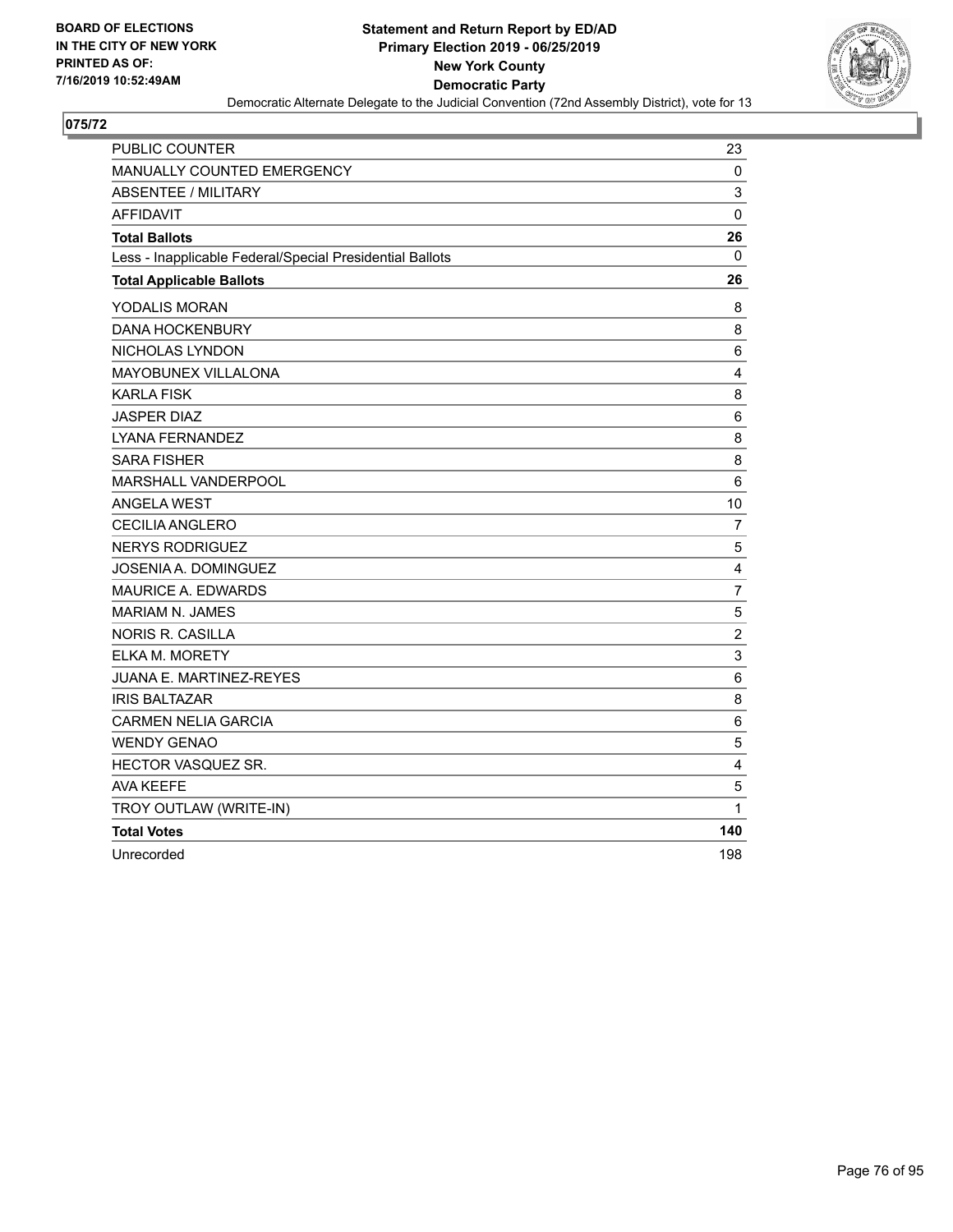

| <b>PUBLIC COUNTER</b>                                    | 13                      |
|----------------------------------------------------------|-------------------------|
| MANUALLY COUNTED EMERGENCY                               | $\mathbf 0$             |
| <b>ABSENTEE / MILITARY</b>                               | $\mathbf{1}$            |
| <b>AFFIDAVIT</b>                                         | $\mathbf 0$             |
| <b>Total Ballots</b>                                     | 14                      |
| Less - Inapplicable Federal/Special Presidential Ballots | $\Omega$                |
| <b>Total Applicable Ballots</b>                          | 14                      |
| YODALIS MORAN                                            | 5                       |
| <b>DANA HOCKENBURY</b>                                   | 5                       |
| NICHOLAS LYNDON                                          | $\overline{2}$          |
| MAYOBUNEX VILLALONA                                      | 3                       |
| <b>KARLA FISK</b>                                        | 3                       |
| <b>JASPER DIAZ</b>                                       | 4                       |
| <b>LYANA FERNANDEZ</b>                                   | $6\phantom{1}6$         |
| <b>SARA FISHER</b>                                       | 3                       |
| MARSHALL VANDERPOOL                                      | $\overline{4}$          |
| <b>ANGELA WEST</b>                                       | 5                       |
| <b>CECILIA ANGLERO</b>                                   | $\pmb{0}$               |
| <b>NERYS RODRIGUEZ</b>                                   | $\overline{c}$          |
| <b>JOSENIA A. DOMINGUEZ</b>                              | $\mathbf 0$             |
| <b>MAURICE A. EDWARDS</b>                                | $\overline{2}$          |
| <b>MARIAM N. JAMES</b>                                   | $\overline{\mathbf{c}}$ |
| <b>NORIS R. CASILLA</b>                                  | $\mathbf{1}$            |
| ELKA M. MORETY                                           | $\sqrt{2}$              |
| JUANA E. MARTINEZ-REYES                                  | $\overline{2}$          |
| <b>IRIS BALTAZAR</b>                                     | $\mathbf 0$             |
| <b>CARMEN NELIA GARCIA</b>                               | $\mathbf{1}$            |
| <b>WENDY GENAO</b>                                       | $\overline{c}$          |
| HECTOR VASQUEZ SR.                                       | $\pmb{0}$               |
| <b>AVA KEEFE</b>                                         | $\overline{2}$          |
| <b>Total Votes</b>                                       | 56                      |
| Unrecorded                                               | 126                     |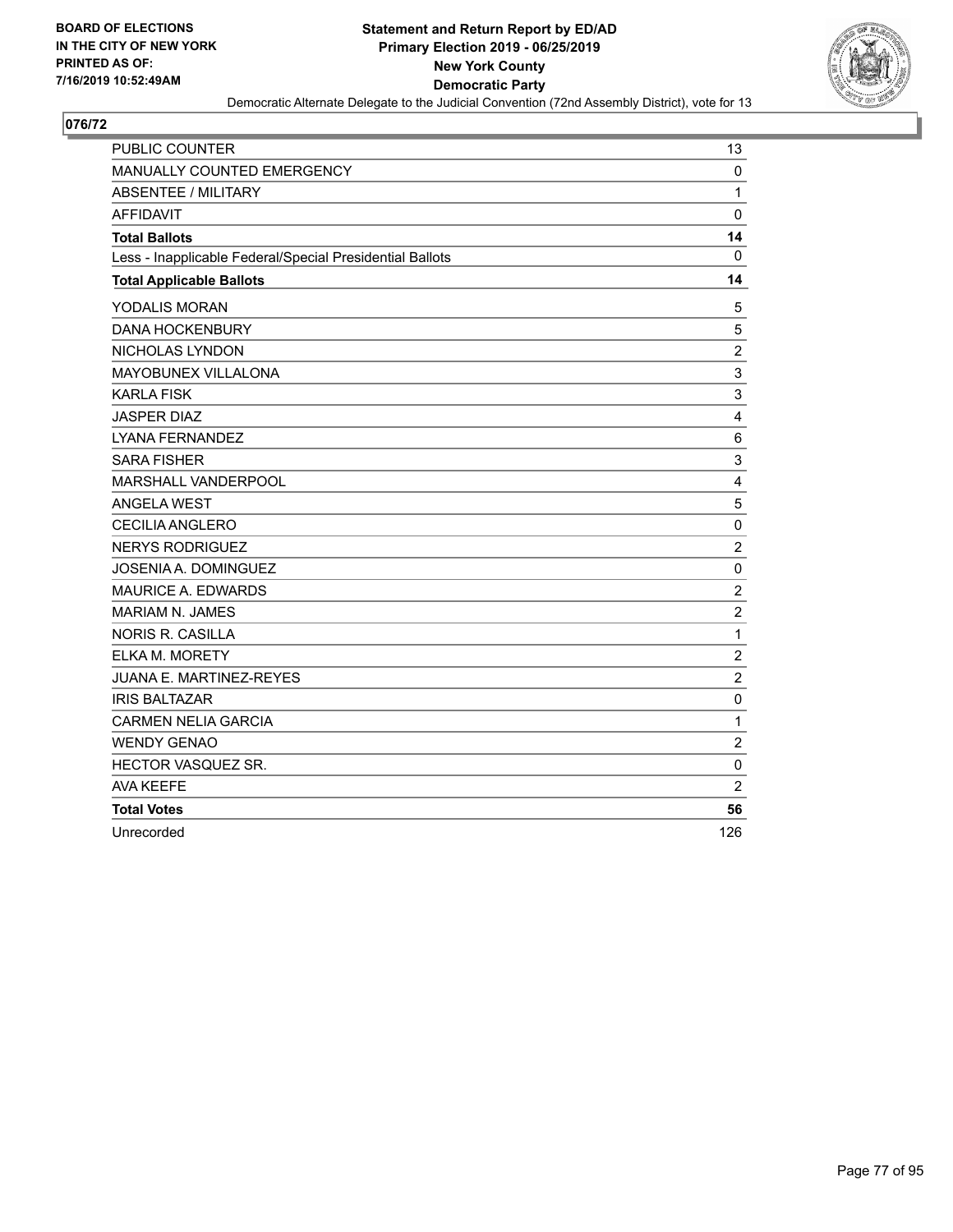

| <b>PUBLIC COUNTER</b>                                    | 0            |
|----------------------------------------------------------|--------------|
| MANUALLY COUNTED EMERGENCY                               | $\mathbf 0$  |
| <b>ABSENTEE / MILITARY</b>                               | $\mathbf{1}$ |
| <b>AFFIDAVIT</b>                                         | 0            |
| <b>Total Ballots</b>                                     | 1            |
| Less - Inapplicable Federal/Special Presidential Ballots | 0            |
| <b>Total Applicable Ballots</b>                          | 1            |
| YODALIS MORAN                                            | 0            |
| <b>DANA HOCKENBURY</b>                                   | $\mathbf 0$  |
| NICHOLAS LYNDON                                          | $\mathbf 0$  |
| MAYOBUNEX VILLALONA                                      | $\mathbf 0$  |
| <b>KARLA FISK</b>                                        | $\mathbf 0$  |
| <b>JASPER DIAZ</b>                                       | $\mathbf 0$  |
| LYANA FERNANDEZ                                          | 0            |
| <b>SARA FISHER</b>                                       | $\mathbf 0$  |
| <b>MARSHALL VANDERPOOL</b>                               | $\mathbf 0$  |
| <b>ANGELA WEST</b>                                       | $\mathbf 0$  |
| <b>CECILIA ANGLERO</b>                                   | 1            |
| <b>NERYS RODRIGUEZ</b>                                   | $\mathbf{1}$ |
| JOSENIA A. DOMINGUEZ                                     | $\mathbf{1}$ |
| <b>MAURICE A. EDWARDS</b>                                | 1            |
| MARIAM N. JAMES                                          | 1            |
| <b>NORIS R. CASILLA</b>                                  | $\mathbf{1}$ |
| ELKA M. MORETY                                           | $\mathbf{1}$ |
| JUANA E. MARTINEZ-REYES                                  | $\mathbf{1}$ |
| <b>IRIS BALTAZAR</b>                                     | 1            |
| <b>CARMEN NELIA GARCIA</b>                               | $\mathbf{1}$ |
| <b>WENDY GENAO</b>                                       | $\mathbf 1$  |
| HECTOR VASQUEZ SR.                                       | 1            |
| <b>AVA KEEFE</b>                                         | 1            |
| <b>Total Votes</b>                                       | 13           |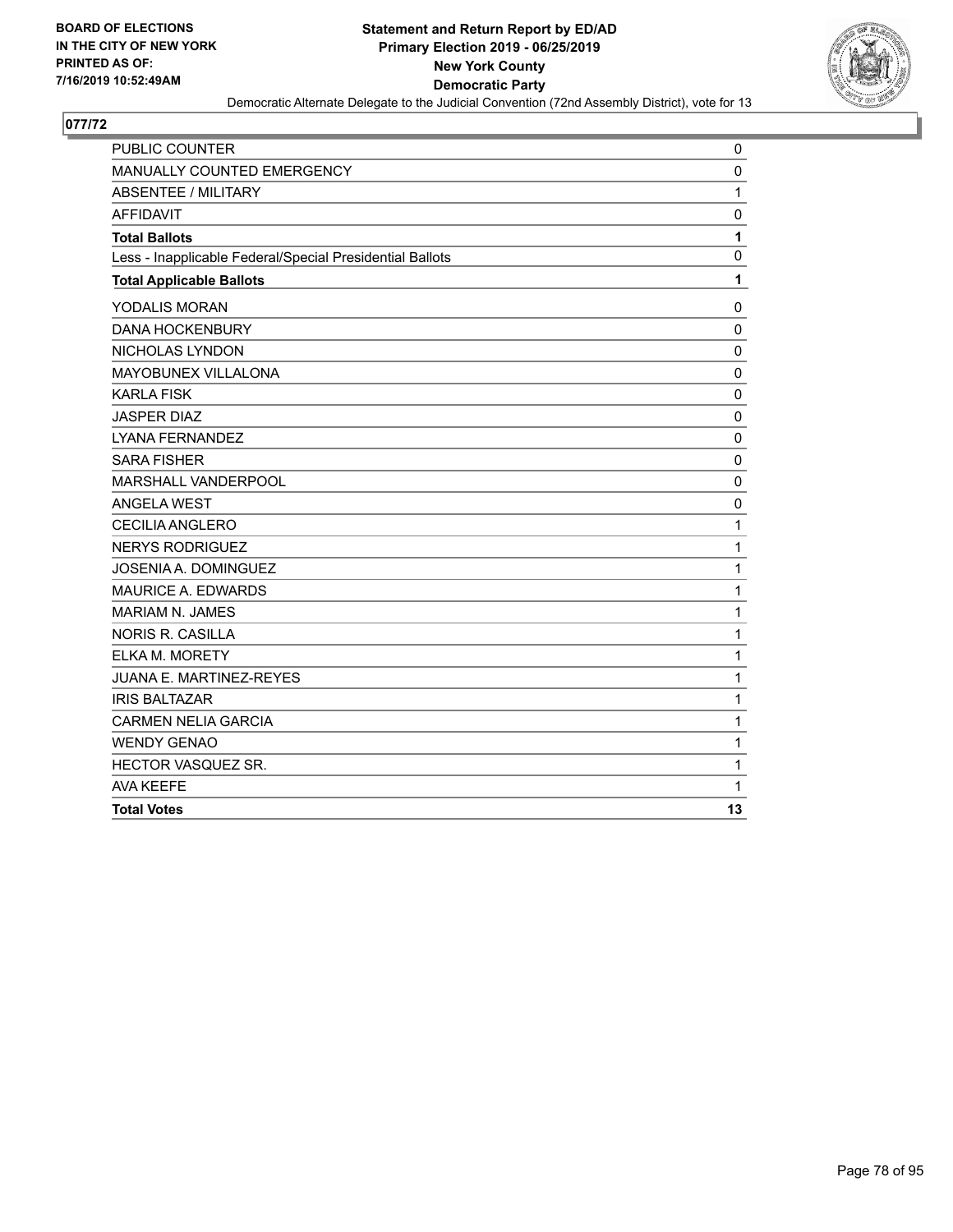

| <b>PUBLIC COUNTER</b>                                    | 12               |
|----------------------------------------------------------|------------------|
| MANUALLY COUNTED EMERGENCY                               | $\mathbf 0$      |
| <b>ABSENTEE / MILITARY</b>                               | 1                |
| <b>AFFIDAVIT</b>                                         | $\pmb{0}$        |
| <b>Total Ballots</b>                                     | 13               |
| Less - Inapplicable Federal/Special Presidential Ballots | $\mathbf{0}$     |
| <b>Total Applicable Ballots</b>                          | 13               |
| YODALIS MORAN                                            | 5                |
| <b>DANA HOCKENBURY</b>                                   | 2                |
| NICHOLAS LYNDON                                          | $\overline{2}$   |
| <b>MAYOBUNEX VILLALONA</b>                               | 3                |
| <b>KARLA FISK</b>                                        | $\mathbf{1}$     |
| <b>JASPER DIAZ</b>                                       | 4                |
| LYANA FERNANDEZ                                          | 4                |
| <b>SARA FISHER</b>                                       | $\overline{c}$   |
| MARSHALL VANDERPOOL                                      | $\mathbf{1}$     |
| <b>ANGELA WEST</b>                                       | 3                |
| <b>CECILIA ANGLERO</b>                                   | 3                |
| <b>NERYS RODRIGUEZ</b>                                   | 5                |
| <b>JOSENIA A. DOMINGUEZ</b>                              | 4                |
| <b>MAURICE A. EDWARDS</b>                                | $\boldsymbol{2}$ |
| MARIAM N. JAMES                                          | 3                |
| <b>NORIS R. CASILLA</b>                                  | 3                |
| ELKA M. MORETY                                           | $\mathbf 0$      |
| JUANA E. MARTINEZ-REYES                                  | 4                |
| <b>IRIS BALTAZAR</b>                                     | 1                |
| <b>CARMEN NELIA GARCIA</b>                               | $\overline{4}$   |
| <b>WENDY GENAO</b>                                       | 4                |
| HECTOR VASQUEZ SR.                                       | 4                |
| <b>AVA KEEFE</b>                                         | 1                |
| <b>Total Votes</b>                                       | 65               |
| Unrecorded                                               | 104              |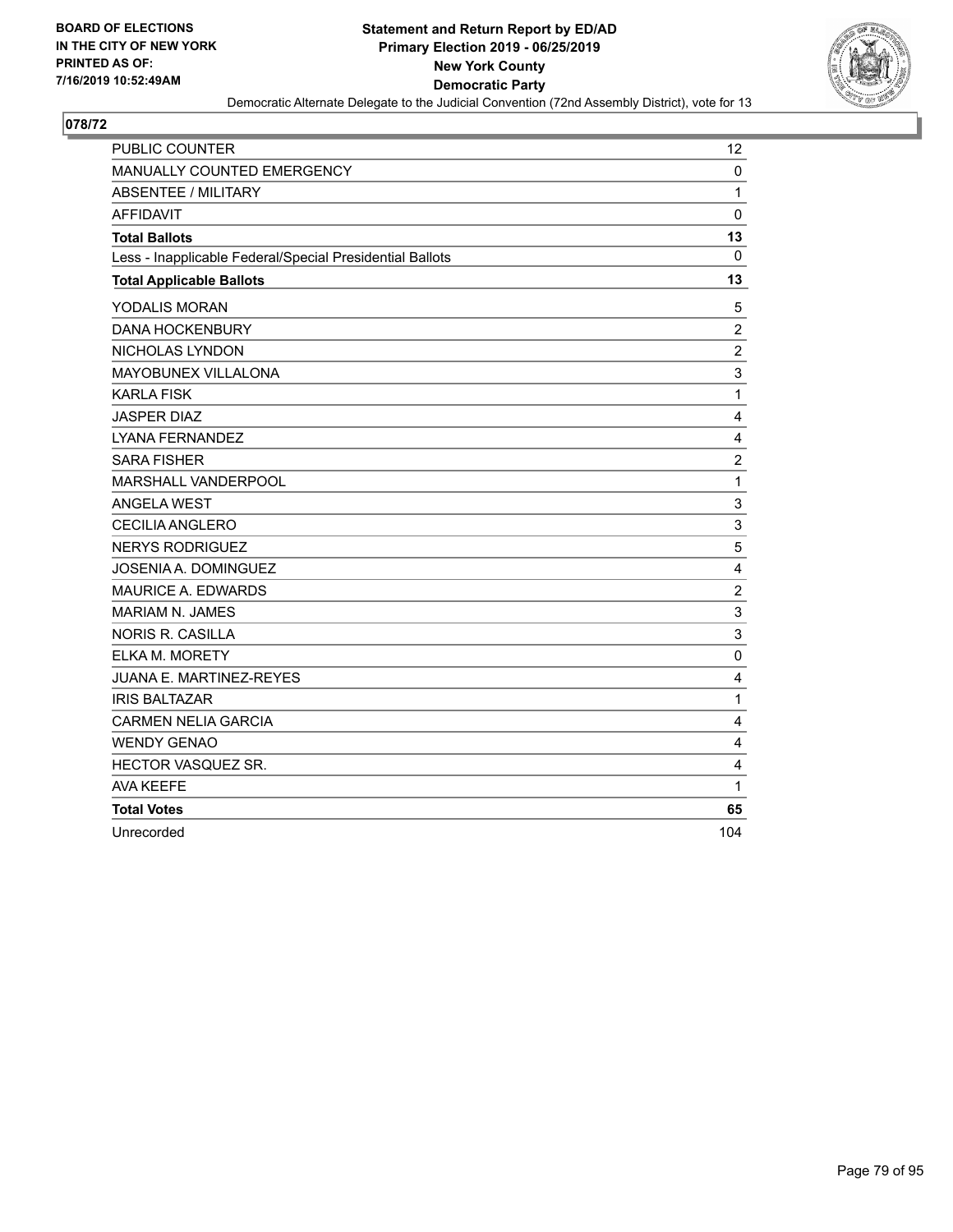

| <b>PUBLIC COUNTER</b>                                    | 5              |
|----------------------------------------------------------|----------------|
| MANUALLY COUNTED EMERGENCY                               | $\mathbf 0$    |
| <b>ABSENTEE / MILITARY</b>                               | 0              |
| <b>AFFIDAVIT</b>                                         | $\mathbf 0$    |
| <b>Total Ballots</b>                                     | 5              |
| Less - Inapplicable Federal/Special Presidential Ballots | 0              |
| <b>Total Applicable Ballots</b>                          | 5              |
| YODALIS MORAN                                            | $\mathbf{1}$   |
| <b>DANA HOCKENBURY</b>                                   | $\mathbf{1}$   |
| NICHOLAS LYNDON                                          | $\mathbf 0$    |
| MAYOBUNEX VILLALONA                                      | $\mathbf 0$    |
| <b>KARLA FISK</b>                                        | $\overline{c}$ |
| <b>JASPER DIAZ</b>                                       | $\mathbf{1}$   |
| LYANA FERNANDEZ                                          | $\overline{2}$ |
| <b>SARA FISHER</b>                                       | $\mathbf{1}$   |
| MARSHALL VANDERPOOL                                      | $\mathbf{1}$   |
| <b>ANGELA WEST</b>                                       | $\mathbf 0$    |
| <b>CECILIA ANGLERO</b>                                   | $\mathbf{1}$   |
| <b>NERYS RODRIGUEZ</b>                                   | $\mathbf{1}$   |
| JOSENIA A. DOMINGUEZ                                     | 0              |
| <b>MAURICE A. EDWARDS</b>                                | $\mathbf{1}$   |
| <b>MARIAM N. JAMES</b>                                   | $\mathbf{1}$   |
| <b>NORIS R. CASILLA</b>                                  | $\mathbf{1}$   |
| <b>ELKA M. MORETY</b>                                    | $\mathbf 0$    |
| JUANA E. MARTINEZ-REYES                                  | $\mathbf{1}$   |
| <b>IRIS BALTAZAR</b>                                     | 0              |
| <b>CARMEN NELIA GARCIA</b>                               | $\mathbf{1}$   |
| <b>WENDY GENAO</b>                                       | $\mathbf 1$    |
| HECTOR VASQUEZ SR.                                       | 1              |
| <b>AVA KEEFE</b>                                         | 1              |
| <b>Total Votes</b>                                       | 19             |
| Unrecorded                                               | 46             |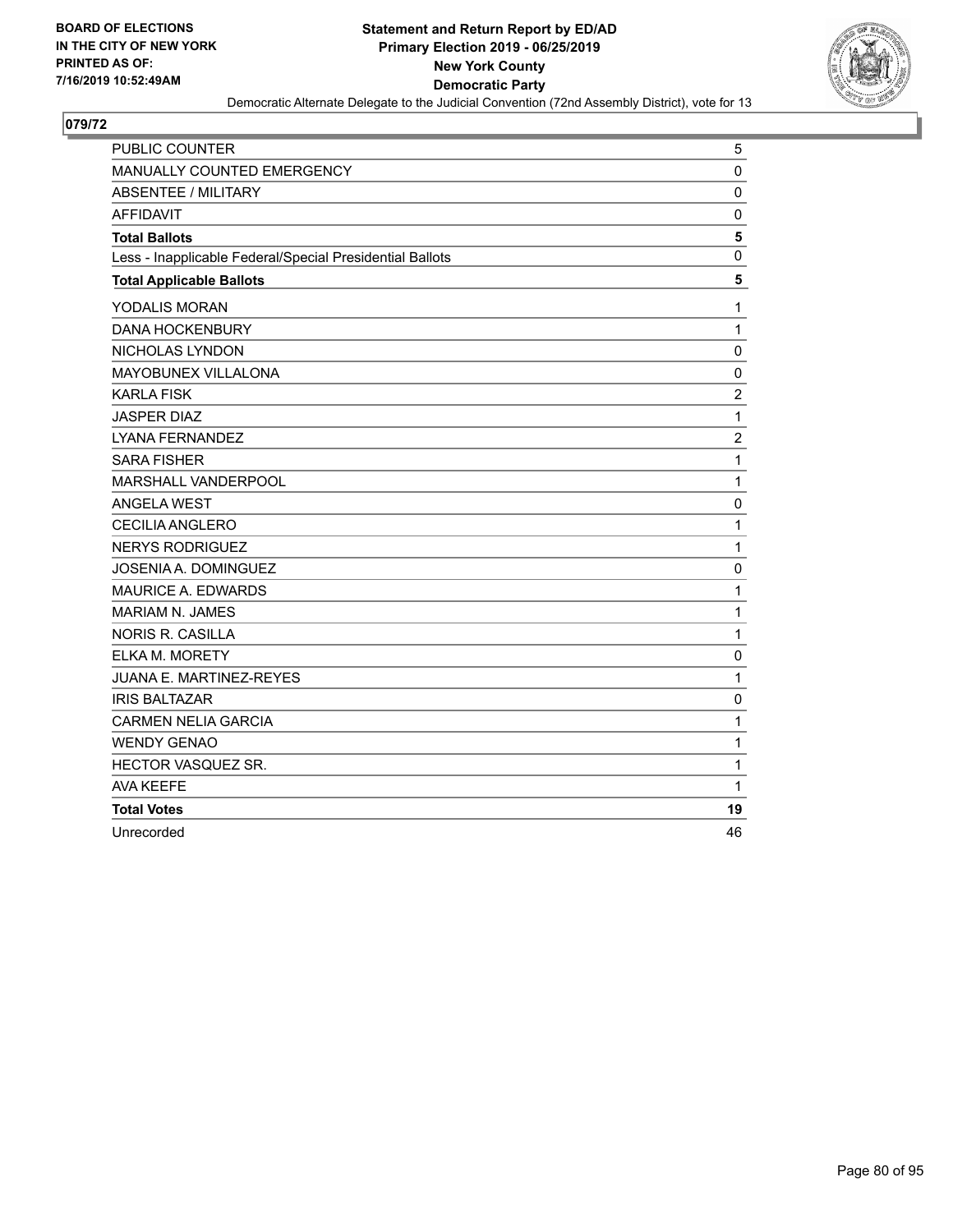

| PUBLIC COUNTER                                           | $\mathbf 0$  |
|----------------------------------------------------------|--------------|
| <b>MANUALLY COUNTED EMERGENCY</b>                        | 0            |
| ABSENTEE / MILITARY                                      | $\mathbf 0$  |
| <b>AFFIDAVIT</b>                                         | $\mathbf 0$  |
| <b>Total Ballots</b>                                     | $\mathbf 0$  |
| Less - Inapplicable Federal/Special Presidential Ballots | $\mathbf 0$  |
| <b>Total Applicable Ballots</b>                          | $\mathbf 0$  |
| YODALIS MORAN                                            | 0            |
| <b>DANA HOCKENBURY</b>                                   | $\mathbf 0$  |
| NICHOLAS LYNDON                                          | $\mathbf 0$  |
| MAYOBUNEX VILLALONA                                      | $\mathbf 0$  |
| <b>KARLA FISK</b>                                        | $\mathbf 0$  |
| <b>JASPER DIAZ</b>                                       | 0            |
| <b>LYANA FERNANDEZ</b>                                   | $\mathbf{0}$ |
| <b>SARA FISHER</b>                                       | 0            |
| MARSHALL VANDERPOOL                                      | $\mathbf 0$  |
| <b>ANGELA WEST</b>                                       | $\mathbf 0$  |
| <b>CECILIA ANGLERO</b>                                   | $\mathbf 0$  |
| <b>NERYS RODRIGUEZ</b>                                   | $\mathbf{0}$ |
| JOSENIA A. DOMINGUEZ                                     | 0            |
| <b>MAURICE A. EDWARDS</b>                                | $\mathbf 0$  |
| MARIAM N. JAMES                                          | 0            |
| <b>NORIS R. CASILLA</b>                                  | $\Omega$     |
| <b>ELKA M. MORETY</b>                                    | $\mathbf 0$  |
| JUANA E. MARTINEZ-REYES                                  | $\mathbf 0$  |
| <b>IRIS BALTAZAR</b>                                     | 0            |
| <b>CARMEN NELIA GARCIA</b>                               | $\mathbf 0$  |
| <b>WENDY GENAO</b>                                       | $\mathbf 0$  |
| HECTOR VASQUEZ SR.                                       | $\mathbf 0$  |
| <b>AVA KEEFE</b>                                         | 0            |
| <b>Total Votes</b>                                       | 0            |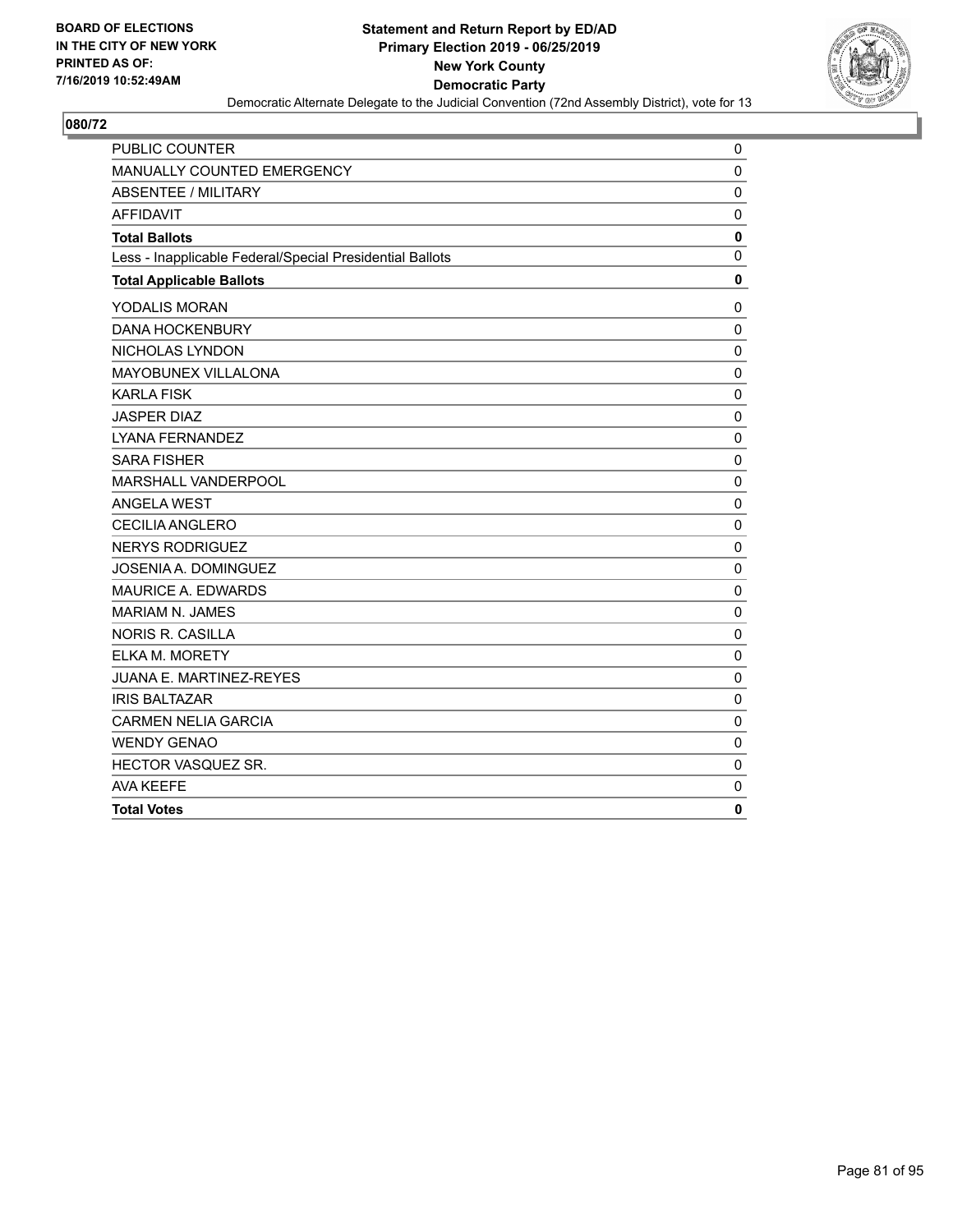

| <b>PUBLIC COUNTER</b>                                    | 0         |
|----------------------------------------------------------|-----------|
| <b>MANUALLY COUNTED EMERGENCY</b>                        | 0         |
| ABSENTEE / MILITARY                                      | 0         |
| <b>AFFIDAVIT</b>                                         | 0         |
| <b>Total Ballots</b>                                     | 0         |
| Less - Inapplicable Federal/Special Presidential Ballots | 0         |
| <b>Total Applicable Ballots</b>                          | 0         |
| YODALIS MORAN                                            | 0         |
| <b>DANA HOCKENBURY</b>                                   | 0         |
| NICHOLAS LYNDON                                          | 0         |
| <b>MAYOBUNEX VILLALONA</b>                               | 0         |
| <b>KARLA FISK</b>                                        | 0         |
| <b>JASPER DIAZ</b>                                       | 0         |
| LYANA FERNANDEZ                                          | 0         |
| <b>SARA FISHER</b>                                       | 0         |
| MARSHALL VANDERPOOL                                      | 0         |
| ANGELA WEST                                              | 0         |
| <b>CECILIA ANGLERO</b>                                   | 0         |
| <b>NERYS RODRIGUEZ</b>                                   | 0         |
| JOSENIA A. DOMINGUEZ                                     | $\pmb{0}$ |
| <b>MAURICE A. EDWARDS</b>                                | 0         |
| <b>MARIAM N. JAMES</b>                                   | 0         |
| <b>NORIS R. CASILLA</b>                                  | 0         |
| <b>ELKA M. MORETY</b>                                    | 0         |
| JUANA E. MARTINEZ-REYES                                  | 0         |
| <b>IRIS BALTAZAR</b>                                     | 0         |
| <b>CARMEN NELIA GARCIA</b>                               | 0         |
| <b>WENDY GENAO</b>                                       | 0         |
| HECTOR VASQUEZ SR.                                       | 0         |
| AVA KEEFE                                                | 0         |
| <b>Total Votes</b>                                       | 0         |
| 082/72 COMBINED into: 080/72                             |           |
| 083/72 COMBINED into: 080/72                             |           |
| 084/72 COMBINED into: 081/72                             |           |
| 085/72 COMBINED into: 080/72                             |           |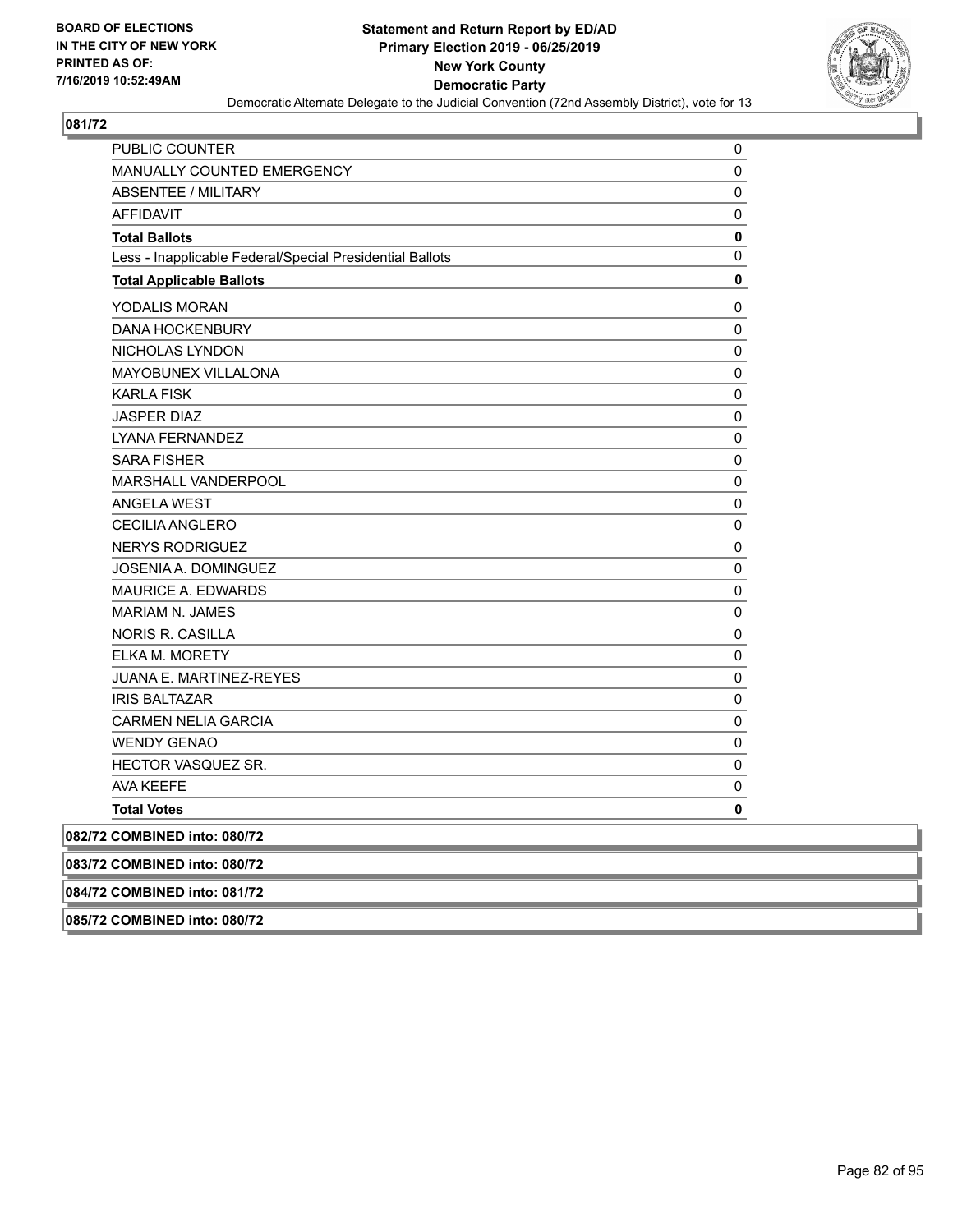

| <b>PUBLIC COUNTER</b>                                    | 9                |
|----------------------------------------------------------|------------------|
| MANUALLY COUNTED EMERGENCY                               | 0                |
| <b>ABSENTEE / MILITARY</b>                               | $\mathbf 0$      |
| <b>AFFIDAVIT</b>                                         | $\mathbf 0$      |
| <b>Total Ballots</b>                                     | $\boldsymbol{9}$ |
| Less - Inapplicable Federal/Special Presidential Ballots | $\mathbf{0}$     |
| <b>Total Applicable Ballots</b>                          | 9                |
| YODALIS MORAN                                            | 4                |
| <b>DANA HOCKENBURY</b>                                   | $\mathbf{1}$     |
| NICHOLAS LYNDON                                          | $\mathbf{1}$     |
| MAYOBUNEX VILLALONA                                      | $\overline{c}$   |
| <b>KARLA FISK</b>                                        | $\mathbf{1}$     |
| <b>JASPER DIAZ</b>                                       | $\overline{c}$   |
| LYANA FERNANDEZ                                          | $\overline{c}$   |
| <b>SARA FISHER</b>                                       | $\mathbf{1}$     |
| MARSHALL VANDERPOOL                                      | $\mathbf 1$      |
| <b>ANGELA WEST</b>                                       | 3                |
| <b>CECILIA ANGLERO</b>                                   | 5                |
| <b>NERYS RODRIGUEZ</b>                                   | 4                |
| <b>JOSENIA A. DOMINGUEZ</b>                              | 3                |
| MAURICE A. EDWARDS                                       | 3                |
| <b>MARIAM N. JAMES</b>                                   | $\mathbf{1}$     |
| <b>NORIS R. CASILLA</b>                                  | $\overline{c}$   |
| ELKA M. MORETY                                           | 3                |
| <b>JUANA E. MARTINEZ-REYES</b>                           | $\overline{c}$   |
| <b>IRIS BALTAZAR</b>                                     | $\overline{c}$   |
| <b>CARMEN NELIA GARCIA</b>                               | 3                |
| <b>WENDY GENAO</b>                                       | $\overline{4}$   |
| HECTOR VASQUEZ SR.                                       | 4                |
| <b>AVA KEEFE</b>                                         | 3                |
| <b>Total Votes</b>                                       | 57               |
| Unrecorded                                               | 60               |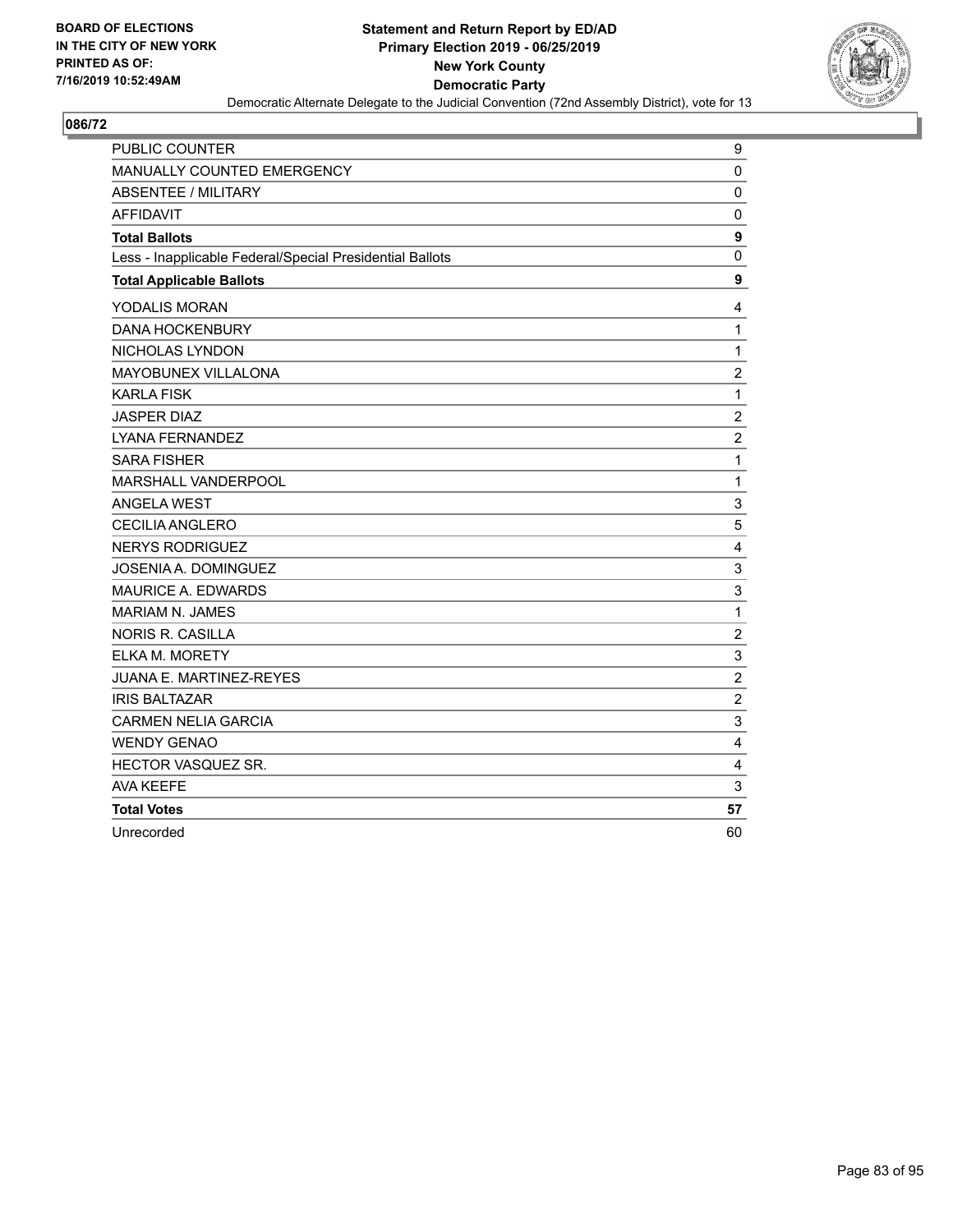

| PUBLIC COUNTER                                           | 8                |
|----------------------------------------------------------|------------------|
| MANUALLY COUNTED EMERGENCY                               | $\mathbf 0$      |
| <b>ABSENTEE / MILITARY</b>                               | $\mathbf 0$      |
| <b>AFFIDAVIT</b>                                         | $\mathbf 0$      |
| <b>Total Ballots</b>                                     | 8                |
| Less - Inapplicable Federal/Special Presidential Ballots | 0                |
| <b>Total Applicable Ballots</b>                          | 8                |
| YODALIS MORAN                                            | $\overline{2}$   |
| <b>DANA HOCKENBURY</b>                                   | $\mathbf{1}$     |
| NICHOLAS LYNDON                                          | $\mathbf{1}$     |
| MAYOBUNEX VILLALONA                                      | $\mathbf{1}$     |
| <b>KARLA FISK</b>                                        | $\overline{c}$   |
| <b>JASPER DIAZ</b>                                       | 3                |
| LYANA FERNANDEZ                                          | $\overline{c}$   |
| <b>SARA FISHER</b>                                       | $\overline{c}$   |
| MARSHALL VANDERPOOL                                      | $\boldsymbol{2}$ |
| <b>ANGELA WEST</b>                                       | 3                |
| <b>CECILIA ANGLERO</b>                                   | $\mathbf{1}$     |
| <b>NERYS RODRIGUEZ</b>                                   | $\overline{c}$   |
| <b>JOSENIA A. DOMINGUEZ</b>                              | $\overline{c}$   |
| MAURICE A. EDWARDS                                       | $\mathbf{1}$     |
| <b>MARIAM N. JAMES</b>                                   | $\overline{2}$   |
| <b>NORIS R. CASILLA</b>                                  | $\mathbf{1}$     |
| ELKA M. MORETY                                           | $\mathbf{1}$     |
| JUANA E. MARTINEZ-REYES                                  | $\overline{c}$   |
| <b>IRIS BALTAZAR</b>                                     | $\overline{c}$   |
| <b>CARMEN NELIA GARCIA</b>                               | $\overline{c}$   |
| <b>WENDY GENAO</b>                                       | $\mathbf{1}$     |
| HECTOR VASQUEZ SR.                                       | $\overline{c}$   |
| <b>AVA KEEFE</b>                                         | 1                |
| <b>Total Votes</b>                                       | 39               |
| Unrecorded                                               | 65               |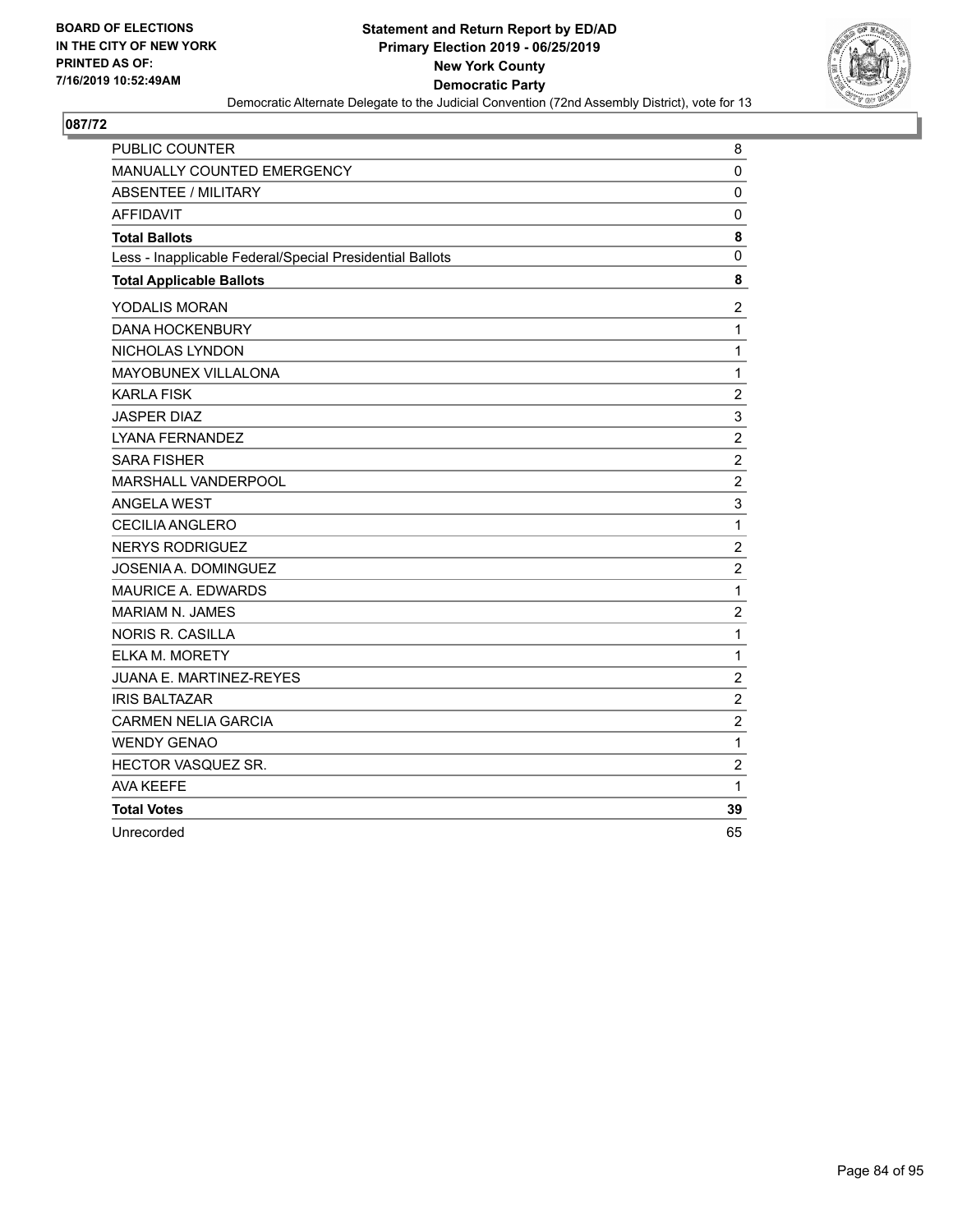

| <b>PUBLIC COUNTER</b>                                    | 4              |
|----------------------------------------------------------|----------------|
| MANUALLY COUNTED EMERGENCY                               | $\mathbf 0$    |
| ABSENTEE / MILITARY                                      | $\mathbf 0$    |
| <b>AFFIDAVIT</b>                                         | $\mathbf 0$    |
| <b>Total Ballots</b>                                     | 4              |
| Less - Inapplicable Federal/Special Presidential Ballots | $\mathbf 0$    |
| <b>Total Applicable Ballots</b>                          | 4              |
| YODALIS MORAN                                            | $\overline{c}$ |
| <b>DANA HOCKENBURY</b>                                   | $\mathbf{1}$   |
| NICHOLAS LYNDON                                          | 1              |
| MAYOBUNEX VILLALONA                                      | 1              |
| <b>KARLA FISK</b>                                        | 1              |
| <b>JASPER DIAZ</b>                                       | 1              |
| <b>LYANA FERNANDEZ</b>                                   | 1              |
| <b>SARA FISHER</b>                                       | 1              |
| MARSHALL VANDERPOOL                                      | 1              |
| <b>ANGELA WEST</b>                                       | 1              |
| <b>CECILIA ANGLERO</b>                                   | $\pmb{0}$      |
| <b>NERYS RODRIGUEZ</b>                                   | $\mathbf 0$    |
| JOSENIA A. DOMINGUEZ                                     | $\mathbf 0$    |
| <b>MAURICE A. EDWARDS</b>                                | 0              |
| <b>MARIAM N. JAMES</b>                                   | $\mathbf 0$    |
| <b>NORIS R. CASILLA</b>                                  | $\mathbf 0$    |
| <b>ELKA M. MORETY</b>                                    | 0              |
| JUANA E. MARTINEZ-REYES                                  | $\pmb{0}$      |
| <b>IRIS BALTAZAR</b>                                     | $\mathbf 0$    |
| <b>CARMEN NELIA GARCIA</b>                               | $\mathbf 0$    |
| <b>WENDY GENAO</b>                                       | 1              |
| HECTOR VASQUEZ SR.                                       | 1              |
| <b>AVA KEEFE</b>                                         | $\mathbf 0$    |
| <b>Total Votes</b>                                       | 13             |
| Unrecorded                                               | 39             |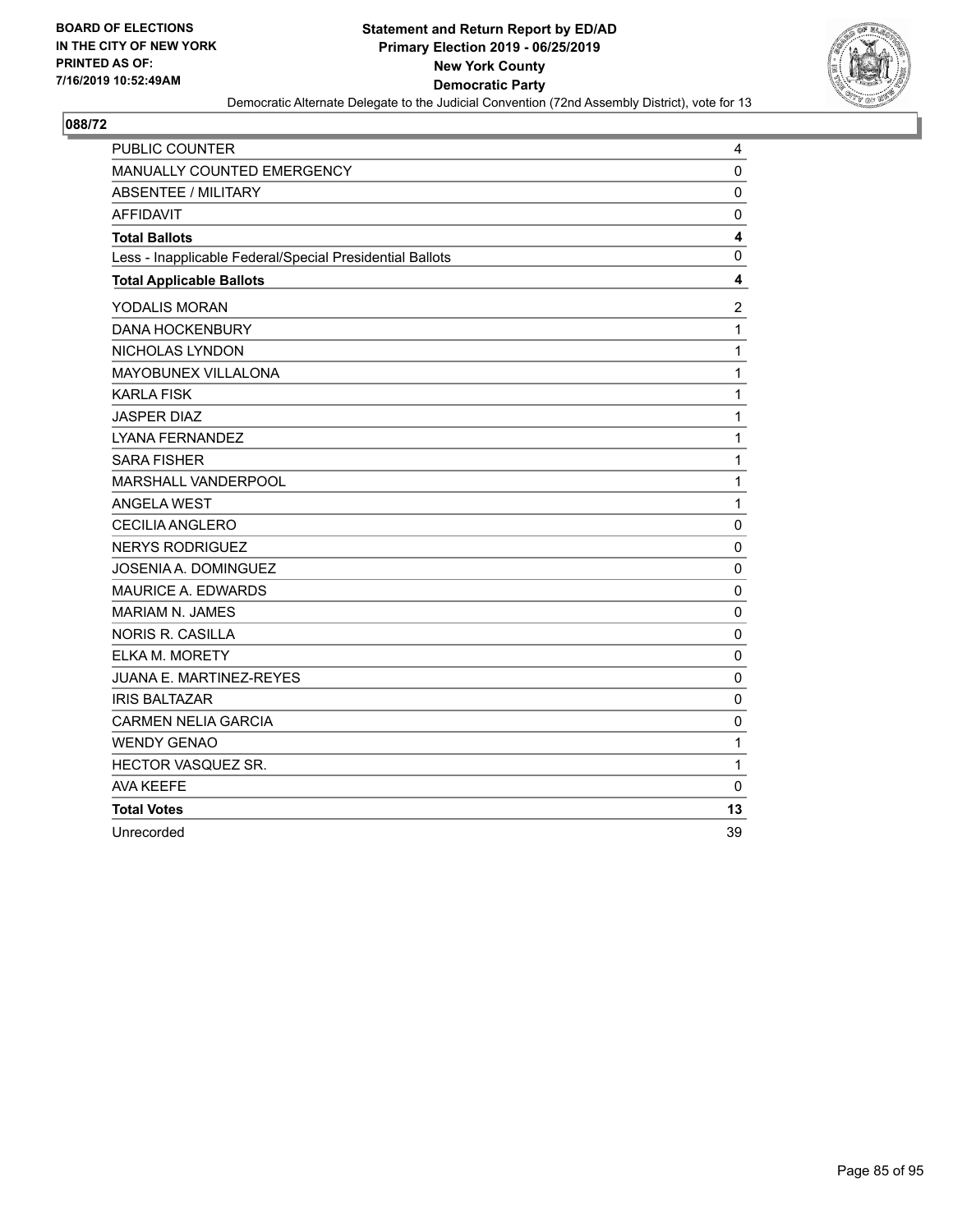

| <b>PUBLIC COUNTER</b>                                    | 11             |
|----------------------------------------------------------|----------------|
| MANUALLY COUNTED EMERGENCY                               | 0              |
| ABSENTEE / MILITARY                                      | $\mathbf 0$    |
| <b>AFFIDAVIT</b>                                         | $\mathbf 0$    |
| <b>Total Ballots</b>                                     | 11             |
| Less - Inapplicable Federal/Special Presidential Ballots | $\mathbf{0}$   |
| <b>Total Applicable Ballots</b>                          | 11             |
| YODALIS MORAN                                            | 5              |
| <b>DANA HOCKENBURY</b>                                   | $\mathbf{1}$   |
| NICHOLAS LYNDON                                          | 3              |
| MAYOBUNEX VILLALONA                                      | 4              |
| <b>KARLA FISK</b>                                        | 3              |
| <b>JASPER DIAZ</b>                                       | 4              |
| <b>LYANA FERNANDEZ</b>                                   | 3              |
| <b>SARA FISHER</b>                                       | $\overline{c}$ |
| MARSHALL VANDERPOOL                                      | 3              |
| <b>ANGELA WEST</b>                                       | 3              |
| <b>CECILIA ANGLERO</b>                                   | 5              |
| <b>NERYS RODRIGUEZ</b>                                   | 5              |
| JOSENIA A. DOMINGUEZ                                     | 3              |
| <b>MAURICE A. EDWARDS</b>                                | $\overline{c}$ |
| <b>MARIAM N. JAMES</b>                                   | 4              |
| <b>NORIS R. CASILLA</b>                                  | $\overline{c}$ |
| <b>ELKA M. MORETY</b>                                    | 5              |
| <b>JUANA E. MARTINEZ-REYES</b>                           | 6              |
| <b>IRIS BALTAZAR</b>                                     | $\overline{c}$ |
| <b>CARMEN NELIA GARCIA</b>                               | 6              |
| <b>WENDY GENAO</b>                                       | 4              |
| HECTOR VASQUEZ SR.                                       | 6              |
| <b>AVA KEEFE</b>                                         | 4              |
| <b>Total Votes</b>                                       | 85             |
| Unrecorded                                               | 58             |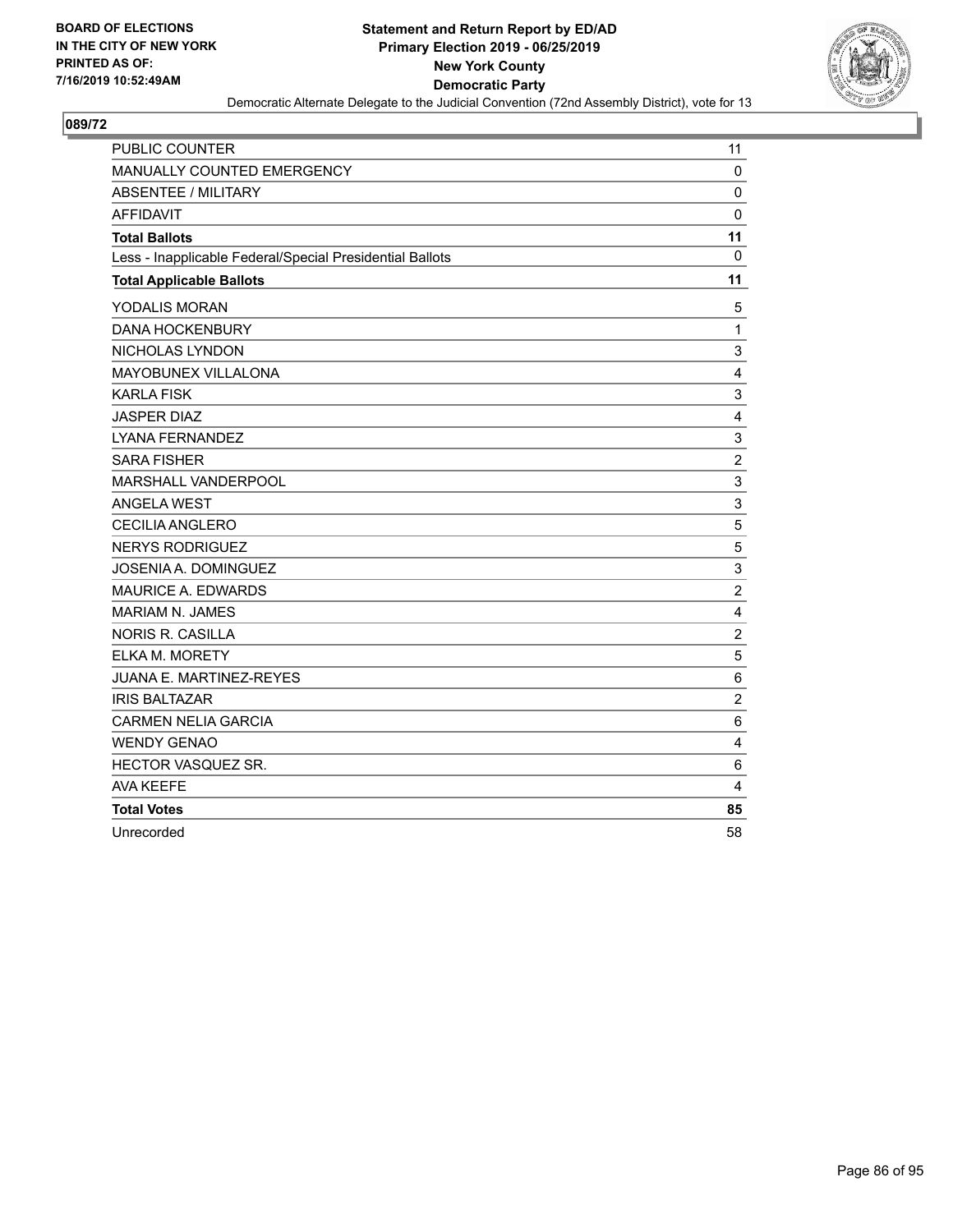

| <b>PUBLIC COUNTER</b>                                    | 19             |
|----------------------------------------------------------|----------------|
| MANUALLY COUNTED EMERGENCY                               | 0              |
| <b>ABSENTEE / MILITARY</b>                               | 0              |
| <b>AFFIDAVIT</b>                                         | 0              |
| <b>Total Ballots</b>                                     | 19             |
| Less - Inapplicable Federal/Special Presidential Ballots | 0              |
| <b>Total Applicable Ballots</b>                          | 19             |
| YODALIS MORAN                                            | 6              |
| <b>DANA HOCKENBURY</b>                                   | $\overline{5}$ |
| NICHOLAS LYNDON                                          | 6              |
| MAYOBUNEX VILLALONA                                      | 4              |
| <b>KARLA FISK</b>                                        | 5              |
| <b>JASPER DIAZ</b>                                       | 6              |
| LYANA FERNANDEZ                                          | 6              |
| <b>SARA FISHER</b>                                       | 6              |
| MARSHALL VANDERPOOL                                      | 4              |
| <b>ANGELA WEST</b>                                       | $\overline{7}$ |
| <b>CECILIA ANGLERO</b>                                   | $\overline{7}$ |
| <b>NERYS RODRIGUEZ</b>                                   | 6              |
| JOSENIA A. DOMINGUEZ                                     | $\overline{7}$ |
| <b>MAURICE A. EDWARDS</b>                                | 6              |
| <b>MARIAM N. JAMES</b>                                   | $\overline{7}$ |
| NORIS R. CASILLA                                         | $\overline{7}$ |
| <b>ELKA M. MORETY</b>                                    | $\sqrt{5}$     |
| JUANA E. MARTINEZ-REYES                                  | 6              |
| <b>IRIS BALTAZAR</b>                                     | 9              |
| <b>CARMEN NELIA GARCIA</b>                               | 8              |
| <b>WENDY GENAO</b>                                       | 8              |
| HECTOR VASQUEZ SR.                                       | 6              |
| <b>AVA KEEFE</b>                                         | $\overline{7}$ |
| PALOMA LARA (WRITE-IN)                                   | 1              |
| <b>Total Votes</b>                                       | 145            |
| Unrecorded                                               | 102            |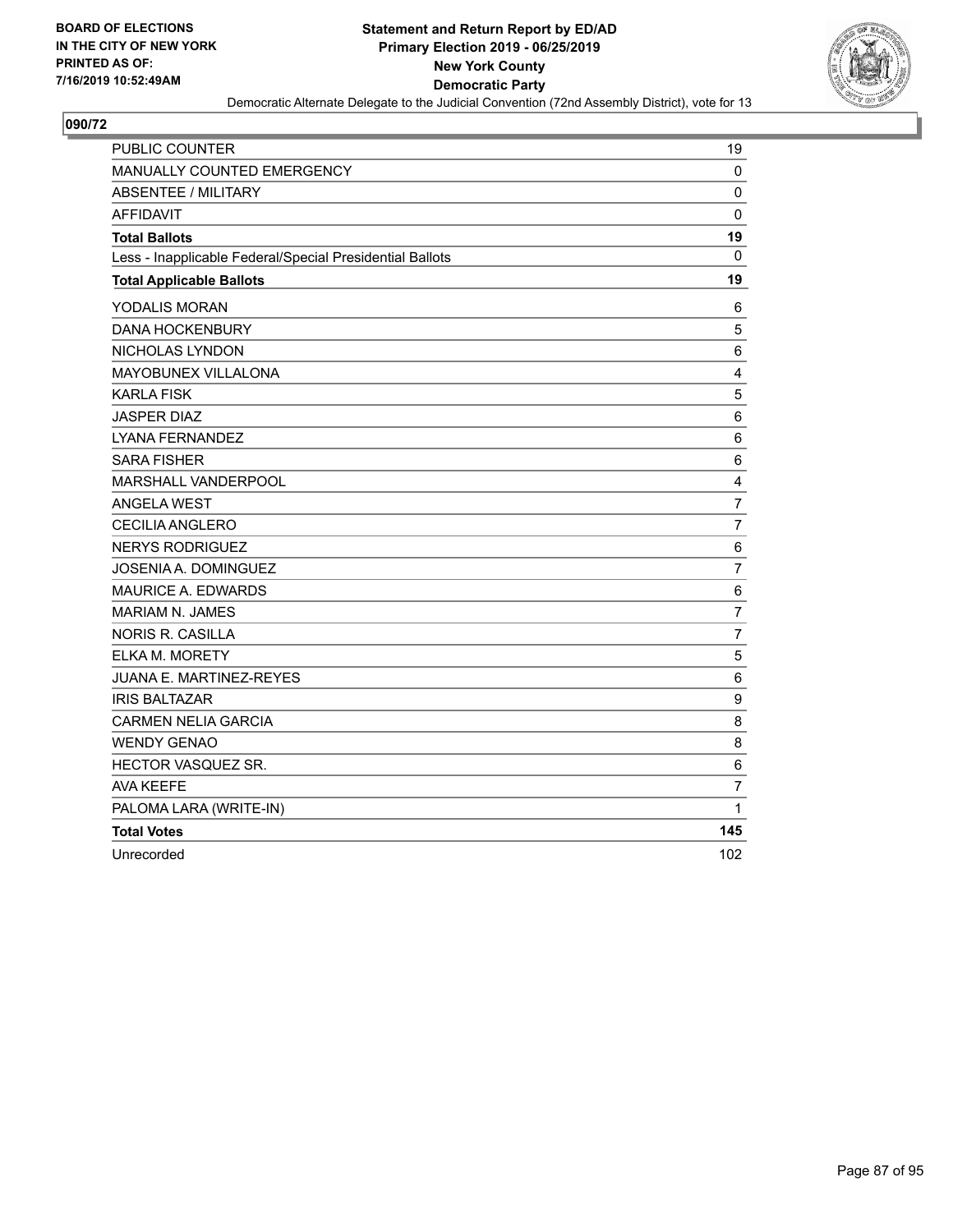

| <b>PUBLIC COUNTER</b>                                    | 44             |
|----------------------------------------------------------|----------------|
| MANUALLY COUNTED EMERGENCY                               | $\mathbf 0$    |
| <b>ABSENTEE / MILITARY</b>                               | $\mathbf 0$    |
| <b>AFFIDAVIT</b>                                         | 0              |
| <b>Total Ballots</b>                                     | 44             |
| Less - Inapplicable Federal/Special Presidential Ballots | $\mathbf{0}$   |
| <b>Total Applicable Ballots</b>                          | 44             |
| YODALIS MORAN                                            | 35             |
| <b>DANA HOCKENBURY</b>                                   | 33             |
| NICHOLAS LYNDON                                          | 32             |
| MAYOBUNEX VILLALONA                                      | 33             |
| <b>KARLA FISK</b>                                        | 35             |
| <b>JASPER DIAZ</b>                                       | 33             |
| <b>LYANA FERNANDEZ</b>                                   | 35             |
| <b>SARA FISHER</b>                                       | 33             |
| MARSHALL VANDERPOOL                                      | 31             |
| <b>ANGELA WEST</b>                                       | 34             |
| CECILIA ANGLERO                                          | 11             |
| <b>NERYS RODRIGUEZ</b>                                   | 12             |
| <b>JOSENIA A. DOMINGUEZ</b>                              | 13             |
| <b>MAURICE A. EDWARDS</b>                                | $\overline{7}$ |
| <b>MARIAM N. JAMES</b>                                   | $\overline{7}$ |
| <b>NORIS R. CASILLA</b>                                  | 6              |
| ELKA M. MORETY                                           | 6              |
| <b>JUANA E. MARTINEZ-REYES</b>                           | 8              |
| <b>IRIS BALTAZAR</b>                                     | $\,6$          |
| <b>CARMEN NELIA GARCIA</b>                               | 9              |
| <b>WENDY GENAO</b>                                       | $\overline{7}$ |
| HECTOR VASQUEZ SR.                                       | $\overline{7}$ |
| <b>AVA KEEFE</b>                                         | 5              |
| <b>Total Votes</b>                                       | 438            |
| Unrecorded                                               | 134            |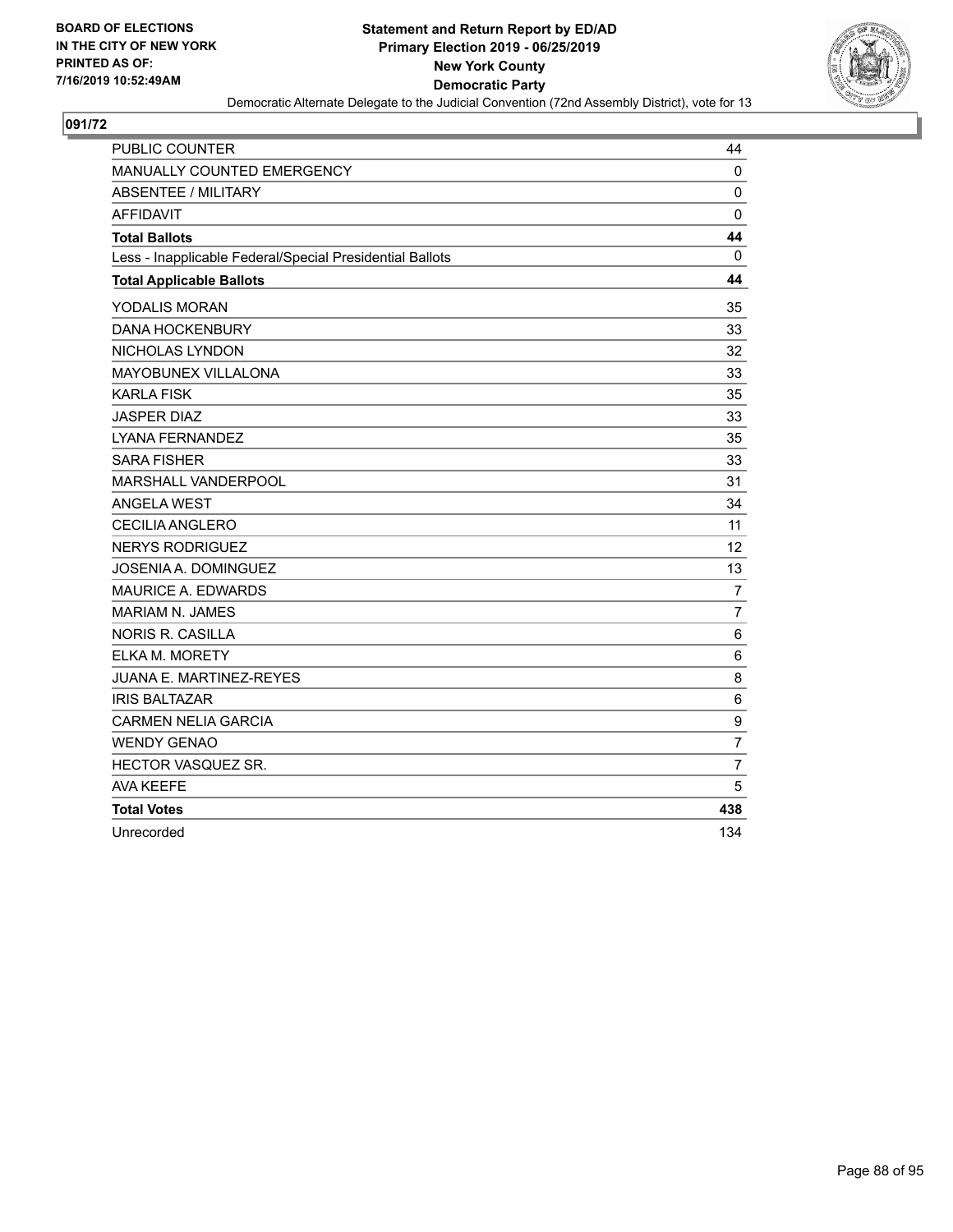

| <b>PUBLIC COUNTER</b>                                    | 14                      |
|----------------------------------------------------------|-------------------------|
| MANUALLY COUNTED EMERGENCY                               | $\mathbf 0$             |
| <b>ABSENTEE / MILITARY</b>                               | $\mathbf 0$             |
| <b>AFFIDAVIT</b>                                         | $\mathbf 0$             |
| <b>Total Ballots</b>                                     | 14                      |
| Less - Inapplicable Federal/Special Presidential Ballots | $\mathbf{0}$            |
| <b>Total Applicable Ballots</b>                          | 14                      |
| YODALIS MORAN                                            | 6                       |
| <b>DANA HOCKENBURY</b>                                   | 1                       |
| NICHOLAS LYNDON                                          | 3                       |
| MAYOBUNEX VILLALONA                                      | 3                       |
| <b>KARLA FISK</b>                                        | $\overline{4}$          |
| <b>JASPER DIAZ</b>                                       | $\overline{\mathbf{4}}$ |
| <b>LYANA FERNANDEZ</b>                                   | 5                       |
| <b>SARA FISHER</b>                                       | $\mathbf{1}$            |
| MARSHALL VANDERPOOL                                      | $\sqrt{2}$              |
| <b>ANGELA WEST</b>                                       | $\overline{2}$          |
| CECILIA ANGLERO                                          | $\,6\,$                 |
| <b>NERYS RODRIGUEZ</b>                                   | 5                       |
| <b>JOSENIA A. DOMINGUEZ</b>                              | $\overline{7}$          |
| <b>MAURICE A. EDWARDS</b>                                | 3                       |
| <b>MARIAM N. JAMES</b>                                   | $\overline{4}$          |
| <b>NORIS R. CASILLA</b>                                  | $\sqrt{5}$              |
| <b>ELKA M. MORETY</b>                                    | $\overline{4}$          |
| JUANA E. MARTINEZ-REYES                                  | 5                       |
| <b>IRIS BALTAZAR</b>                                     | $\,6\,$                 |
| <b>CARMEN NELIA GARCIA</b>                               | $\overline{7}$          |
| <b>WENDY GENAO</b>                                       | $\mathbf{3}$            |
| HECTOR VASQUEZ SR.                                       | 5                       |
| <b>AVA KEEFE</b>                                         | 5                       |
| <b>Total Votes</b>                                       | 96                      |
| Unrecorded                                               | 86                      |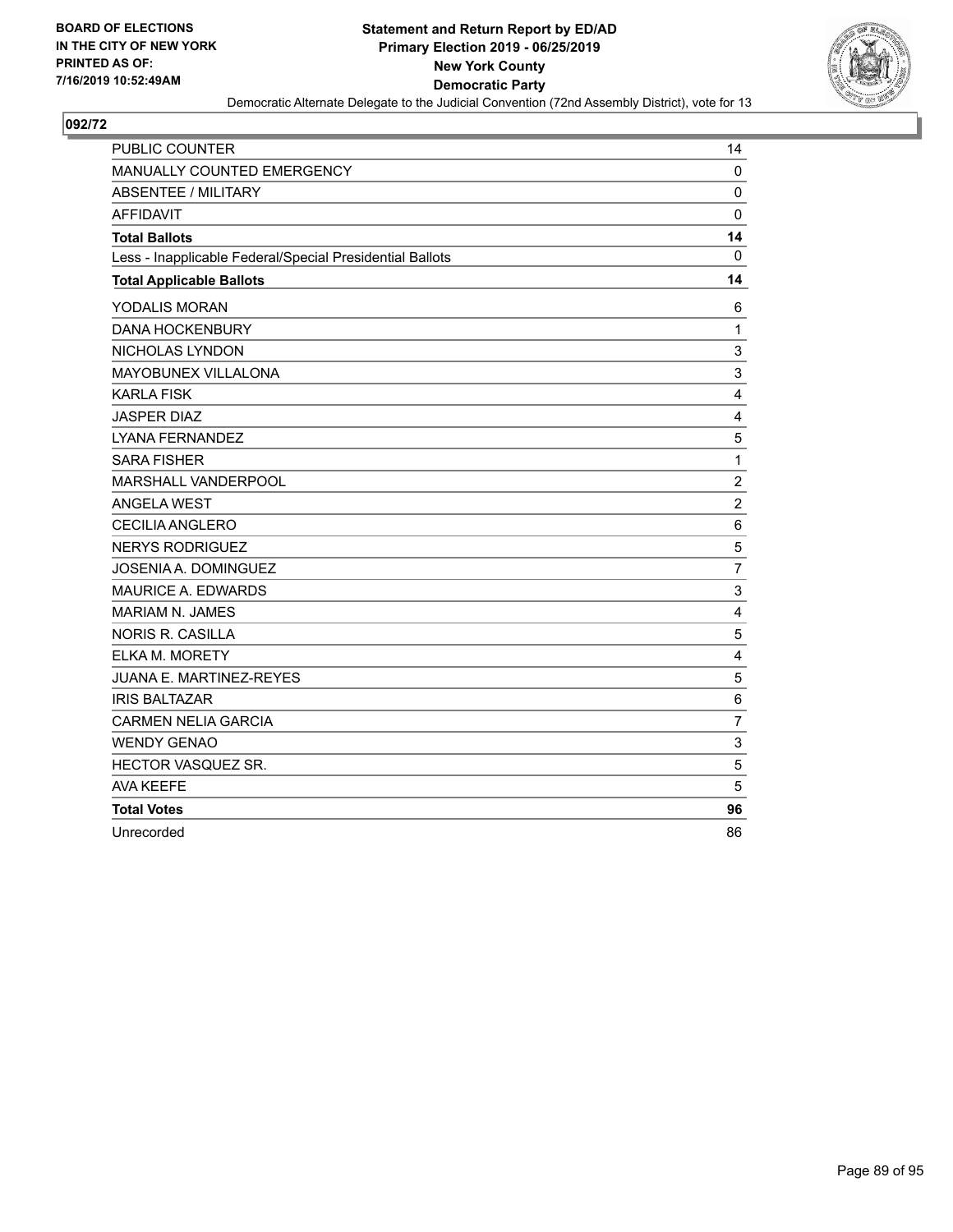

| <b>PUBLIC COUNTER</b>                                    | 10             |
|----------------------------------------------------------|----------------|
| MANUALLY COUNTED EMERGENCY                               | $\mathbf 0$    |
| <b>ABSENTEE / MILITARY</b>                               | $\mathbf{1}$   |
| <b>AFFIDAVIT</b>                                         | $\mathbf{1}$   |
| <b>Total Ballots</b>                                     | 12             |
| Less - Inapplicable Federal/Special Presidential Ballots | 0              |
| <b>Total Applicable Ballots</b>                          | 12             |
| YODALIS MORAN                                            | 3              |
| <b>DANA HOCKENBURY</b>                                   | $\overline{2}$ |
| NICHOLAS LYNDON                                          | $\mathbf{1}$   |
| MAYOBUNEX VILLALONA                                      | $\overline{c}$ |
| <b>KARLA FISK</b>                                        | $\overline{2}$ |
| <b>JASPER DIAZ</b>                                       | $\overline{c}$ |
| LYANA FERNANDEZ                                          | 5              |
| <b>SARA FISHER</b>                                       | 3              |
| MARSHALL VANDERPOOL                                      | $\mathbf 0$    |
| <b>ANGELA WEST</b>                                       | 3              |
| <b>CECILIA ANGLERO</b>                                   | 4              |
| <b>NERYS RODRIGUEZ</b>                                   | $\overline{c}$ |
| JOSENIA A. DOMINGUEZ                                     | $\overline{2}$ |
| <b>MAURICE A. EDWARDS</b>                                | $\overline{c}$ |
| MARIAM N. JAMES                                          | 0              |
| <b>NORIS R. CASILLA</b>                                  | 3              |
| <b>ELKA M. MORETY</b>                                    | $\overline{c}$ |
| JUANA E. MARTINEZ-REYES                                  | 4              |
| <b>IRIS BALTAZAR</b>                                     | $\mathbf 1$    |
| <b>CARMEN NELIA GARCIA</b>                               | $\overline{7}$ |
| <b>WENDY GENAO</b>                                       | $\overline{2}$ |
| HECTOR VASQUEZ SR.                                       | 3              |
| <b>AVA KEEFE</b>                                         | 1              |
| <b>Total Votes</b>                                       | 56             |
| Unrecorded                                               | 100            |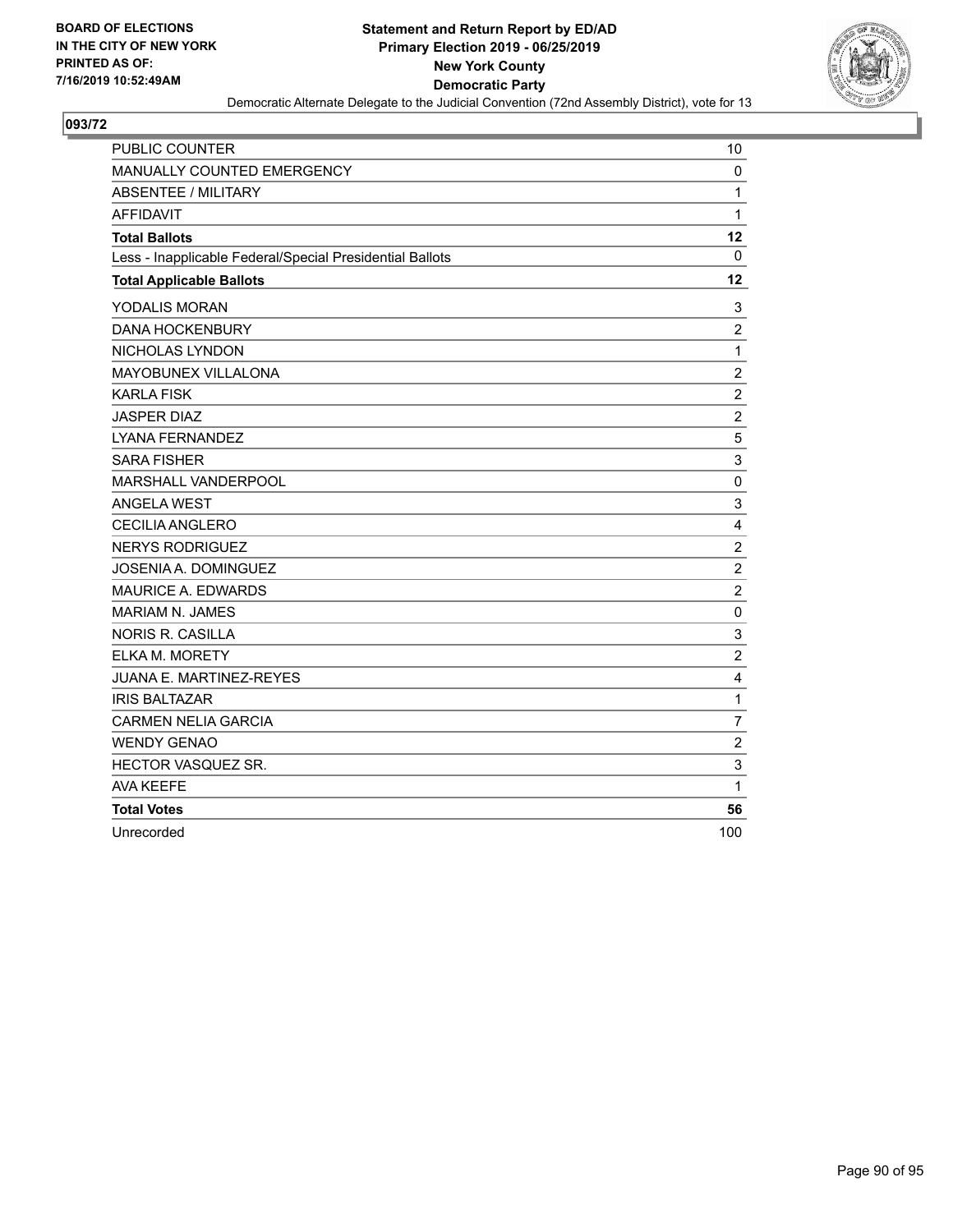

| <b>PUBLIC COUNTER</b>                                    | 6                |
|----------------------------------------------------------|------------------|
| MANUALLY COUNTED EMERGENCY                               | $\mathbf 0$      |
| <b>ABSENTEE / MILITARY</b>                               | $\mathbf 0$      |
| <b>AFFIDAVIT</b>                                         | $\pmb{0}$        |
| <b>Total Ballots</b>                                     | 6                |
| Less - Inapplicable Federal/Special Presidential Ballots | $\mathbf 0$      |
| <b>Total Applicable Ballots</b>                          | 6                |
| YODALIS MORAN                                            | 1                |
| <b>DANA HOCKENBURY</b>                                   | $\mathbf 0$      |
| NICHOLAS LYNDON                                          | $\mathbf{1}$     |
| MAYOBUNEX VILLALONA                                      | $\pmb{0}$        |
| <b>KARLA FISK</b>                                        | $\mathbf 0$      |
| <b>JASPER DIAZ</b>                                       | $\mathbf 0$      |
| LYANA FERNANDEZ                                          | 2                |
| <b>SARA FISHER</b>                                       | $\pmb{0}$        |
| MARSHALL VANDERPOOL                                      | $\mathbf 0$      |
| <b>ANGELA WEST</b>                                       | $\mathbf{1}$     |
| <b>CECILIA ANGLERO</b>                                   | $\pmb{0}$        |
| <b>NERYS RODRIGUEZ</b>                                   | $\boldsymbol{2}$ |
| <b>JOSENIA A. DOMINGUEZ</b>                              | 1                |
| <b>MAURICE A. EDWARDS</b>                                | 1                |
| <b>MARIAM N. JAMES</b>                                   | $\overline{c}$   |
| <b>NORIS R. CASILLA</b>                                  | $\mathbf 1$      |
| <b>ELKA M. MORETY</b>                                    | $\mathbf 0$      |
| <b>JUANA E. MARTINEZ-REYES</b>                           | 1                |
| <b>IRIS BALTAZAR</b>                                     | 1                |
| <b>CARMEN NELIA GARCIA</b>                               | 1                |
| <b>WENDY GENAO</b>                                       | $\mathbf{1}$     |
| HECTOR VASQUEZ SR.                                       | 1                |
| <b>AVA KEEFE</b>                                         | $\mathbf 0$      |
| <b>Total Votes</b>                                       | 17               |
| Unrecorded                                               | 61               |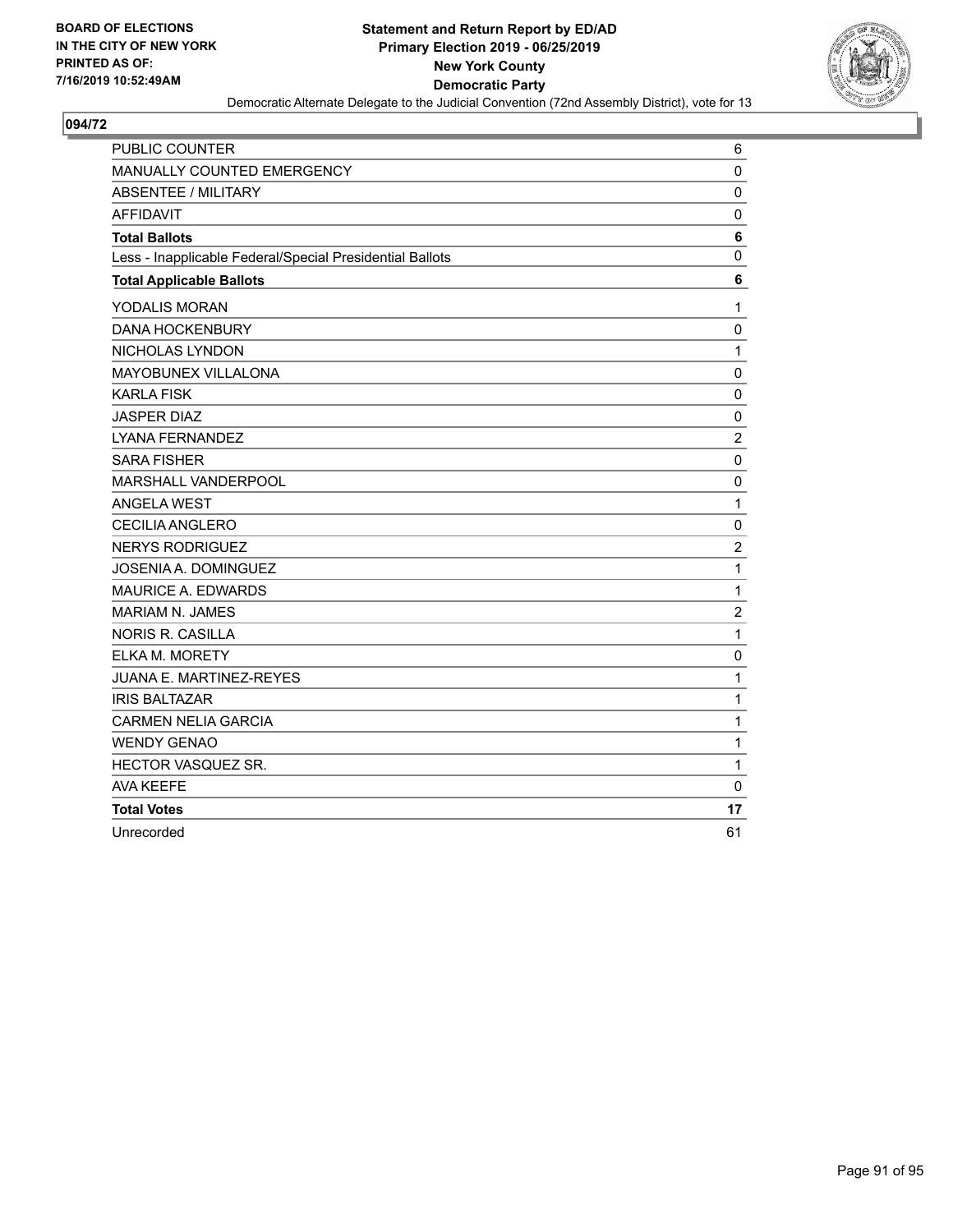

| <b>PUBLIC COUNTER</b>                                    | 28                        |
|----------------------------------------------------------|---------------------------|
| MANUALLY COUNTED EMERGENCY                               | $\mathbf{0}$              |
| ABSENTEE / MILITARY                                      | 3                         |
| <b>AFFIDAVIT</b>                                         | $\mathbf 0$               |
| <b>Total Ballots</b>                                     | 31                        |
| Less - Inapplicable Federal/Special Presidential Ballots | 0                         |
| <b>Total Applicable Ballots</b>                          | 31                        |
| YODALIS MORAN                                            | 17                        |
| <b>DANA HOCKENBURY</b>                                   | 19                        |
| NICHOLAS LYNDON                                          | 13                        |
| MAYOBUNEX VILLALONA                                      | 11                        |
| <b>KARLA FISK</b>                                        | 12                        |
| <b>JASPER DIAZ</b>                                       | 12                        |
| LYANA FERNANDEZ                                          | 14                        |
| <b>SARA FISHER</b>                                       | 16                        |
| MARSHALL VANDERPOOL                                      | 10                        |
| <b>ANGELA WEST</b>                                       | 18                        |
| CECILIA ANGLERO                                          | 3                         |
| <b>NERYS RODRIGUEZ</b>                                   | $\overline{7}$            |
| <b>JOSENIA A. DOMINGUEZ</b>                              | 5                         |
| <b>MAURICE A. EDWARDS</b>                                | $\ensuremath{\mathsf{3}}$ |
| MARIAM N. JAMES                                          | 4                         |
| <b>NORIS R. CASILLA</b>                                  | $\mathbf 5$               |
| <b>ELKA M. MORETY</b>                                    | $\mathbf{1}$              |
| <b>JUANA E. MARTINEZ-REYES</b>                           | $\,6\,$                   |
| <b>IRIS BALTAZAR</b>                                     | $\overline{2}$            |
| <b>CARMEN NELIA GARCIA</b>                               | $6\phantom{1}6$           |
| <b>WENDY GENAO</b>                                       | $\overline{c}$            |
| HECTOR VASQUEZ SR.                                       | 5                         |
| <b>AVA KEEFE</b>                                         | $\overline{2}$            |
| <b>Total Votes</b>                                       | 193                       |
| Unrecorded                                               | 210                       |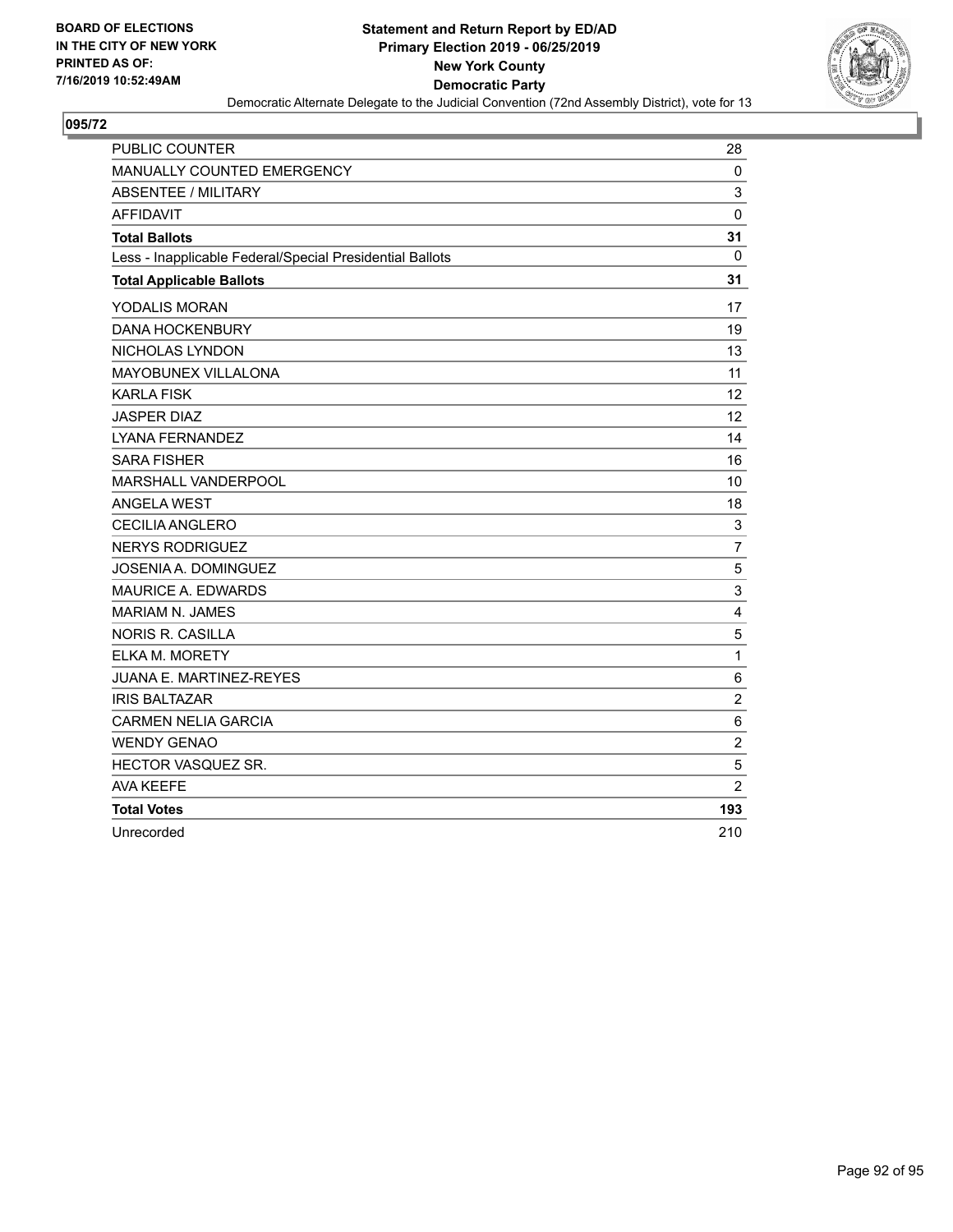

| <b>PUBLIC COUNTER</b>                                    | 11                      |
|----------------------------------------------------------|-------------------------|
| MANUALLY COUNTED EMERGENCY                               | $\mathbf 0$             |
| <b>ABSENTEE / MILITARY</b>                               | $\mathbf 0$             |
| <b>AFFIDAVIT</b>                                         | 0                       |
| <b>Total Ballots</b>                                     | 11                      |
| Less - Inapplicable Federal/Special Presidential Ballots | $\mathbf{0}$            |
| <b>Total Applicable Ballots</b>                          | 11                      |
| YODALIS MORAN                                            | 3                       |
| <b>DANA HOCKENBURY</b>                                   | $\overline{2}$          |
| NICHOLAS LYNDON                                          | 3                       |
| MAYOBUNEX VILLALONA                                      | $\mathbf{1}$            |
| KARLA FISK                                               | 4                       |
| <b>JASPER DIAZ</b>                                       | $\mathbf 1$             |
| <b>LYANA FERNANDEZ</b>                                   | $\overline{c}$          |
| <b>SARA FISHER</b>                                       | $\overline{c}$          |
| <b>MARSHALL VANDERPOOL</b>                               | $\mathbf{1}$            |
| <b>ANGELA WEST</b>                                       | 3                       |
| CECILIA ANGLERO                                          | $\mathbf{1}$            |
| <b>NERYS RODRIGUEZ</b>                                   | 3                       |
| <b>JOSENIA A. DOMINGUEZ</b>                              | $\overline{\mathbf{4}}$ |
| <b>MAURICE A. EDWARDS</b>                                | $\mathbf{1}$            |
| <b>MARIAM N. JAMES</b>                                   | 1                       |
| <b>NORIS R. CASILLA</b>                                  | $\overline{c}$          |
| ELKA M. MORETY                                           | $\mathbf{1}$            |
| JUANA E. MARTINEZ-REYES                                  | $\mathsf 3$             |
| <b>IRIS BALTAZAR</b>                                     | $\boldsymbol{2}$        |
| <b>CARMEN NELIA GARCIA</b>                               | 5                       |
| <b>WENDY GENAO</b>                                       | $\overline{c}$          |
| HECTOR VASQUEZ SR.                                       | $\overline{2}$          |
| <b>AVA KEEFE</b>                                         | 1                       |
| <b>Total Votes</b>                                       | 50                      |
| Unrecorded                                               | 93                      |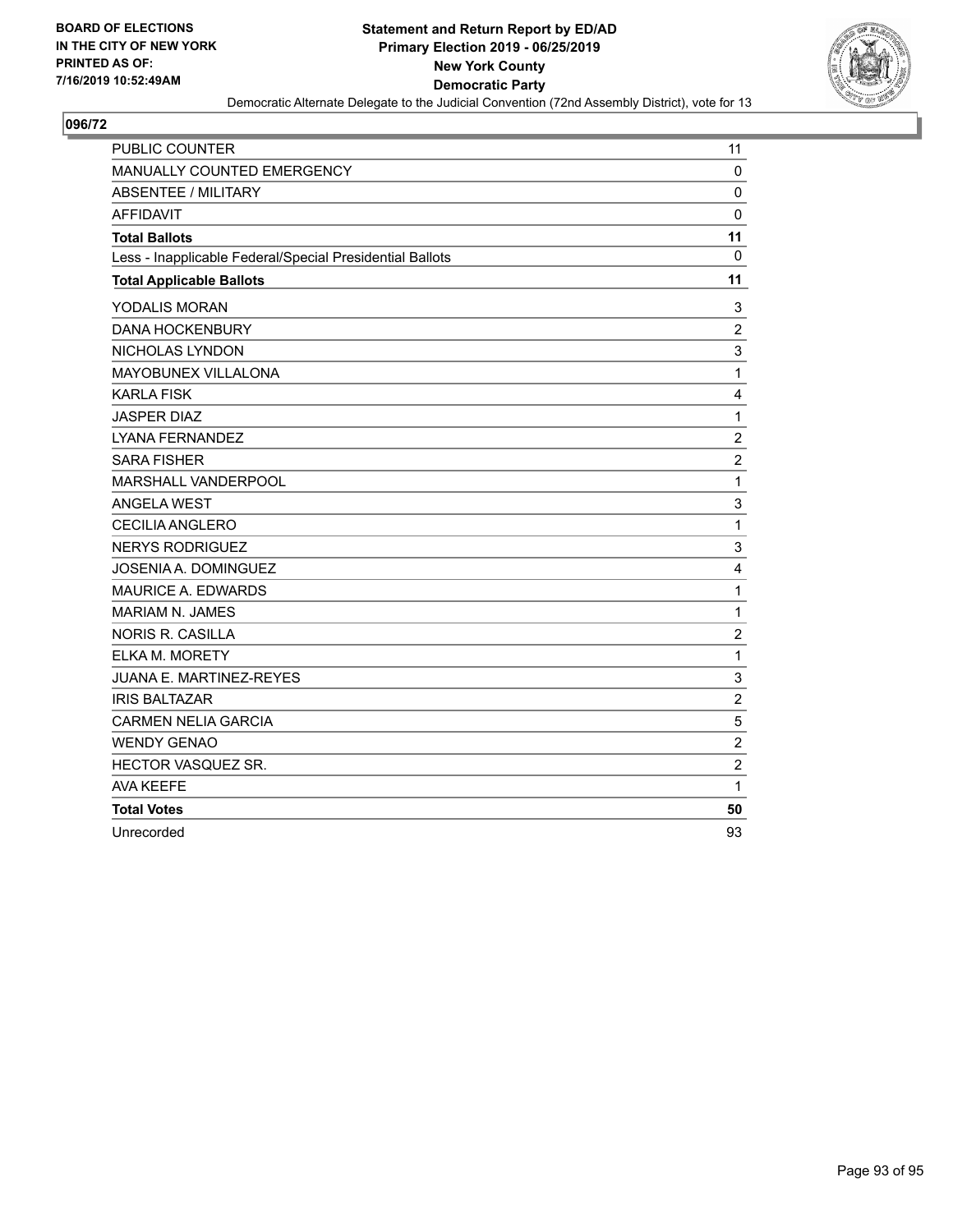

| <b>PUBLIC COUNTER</b>                                    | 6                         |
|----------------------------------------------------------|---------------------------|
| MANUALLY COUNTED EMERGENCY                               | $\mathbf 0$               |
| ABSENTEE / MILITARY                                      | $\overline{c}$            |
| <b>AFFIDAVIT</b>                                         | $\mathbf 0$               |
| <b>Total Ballots</b>                                     | 8                         |
| Less - Inapplicable Federal/Special Presidential Ballots | $\mathbf 0$               |
| <b>Total Applicable Ballots</b>                          | 8                         |
| YODALIS MORAN                                            | $\ensuremath{\mathsf{3}}$ |
| <b>DANA HOCKENBURY</b>                                   | $\overline{2}$            |
| NICHOLAS LYNDON                                          | $\sqrt{2}$                |
| MAYOBUNEX VILLALONA                                      | $\overline{2}$            |
| <b>KARLA FISK</b>                                        | $\mathbf{1}$              |
| <b>JASPER DIAZ</b>                                       | $\mathbf 1$               |
| LYANA FERNANDEZ                                          | $\overline{c}$            |
| <b>SARA FISHER</b>                                       | $\mathbf{1}$              |
| MARSHALL VANDERPOOL                                      | $\overline{c}$            |
| <b>ANGELA WEST</b>                                       | $\mathbf{1}$              |
| <b>CECILIA ANGLERO</b>                                   | $\pmb{0}$                 |
| <b>NERYS RODRIGUEZ</b>                                   | $\overline{2}$            |
| JOSENIA A. DOMINGUEZ                                     | $\mathbf 0$               |
| <b>MAURICE A. EDWARDS</b>                                | $\mathbf{1}$              |
| MARIAM N. JAMES                                          | $\overline{2}$            |
| <b>NORIS R. CASILLA</b>                                  | $\mathbf 0$               |
| <b>ELKA M. MORETY</b>                                    | $\mathbf 0$               |
| <b>JUANA E. MARTINEZ-REYES</b>                           | $\overline{c}$            |
| <b>IRIS BALTAZAR</b>                                     | $\pmb{0}$                 |
| <b>CARMEN NELIA GARCIA</b>                               | $\boldsymbol{2}$          |
| <b>WENDY GENAO</b>                                       | $\mathbf{1}$              |
| HECTOR VASQUEZ SR.                                       | 1                         |
| <b>AVA KEEFE</b>                                         | 2                         |
| <b>Total Votes</b>                                       | 30                        |
| Unrecorded                                               | 74                        |